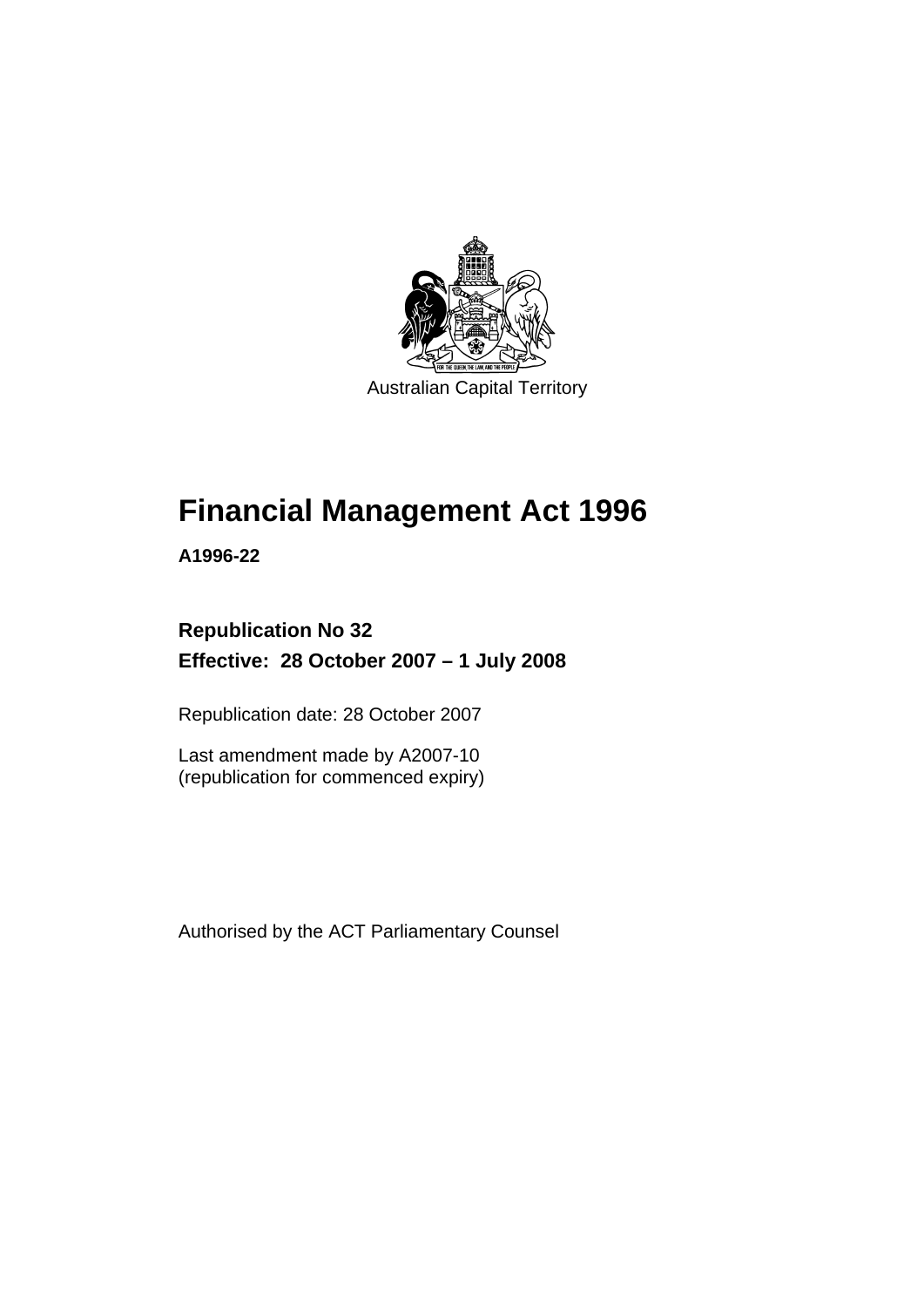#### **About this republication**

#### **The republished law**

This is a republication of the *Financial Management Act 1996* (including any amendment made under the *Legislation Act 2001*, part 11.3 (Editorial changes)) as in force on 28 October 2007*.*  It also includes any amendment, repeal or expiry affecting the republished law to 28 October 2007.

The legislation history and amendment history of the republished law are set out in endnotes 3 and 4.

#### **Kinds of republications**

The Parliamentary Counsel's Office prepares 2 kinds of republications of ACT laws (see the ACT legislation register at www.legislation.act.gov.au):

- authorised republications to which the *Legislation Act 2001* applies
- unauthorised republications.

The status of this republication appears on the bottom of each page.

#### **Editorial changes**

The *Legislation Act 2001*, part 11.3 authorises the Parliamentary Counsel to make editorial amendments and other changes of a formal nature when preparing a law for republication. Editorial changes do not change the effect of the law, but have effect as if they had been made by an Act commencing on the republication date (see *Legislation Act 2001*, s 115 and s 117). The changes are made if the Parliamentary Counsel considers they are desirable to bring the law into line, or more closely into line, with current legislative drafting practice.

This republication includes amendments made under part 11.3 (see endnote 1).

#### **Uncommenced provisions and amendments**

If a provision of the republished law has not commenced or is affected by an uncommenced amendment, the symbol  $\mathbf{U}$  appears immediately before the provision heading. The text of the uncommenced provision  $\overline{or}$  amendment appears only in the last endnote.

#### **Modifications**

If a provision of the republished law is affected by a current modification, the symbol  $\mathbf{M}$ appears immediately before the provision heading. The text of the modifying provision appears in the endnotes. For the legal status of modifications, see *Legislation Act 2001*, section 95.

#### **Penalties**

The value of a penalty unit for an offence against this republished law at the republication date is—

- (a) if the person charged is an individual—\$100; or
- (b) if the person charged is a corporation—\$500.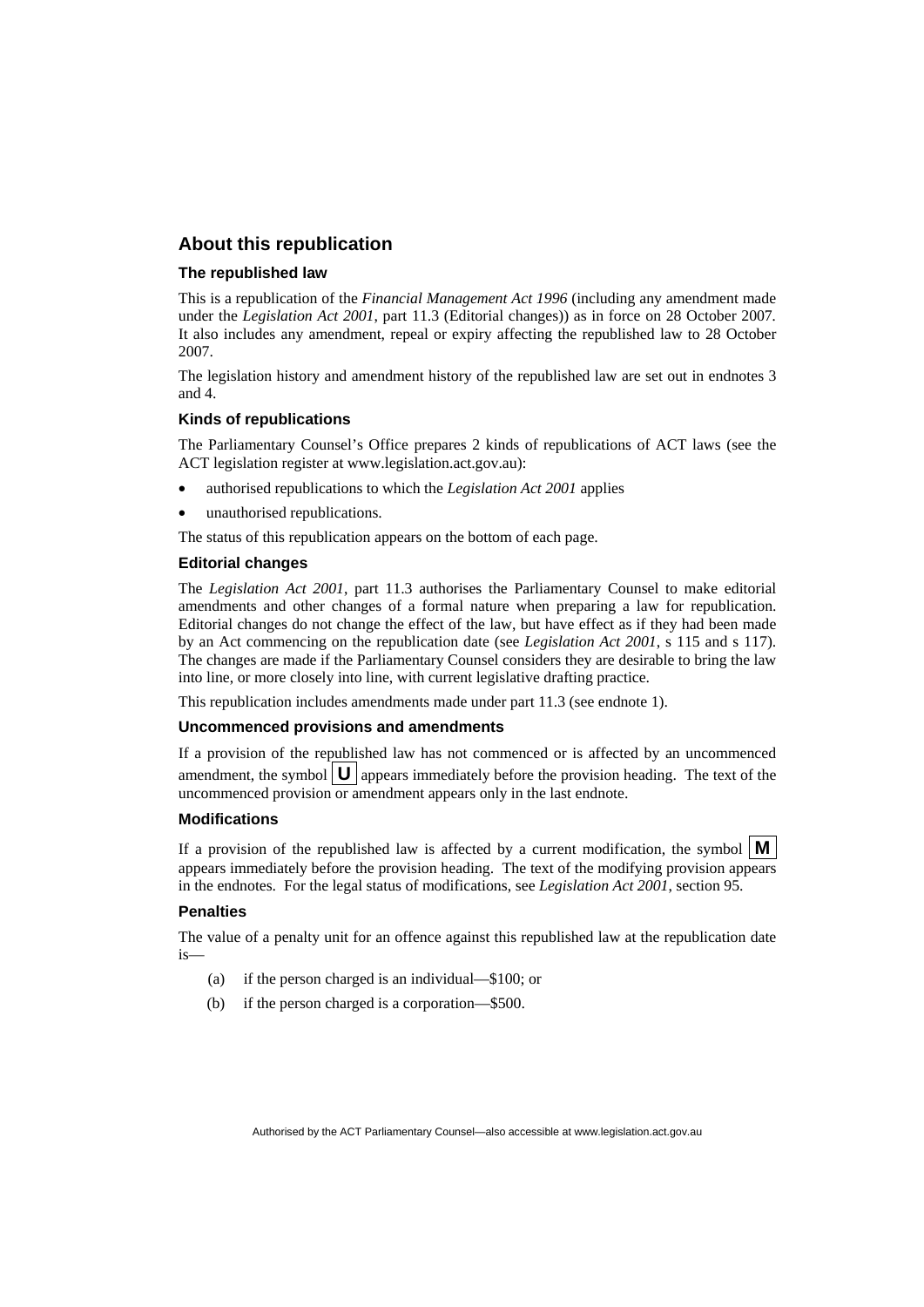

# **[Financial Management Act 1996](#page-10-0)**

# **Contents**

|                     |                                                                        | Page       |  |
|---------------------|------------------------------------------------------------------------|------------|--|
| Part 1              | <b>Preliminary</b>                                                     |            |  |
| 1                   | Name of Act                                                            | 2          |  |
| 2                   | Act subject to Territory Superannuation Provision Protection Act       | 2          |  |
| 3                   | Dictionary                                                             | 2          |  |
| 3A                  | <b>Notes</b>                                                           | 2          |  |
| 3B                  | Declaration that certain bodies are not territory authorities for Act  | 3          |  |
| 4                   | Application of pt 2, pt 3 and pt 5 to Legislative Assembly secretariat | 3          |  |
| Part 2              | <b>Budget management</b>                                               |            |  |
| <b>Division 2.1</b> | <b>Appropriations and budgets</b>                                      |            |  |
| 5                   | Timing of first Appropriation Bill for financial year                  | 4          |  |
| 6                   | Necessity for appropriation                                            | 4          |  |
| $\overline{7}$      | Payments authorised on lapse of appropriation                          |            |  |
| 8                   | Form of appropriations                                                 | 5          |  |
| R32                 | Financial Management Act 1996                                          | contents 1 |  |
| 28/10/07            | Effective: 28/10/07-01/07/08                                           |            |  |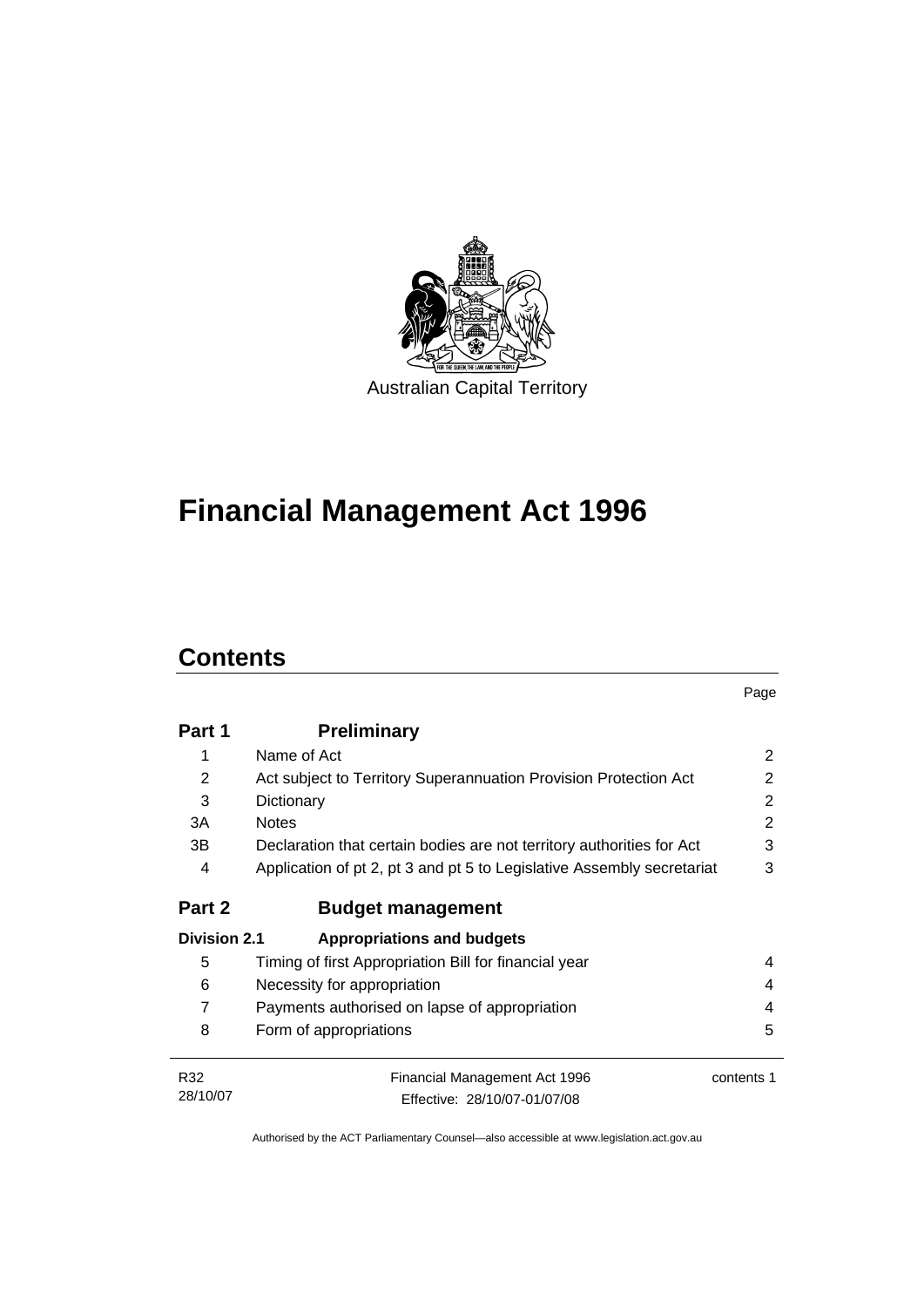#### **Contents**

|                     |                                                                                | Page           |
|---------------------|--------------------------------------------------------------------------------|----------------|
| 9                   | Net appropriations for outputs                                                 | 5.             |
| <b>9A</b>           | Net appropriations for capital injections                                      | 6              |
| 9B                  | Appropriations for payments on behalf of Territory to be net<br>appropriations | 6              |
| 10                  | <b>Budget papers</b>                                                           | 6              |
| 11                  | <b>Territory budgets</b>                                                       | $\overline{7}$ |
| 11A                 | Financial policy objectives and strategies statement                           | 10             |
| 12                  | Departmental budgets                                                           | 11             |
| 12A                 | Territory authority and territory-owned corporation budgets                    | 12             |
| 13                  | Supplementary budget papers                                                    | 13             |
| 13A                 | Amendment of budgets for supplementary appropriation                           | 14             |
| 14                  | Transfer of funds between appropriations                                       | 15             |
| 15                  | Transfer of funds within appropriations                                        | 15             |
| 15A                 | Reclassification of certain appropriations                                     | 16             |
| 16                  | Transfer of functions after Appropriation Act passed                           | 16             |
| 16A                 | Appropriation for accrued employee entitlements                                | 17             |
| 16B                 | Rollover of undispersed appropriation                                          | 18             |
| 17                  | Variation of appropriations for Commonwealth grants                            | 19             |
| <b>17A</b>          | Variations of appropriations for certain payments to Commonwealth              | 19             |
| 18                  | Treasurer's advance                                                            | 20             |
| <b>18A</b>          | Assembly to be told about treasurer's advance                                  | 21             |
| 19                  | Refunds of payments made without liability                                     | 22             |
| 19A                 | Payments for Territory GST liabilities                                         | 23             |
| 19B                 | Authorisation of expenditure of certain Commonwealth grants                    | 23             |
| 19C                 | Amendment of capital injection conditions                                      | 23             |
| 19D                 | Amendment of performance criteria                                              | 24             |
| 20                  | <b>Budgets for Legislative Assembly secretariat</b>                            | 25             |
| <b>Division 2.2</b> | <b>Budget reviews and pre-election updates</b>                                 |                |
| 20A                 | <b>Budget review</b>                                                           | 26             |
| 20B                 | Purpose and contents of budget review                                          | 26             |
| 20C                 | Pre-election budget update                                                     | 27             |
| 20D                 | Purpose and contents of pre-election budget update                             | 28             |

contents 2 Financial Management Act 1996 Effective: 28/10/07-01/07/08

R32 28/10/07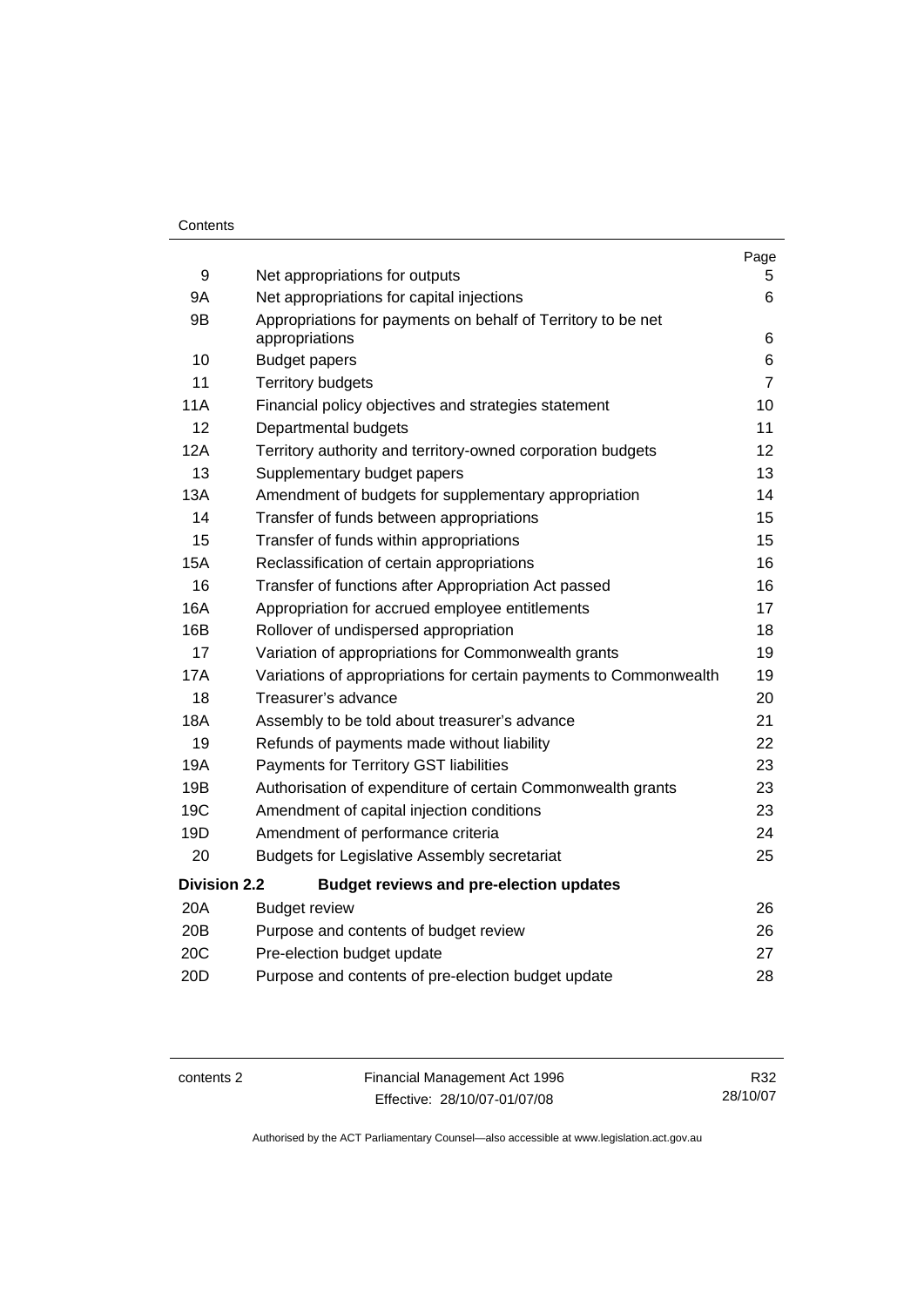| Contents |
|----------|
|----------|

|                     |                                                                                  | Page       |
|---------------------|----------------------------------------------------------------------------------|------------|
| Part 3              | <b>Financial reports</b>                                                         |            |
| <b>Division 3.1</b> | <b>Financial reports of the Territory</b>                                        |            |
| 21                  | Meaning of the Territory in div 3.1                                              | 30         |
| 22                  | Annual financial statements of the Territory                                     | 30         |
| 23                  | Responsibility for annual financial statements                                   | 30         |
| 24                  | Audit of annual financial statements                                             | 31         |
| 25                  | Presentation of annual financial statements to Legislative Assembly              | 32         |
| 26                  | Periodic financial statements                                                    | 32         |
| <b>Division 3.2</b> | Financial reports and performance statements of<br>departments                   |            |
| 27                  | Annual financial statements of departments                                       | 33         |
| 28                  | Responsibility for annual financial statements of departments                    | 34         |
| 29                  | Audit of financial statements of departments                                     | 34         |
| 30                  | Departmental annual financial statements to be included in annual<br>reports etc | 34         |
| 30A                 | Statements of performance of departments                                         | 35         |
| 30 <sub>B</sub>     | Responsibility for departmental statements of performance                        | 35         |
| 30 <sub>C</sub>     | Scrutiny of departmental statements of performance                               | 36         |
| 30 <sub>D</sub>     | Departmental statements of performance to be included in annual<br>reports etc   | 36         |
| 30E                 | Half-yearly departmental performance reports                                     | 36         |
| Part 4              | Financial management responsibilities of chief<br>executives of departments      |            |
| 31                  | Responsibilities of chief executives of departments                              | 38         |
| Part 5              | <b>Banking and investment</b>                                                    |            |
| 32                  | Agreement for the conduct of banking for Territory                               | 40         |
| 33                  | Territory banking account                                                        | 40         |
| 34                  | Departmental banking accounts                                                    | 40         |
| 34A                 | Transfer of departmental banking account                                         | 41         |
| 34B                 | End of year balances of departmental banking accounts                            | 42         |
| 35                  | Payments into banking accounts                                                   | 42         |
| 36                  | Transfer following change in departmental responsibilities                       | 43         |
| R32<br>28/10/07     | Financial Management Act 1996<br>Effective: 28/10/07-01/07/08                    | contents 3 |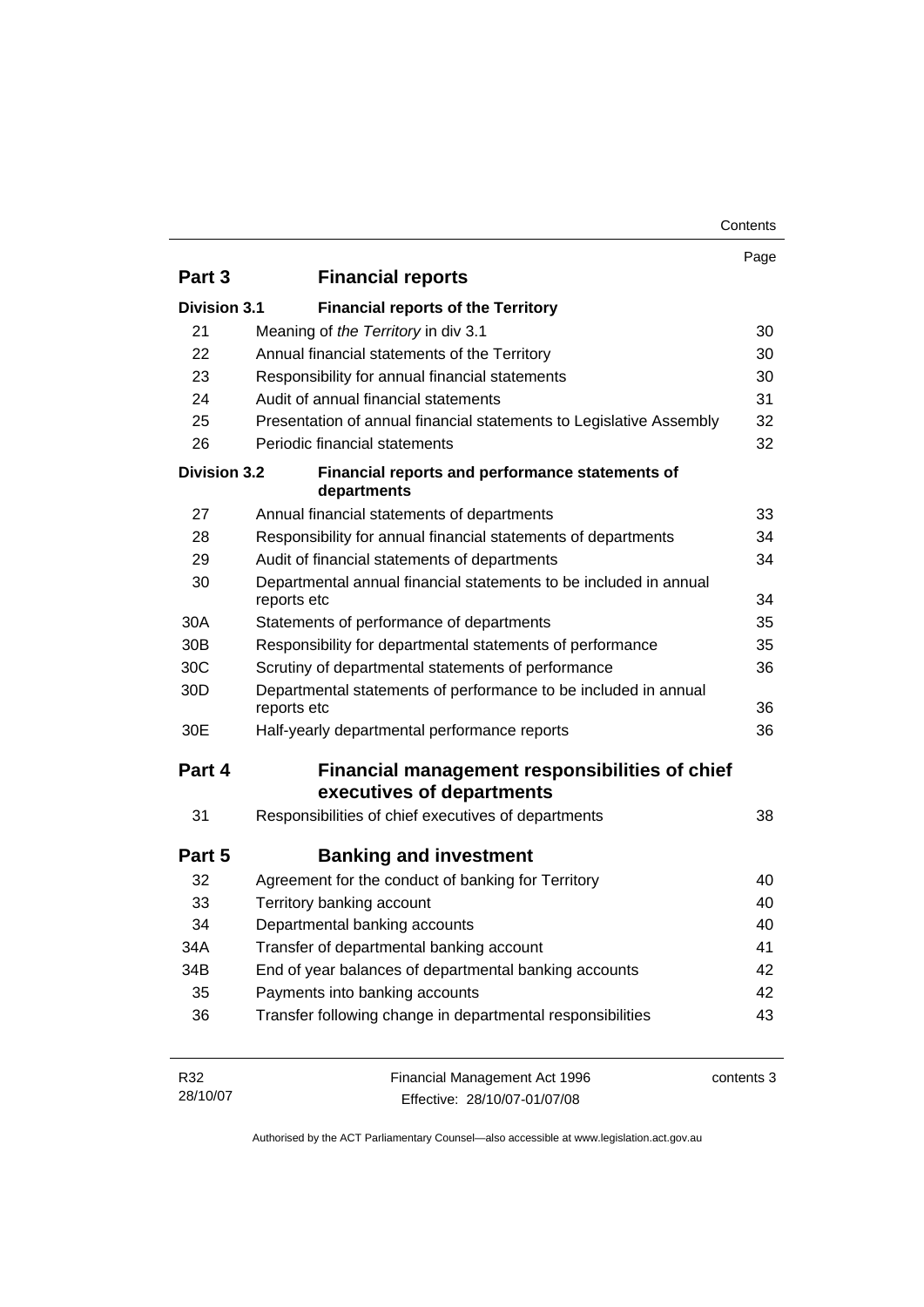| Contents   |                                                                                      |          |
|------------|--------------------------------------------------------------------------------------|----------|
|            |                                                                                      | Page     |
| 36A        | Transfers from departmental banking accounts to territory banking<br>account         | 43       |
| 37         | Payments from territory banking account                                              | 43       |
| 38         | Investment of certain public money                                                   | 44       |
| Part 6     | <b>Borrowing and guarantees</b>                                                      |          |
| 39         | Power of Territory to borrow                                                         | 46       |
| 40         | Treasurer may borrow on behalf of Territory                                          | 46       |
| 41         | Power of territory authorities to borrow                                             | 46       |
| 42         | Borrowings by territory authorities to be approved                                   | 46       |
| 43         | Territory authorities may give security                                              | 47       |
| 44         | Power to approve borrowings not delegable                                            | 47       |
| 45         | Loans to be paid into territory banking account                                      | 47       |
| 46         | Payments by Treasurer                                                                | 47       |
| 47         | <b>Guarantees by Territory</b>                                                       | 47       |
| Part 7     | <b>Trust money</b>                                                                   |          |
| 49         | Identity of trust money                                                              | 49       |
| 50         | Administration of trust money                                                        | 49       |
| 51         | Departmental trust banking accounts                                                  | 49       |
| 51A        | Transfer of departmental trust banking accounts                                      | 50       |
| 51B        | Transfers between trust banking accounts-changes in departmental<br>responsibilities | 50       |
| 51C        | Transfers between trust banking accounts-investment                                  | 51       |
| 52         | Transfers between trust banking account and territory banking account                | 51       |
| 53         | Investment of trust money                                                            | 51       |
| 53A        | Unclaimed trust money                                                                | 51       |
| 53B        | Review of decisions                                                                  | 53       |
| 53C        | Notification of decisions                                                            | 53       |
| Part 8     | <b>Financial provisions for territory authorities</b>                                |          |
| 54         | Application-pt 8                                                                     | 54       |
| 55         | Responsibilities of chief executive officers of territory authorities                | 54       |
| 56         | Responsibilities of governing boards of territory authorities                        | 56       |
| 57         | Banking accounts of territory authorities                                            | 57       |
| contents 4 | Financial Management Act 1996                                                        | R32      |
|            | Effective: 28/10/07-01/07/08                                                         | 28/10/07 |

Effective: 28/10/07-01/07/08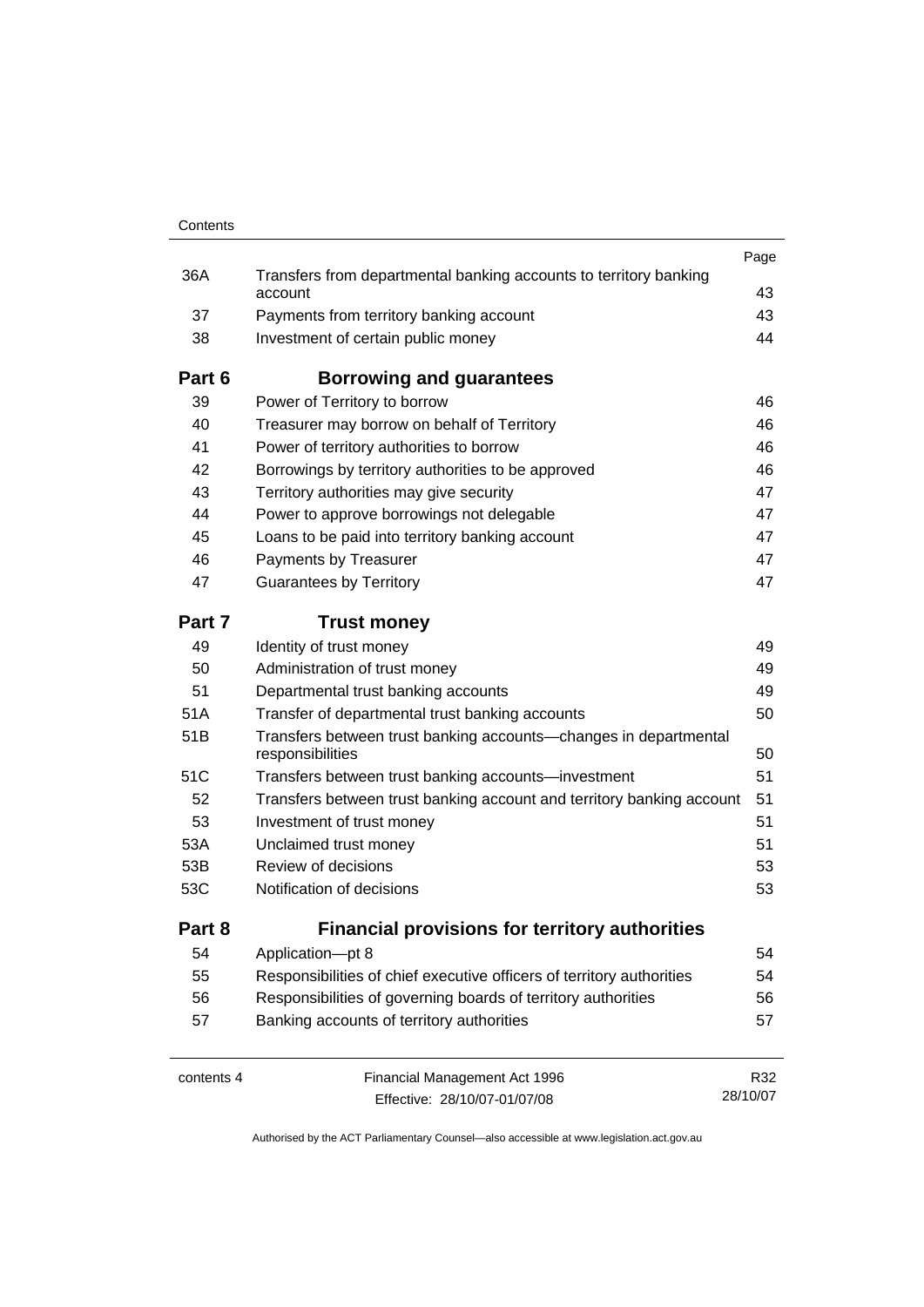| Contents |
|----------|
|----------|

|                     |                                                                                                     | Page       |
|---------------------|-----------------------------------------------------------------------------------------------------|------------|
| 58                  | Investment by territory authorities                                                                 | 57         |
| 59                  | Borrowing by territory authorities                                                                  | 58         |
| 60                  | Guarantees by territory authorities                                                                 | 60         |
| 61                  | Territory authority statements of intent                                                            | 60         |
| 62                  | Presentation of statements of intent of territory authorities                                       | 61         |
| 63                  | Annual financial statements of territory authorities                                                | 62         |
| 64                  | Responsibility for annual financial statements of territory authorities                             | 63         |
| 65                  | Audit of annual financial statements of territory authorities                                       | 63         |
| 66                  | Annual financial statements of territory authorities to be included in<br>annual reports etc        | 64         |
| 67                  | Treasurer may require interim financial statements etc for territory<br>authorities                 | 64         |
| 68                  | Statements of performance of territory authorities                                                  | 65         |
| 69                  | Responsibility for territory authority statements of performance                                    | 65         |
| 70                  | Scrutiny of territory authority statements of performance                                           | 66         |
| 71                  | Territory authority statements of performance to be included in annual<br>reports etc               | 67         |
| Part 9              | Governance of territory authorities                                                                 |            |
| <b>Division 9.1</b> | Definitions and important concepts                                                                  |            |
| 72                  | Definitions-pt 9                                                                                    | 68         |
| 73                  | Nature of relevant territory authorities                                                            | 69         |
| 74                  | Powers of territory authorities generally                                                           | 70         |
| 75                  | Execution of documents and assumptions people dealing with relevant<br>territory authority may make | 71         |
| 76                  | Governing board of territory authority                                                              | 72         |
| 77                  | Role of governing board                                                                             | 72         |
| <b>Division 9.2</b> | Governing board member appointments                                                                 |            |
| 78                  | Appointment of governing board members generally                                                    | 73         |
| 79                  | Appointment of chair and deputy chair                                                               | 74         |
| 80                  | Appointment of CEO of authority with governing board                                                | 74         |
| 81                  | Ending board member appointments                                                                    | 75         |
| <b>Division 9.3</b> | Functions of governing board members                                                                |            |
| 82                  | Chair's functions                                                                                   | 77         |
| R32                 | Financial Management Act 1996                                                                       | contents 5 |
| 28/10/07            | Effective: 28/10/07-01/07/08                                                                        |            |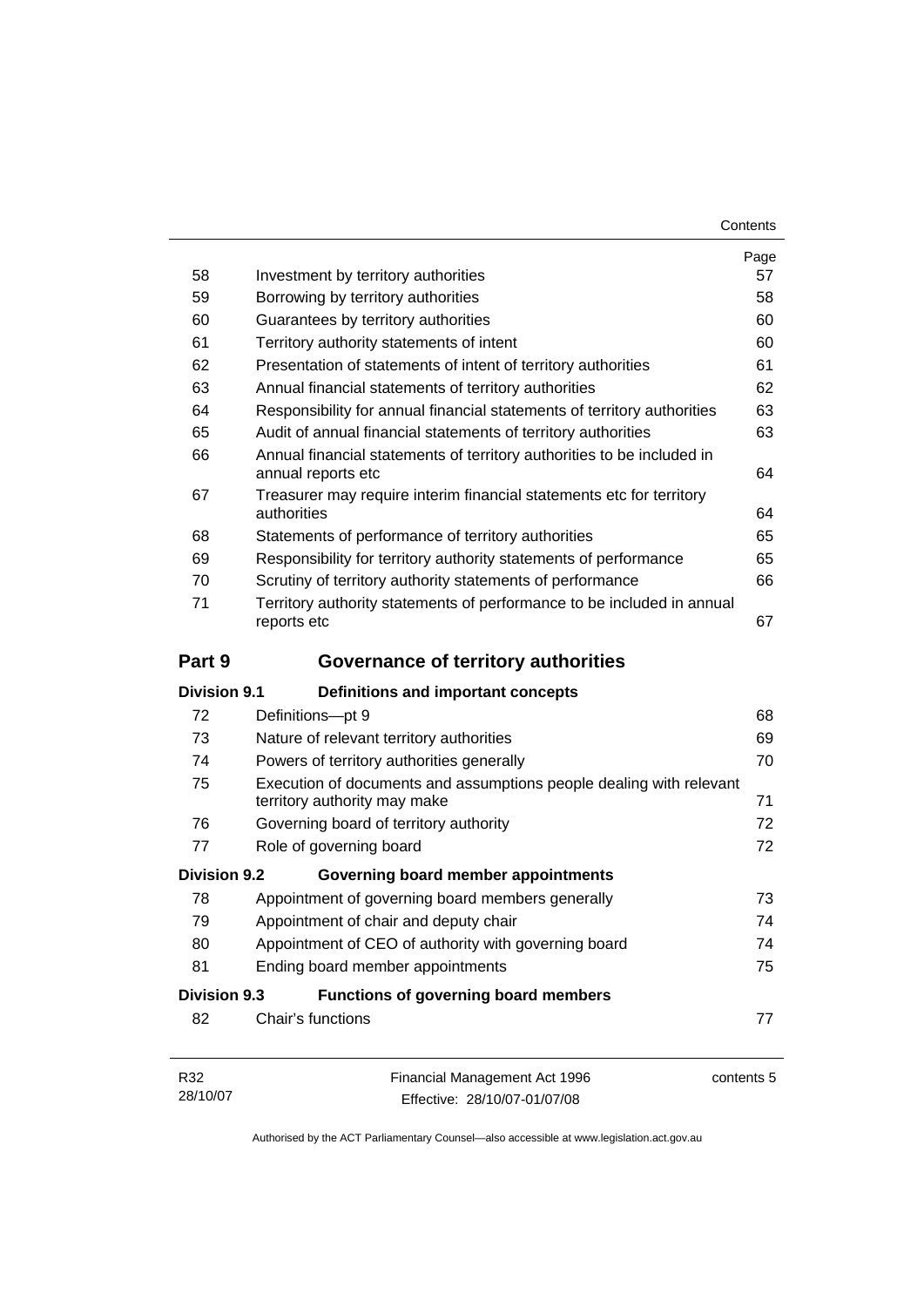#### **Contents**

| 83                  | Deputy chair's functions                                                             | Page<br>77 |
|---------------------|--------------------------------------------------------------------------------------|------------|
| 84                  | CEO's functions                                                                      | 78         |
| 85                  | Honesty, care and diligence of governing board members                               | 79         |
| 86                  | Conflicts of interest by governing board members                                     | 79         |
| 87                  | Agenda to require disclosure of interest item                                        | 79         |
| 88                  | Disclosure of interests by governing board members                                   | 79         |
| 89                  | Reporting of disclosed governing board interests to Minister                         | 81         |
| 90                  | Protection of governing board members from liability                                 | 82         |
| 91                  | Indemnification and exemption of governing board members                             | 82         |
| 92                  | Compensation for exercise of functions etc                                           | 83         |
| <b>Division 9.4</b> | <b>Governing board meetings</b>                                                      |            |
| 93                  | Time and place of governing board meetings                                           | 84         |
| 94                  | Presiding member at governing board meetings                                         | 84         |
| 95                  | Quorum at governing board meetings                                                   | 85         |
| 96                  | Voting at governing board meetings                                                   | 85         |
| 97                  | Conduct of governing board meetings etc                                              | 85         |
| <b>Division 9.5</b> | Requirements and obligations for territory authorities                               |            |
| 98                  | Limitations on authorities forming corporations etc                                  | 86         |
| 99                  | Limitations on authorities taking part in joint ventures and trusts                  | 87         |
| 100                 | Corporations, joint ventures and trusts in which authority has interest              | 88         |
| 101                 | Obligation of authorities to tell Minister about significant events                  | 88         |
| 102                 | Ministerial directions to authorities about financial etc statements                 | 89         |
| 103                 | Application of government policies to authorities                                    | 90         |
| <b>Division 9.6</b> | <b>Restructuring of territory authorities</b>                                        |            |
| 104                 | Purpose of div 9.6                                                                   | 91         |
| 105                 | What territory authorities does div 9.6 apply to?                                    | 91         |
| 106                 | Responsible Minister may direct div 9.6 authority to sell or transfer<br>assets      | 91         |
| 107                 | Transfer of assets by declaration-div 9.6 authorities                                | 92         |
| 108                 | Transfer of contractual rights and liabilities by declaration-div 9.6<br>authorities | 93         |
| 109                 | Transfer of liabilities by declaration-div 9.6 authorities                           | 94         |
| 110                 | Assistance given by authorities for div 9.6                                          | 95         |
| 111                 | Assistance given by governing board members for div 9.6                              | 96         |
| contents 6          | Financial Management Act 1996                                                        | R32        |
|                     | Effective: 28/10/07-01/07/08                                                         | 28/10/07   |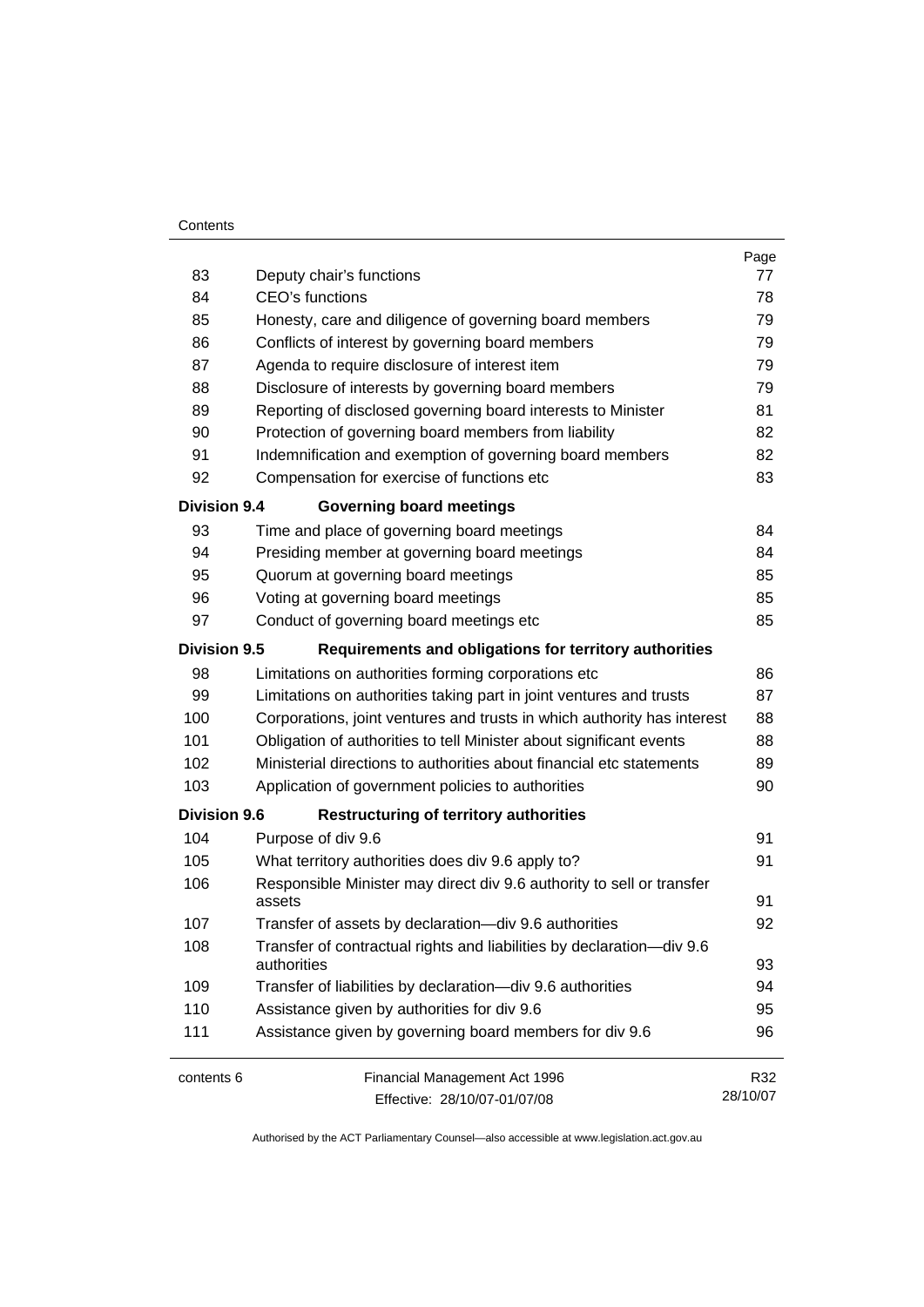| 112                 | Use of information by Territory and div 9.6 authorities                          | Page<br>97 |
|---------------------|----------------------------------------------------------------------------------|------------|
| 113                 | Contracts relating to the protection of information-responsible Minister         |            |
|                     | for div 9.6 authority                                                            | 98         |
| 114                 | Contracts relating to the protection of information—div 9.6 authority            | 98         |
| 115                 | Transfer of pending proceedings—div 9.6 authorities                              | 98         |
| 116                 | Proceedings and evidence-div 9.6 authorities                                     | 99         |
| 117                 | Operation of div 9.6 not breach of contract etc                                  | 100        |
| 118                 | Transfer of assets etc not otherwise disposed of-div 9.6 authorities             | 101        |
| 119                 | Annual reports etc for div 9.6 authorities                                       | 102        |
| <b>Division 9.7</b> | Additional provisions for restructuring of certain territory<br>authorities      |            |
| 120                 | What territory authorities does div 9.7 apply to?                                | 104        |
| 121                 | Definitions-div 9.7                                                              | 104        |
| 122                 | Vesting of assets, rights and liabilities-div 9.7 authorities                    | 104        |
| 123                 | Proceedings and evidence-div 9.7 authorities                                     | 105        |
| 124                 | Annual reports and financial statements for div 9.7 authorities                  | 106        |
| 125                 | References to div 9.7 authority                                                  | 107        |
| Part 10             | <b>Miscellaneous</b>                                                             |            |
| 130                 | Act of grace payments                                                            | 108        |
| 131                 | Waiver of debts etc                                                              | 109        |
| 132                 | Payments in relation to deceased estates                                         | 110        |
| 133                 | Guideline-making power                                                           | 111        |
| 134                 | Regulation-making power                                                          | 111        |
| Part 20             | <b>Transitional-Administrative (Miscellaneous</b><br><b>Amendments) Act 2006</b> |            |
| 222                 | Transitional regulations-Administrative (Miscellaneous Amendments)<br>Act 2006   | 112        |
| 223                 | Expiry-pt 20                                                                     | 112        |

contents 7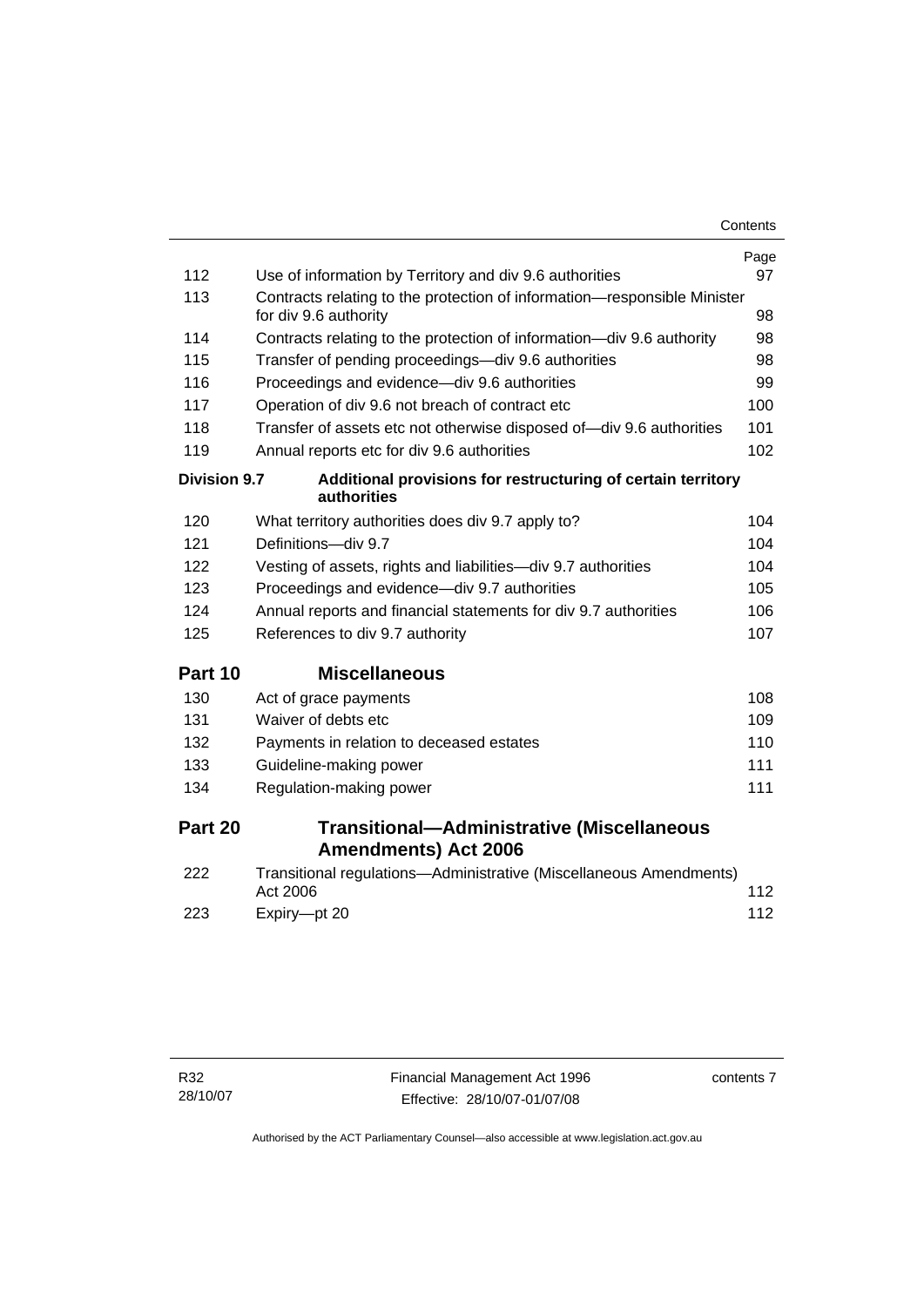**Contents** 

## Page **Dictionary** [113](#page-122-0) **Endnotes** 1 About the endnotes [120](#page-129-0) 2 Abbreviation key [120](#page-129-0) 3 Legislation history [121](#page-130-0) 4 Amendment history [126](#page-135-0) 5 Earlier republications [143](#page-152-0)

contents 8 Financial Management Act 1996 Effective: 28/10/07-01/07/08

R32 28/10/07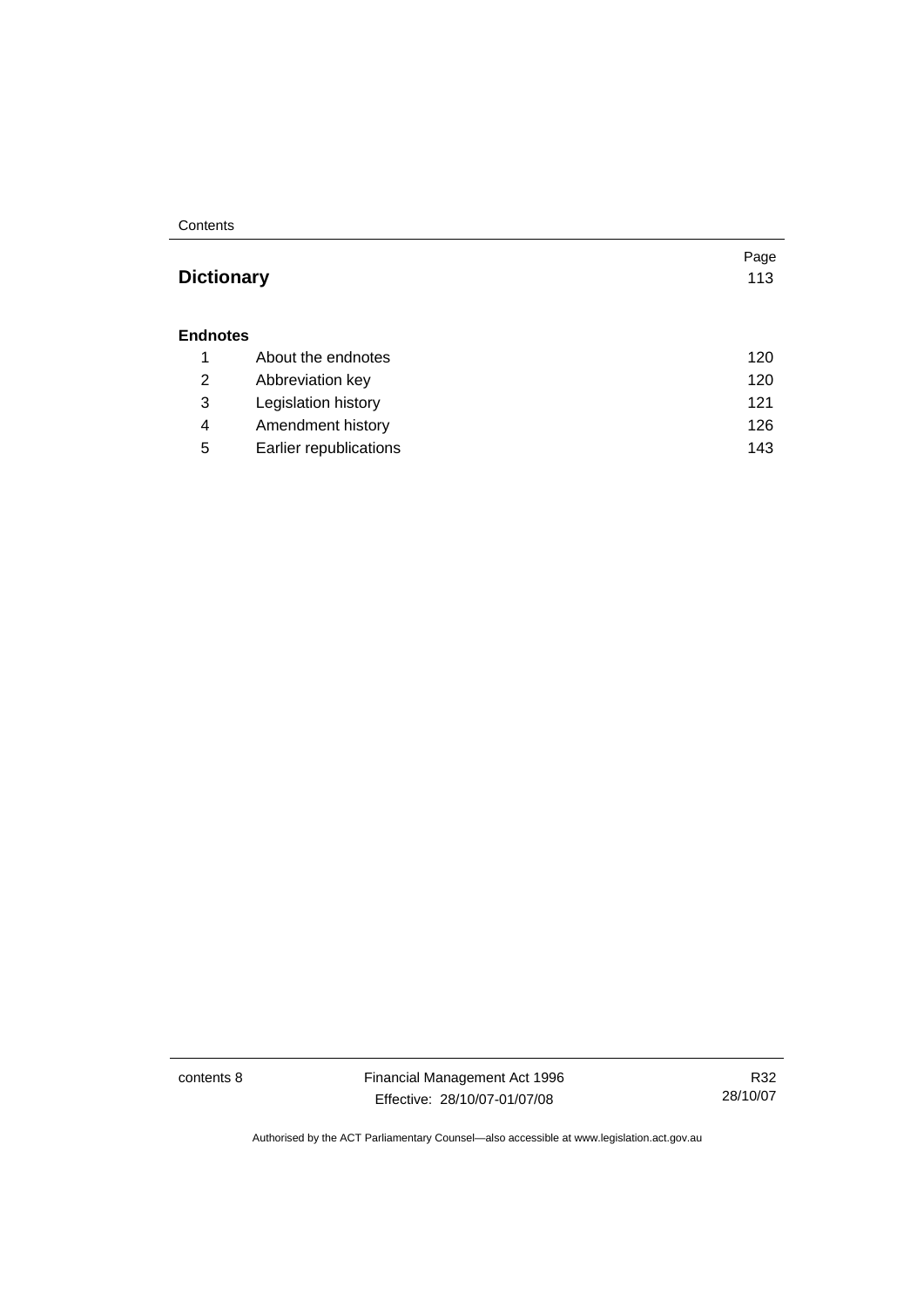<span id="page-10-0"></span>

# **Financial Management Act 1996**

An Act to provide for the financial management of the government of the Territory, to provide for the scrutiny of that management by the Legislative Assembly, to specify financial reporting requirements for the government of the Territory, and for related purposes

R32 28/10/07

l

Financial Management Act 1996 Effective: 28/10/07-01/07/08

page 1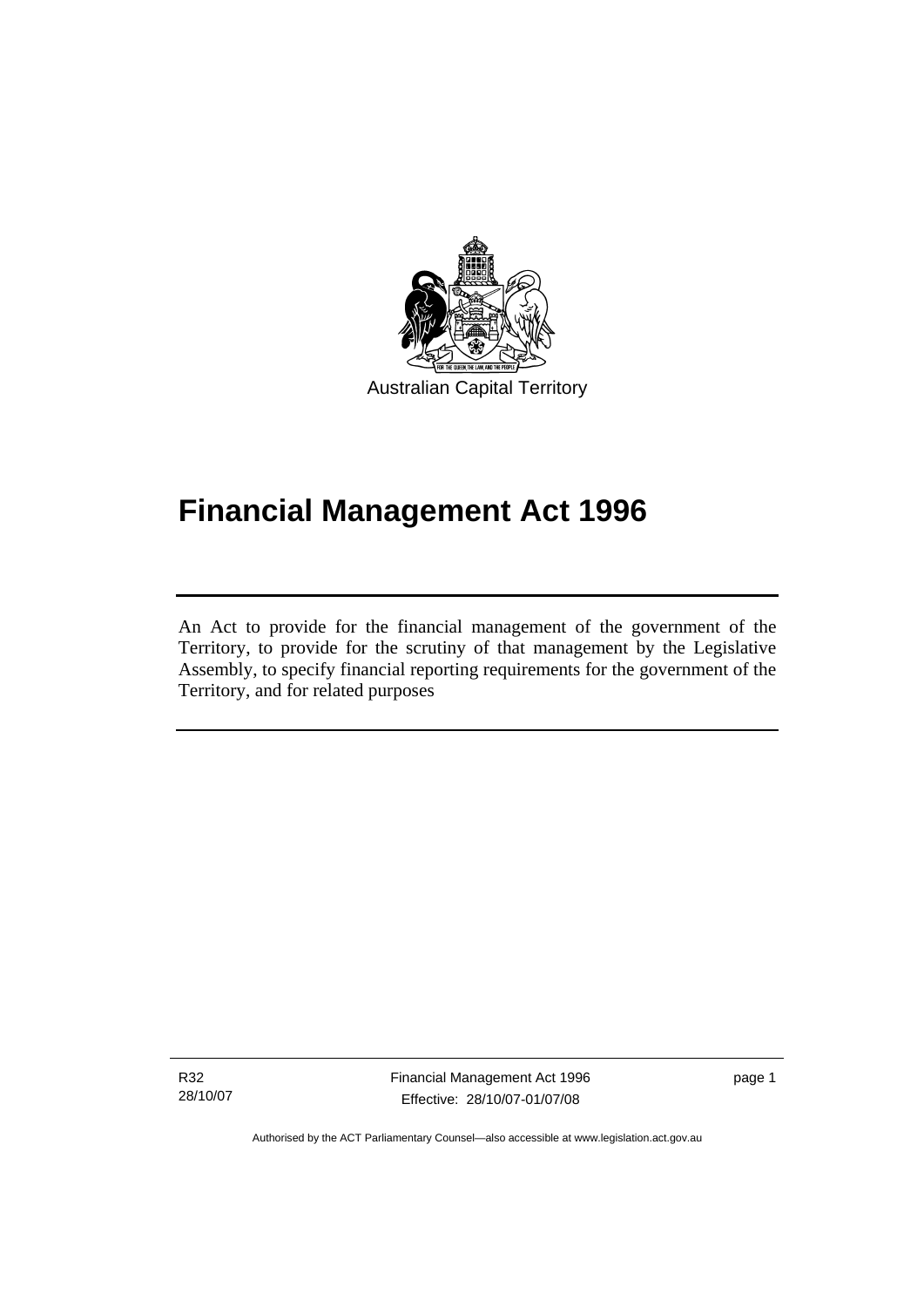#### <span id="page-11-0"></span>Part 1 **Preliminary**

Section 1

# **Part 1** Preliminary

#### **1 Name of Act**

This Act is the *Financial Management Act 1996*.

#### **2 Act subject to Territory Superannuation Provision Protection Act**

This Act is subject to the *Territory Superannuation Provision Protection Act 2000*.

#### **3 Dictionary**

The dictionary at the end of this Act is part of this Act.

*Note 1* The dictionary at the end of this Act defines certain terms used in the Act, and includes references (*signpost definitions*) to other terms defined elsewhere in this Act or in other legislation.

> For example, the signpost definition '*superannuation appropriation* see the *Territory Superannuation Provision Protection Act 2000*, dictionary.' means that the term 'superannuation appropriation' is defined in that dictionary and the definition applies to this Act.

*Note 2* A definition in the dictionary (including a signpost definition) applies to the entire Act unless the definition, or another provision of the Act, provides otherwise or the contrary intention otherwise appears (see Legislation Act, s 155 and s 156).

#### **3A Notes**

A note included in this Act is explanatory and is not part of the Act.

*Note* See the Legislation Act, s 127 (1), (4) and (5) for the legal status of notes.

R32 28/10/07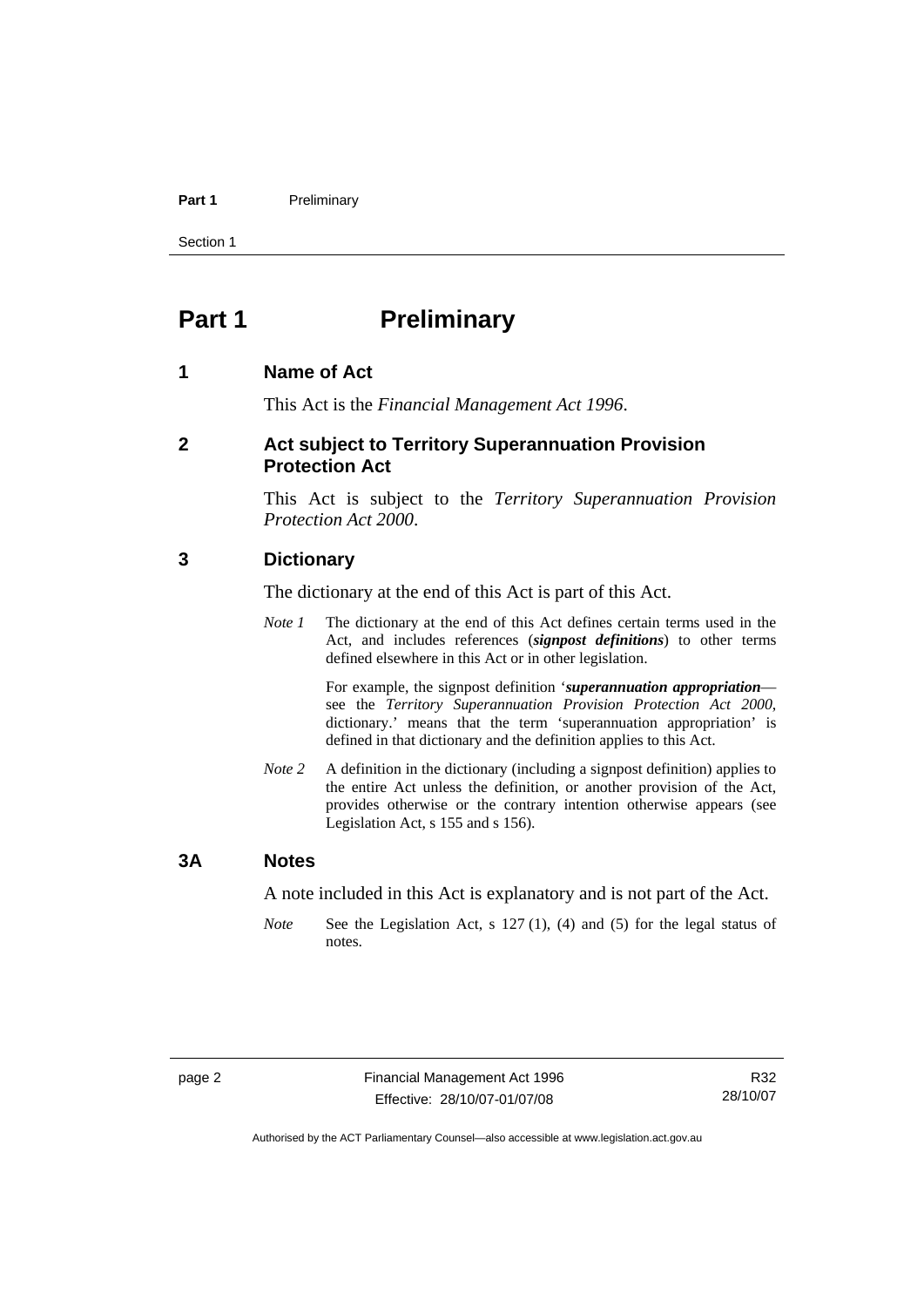#### <span id="page-12-0"></span>**3B Declaration that certain bodies are not territory authorities for Act**

- (1) The Treasurer may declare that a stated body (other than a body mentioned in section 54 (1)) is not a territory authority for this Act or a stated provision of this Act.
- (2) The Treasurer may declare that a stated body mentioned in section 54 (1) is not a territory authority for a stated provision of this Act (other than section 73 (1)).
	- *Note* Section 73 gives territory authorities to which pt 9 (Governance of territory authorities) applies corporate status.
- (3) A declaration is a notifiable instrument.

*Note* A notifiable instrument must be notified under the Legislation Act.

#### **4 Application of pt 2, pt 3 and pt 5 to Legislative Assembly secretariat**

Unless the contrary intention appears, the provisions of part 2, part 3 and part 5 apply to the Legislative Assembly secretariat as if—

- (a) a reference in those provisions to a department included a reference to the Legislative Assembly secretariat; and
- (b) a reference in those provisions to the responsible Minister of a department were a reference to the Speaker of the Legislative Assembly; and
- (c) a reference in those provisions to the responsible chief executive of a department included a reference to the clerk of the Legislative Assembly.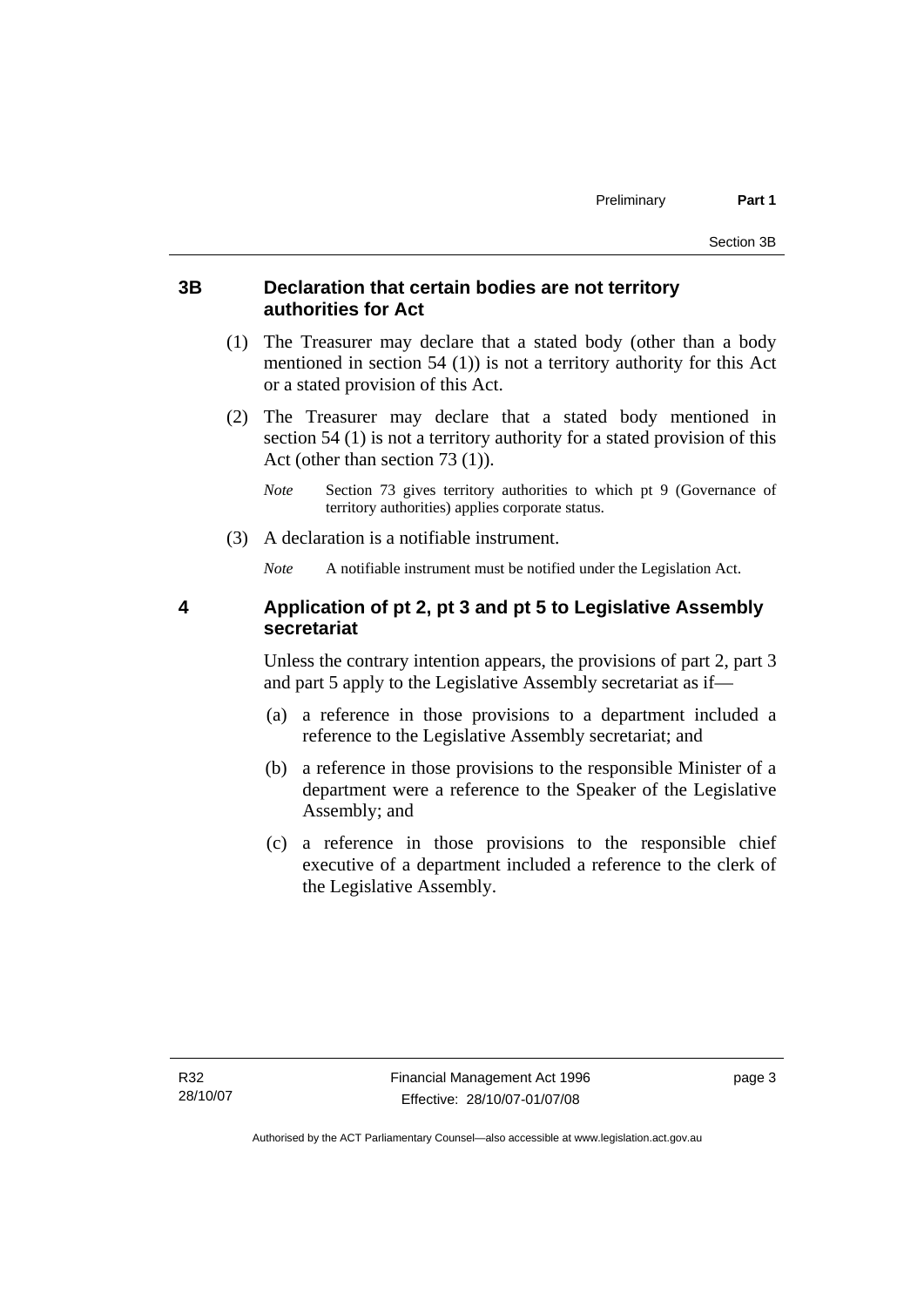<span id="page-13-0"></span>**Part 2 Budget management**<br>**Division 2.1 Appropriations and be Division 2.1** Appropriations and budgets Section 5

# **Part 2 Budget management**

### **Division 2.1 Appropriations and budgets**

#### **5 Timing of first Appropriation Bill for financial year**

Except as otherwise provided by a resolution of the Legislative Assembly, the first Appropriation Bill relating to a financial year must be introduced into the Legislative Assembly not later than 3 months after the beginning of the financial year.

#### **6 Necessity for appropriation**

No payment of public money must be made otherwise than in accordance with an appropriation.

#### **7 Payments authorised on lapse of appropriation**

If, before the end of a financial year, no Act other than this Act has been passed appropriating public money to meet the requirements of the next financial year, the Treasurer may pay the amounts necessary to meet those requirements subject to the following provisions:

- (a) the authority of the Treasurer under this section ceases on the commencement of the first Appropriation Act for the next financial year;
- (b) on that commencement all payments made under this section for the next financial year are taken for all purposes to have been paid out of money appropriated by that Act;
- (c) the payments made under this section for any purpose must not exceed, in total,  $\frac{1}{2}$  of the amount appropriated by Appropriation Acts for the immediately previous financial year for that purpose.

R32 28/10/07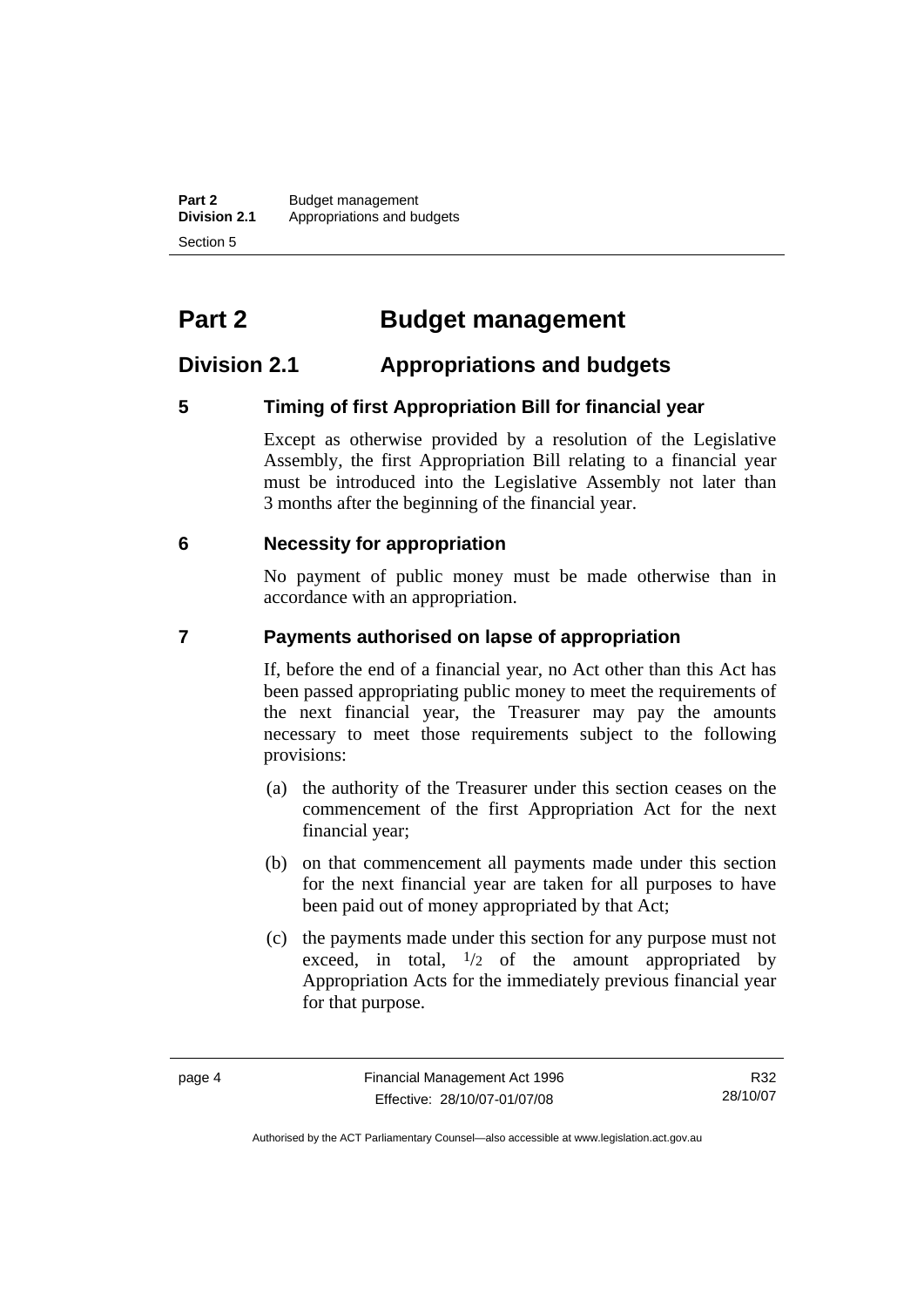#### <span id="page-14-0"></span>**8 Form of appropriations**

- (1) An Appropriation Act may make separate appropriations in relation to each department for—
	- (a) the provision of outputs by the department; and
	- (b) any capital injection to be provided to the department; and
	- (c) any payments to be made by the department on behalf of the Territory.
- (2) An Appropriation Act may make separate appropriations in relation to a territory authority or territory-owned corporation for—
	- (a) the provision of outputs by the authority or corporation; and
	- (b) any capital injection to be provided to the authority or corporation.

#### **9 Net appropriations for outputs**

- (1) An appropriation for the provision of outputs may be expressed to be made for the net cost of providing the outputs.
- (2) Despite section 6, if an appropriation for a department is stated to be made for the net cost of providing outputs, the department may apply the following in paying the expenses and liabilities of the department in providing the outputs:
	- (a) the payments it is entitled to receive otherwise than under an Appropriation Act for providing the outputs;
	- (b) the value of the input tax credits to which it is entitled for taxable supplies in relation to providing the outputs.
- (3) To remove any doubt, it is declared that, if the appropriations made by an Appropriation Act for a department do not state an amount, or state an '0' appropriation, for the provision of outputs by the department, the appropriations have effect as if they included an

page 5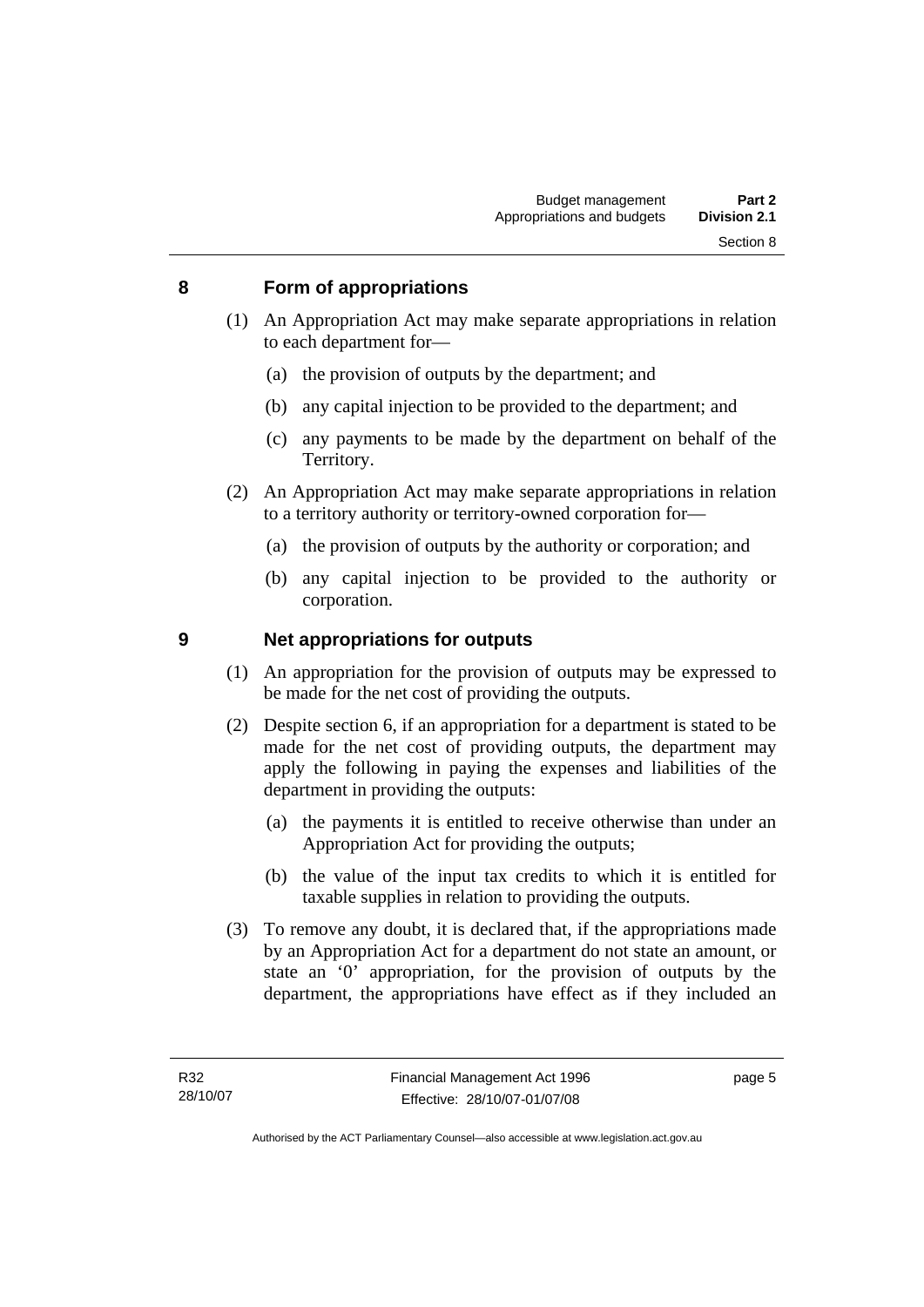<span id="page-15-0"></span>

| Part 2              | Budget management          |
|---------------------|----------------------------|
| <b>Division 2.1</b> | Appropriations and budgets |
| Section 9A          |                            |

appropriation stated to be made for the provision of outputs by the department at no net cost to the Territory.

#### **9A Net appropriations for capital injections**

- (1) An appropriation for a capital injection may be stated to be made for, or partly for, the net cost of purchasing or developing assets.
- (2) Despite section 6, if an appropriation is stated to be made for, or partly for, the net cost of purchasing or developing assets, the value of the input tax credits to which the relevant entity is entitled for taxable supplies in relation to purchasing or developing the assets may be applied by the entity in paying the expenses and liabilities of the entity in purchasing or developing the assets.
- (3) In this section:

*relevant entity*, in relation to an appropriation for a capital injection, means the department, authority or corporation that is to undertake the purchasing or developing of assets for which the appropriation is made.

#### **9B Appropriations for payments on behalf of Territory to be net appropriations**

Despite section 6 (Necessity for appropriations), if an appropriation for a department is made for payments to be made on behalf of the Territory, the department may apply input tax credits to which the Territory is entitled for taxable supplies for which the payments are made towards the payments under the appropriation.

#### **10 Budget papers**

The Treasurer must, for each financial year, immediately after the presentation of the bill for the first Appropriation Act relating to the year, present to the Legislative Assembly—

- (a) the proposed budget for the Territory for the year; and
- (b) the proposed budget for each department for the year; and

R32 28/10/07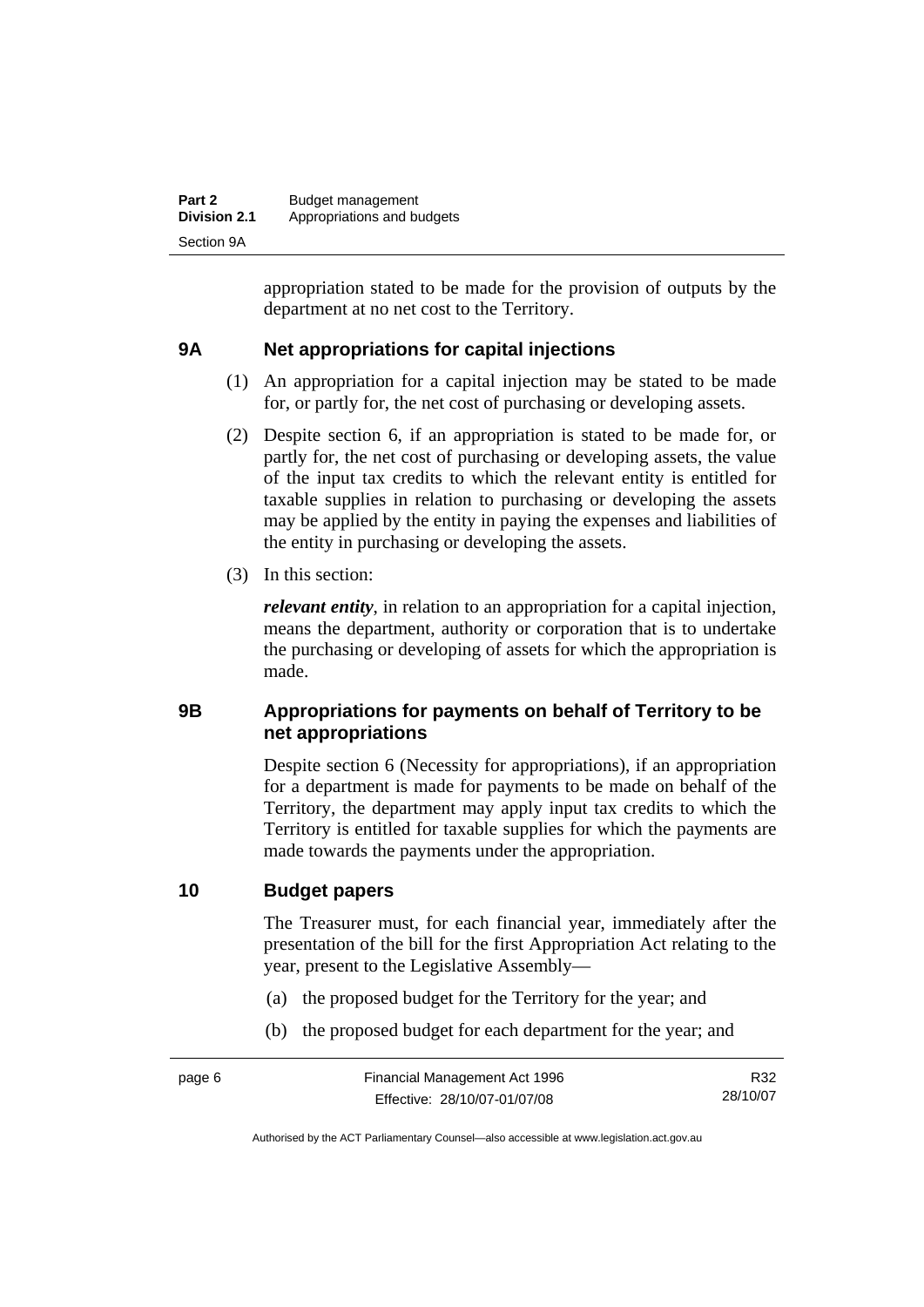- <span id="page-16-0"></span> (c) the proposed budget for each territory authority and territory-owned corporation for the year; and
- (d) a consolidated financial management statement in relation to—
	- (i) the general government sector; and
	- (ii) the public trading enterprise sector.

#### **11 Territory budgets**

- (1) The proposed budget for the Territory for a financial year presented to the Legislative Assembly under section 10 (a) must include—
	- (a) a financial policy objectives and strategies statement under section 11A for the financial year; and
	- (b) a statement of the economic or other assumptions used to make the budget estimates; and
	- (c) a statement about the sensitivity of the budget estimates to changes in the economic or other assumptions; and
	- (d) a statement of the risks, quantified if possible, that may affect the budget estimates, including contingent liabilities; and
	- (e) the financial statements required under the financial management guidelines.
- (2) The proposed budget must be prepared in a form that assists a comparison, for each appropriation unit, between the budget for the Territory for the previous financial year and the proposed budget.
- (3) The financial statements included in the proposed budget under subsection (1) (e) must include budget estimates, for each appropriation unit, for each of the next 3 financial years.
- (4) The proposed budget must be prepared taking into account—
	- (a) the principles of responsible fiscal management;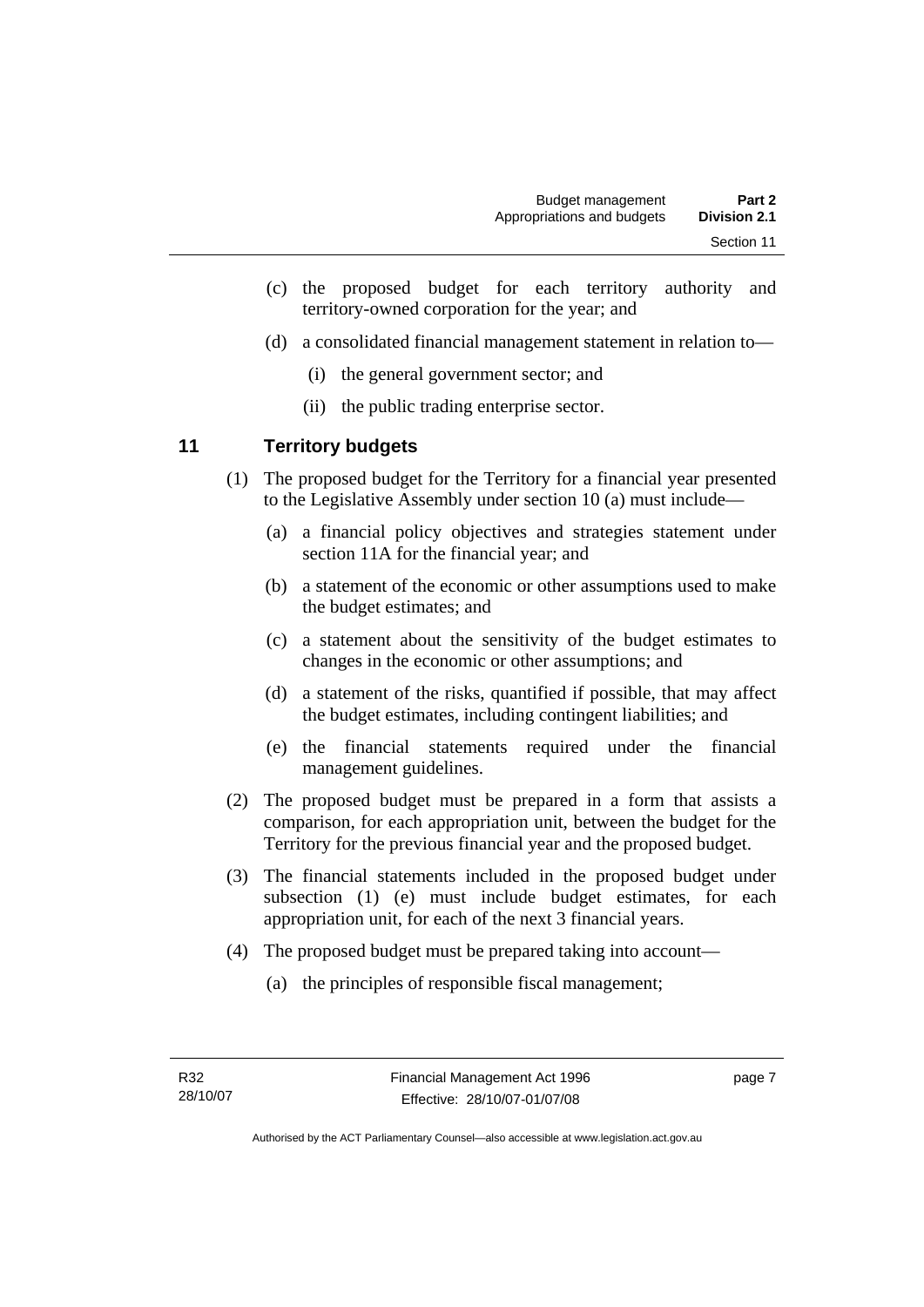| Part 2              | Budget management          |
|---------------------|----------------------------|
| <b>Division 2.1</b> | Appropriations and budgets |
| Section 11          |                            |

- (b) the object of providing a basis for sustainable social and economic services and infrastructure fairly to all ACT residents; and
- (c) the object of ecologically sustainable development.
- (5) The proposed budget may depart from the principles of responsible fiscal management, but if it does depart—
	- (a) any departure must be temporary; and
	- (b) the Treasurer must present to the Legislative Assembly, when the first Appropriation Bill for the financial year is presented to the Legislative Assembly, a statement setting out—
		- (i) the reasons for the departure; and
		- (ii) the approach intended to be taken to return to the principles; and
		- (iii) when the principles are expected to be returned to.
- (6) In this section:

*ecologically sustainable development* means the effective integration of economic and environmental considerations in decision-making processes achievable through implementation of the following principles:

- (a) the precautionary principle;
- (b) the inter-generational equity principle;
- (c) conservation of biological diversity and ecological integrity;
- (d) improved valuation and pricing of environmental resources.

*fiscal risks* include the following:

 (a) risks from the level of the Territory's general government sector debt;

R32 28/10/07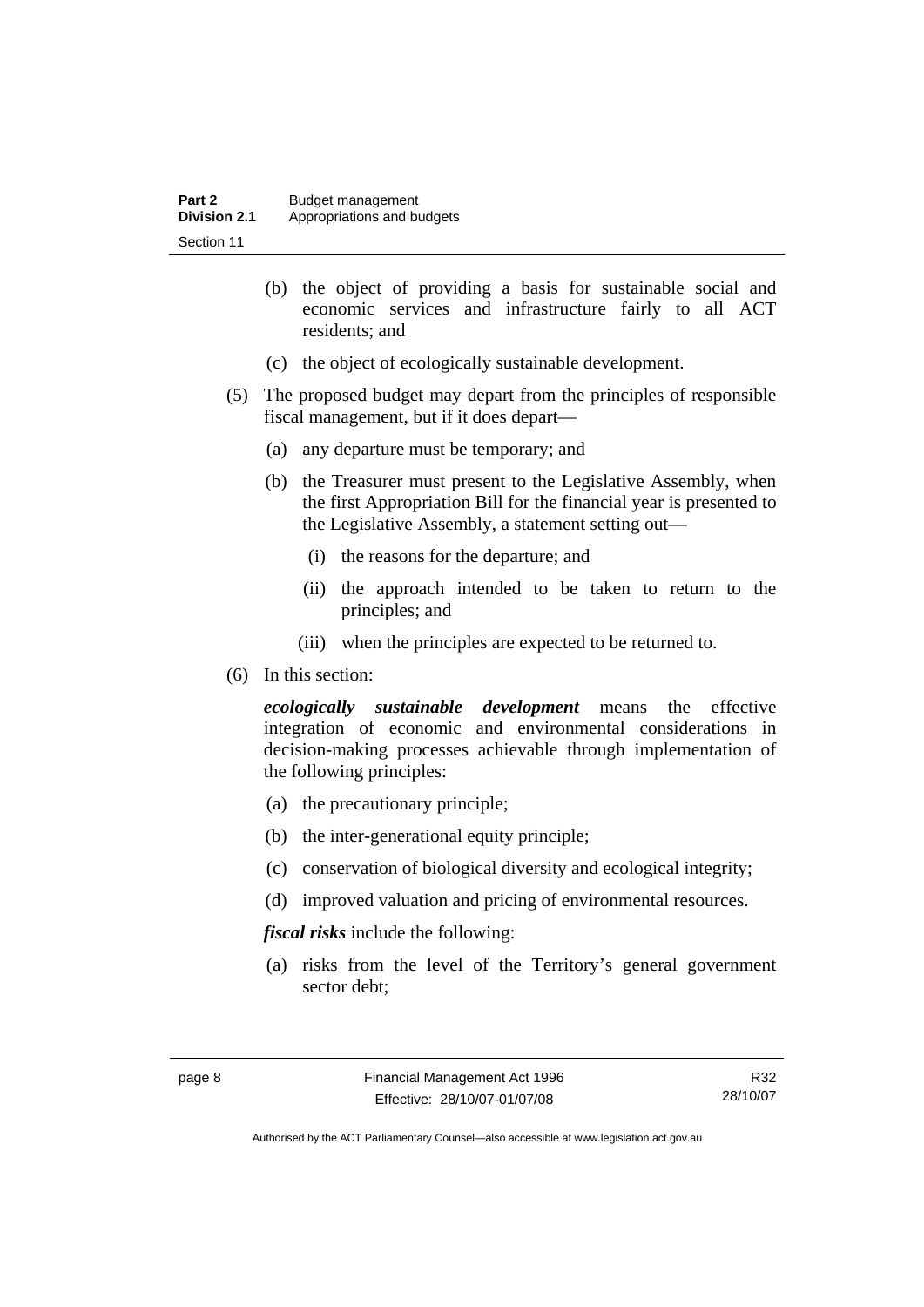- (b) commercial risks from ownership of corporations and public enterprises;
- (c) risks from changes in the structure of the Territory's tax base;
- (d) risks from management of the Territory's assets and liabilities.

*inter-generational equity principle* means that the present generation should ensure that the health, diversity and productivity of the environment is maintained or enhanced for the benefit of future generations.

*precautionary principle* means that, if there is a threat of serious or irreversible environmental damage, a lack of full scientific certainty should not be used as a reason for postponing measures to prevent environmental degradation.

*principles of responsible fiscal management* means the following principles:

- (a) ensuring that the total liabilities of the Territory are at prudent levels to provide a buffer against factors that may impact adversely on the level of total Territory liabilities in the future, and ensuring that, until prudent levels have been achieved, the total operating expenses of the Territory in each financial year are less than its operating income levels in the same financial year;
- (b) when prudent levels of total Territory liabilities have been achieved, maintaining the levels by ensuring that, on average, over a reasonable period of time, the total operating expenses of the Territory do not exceed its operating income levels;
- (c) achieving and maintaining levels of Territory net worth to provide a buffer against factors that may impact adversely on levels of Territory net worth in the future;
- (d) managing prudently the fiscal risks of the Territory;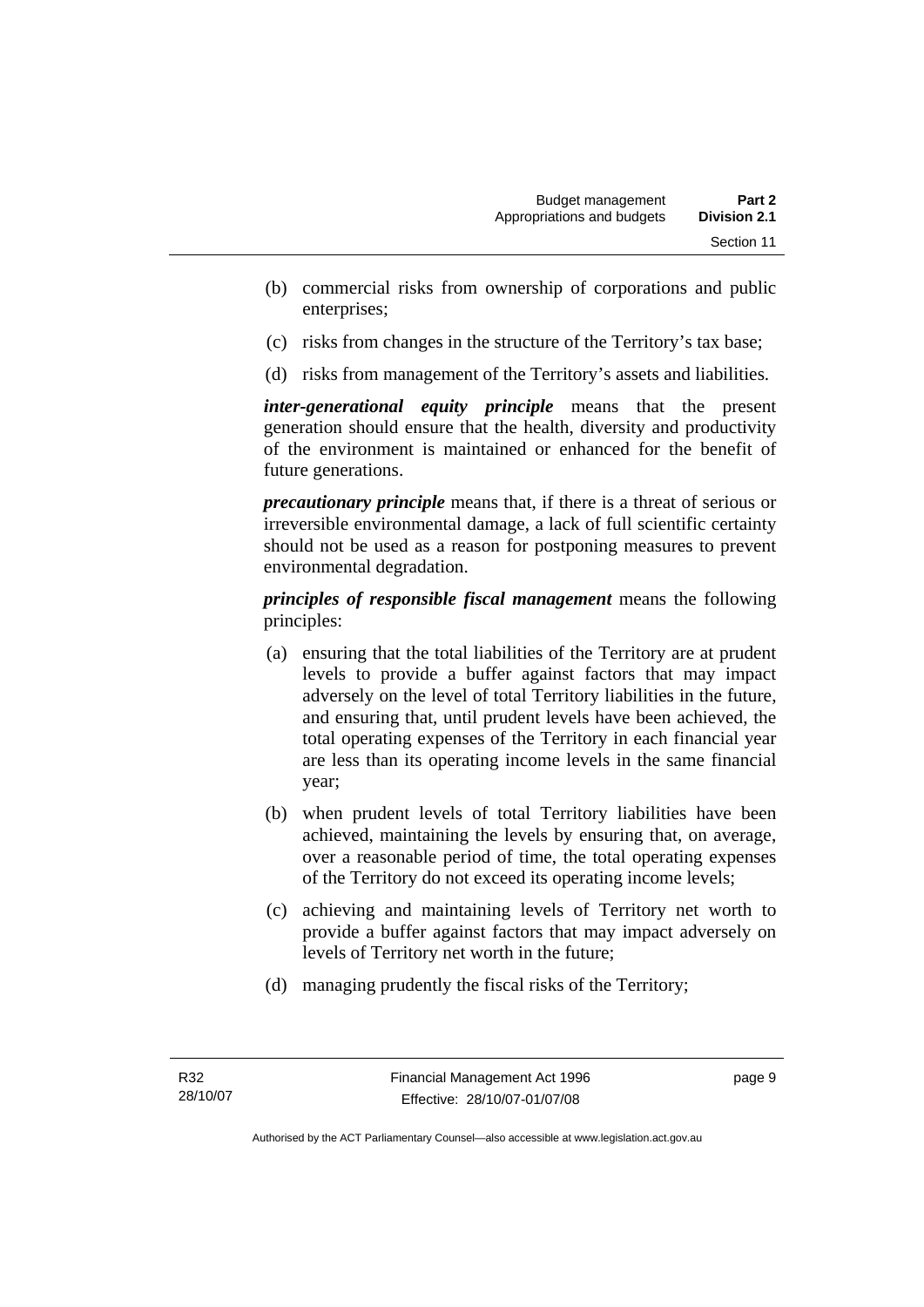- <span id="page-19-0"></span> (e) pursuing spending and taxing policies that are consistent with a reasonable degree of stability and predictability in the level of the tax burden;
- (f) giving full, accurate and timely disclosure of financial information about the activities of the government and its agencies.

#### **11A Financial policy objectives and strategies statement**

- (1) The purposes of a financial policy objectives and strategies statement included in a proposed budget under section 11 (1) (a) are—
	- (a) to make transparent the government's financial strategies; and
	- (b) to establish a benchmark for evaluating the government's conduct of financial policy.
- (2) The statement must be based on the principles of responsible fiscal management.
- (3) The statement must—
	- (a) state the government's long-term financial objectives within which financial policy for the financial year and the next 3 financial years will be framed; and
	- (b) explain the broad strategic priorities on which the budget is based; and
	- (c) state the key financial measures that the government has identified as being important and against which financial policy will be set and assessed; and
	- (d) state, for the financial year and the next 3 financial years—
		- (i) the government's short-term financial objectives; and
		- (ii) the targets for each stated key financial measure; and

R32 28/10/07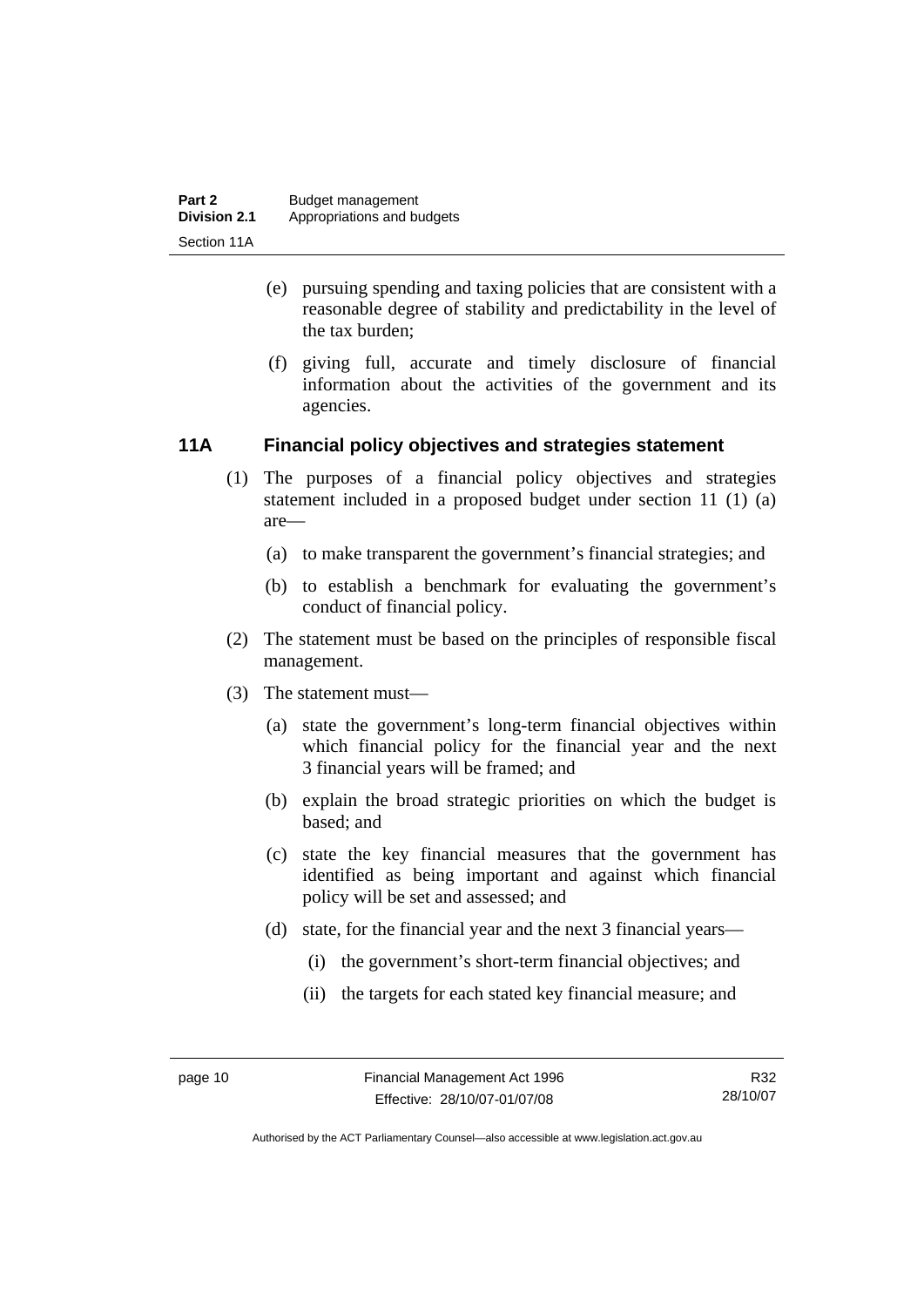- <span id="page-20-0"></span> (e) explain how the financial objectives and strategic priorities mentioned in paragraphs (a), (b) and (d) relate to the principles of responsible fiscal management; and
- (f) state the reasons for any changes from the previous financial policy objectives and strategies statement.
- (4) In this section:

*principles of responsible fiscal management*—see section 11 (6).

#### **12 Departmental budgets**

- (1) A proposed budget for a department for a financial year presented to the Legislative Assembly under section 10 (b) must include—
	- (a) the financial statements required under the financial management guidelines; and
	- (b) a statement that sets out the outputs and classes of outputs it is proposed the department should provide during the year and the performance criteria to be met by the department in providing the outputs; and
	- (c) if, during the year, the department is to be given a capital injection that must be repaid—a statement that—
		- (i) states that the capital injection is a capital injection; and
		- (ii) sets out the conditions under which the injection is to be given, including the requirements about the time within which it must be repaid.
- (2) Subsection (1) (b) does not apply to the Legislative Assembly secretariat.
- (3) A proposed budget must be in a form that facilitates a comparison between—
	- (a) the proposed budget for the department; and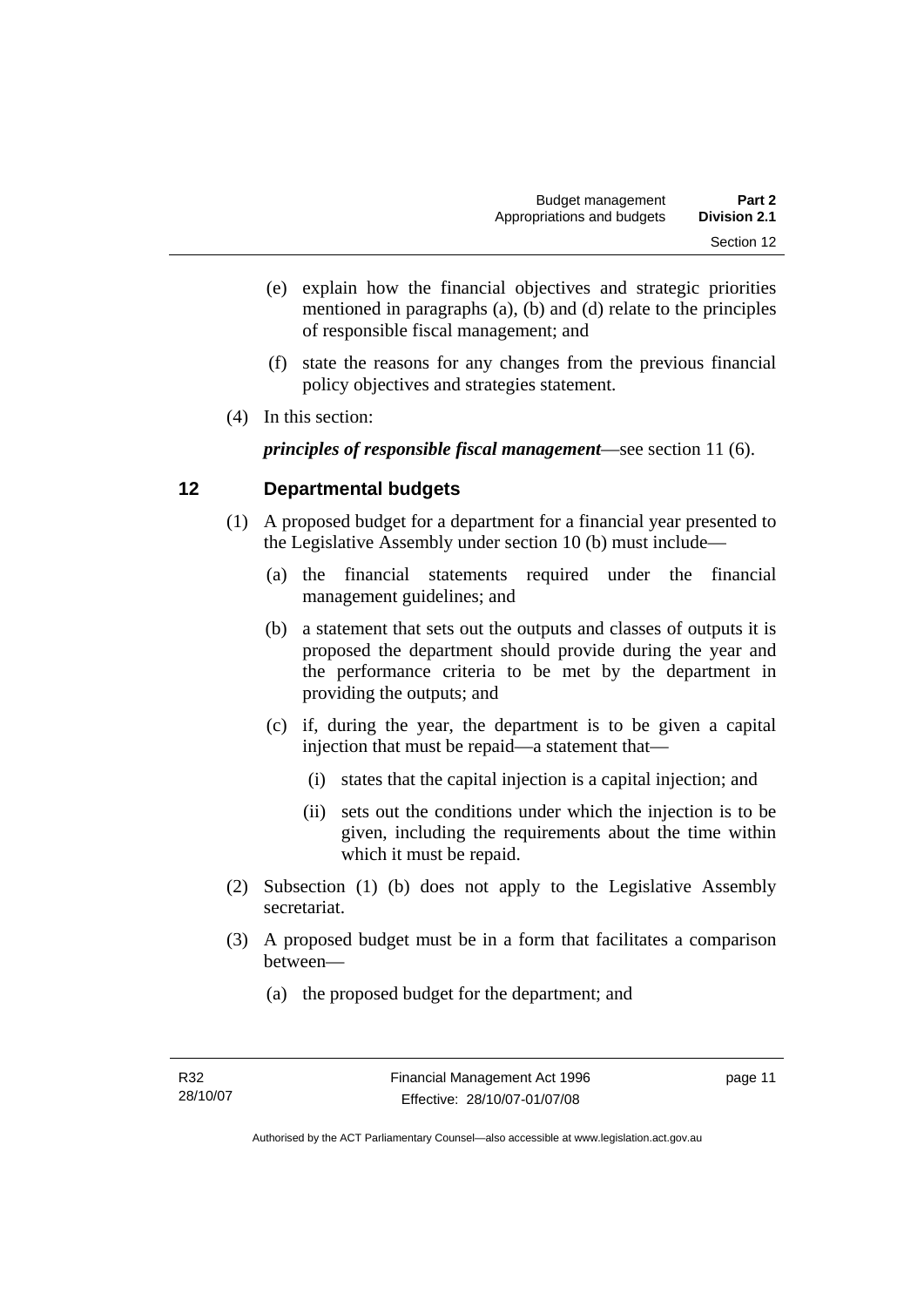- <span id="page-21-0"></span> (b) the budget for the department for the previous financial year; and
- (c) the estimated results for the department for the previous financial year.
- (4) A proposed budget must also include, for the financial statements mentioned in subsection (1) (a), budget estimates for each of the next 3 financial years.

#### **12A Territory authority and territory-owned corporation budgets**

- (1) A proposed budget presented to the Legislative Assembly under section 10 (c) for a territory authority or territory-owned corporation for a financial year must include—
	- (a) the financial statements required under the financial management guidelines; and
	- (b) for a prescribed territory authority or prescribed territory-owned corporation—a statement that sets out the outputs and classes of outputs it is proposed that the authority or corporation should provide during the year and the performance criteria to be met by the authority in providing the outputs; and
	- (c) for a territory authority or territory-owned corporation that, during the year, is to be given a capital injection that must be repaid—a statement that—
		- (i) states that the capital injection is an injection that must be repaid; and
		- (ii) sets out the conditions under which the injection is to be given, including the requirements about the time within which it must be repaid.
- (2) A proposed budget must be in a form that facilitates a comparison between—

R32 28/10/07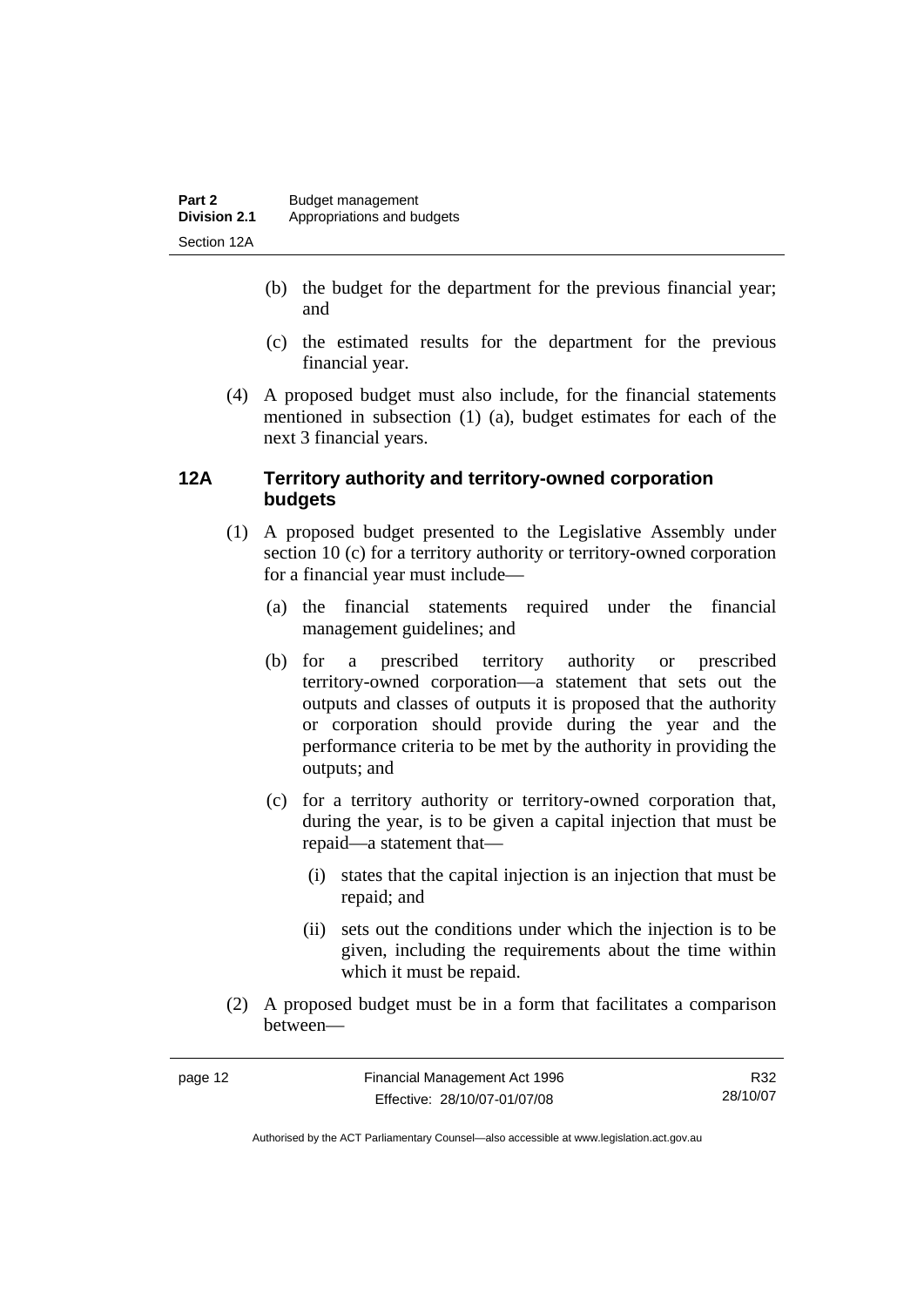- <span id="page-22-0"></span>(a) the proposed budget for the authority or corporation; and
- (b) the budget for the authority or corporation for the previous financial year; and
- (c) the estimated results for the authority or corporation for the previous financial year.
- (3) A proposed budget must also include, for the financial statements mentioned in subsection (1) (a), budget estimates for each of the next 3 financial years.

#### **13 Supplementary budget papers**

- (1) The Treasurer must, on the presentation of a bill for an Appropriation Act other than the first Appropriation Act relating to a financial year, present to the Legislative Assembly supplementary budget papers.
- (2) The supplementary budget papers must, for each department, territory authority and territory-owned corporation for which an appropriation is provided by the bill (an *affected entity*)—
	- (a) state, for each purpose mentioned in section 8 that applies to the affected entity—
		- (i) the amount of the appropriation provided in the first Appropriation Act; and
		- (ii) the variations (if any) previously made to the appropriation under this Act; and
		- (iii) the amount of the appropriation provided by the bill; and
		- (iv) the total amount appropriated for the entity for the financial year; and
	- (b) indicate the impact of the proposed variation.

page 13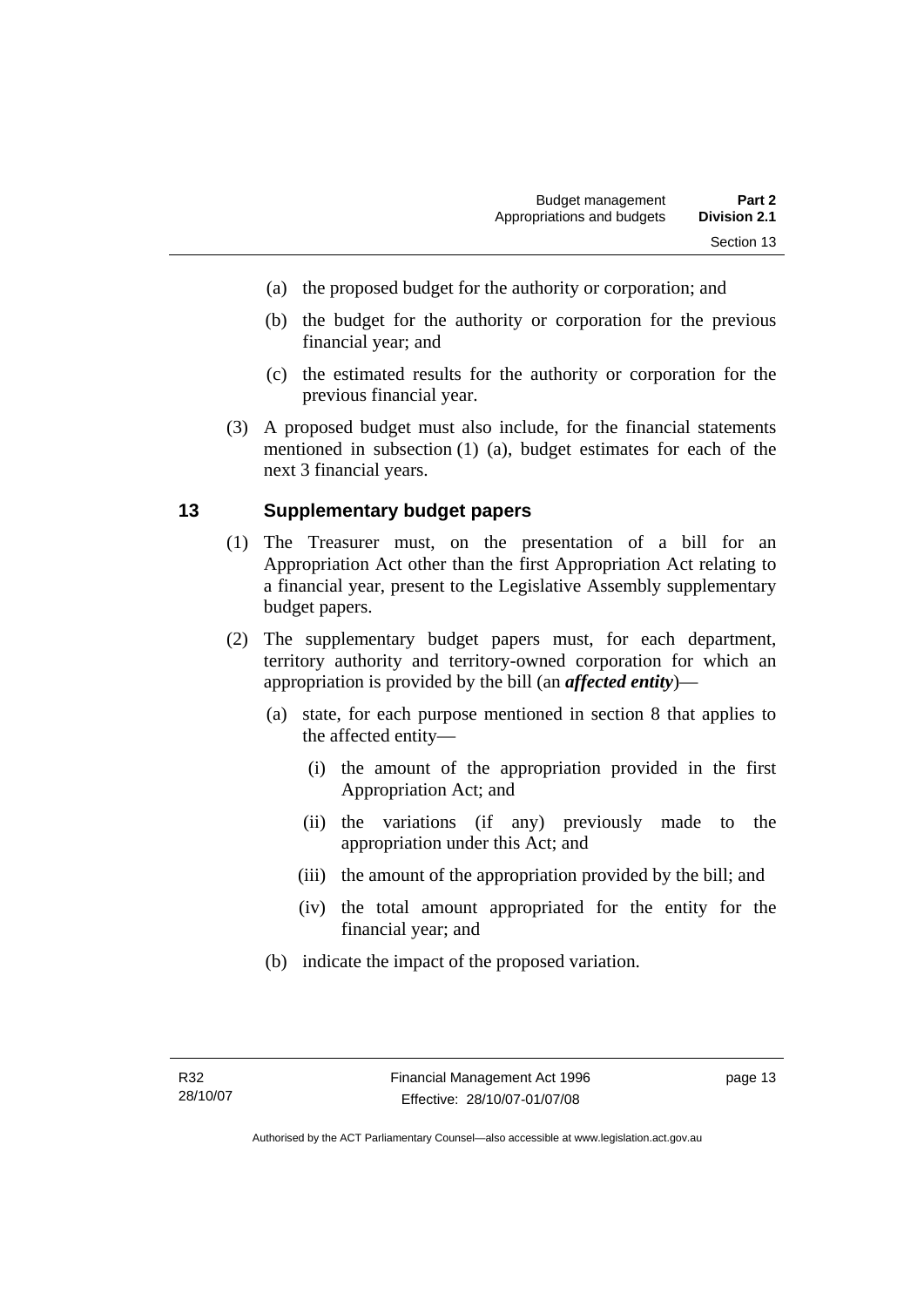<span id="page-23-0"></span>

| Part 2              | Budget management          |
|---------------------|----------------------------|
| <b>Division 2.1</b> | Appropriations and budgets |
| Section 13A         |                            |

- (3) For subsection (2) (b), the supplementary budget papers need not include an original or final budgeted financial statement (a *budgeted statement*) for an affected entity.
- (4) If the supplementary budget papers do not include a budgeted statement for an affected entity—
	- (a) the supplementary budget papers must state the reasons why the budgeted statement for the entity is not included; and
	- (b) the Treasurer must present the budgeted statement for the entity to the Legislative Assembly as soon as practicable after the passing of the bill.
- (5) A budgeted statement for an affected entity—
	- (a) must include details of the impact on the budget of the entity of all variations to the appropriation that happened in the financial year before the passing of the bill; and
	- (b) may show the impact of variations other than variations resulting from additional appropriations.

#### **Example for par (b)**

the impact of revised economic forecasts

*Note* An example is part of the Act, is not exhaustive and may extend, but does not limit, the meaning of the provision in which it appears (see Legislation Act, s 126 and s 132).

#### **13A Amendment of budgets for supplementary appropriation**

- (1) If an appropriation is made for a department, territory authority or territory-owned corporation by an Appropriation Act other than the first Appropriation Act for a financial year, the budget for the department, authority or corporation is amended in accordance with—
	- (a) the supplementary budget papers presented to the Legislative Assembly under section 13 (1) in relation to the bill for the Act by which the appropriation was made; and

| page 14 | Financial Management Act 1996 | R32      |
|---------|-------------------------------|----------|
|         | Effective: 28/10/07-01/07/08  | 28/10/07 |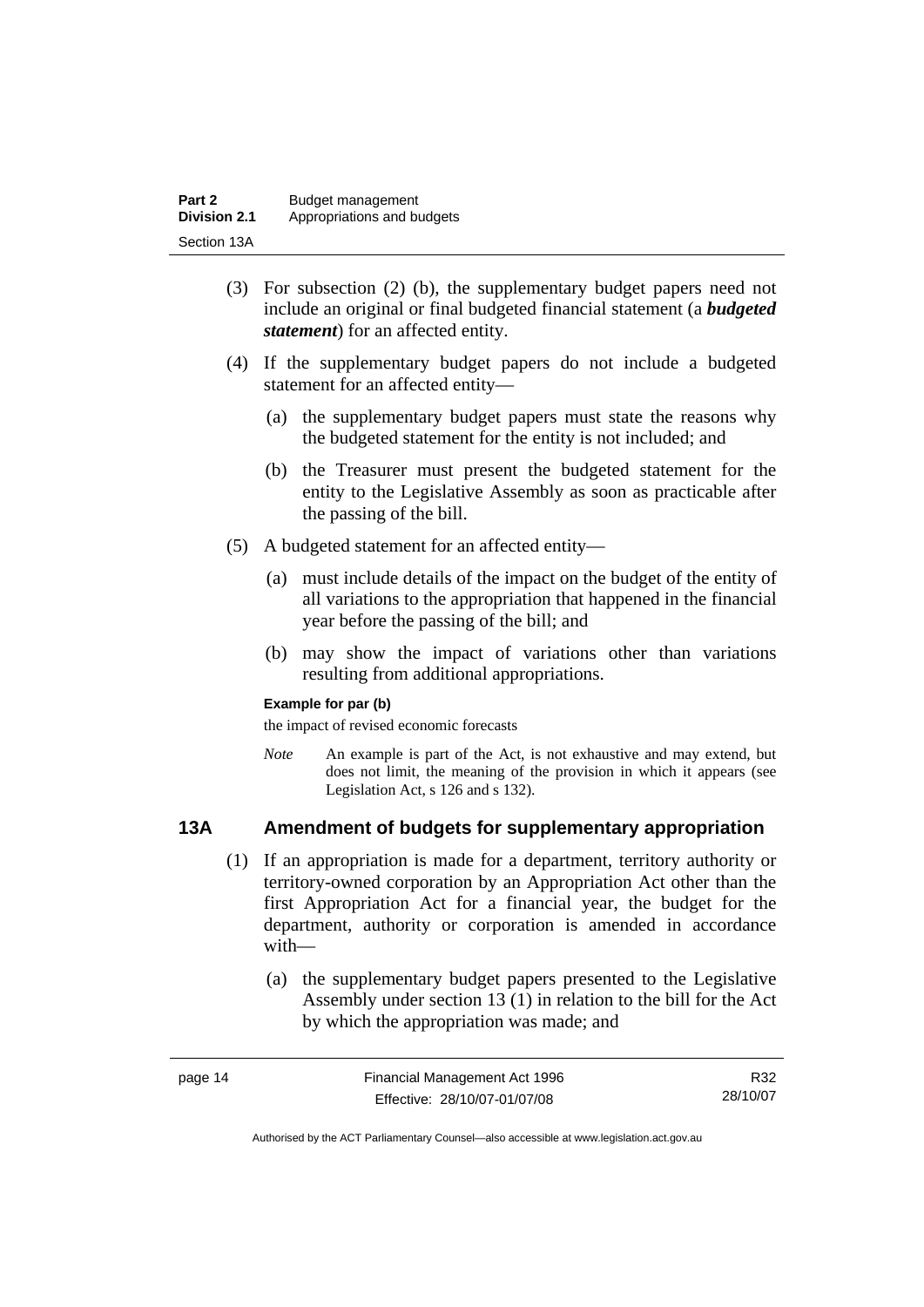- <span id="page-24-0"></span> (b) any statement presented to the Legislative Assembly under section 13 (4) (b) in relation to the bill.
- (2) In this section:

*budget*, for the department, territory authority or territory-owned corporation, means the budget for the department, authority or corporation for the financial year presented to the Legislative Assembly under section 10 (b) or (c) (Budget papers) and, if the budget has been amended under this Act, the budget as amended.

### **14 Transfer of funds between appropriations**

- (1) Despite section 6, the Executive may, in writing, direct that appropriations made by an Appropriation Act be varied by transfers of funds between the appropriations.
- (3) A transfer of funds between appropriations under this section must not cause an appropriation from which funds are transferred to be reduced by more than 3%.
- (4) If the Executive gives a direction under subsection (1), the Treasurer must present the following to the Legislative Assembly within 3 sitting days after the direction is given:
	- (a) a copy of the direction;
	- (b) a statement of the reasons for giving it.
- (5) Subsection (1) does not apply to a superannuation appropriation.

### **15 Transfer of funds within appropriations**

- (1) The Executive may, in writing, direct that funds within the same appropriation that are allocated for the provision of different classes of outputs be reallocated in relation to those classes of outputs.
- (2) If a reallocation of funds under subsection (1) involves an amount larger than 3% of the appropriation within which the reallocation is made or \$150 000 (whichever is the larger), the Treasurer must

page 15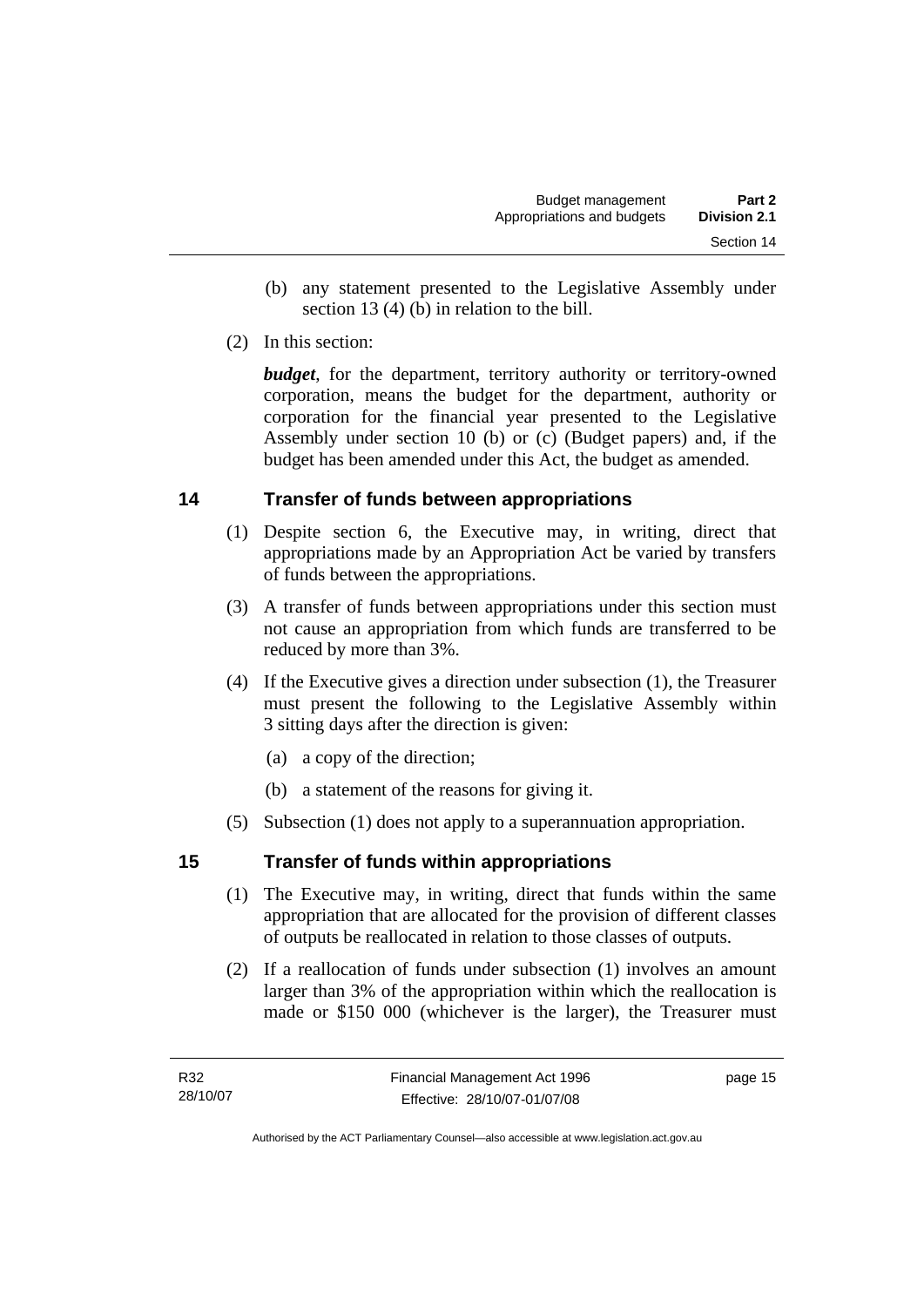<span id="page-25-0"></span>

| Part 2              | Budget management          |
|---------------------|----------------------------|
| <b>Division 2.1</b> | Appropriations and budgets |
| Section 15A         |                            |

present the following to the Legislative Assembly within 3 sitting days after a direction is given:

- (a) a copy of the direction;
- (b) a statement of the reasons for the reallocation.

#### **15A Reclassification of certain appropriations**

- (1) If an appropriation has been classified by the Act by which it was made as an appropriation for payments to be made by a department on behalf of the Territory, the Treasurer may, if the Treasurer is satisfied that the appropriation should be classified as an appropriation for the provision of outputs by the department, in writing, direct that the classification of the appropriation be changed accordingly.
- (2) If an appropriation has been classified by the Act by which it was made as an appropriation for the provision of outputs by a department, the Treasurer may, if the Treasurer is satisfied that the appropriation should be classified as an appropriation for payments to be made by the department on behalf of the Territory, in writing, direct that the classification of the appropriation be changed accordingly.
- (3) If the Treasurer gives a direction under subsection (1) or (2), the Treasurer must present a copy of the direction to the Legislative Assembly within 3 sitting days after the direction is given.

#### **16 Transfer of functions after Appropriation Act passed**

- (1) This section applies if, after an Appropriation Act for a financial year is passed, the responsibility for a service or function for which an appropriation is made in the Act is transferred from the entity to which the appropriation is made to another entity.
- (2) The Treasurer may, in writing, direct that the appropriation does not lapse but may, in accordance with the direction, be issued to, or applied by, the other entity for the service or function.

R32 28/10/07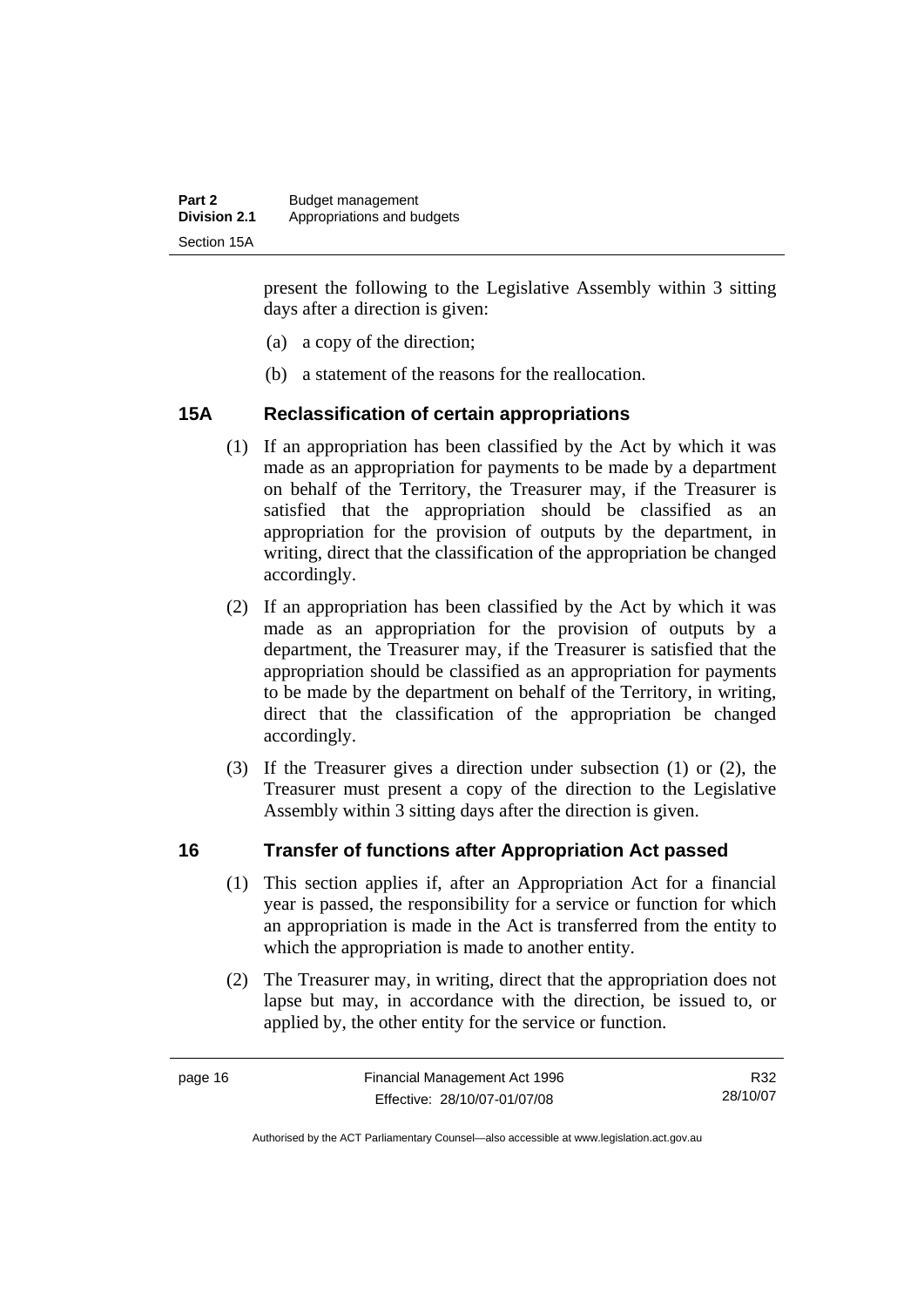- <span id="page-26-0"></span> (3) If the Treasurer gives a direction under subsection (2), the Treasurer must present a copy of the direction to the Legislative Assembly within 3 sitting days after the day it is given.
- (4) This section does not apply to a superannuation appropriation.
- (5) In this section:

*entity* means a department, territory authority or territory-owned corporation.

#### **16A Appropriation for accrued employee entitlements**

- (1) This section applies if—
	- (a) an employee entitlement exists in relation to an entity in a financial year; and
	- (b) the total amount of employee entitlements paid, or required to be paid, by the entity in the financial year exceeds the amount appropriated for the entity in relation to employee entitlements for the financial year.
- (2) The Treasurer may, in writing, authorise an appropriation for the entity for the amount that the total amount paid, or required to be paid, in the financial year exceeds the amount appropriated for the entity for the financial year.
- (3) If the Treasurer authorises an appropriation under this section, the Treasurer must present a copy of the authorisation to the Legislative Assembly within 3 sitting days after the day the appropriation is authorised.
- (4) In this section:

*entity* means a department, territory authority or territory-owned corporation.

page 17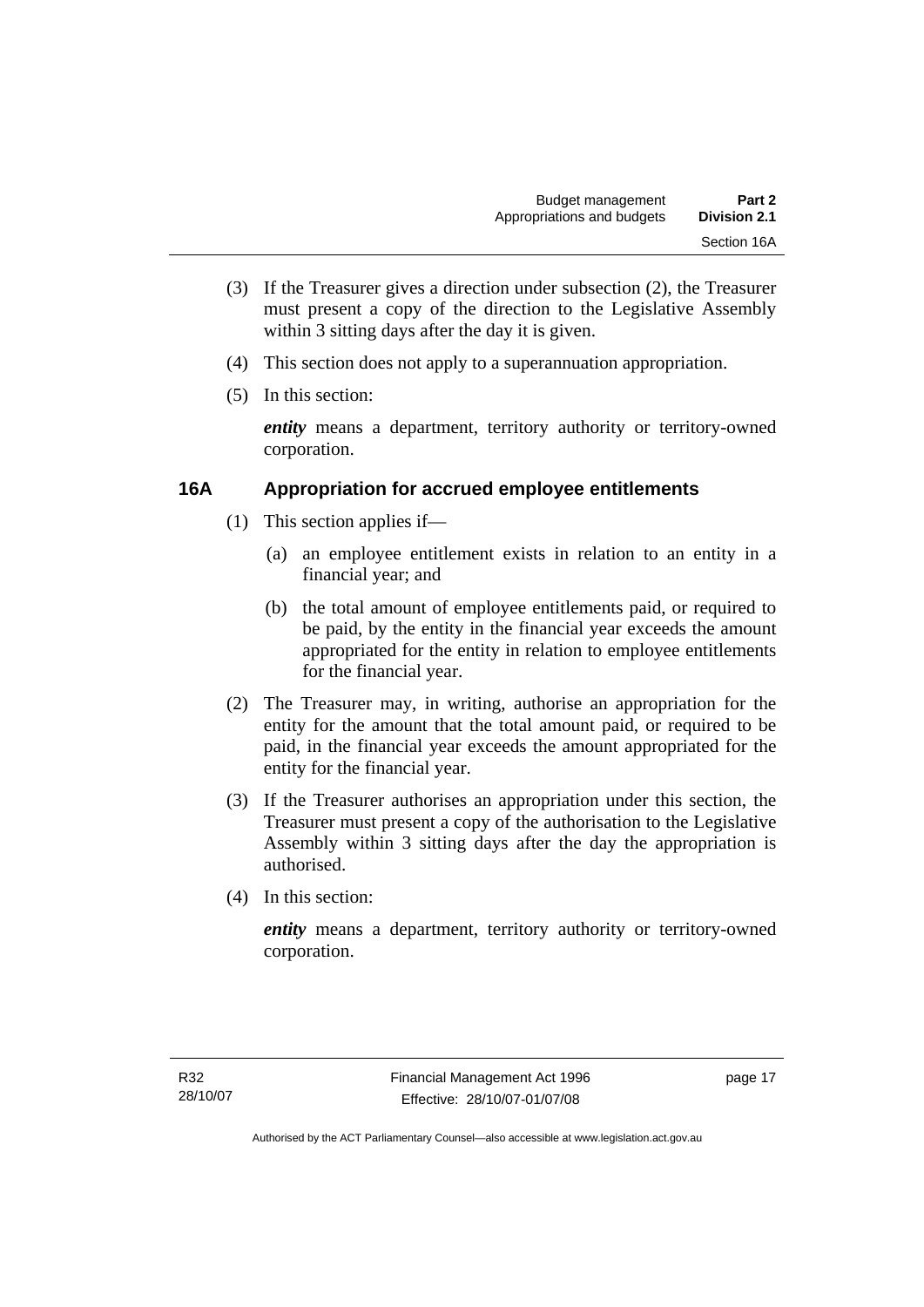#### <span id="page-27-0"></span>**16B Rollover of undispersed appropriation**

- (1) This section applies to an amount of appropriation if, at the end of the financial year in which the appropriation is made, the amount is not dispersed to the entity to which it is appropriated.
- (2) The Treasurer may, in writing, authorise the amount to be dispersed to the entity in the following financial year.
- (3) The Treasurer may give the authorisation in the financial year in which the appropriation is made, or in the following financial year.
- (4) The authorisation must identify—
	- (a) the entity to which the amount is to be dispersed; and
	- (b) the appropriation type; and
	- (c) the amount authorised to be dispersed; and
	- (d) the purpose for which the amount may be dispersed.
- (5) If the Treasurer authorises an amount to be dispersed under this section—
	- (a) the amount is taken to be an amount of appropriation for the financial year in which the amount is authorised to be dispersed; and
	- (b) the amount is in addition to the appropriation to the entity for that financial year.
- (6) If the Treasurer authorises an amount to be dispersed under this section, the Treasurer must present a copy of the authorisation to the Legislative Assembly within 3 sitting days after the day the appropriation is authorised.
- (7) In this section:

*entity*—see section 16A (4).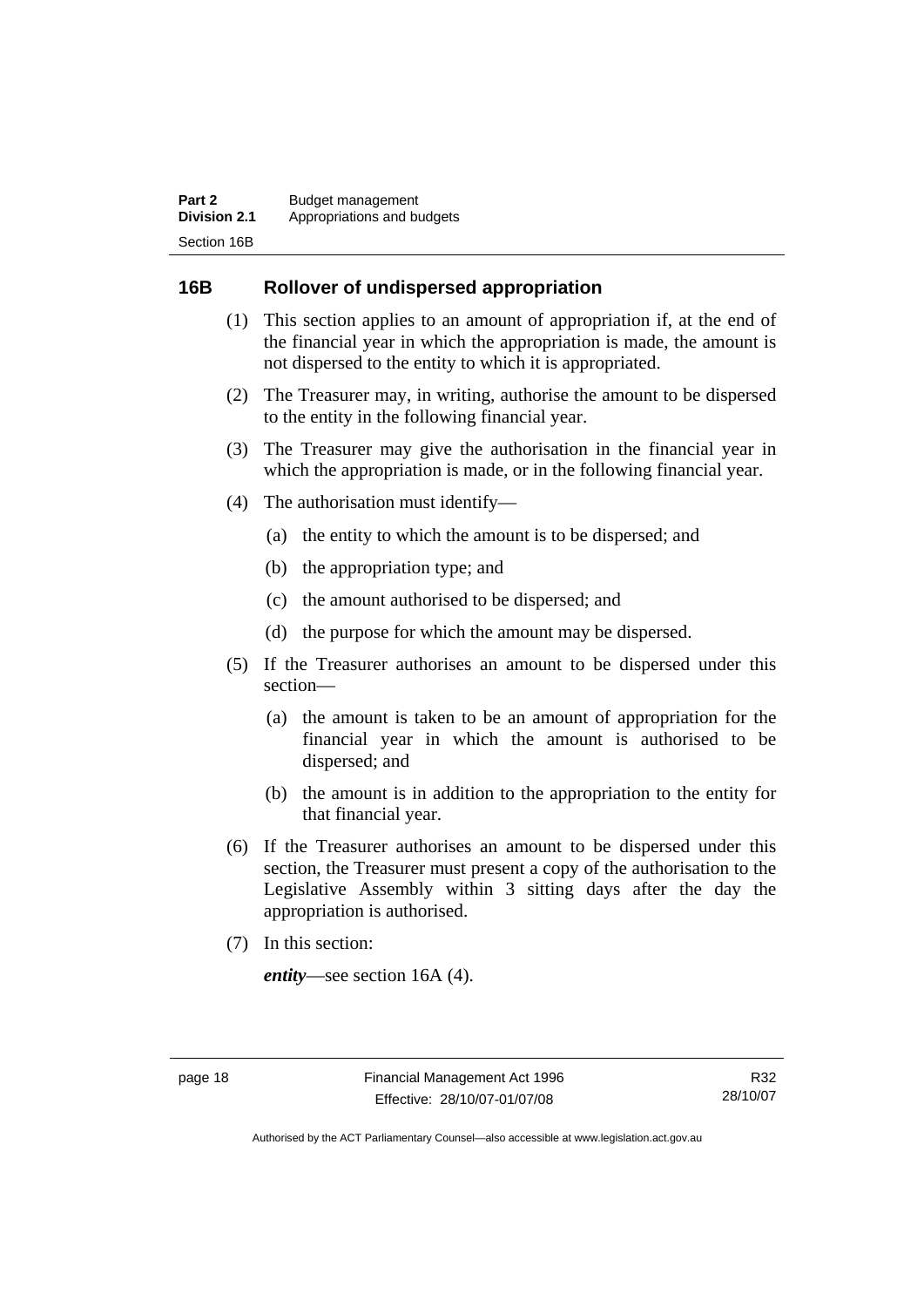#### <span id="page-28-0"></span>**17 Variation of appropriations for Commonwealth grants**

- (1) This section applies to an appropriation that is declared by the Act by which it is made to be an appropriation to which this section applies.
- $(2)$  If—
	- (a) an appropriation to which this section applies is to be funded in whole or in part by a payment made to the Territory by the Commonwealth for a nominated purpose; and
	- (b) an estimate of the level of the funding to be provided to the Territory by the Commonwealth for that purpose is contained in the budget papers presented to the Legislative Assembly in conjunction with the bill for the Act by which the appropriation was made; and
	- (c) the level of funding provided to the Territory by the Commonwealth for that purpose for the financial year for which the appropriation was made is greater than the level of funding specified in those budget papers;

the Treasurer may, in writing, direct that the appropriation be increased by an amount not exceeding the difference between the level of funding specified in the budget papers and the level of funding provided by the Commonwealth.

 (3) If the Treasurer gives a direction under subsection (2), the Treasurer must present a copy of the direction to the Legislative Assembly within 3 sitting days after it is given.

#### **17A Variations of appropriations for certain payments to Commonwealth**

 (1) This section applies to an appropriation that is declared by the Act by which it is made to be an appropriation to which the section applies.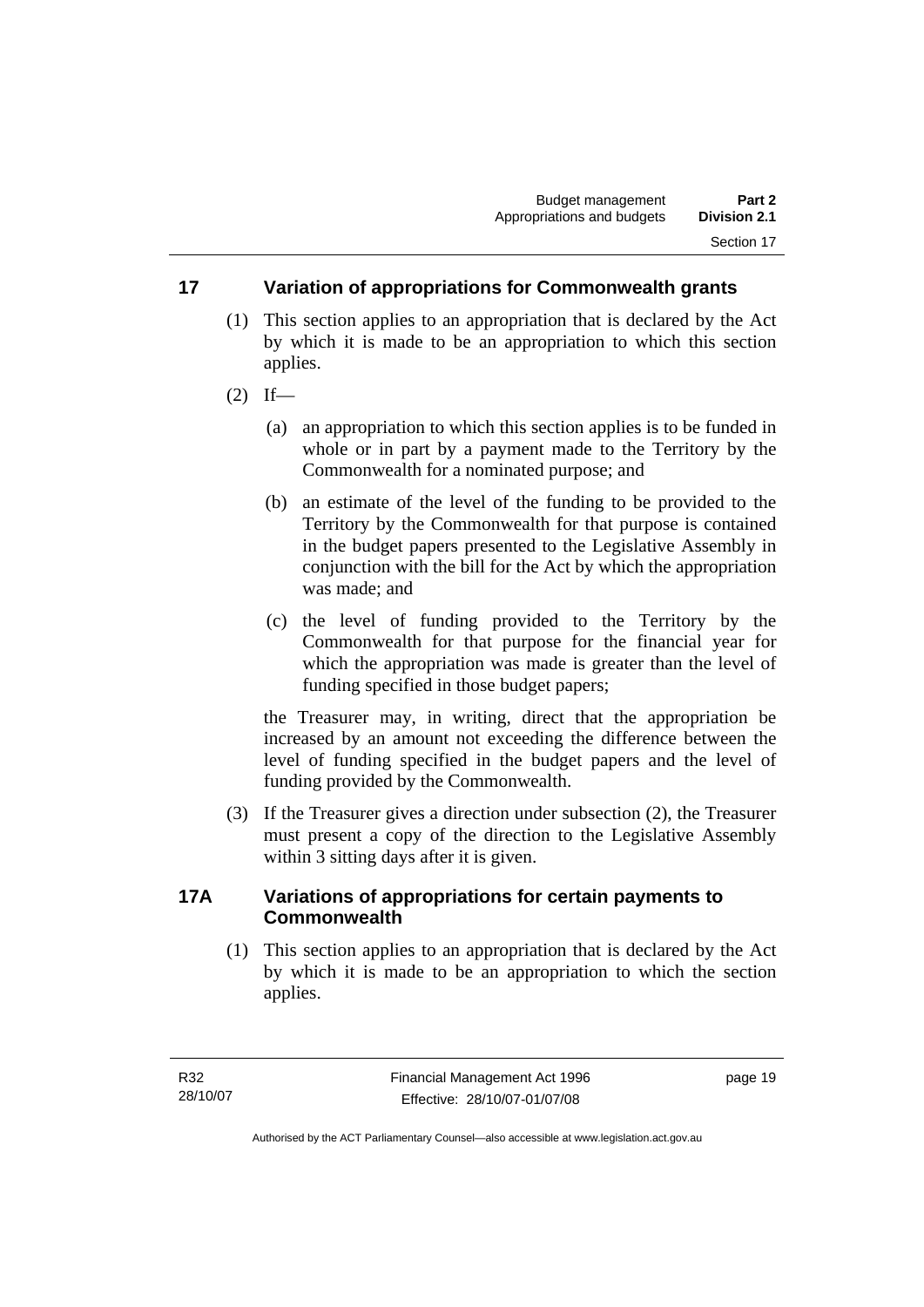#### <span id="page-29-0"></span> $(2)$  If—

- (a) an appropriation to which this section applies is made completely or partially for a payment required to be made to the Commonwealth for the provision of a service; and
- (b) an estimate of the amount of the payment is contained in the budget papers presented to the Legislative Assembly in conjunction with the bill for the Act by which the appropriation is made; and
- (c) the amount of the payment exceeds the amount of the estimate;

the Treasurer may, in writing, direct that the appropriation be increased by an amount not more than the difference between the amount of the estimate and the amount of the payment.

 (3) If the Treasurer gives a direction under subsection (2), the Treasurer must present a copy of the direction to the Legislative Assembly within 3 sitting days after it is given.

#### **18 Treasurer's advance**

- (1) This section applies to expenditure that is—
	- (a) in excess of the amount specifically appropriated for expenditure of that kind; or
	- (b) not provided for by an appropriation.
- (2) The Treasurer may, in writing, authorise the appropriation if—
	- (a) the Treasurer is satisfied that—
		- (i) there is an urgent need for the expenditure; and
		- (ii) the expenditure is not provided for, or is insufficiently provided for, because of a prescribed circumstance; and
	- (b) the total expenditure authorised under this subsection in any financial year does not exceed the amount appropriated for that year for this section.

| page 20 | Financial Management Act 1996 | R32      |
|---------|-------------------------------|----------|
|         | Effective: 28/10/07-01/07/08  | 28/10/07 |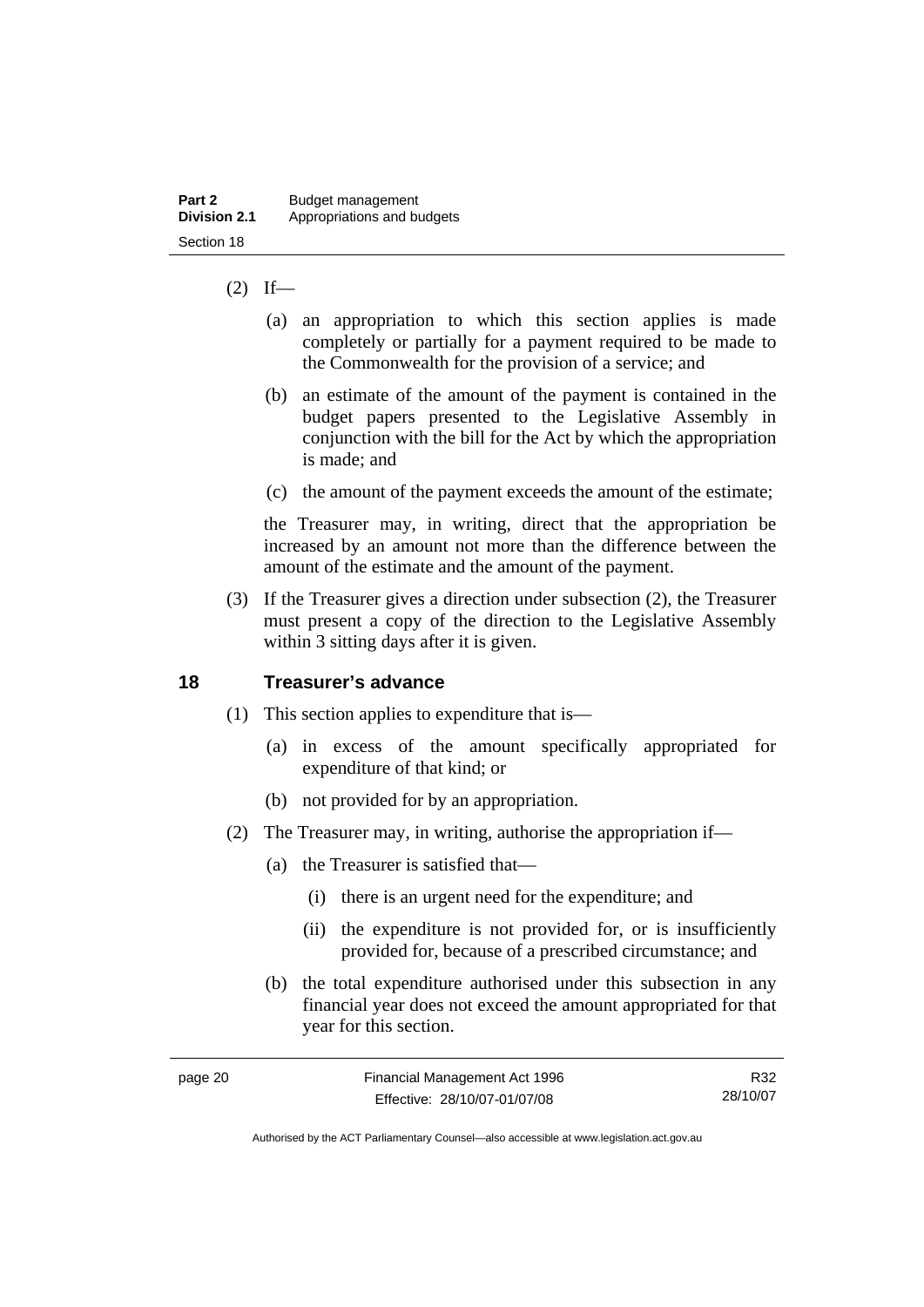- <span id="page-30-0"></span> (3) The amount appropriated for this section for a financial year must not exceed 1% of the total amount appropriated by all Appropriation Acts for that year.
- (4) The financial management guidelines may prescribe when there is an *urgent need for expenditure* for subsection (2) (a) (i).
- (5) In this section:

*expenditure* means—

- (a) a payment for, or entering into a contract to make a payment for, an output delivery, including a payment for goods, services or grants; or
- (b) a payment on behalf of the Territory, or entering into a contract to make a payment on behalf of the Territory, including a payment for goods, services or grants; or
- (c) a payment from, or entering into a contract to make a payment from, a capital injection.

*prescribed circumstance*—each of the following is a *prescribed circumstance* in relation to expenditure:

- (a) there was an erroneous omission or understatement in an appropriation;
- (b) the expenditure was unforeseen until after the last day when it was practicable to provide for it in the relevant Appropriation Bill before the bill was introduced into the Legislative Assembly.

*relevant Appropriation Bill*, for expenditure, means the 1st Appropriation Bill for the financial year when the expenditure is to happen.

#### **18A Assembly to be told about treasurer's advance**

 (1) This section applies if the Treasurer authorises expenditure under section 18 for a financial year.

| R32      | Financial Management Act 1996 | page 21 |
|----------|-------------------------------|---------|
| 28/10/07 | Effective: 28/10/07-01/07/08  |         |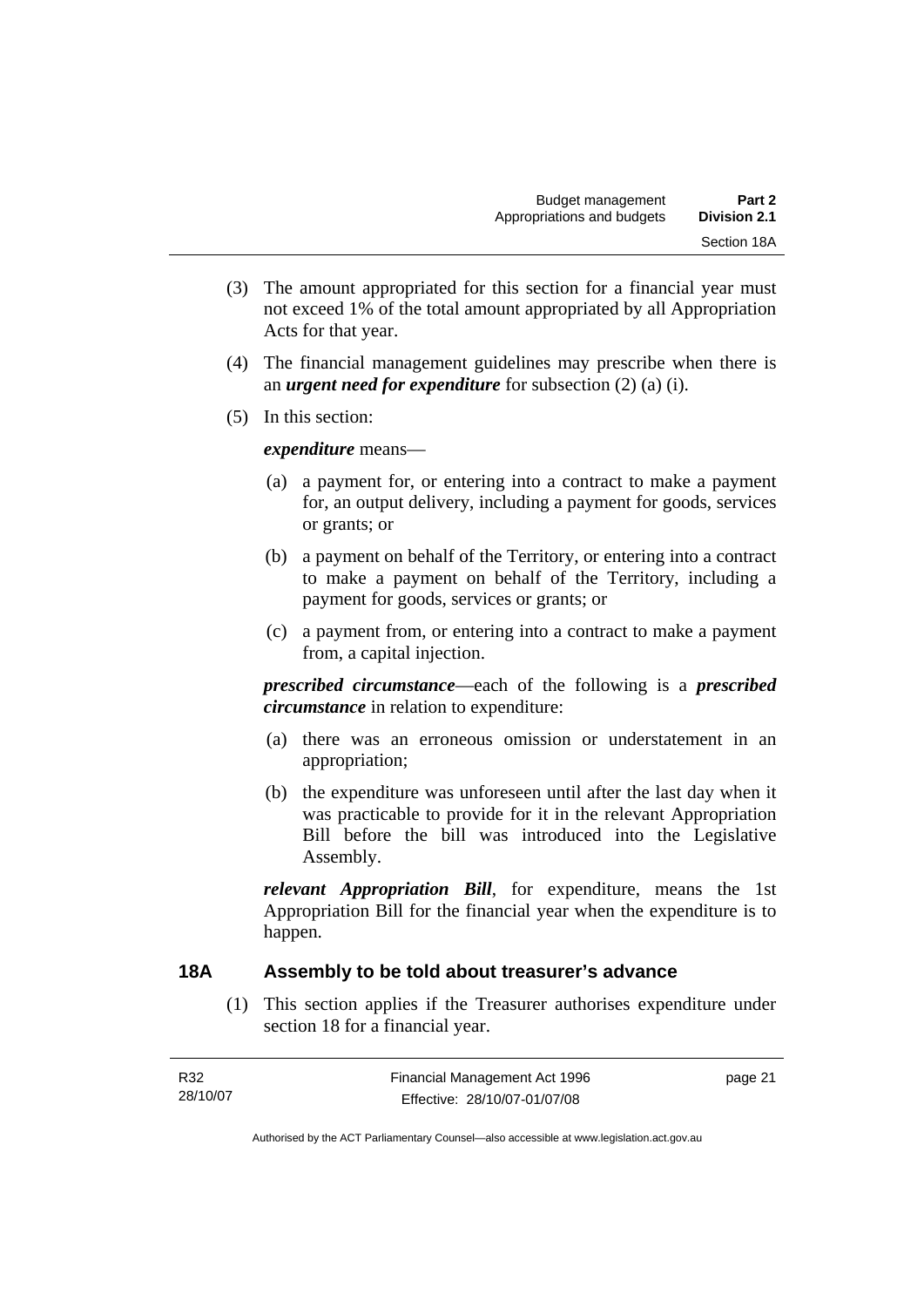<span id="page-31-0"></span>

| Part 2              | Budget management          |
|---------------------|----------------------------|
| <b>Division 2.1</b> | Appropriations and budgets |
| Section 19          |                            |

- (2) Within 3 sitting days after the day when the authorisation is given, the Treasurer must present to the Legislative Assembly—
	- (a) a copy of the authorisation; and
	- (b) a statement of the reasons for giving it; and
	- (c) a summary of the total expenditure authorised under section 18 for the financial year to date.
- (3) Within 3 sitting days after the end of the financial year, the Treasurer must present to the Legislative Assembly a summary of the total expenditure authorised.

#### **19 Refunds of payments made without liability**

- (1) If a payment is made to the Territory in purported discharge of a liability that does not exist, the amount paid may be refunded to the person by whom the payment was made whether or not there is an appropriation available for that purpose.
- (2) If a payment made to the Territory to discharge a liability exceeds the amount of the liability, the amount by which the payment exceeds the liability may be refunded to the person by whom the payment was made whether or not there is an appropriation available for that purpose.
- $(3)$  If—
	- (a) a person has paid an amount to the Territory for tax claimed by the Territory to be owing from the person; and
	- (b) a court or tribunal of competent jurisdiction subsequently finds that the person was not liable for that tax or was liable for an amount of tax less than the amount paid;

the amount paid, or the amount by which the payment exceeds the liability, may be refunded to the person who made the payment whether or not there is an appropriation available for that purpose.

R32 28/10/07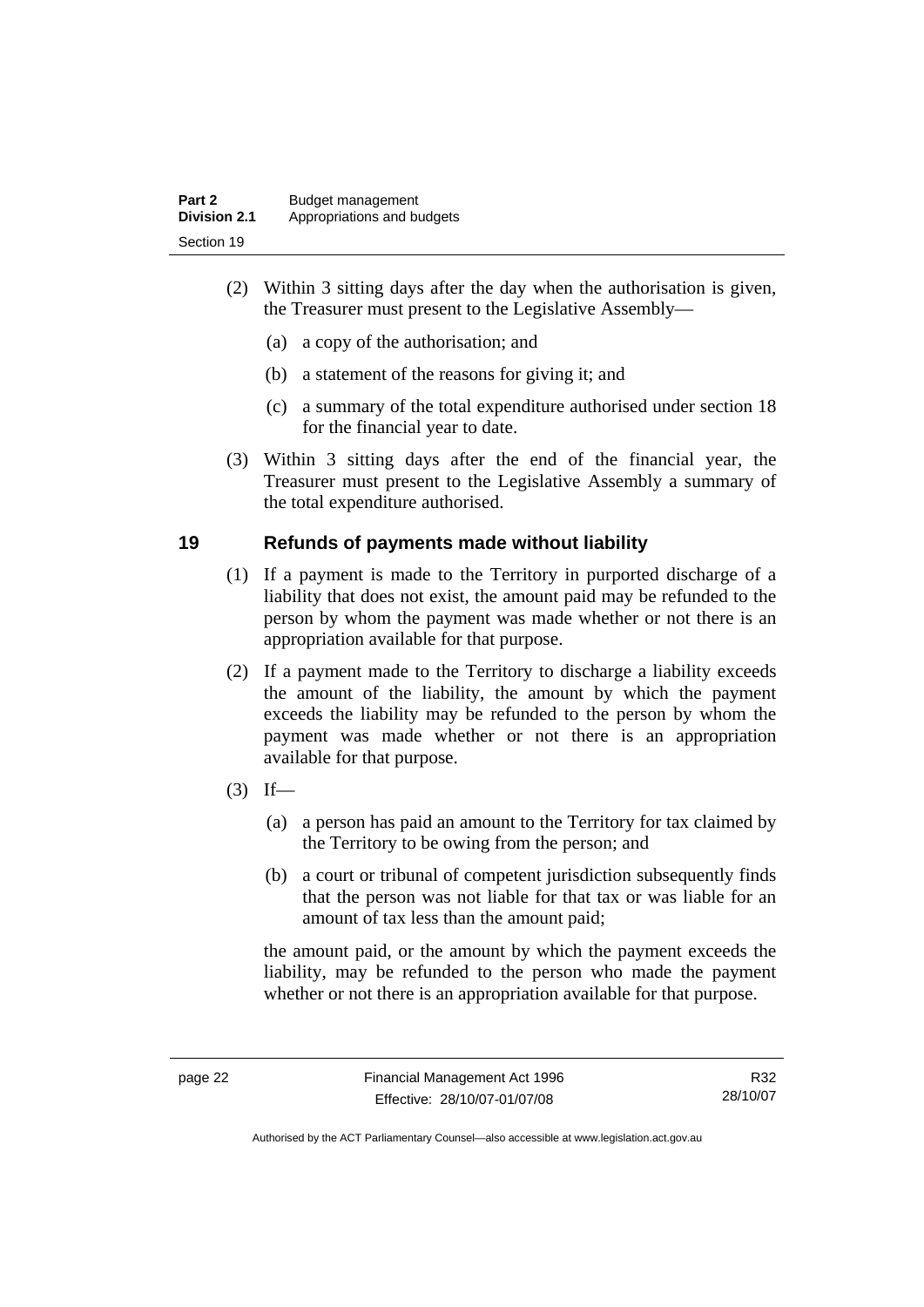#### <span id="page-32-0"></span>**19A Payments for Territory GST liabilities**

Payments may be made to the Commonwealth for the GST liabilities of the Territory whether or not there is an appropriation for the purpose.

#### **19B Authorisation of expenditure of certain Commonwealth grants**

- (1) Despite section 6, if—
	- (a) funds have been provided to the Territory by the Commonwealth under an agreement that specifies how the funds may be applied; and
	- (b) no appropriation has been made in relation to the funds;

the Treasurer may, in writing, authorise the expenditure of the funds in accordance with the agreement.

 (2) If the Treasurer gives an authorisation under subsection (1), the Treasurer must present a copy of the authorisation to the Legislative Assembly within 3 sitting days after it is given.

#### **19C Amendment of capital injection conditions**

- (1) This section applies in relation to the conditions of a capital injection set out in a statement included in a proposed budget for a department, a territory authority or a territory-owned corporation for a financial year under section 12 (1) (c) (ii) or section 12A (1) (c) (ii).
- (2) The Treasurer may, in writing, amend the conditions.
- (3) An amendment must state the Treasurer's reasons for the amendment.
- (4) An amendment is a notifiable instrument.

*Note* A notifiable instrument must be notified under the Legislation Act.

page 23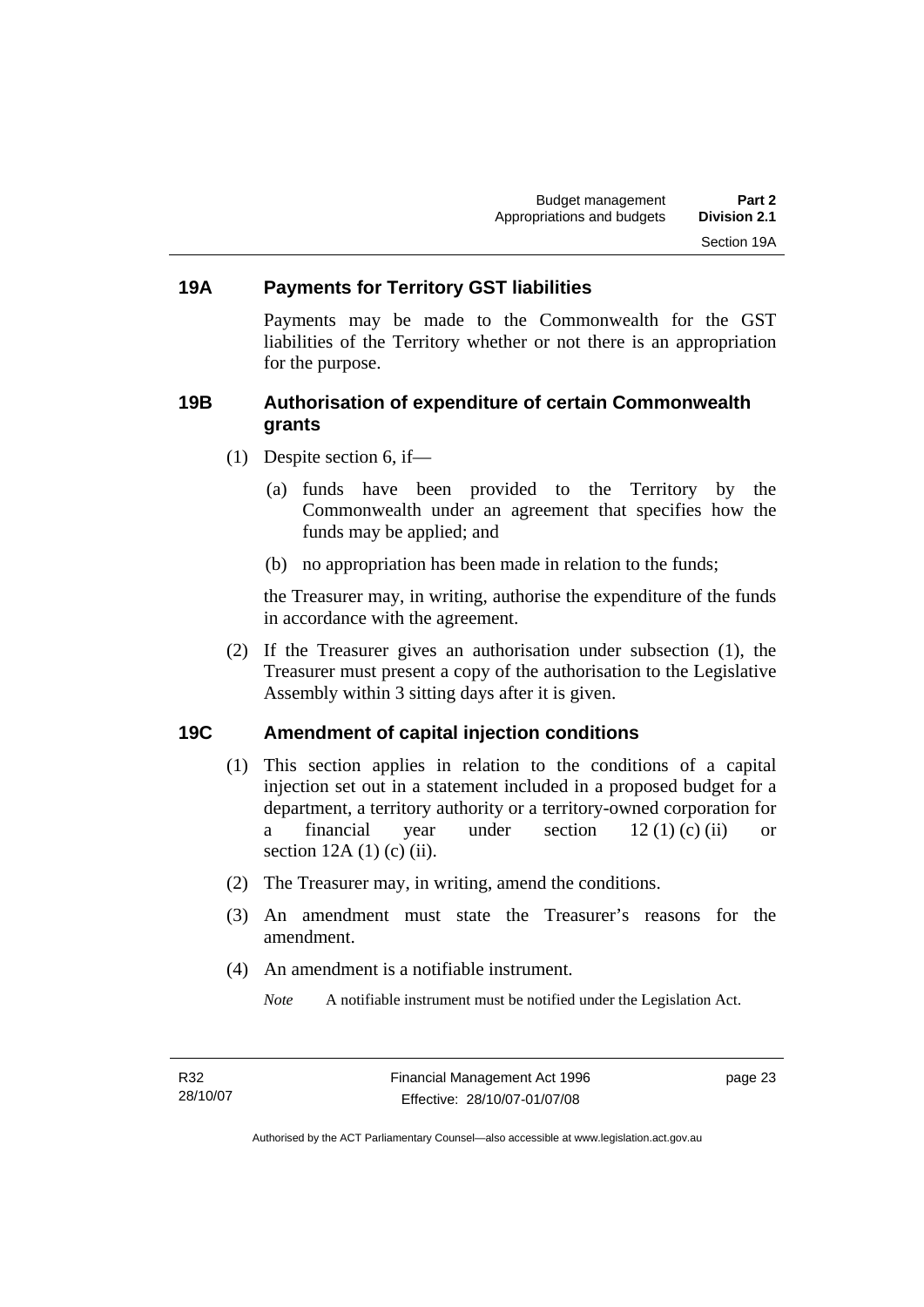#### <span id="page-33-0"></span>**19D Amendment of performance criteria**

- (1) This section applies in relation to the performance criteria set out in a statement included in a proposed budget for a department, a prescribed territory authority or a prescribed territory-owned corporation for a financial year under section 12 (1) (b) or section 12A (1) (b).
- (2) The responsible Minister for the department, territory authority or territory-owned corporation may, in writing, amend the performance criteria.
- (3) Without limiting subsection (2) the responsible Minister may amend the performance criteria if—
	- (a) the appropriations for the department, authority or corporation are varied under section 14 (Transfer of funds between appropriations) or section 17 (Variation of appropriations for Commonwealth grants); or
	- (b) a direction is given under section 15 (1) (Transfer of funds within appropriations) in relation to an appropriation made for the department, authority or corporation; or
	- (c) funds are transferred to or from the department, authority or corporation under section 16 (Transfer of functions after Appropriation Act passed); or
	- (d) funds are given to the department, authority or corporation under section 18 (Treasurer's advance); or
	- (e) funds mentioned in section 19B (Authorisation of expenditure of certain Commonwealth grants) are given to the department, authority or corporation; or
	- (f) changes happen in the priorities of the department, authority or corporation; or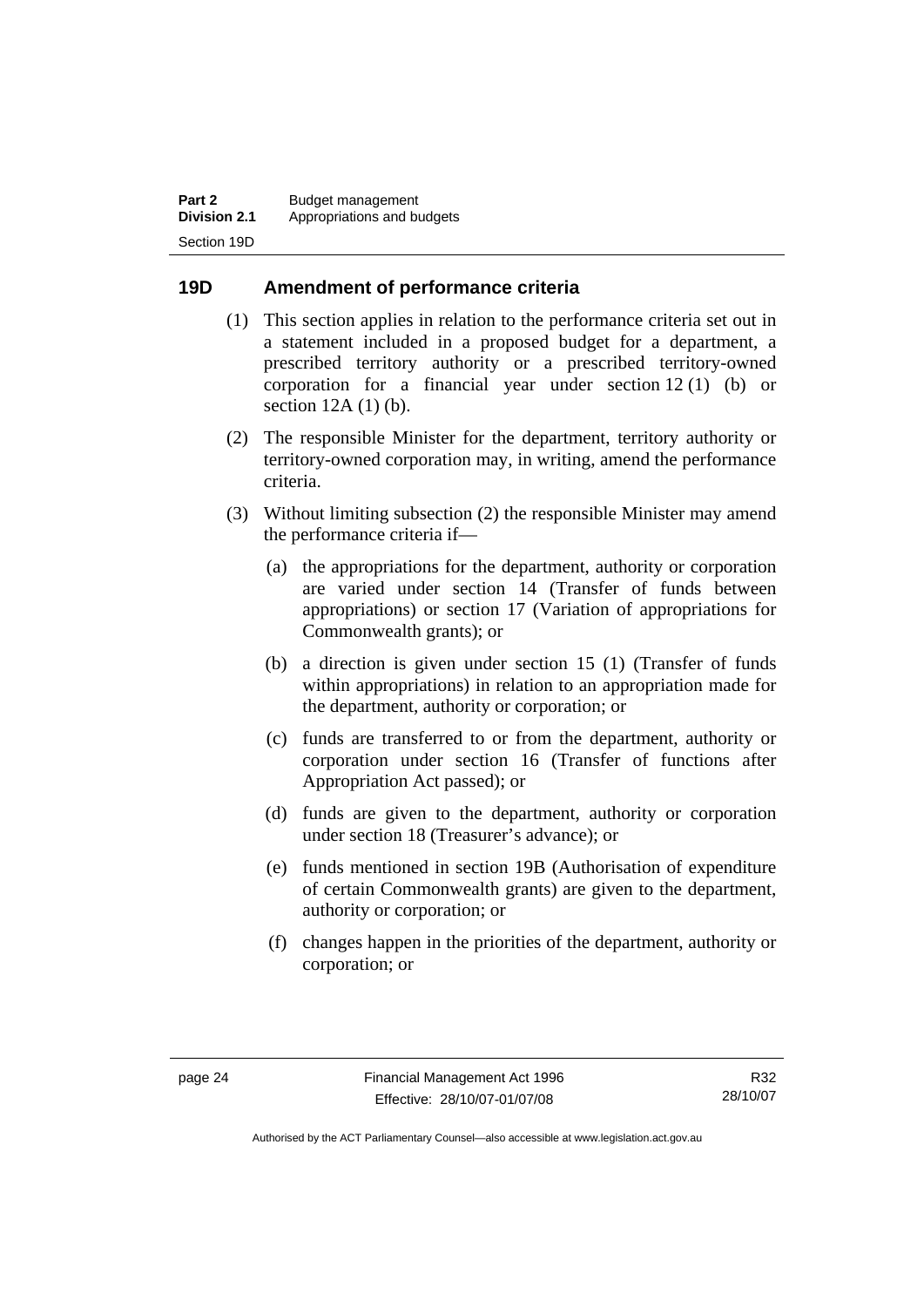- <span id="page-34-0"></span> (g) the Minister is satisfied that other performance criteria should be adopted for the provision of outputs by the department, authority or corporation.
- (4) An amendment of the performance criteria must be made in a way that—
	- (a) for a department—the budget as amended will comply with section 12 (3); and
	- (b) for a territory authority or territory-owned corporation—the budget as amended will comply with section 12A (2).
- (5) An amendment of the performance criteria is a notifiable instrument.

*Note* A notifiable instrument must be notified under the Legislation Act.

(6) In this section:

*budget*, for the department, territory authority or territory-owned corporation, means the budget for the department, authority or corporation for the financial year presented to the Legislative Assembly under section 10 (b) or (c) (Budget papers) and, if the budget has been amended under this Act, the budget as amended.

*prescribed territory authority* means a territory authority prescribed for section  $12A(1)$  (b).

*prescribed territory-owned corporation* means a territory-owned corporation prescribed for section 12A (1) (b).

#### **20 Budgets for Legislative Assembly secretariat**

Before the beginning of a financial year, the Speaker of the Legislative Assembly may—

 (a) after consultation with an appropriate committee of the Legislative Assembly, advise the Treasurer of the appropriations that the Speaker considers should be made for the Legislative Assembly secretariat for the financial year; and

page 25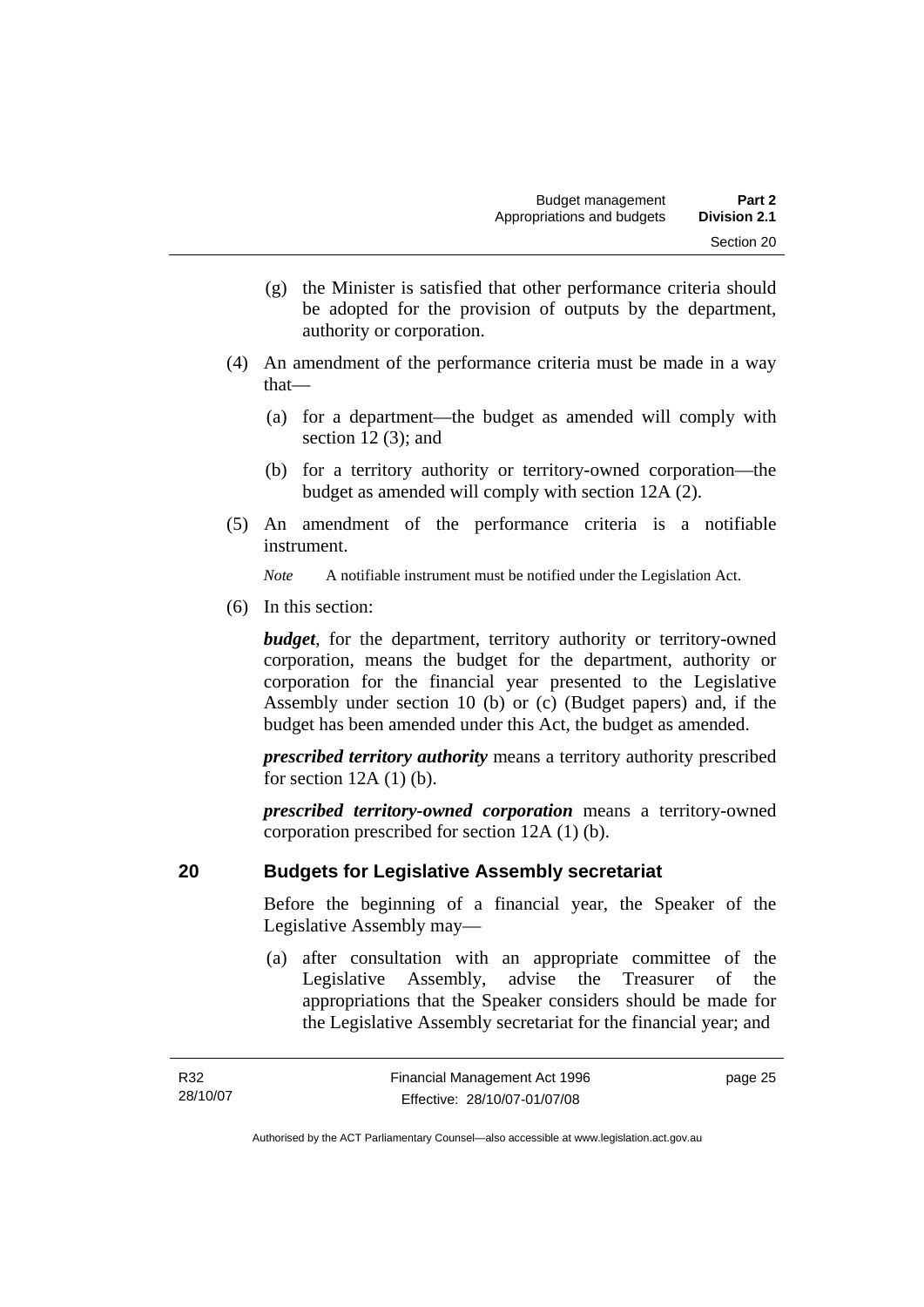<span id="page-35-0"></span>

| Part 2              | Budget management                       |
|---------------------|-----------------------------------------|
| <b>Division 2.2</b> | Budget reviews and pre-election updates |
| Section 20A         |                                         |

 (b) provide the Treasurer with a draft budget for the Legislative Assembly secretariat for the financial year that contains the information mentioned in section 12 other than that mentioned in subsection (1) (b).

### **Division 2.2 Budget reviews and pre-election updates**

#### **20A Budget review**

- (1) The Treasurer must prepare a budget review for each financial year.
- (2) The Treasurer must present the budget review for a financial year to the Legislative Assembly not later than 15 February in the financial year.
	- *Note* This is the same day as financial statements for the 2nd quarter of the financial year are required to be presented under s 26 (Periodic financial statements).
- (3) However, if a sitting day does not fall in that year on or before 15 February, the Treasurer must give copies of the budget review to each member of the Legislative Assembly on or before that day.

#### **20B Purpose and contents of budget review**

- (1) The purpose of the budget review for a financial year is to give updated information to allow the assessment of the government's financial performance against the financial policy objectives and strategies set out in the financial policy objectives and strategies statement for the Territory budget for the financial year.
- (2) The budget review for a financial year must be based on the financial policy objectives and strategies statement for the Territory budget for the financial year.
- (3) The budget review for a financial year must—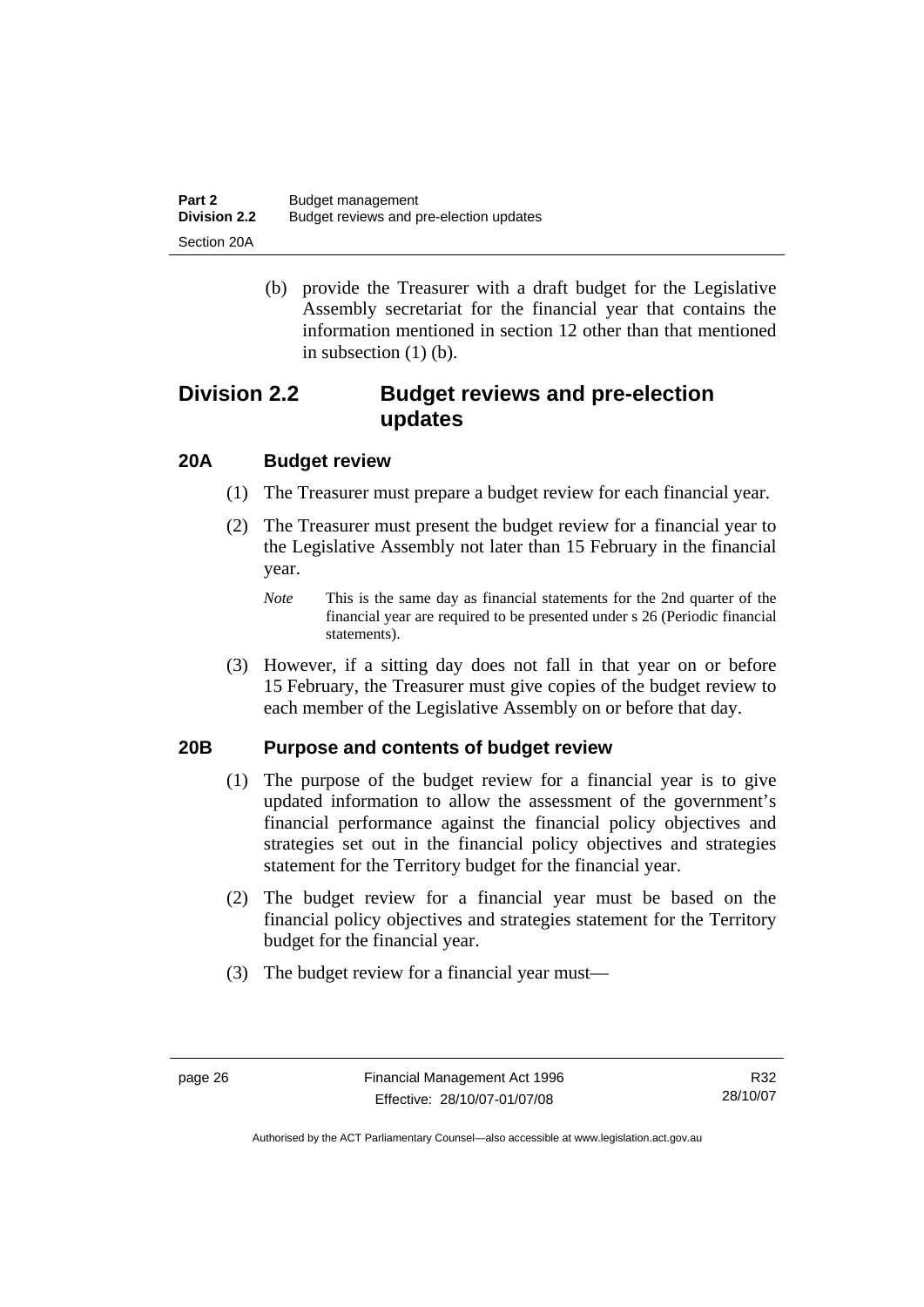- (a) include updated financial statements required under the financial management guidelines for the general government sector for the financial year; and
- (b) include whole-of-year results for the previous financial year, the budget for the financial year, the estimated financial position of the Territory at the end of the financial year and updated budget estimates for each of the next 3 financial years; and
- (c) include a review of the financial policy objectives and strategies statement included in the budget for the financial year that satisfies the requirements of section 11A (2) and (3); and
- (d) state the date as at when the review was done.
- (4) However, if particular information required to be included in the budget review is unchanged from information set out in full in the budget for the Territory under section 11 (1) for the financial year, the review may instead summarise the information and state that it is unchanged from that set out in the budget.
- (5) For subsection (3):

*budget*, for a financial year, means the budget for the year presented to the Legislative Assembly under section 10 (a) (Budget papers) and, if that budget has been amended under this Act, the budget as amended.

# **20C Pre-election budget update**

- (1) At least 30 days before the polling day for an ordinary election, the chief executive must prepare a pre-election budget update and give it to the parliamentary counsel for notification.
- (2) At least 20 days before the polling day for an election mentioned in the Self-Government Act, section 16 (Dissolution of Assembly by Governor-General) or section 48 (Resolution of no confidence in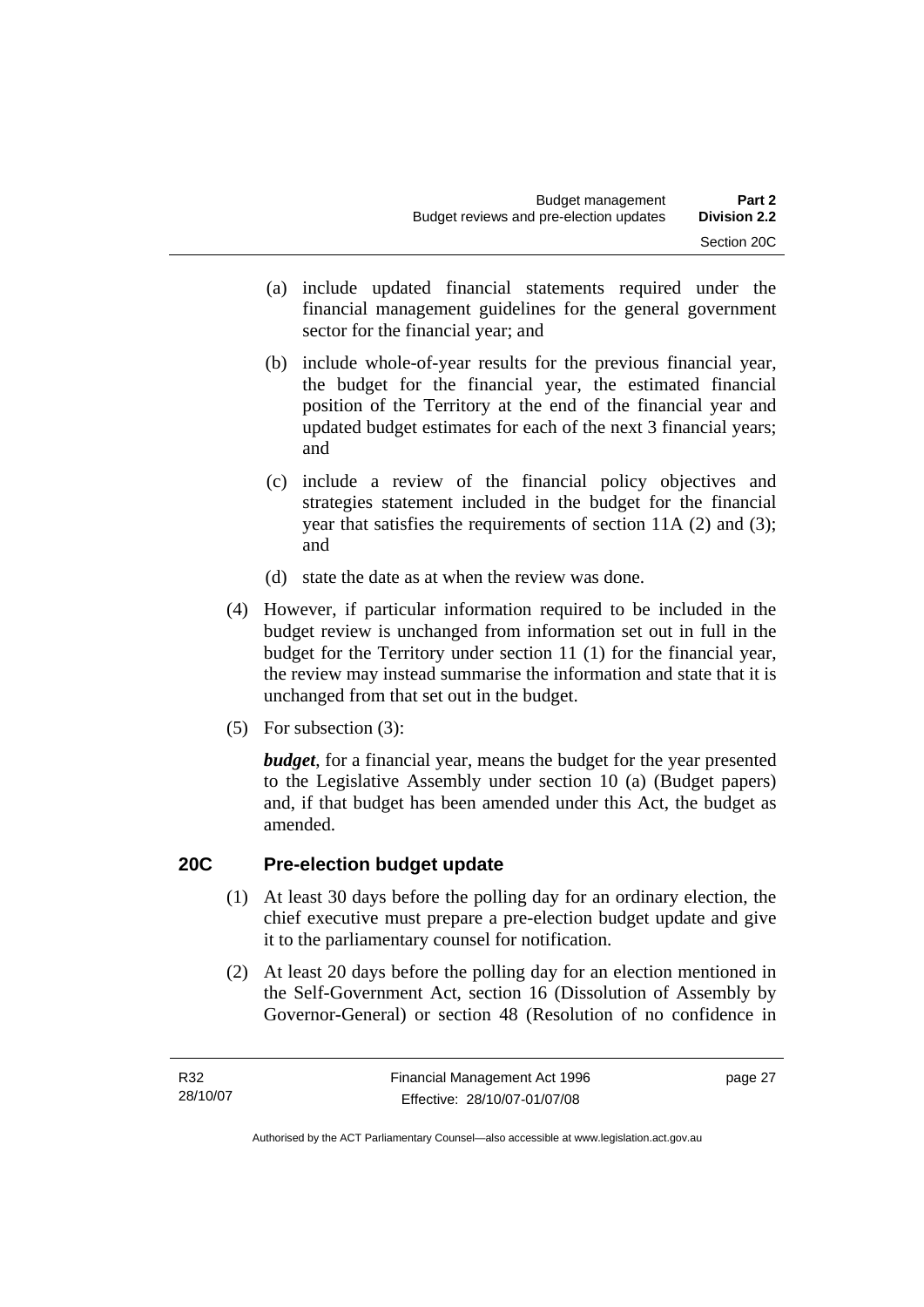Chief Minister), the chief executive must prepare a pre-election budget update and give it to the parliamentary counsel for notification.

(3) A pre-election budget update is a notifiable instrument.

*Note* A notifiable instrument must be notified under the Legislation Act.

(4) In this section:

*ordinary election*—see the *Electoral Act 1992*, dictionary.

*polling day*—see the *Electoral Act 1992*, dictionary.

# **20D Purpose and contents of pre-election budget update**

- (1) The purpose of a pre-election budget update for an election is—
	- (a) to allow the assessment of the government's financial performance against the financial policy objectives and strategies set out in the latest financial policy objectives and strategies statement; and
	- (b) to give the electorate an accurate picture of the Territory's financial position before the election.
- (2) A pre-election budget update must be based on the latest financial policy objectives and strategies statement.
- (3) A pre-election budget update for an election must include—
	- (a) updated financial statements required under the financial management guidelines for the financial year in which the election is to be held; and
	- (b) updated budget estimates for the general government sector, the public trading enterprise sector and the Territory for that financial year and for each of the next 3 financial years; and
	- (c) a statement of the economic or other assumptions used in preparing the updated financial statements and budget estimates; and

R32 28/10/07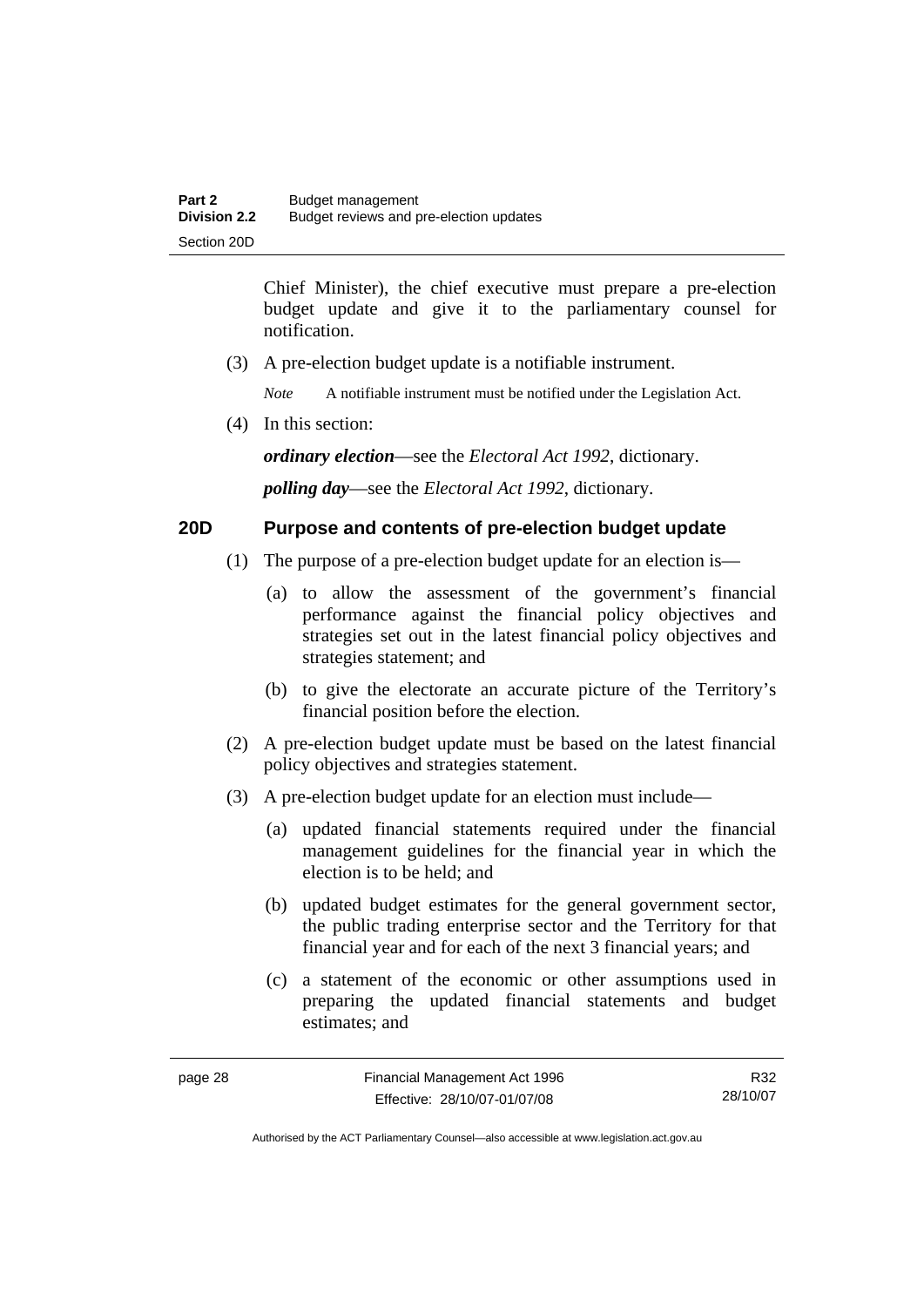- (d) a statement about the sensitivity of the updated financial statements and budget estimates to changes in the economic or other assumptions; and
- (e) a statement of the risks, quantified if possible, that may affect the economic or other assumptions, including—
	- (i) contingent liabilities; and
	- (ii) publicly announced government commitments that are not yet included in the updated financial statements and budget estimates.
- (4) Information in the pre-election budget update must—
	- (a) take into account government decisions and other circumstances that may have material effect on the financial statements and budget estimates; and
	- (b) state the date as at when the updating was done.
- (5) However, if particular information required to be included in the pre-election budget update is unchanged from information set out in full in the latest financial statements, the budget estimates mentioned in section 11 (Territory budgets) or budget review, the pre-election budget update may instead summarise the information and state that it is unchanged from that set out in the financial statements, budget estimates or budget review.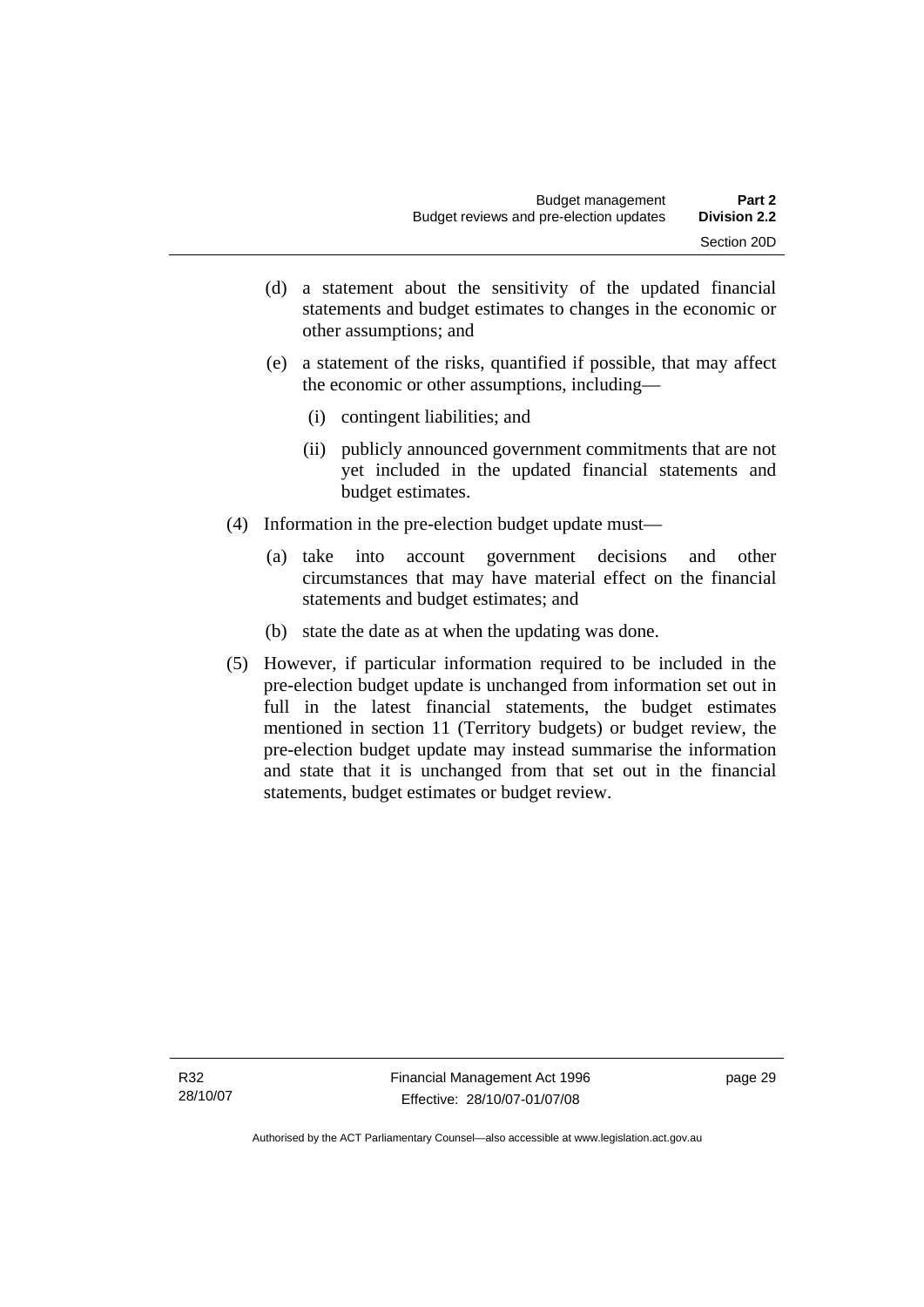# **Part 3 Financial reports**

# **Division 3.1 Financial reports of the Territory**

# **21 Meaning of** *the Territory* **in div 3.1**

In this division, a reference to *the Territory* includes a reference to all territory authorities and all territory-owned corporations.

# **22 Annual financial statements of the Territory**

- (1) The Treasurer must, as soon as practicable after the end of a financial year, prepare annual financial statements for the Territory for that year.
- (2) The statements must be prepared in accordance with generally accepted accounting principles and include—
	- (a) the financial statements required under the financial management guidelines; and
	- (b) a statement of the accounting policies adopted by the Territory; and
	- (c) the other statements that are necessary to fairly reflect the financial operations of the Territory during the year and its financial position at the end of the year.

# **23 Responsibility for annual financial statements**

- (1) Annual financial statements of the Territory must have endorsed on them, or attached to them, a statement of responsibility signed by—
	- (a) the Treasurer; and
	- (b) the chief executive of the administrative unit to which responsibility for the administration of this Act has been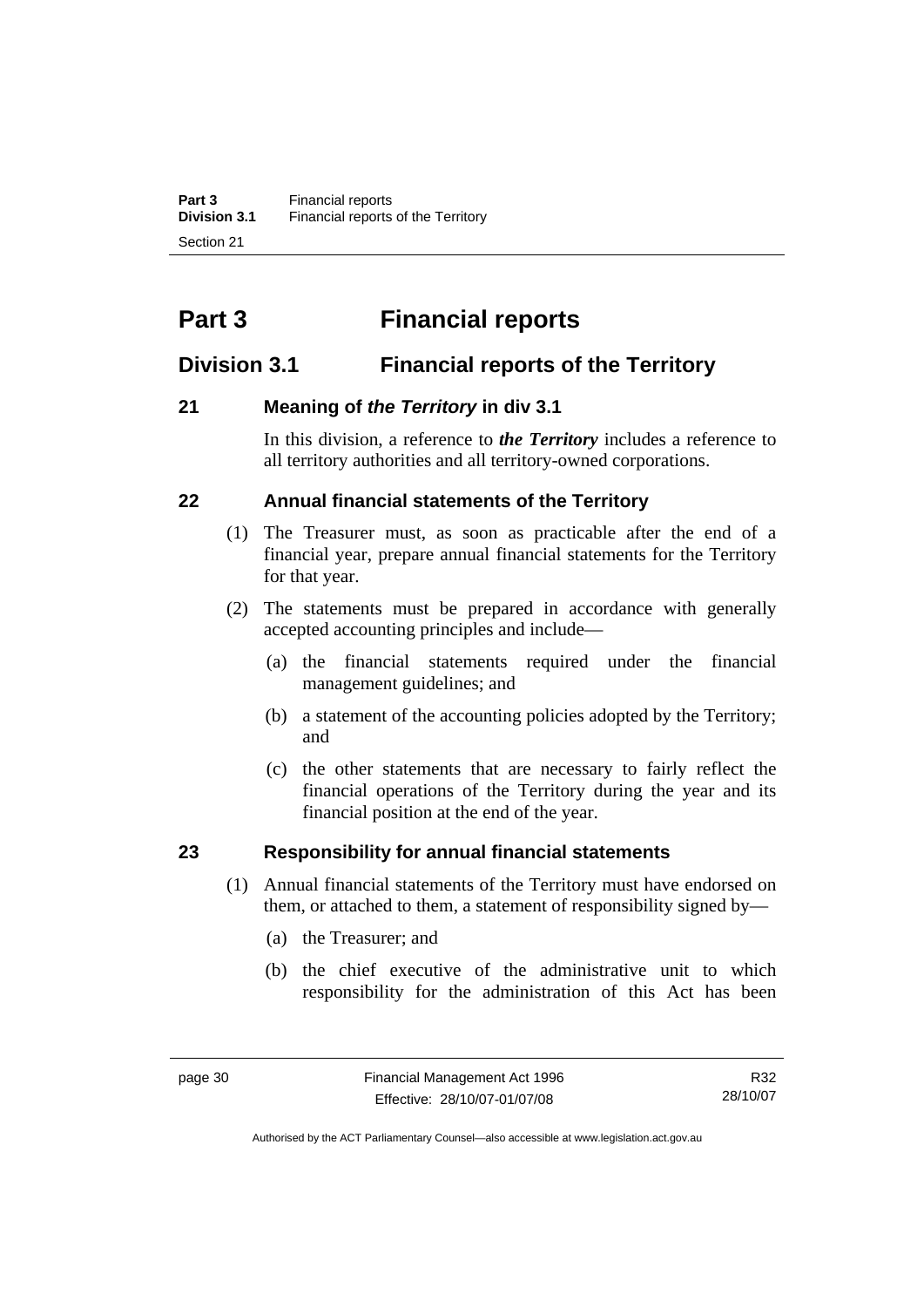allocated under the *Public Sector Management Act 1994*, section 14.

- (2) A statement of responsibility must comprise—
	- (a) a statement by the Treasurer that in his or her opinion the financial statements fairly reflect the financial operations of the Territory during the year to which they relate and the financial position of the Territory at the end of the year; and
	- (b) a statement by the chief executive that the financial statements have been prepared in accordance with generally accepted accounting principles.

# **24 Audit of annual financial statements**

- (1) The Treasurer must give the auditor-general the annual financial statements of the Territory for a financial year within 3 months after the end of the year.
- (2) The auditor-general must, within 30 days after the auditor-general receives the annual financial statements under subsection (1), give the Treasurer an audit opinion about the statements.
- (3) Despite subsections (1) and (2), if an ordinary election is to be held in the year after the end of the financial year—
	- (a) the Treasurer must give the auditor-general the annual financial statements of the Territory for the financial year in sufficient time for the auditor-general to give an audit opinion about the statements within 3 months after the end of the financial year; and
	- (b) the auditor-general must give an audit opinion to the Treasurer within 3 months after the end of the financial year.
- (4) In this section:

*ordinary election*—see the *Electoral Act 1992*, dictionary.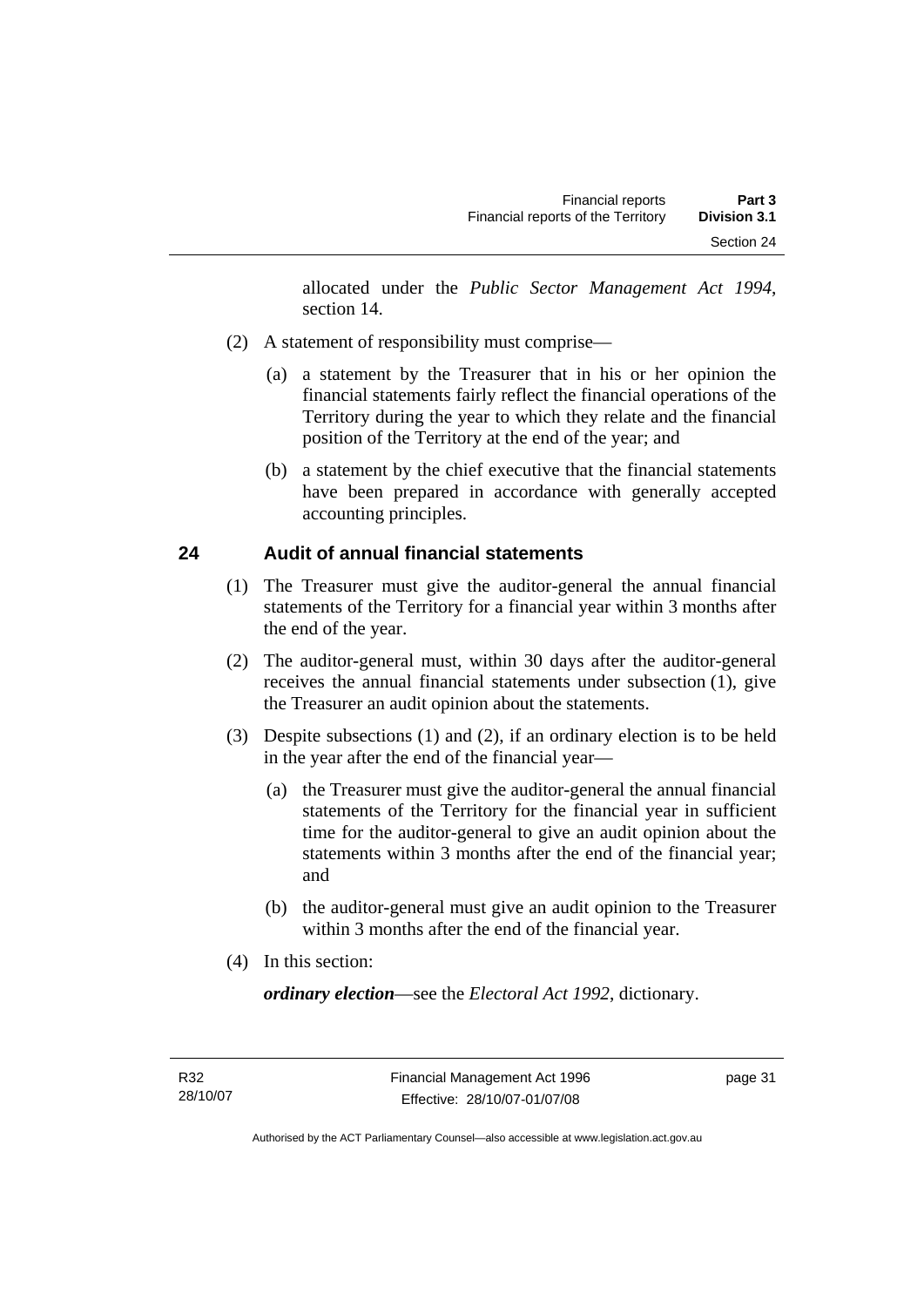# **25 Presentation of annual financial statements to Legislative Assembly**

- (1) If the Treasurer receives, under section 24 (2), an audit opinion about annual financial statements, the Treasurer must present to the Legislative Assembly, within 3 sitting days after receiving the opinion—
	- (a) a copy of the annual financial statements; and
	- (b) a copy of the audit opinion.
- (2) If the Treasurer receives, under section 24 (3) (b), an audit opinion about annual statements, the Treasurer must give to each member of the Legislative Assembly, within 7 days after receiving the opinion—
	- (a) a copy of the annual financial statements; and
	- (b) a copy of the audit opinion.

# **26 Periodic financial statements**

- (1) Within 45 days after the end of each quarter of a financial year, the Treasurer must prepare financial statements for—
	- (a) the quarter; and
	- (b) the period from the beginning of the financial year until the end of the quarter.
- (2) The statements must be prepared in accordance with the financial management guidelines.
- (3) The Treasurer must present copies of the statements prepared under subsection (1) to the Legislative Assembly on the first sitting day after they are prepared.
- (4) If the first sitting day mentioned in subsection (3) does not fall within 45 days after the end of the relevant quarter, the Treasurer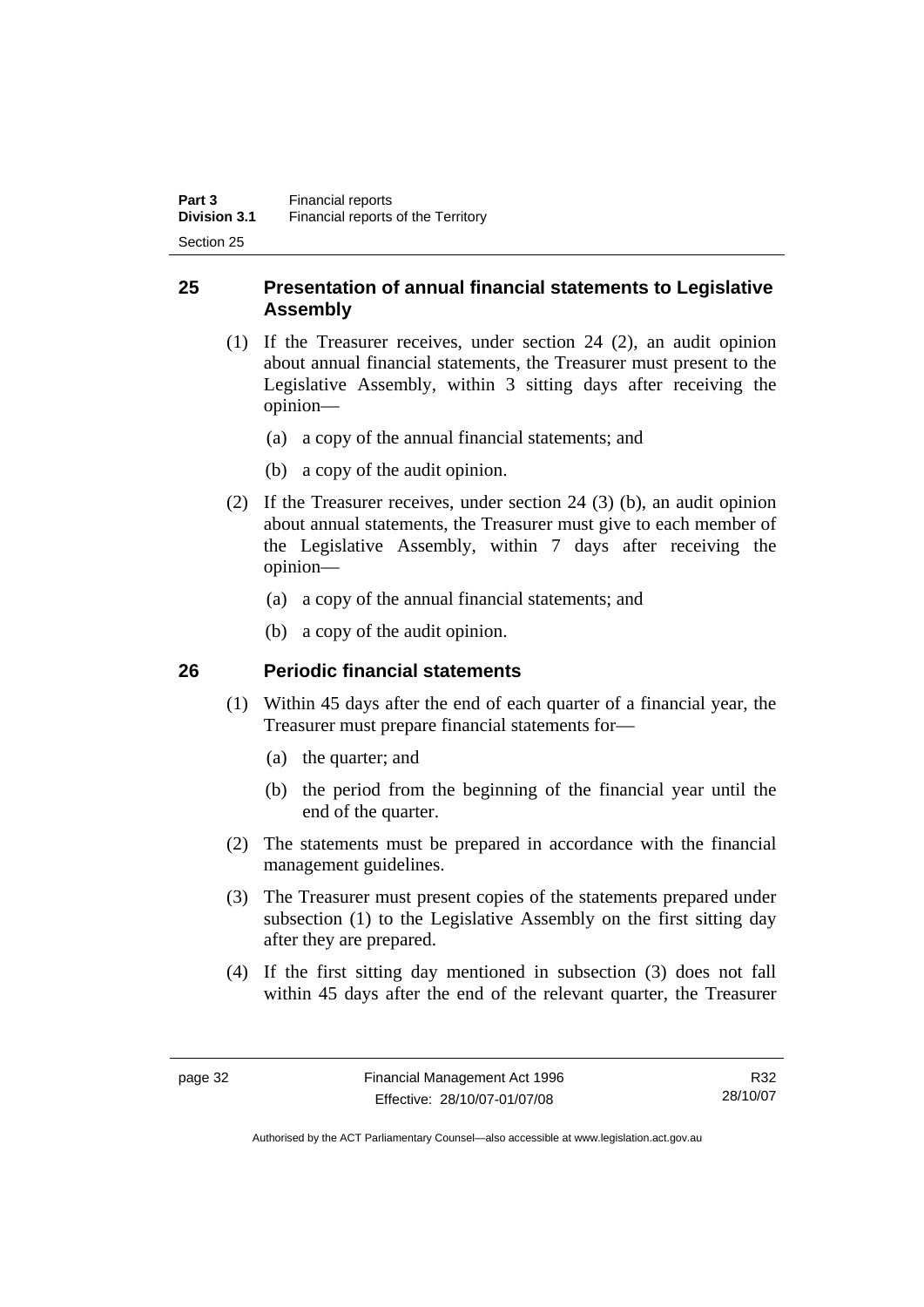must give copies of the statements prepared under subsection (1) to each member of the Legislative Assembly within the 45 days.

# **Division 3.2 Financial reports and performance statements of departments**

# **27 Annual financial statements of departments**

- (1) A department must, as soon as practicable after the end of each financial year, prepare annual financial statements relating to its operations during the year.
- (2) The annual financial statements of a department must be prepared in accordance with generally accepted accounting principles and in a form that facilitates a comparison between the financial operations of the department during the year and the estimates of those operations contained in the budget for the department for the financial year.
- (3) The annual financial statements must include—
	- (a) the financial statements required under the financial management guidelines; and
	- (b) if a change was made during the year to the conditions of a capital injection set out under section 12 (1) (c) (ii) (Departmental budgets) in a statement included in a proposed budget for the department for a financial year—a statement of the change and the reasons for it; and
	- (c) a statement of the accounting policies adopted by the department; and
	- (d) any other statements necessary to fairly reflect the financial operations of the department during the year and its financial position at the end of the year.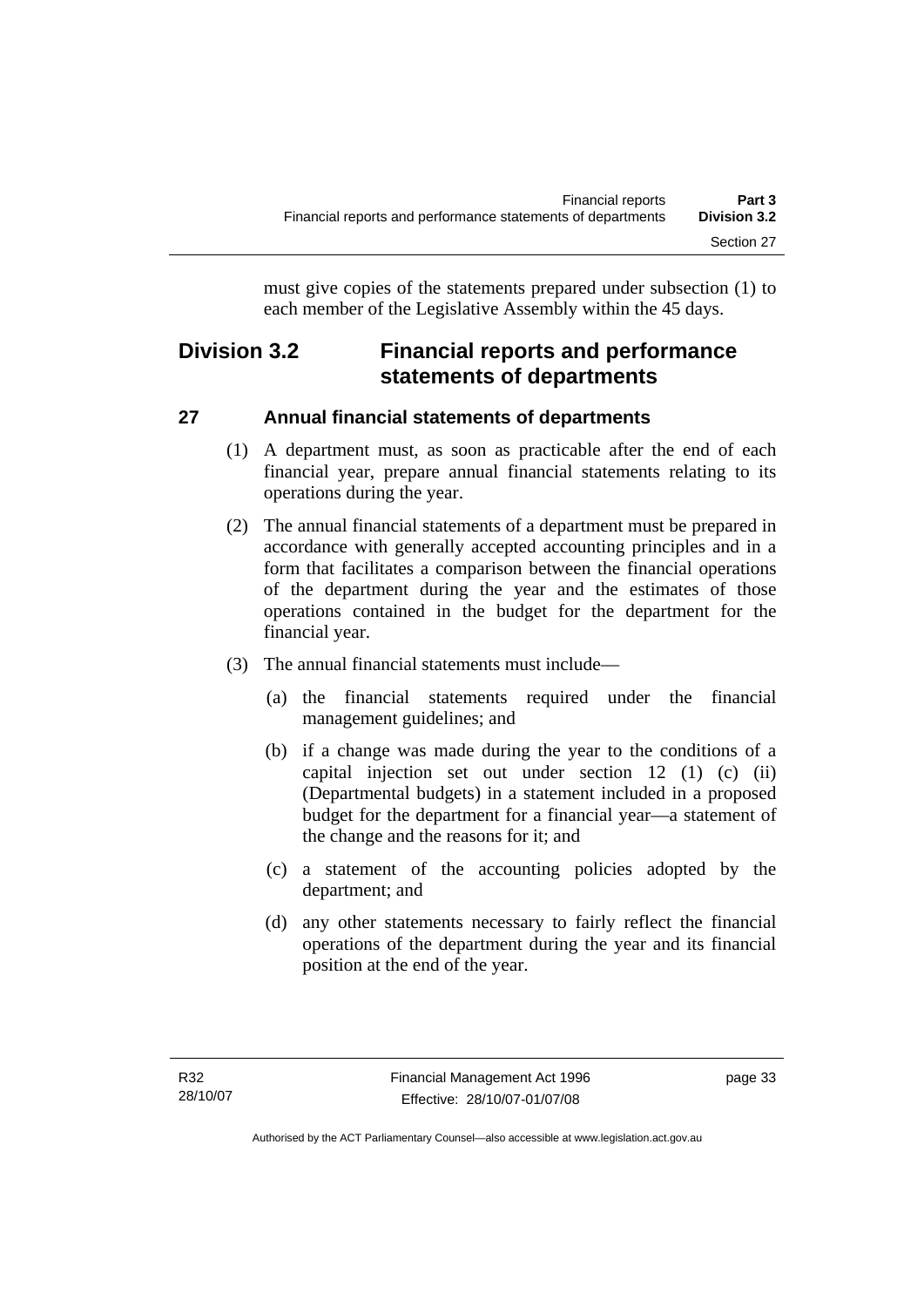(4) In this section:

*budget*, for a department for a financial year, means the budget for the department for the year presented to the Legislative Assembly under section 10 (b) (Budget papers).

# **28 Responsibility for annual financial statements of departments**

- (1) The annual financial statements of a department for a financial year must have endorsed on them, or attached to them, a statement of responsibility signed by the responsible chief executive.
- (2) The statement of responsibility must state that, in the responsible chief executive's opinion, the annual financial statements fairly reflect the financial operations of the department during the financial year and the financial position of the department at the end of the year.

# **29 Audit of financial statements of departments**

- (1) The responsible chief executive of a department must give the auditor-general the financial statements of the department for a financial year as soon as practicable after the statements are prepared.
- (2) The financial statements must have endorsed on them, or attached to them, the statement of responsibility made for them.
- (3) The auditor-general must give the responsible chief executive an audit opinion about the financial statements as soon as practicable after the auditor-general receives them.

# **30 Departmental annual financial statements to be included in annual reports etc**

A report prepared under the *Annual Reports (Government Agencies) Act 2004* for a department for a financial year must include, or have attached to it—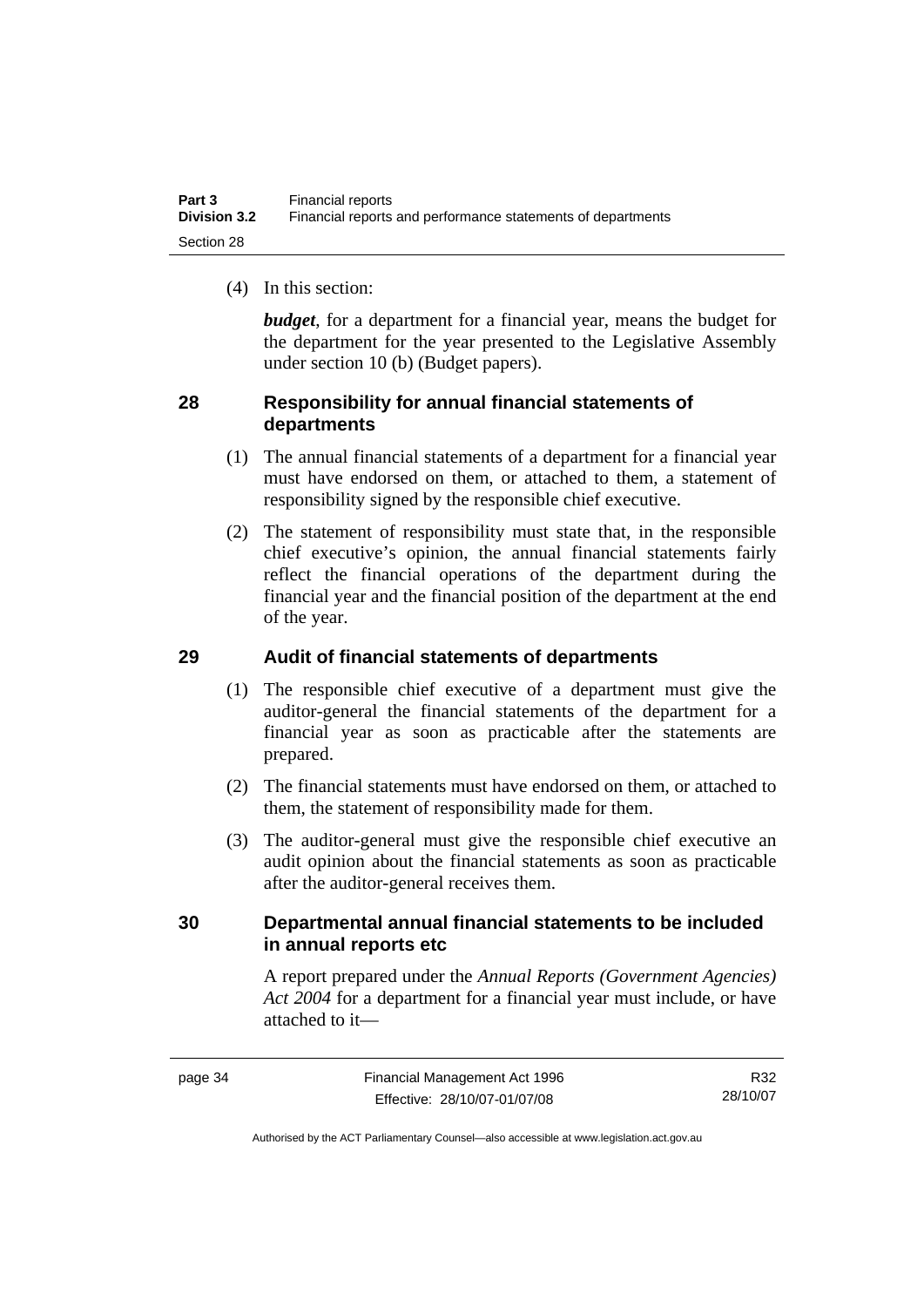- (a) the department's annual financial statements for the year; and
- (b) the audit opinion under section 29 (3) about the financial statements.

# **30A Statements of performance of departments**

- (1) As soon as practicable after the end of each financial year, each department must prepare a statement of the performance of the department in providing each class of outputs provided by it during the year.
- (2) The statement must—
	- (a) compare the performance of the department in providing each class of the outputs with the forecast of the performance in the department's budget for the year; and
	- (b) give particulars of the extent to which the performance criteria set out in the budget for the provision of the outputs were met.
- (3) In this section:

*budget*, for the department, means the budget for the department for the financial year presented to the Legislative Assembly under section 10 (b) (Budget papers) and, if that budget has been amended under this Act, the budget as amended.

# **30B Responsibility for departmental statements of performance**

- (1) A statement of performance of a department for a financial year must have endorsed on it, or attached to it, a statement of responsibility signed by the responsible chief executive.
- (2) The statement of responsibility must state that, in the responsible chief executive's opinion, the statement of performance fairly reflects the performance of the department in providing each class of outputs during the financial year.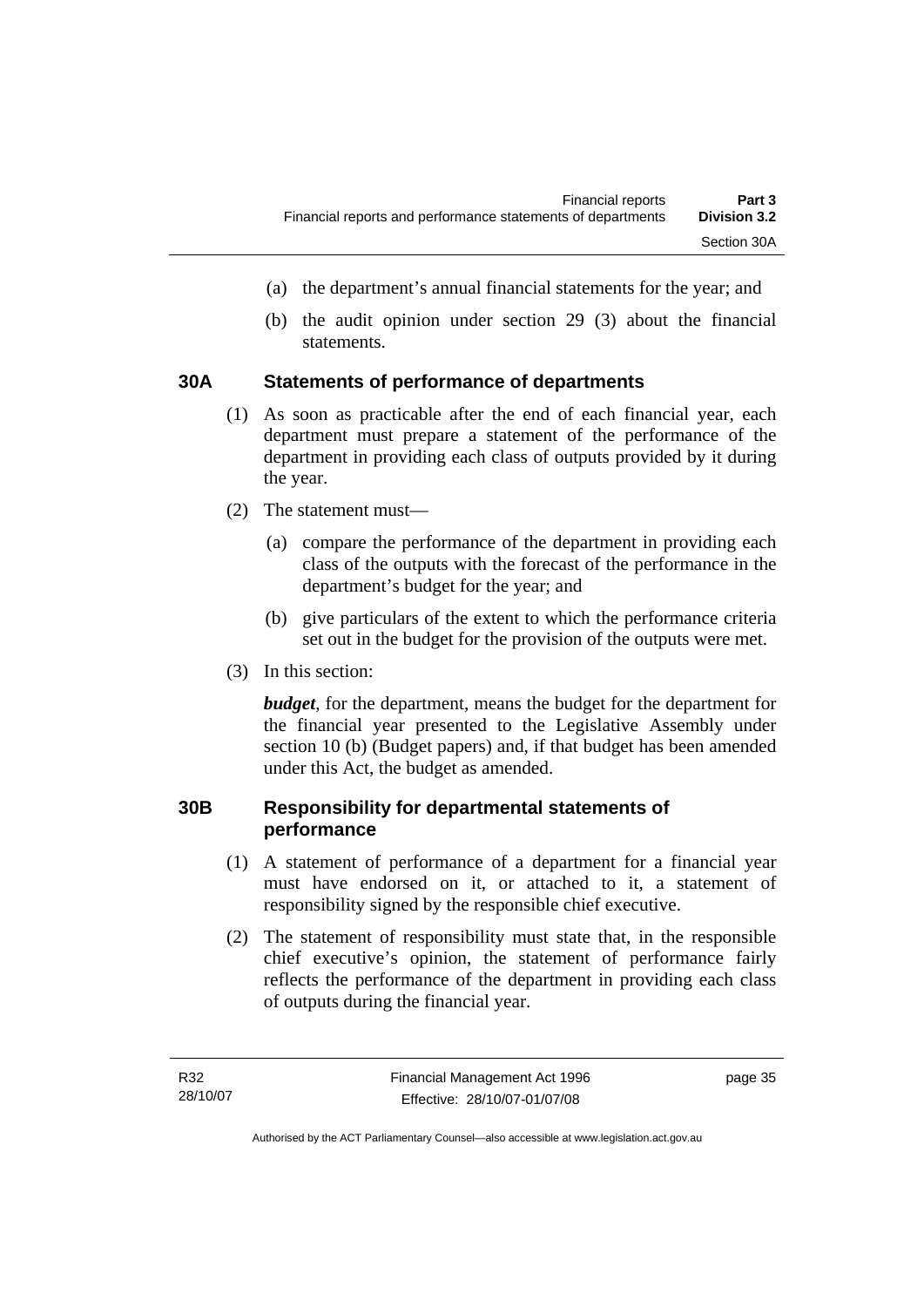# **30C Scrutiny of departmental statements of performance**

- (1) The responsible chief executive of a department must give the auditor-general the department's statement of performance for a financial year as soon as practicable after the statement is prepared.
- (2) The statement of performance must have endorsed on it, or attached to it, the statement of responsibility made for it under section 30B.
- (3) The auditor-general must give the chief executive a report about the statement of performance as soon as practicable after the auditor-general receives it.
- (4) The report must be prepared in accordance with the financial management guidelines.

# **30D Departmental statements of performance to be included in annual reports etc**

A report prepared under the *Annual Reports (Government Agencies) Act 2004* for a department for a financial year must include, or have attached to it—

- (a) the department's statement of performance for the year; and
- (b) the auditor-general's report under section 30C (3) about the statement of performance.

# **30E Half-yearly departmental performance reports**

- (1) Within 30 days after 31 December in each financial year, each Minister must prepare a half-yearly performance report for each department for which the Minister is responsible.
- (2) The report must include—
	- (a) a progress report on delivery of outputs; and
	- (b) an explanation of any significant variations from performance criteria.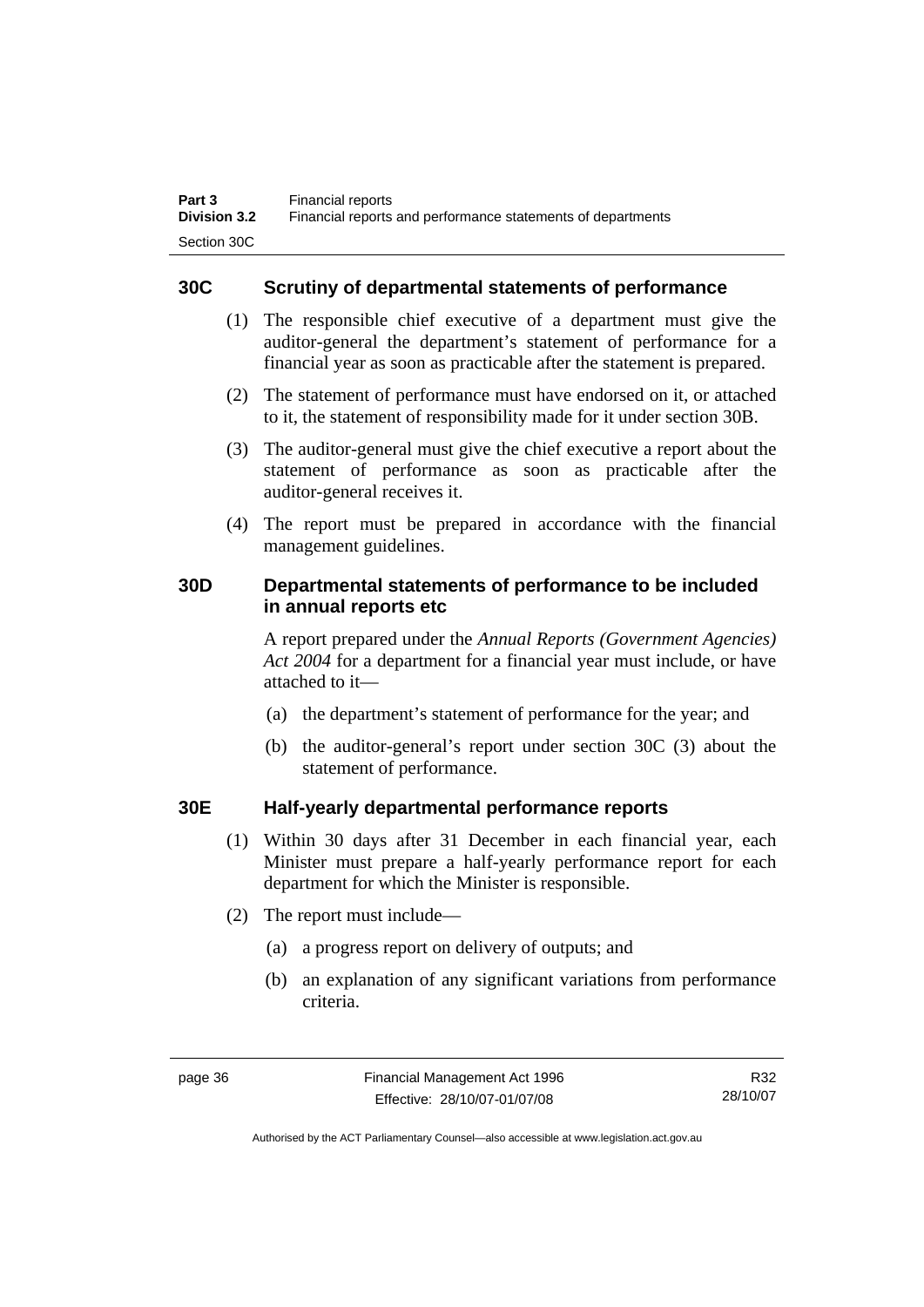- (3) The Minister must present the report to the Legislative Assembly on the first sitting day after the report is prepared.
- (4) If the report is not presented to the Legislative Assembly under subsection (3) within 30 days after 31 December, the Minister must make a copy of the report available to members of the Legislative Assembly within the 30 days.
- (5) This section does not apply to the Legislative Assembly secretariat.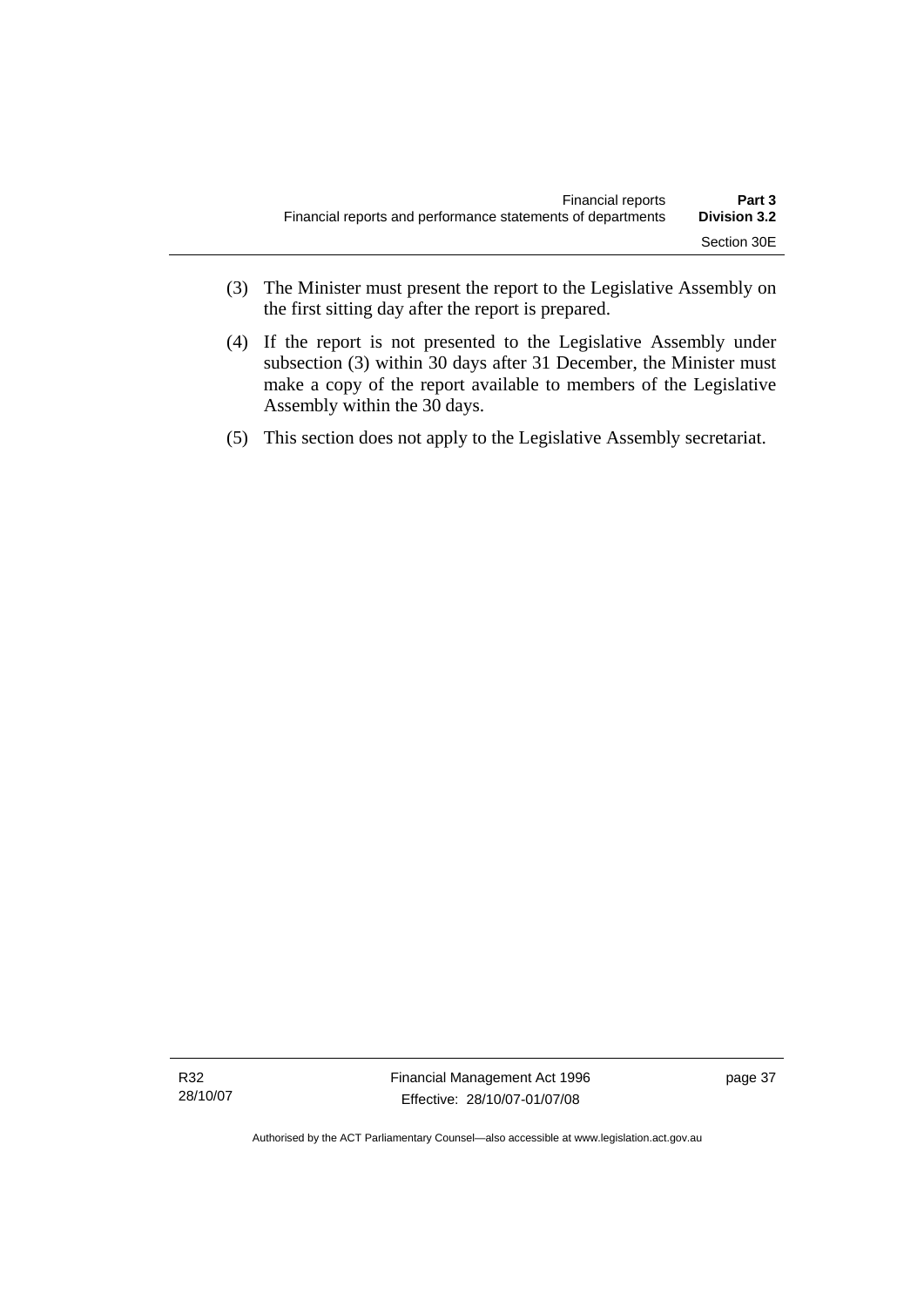# **Part 4 Financial management responsibilities of chief executives of departments**

### **31 Responsibilities of chief executives of departments**

- (1) The responsible chief executive of a department is accountable to the responsible Minister of the department for the efficient and effective financial management of the department.
- (2) Without limiting subsection (1), the responsible chief executive of a department is responsible, under the responsible Minister, for ensuring—
	- (a) that money spent by the department is spent in accordance with appropriations made for the department (including appropriations available under section 34B); and
	- (b) that, as far as practicable, the operations of the department for a financial year are consistent with, and comparable to, the budget for the department for the year; and
	- (c) that the officers and employees of the department comply with this Act (including the financial management guidelines); and
		- *Note* A reference to an Act includes a reference to the statutory instruments made or in force under the Act, including any guideline (see Legislation Act, s 104).
	- (d) that proper accounts and records are kept of the transactions and affairs of the department in accordance with generally accepted accounting principles; and
	- (e) that adequate control is maintained over the assets of the department and assets in the control of the department; and
	- (f) that adequate control is maintained over the incurring of liabilities by the department.

| page 38 | Financial Management Act 1996 | R32      |
|---------|-------------------------------|----------|
|         | Effective: 28/10/07-01/07/08  | 28/10/07 |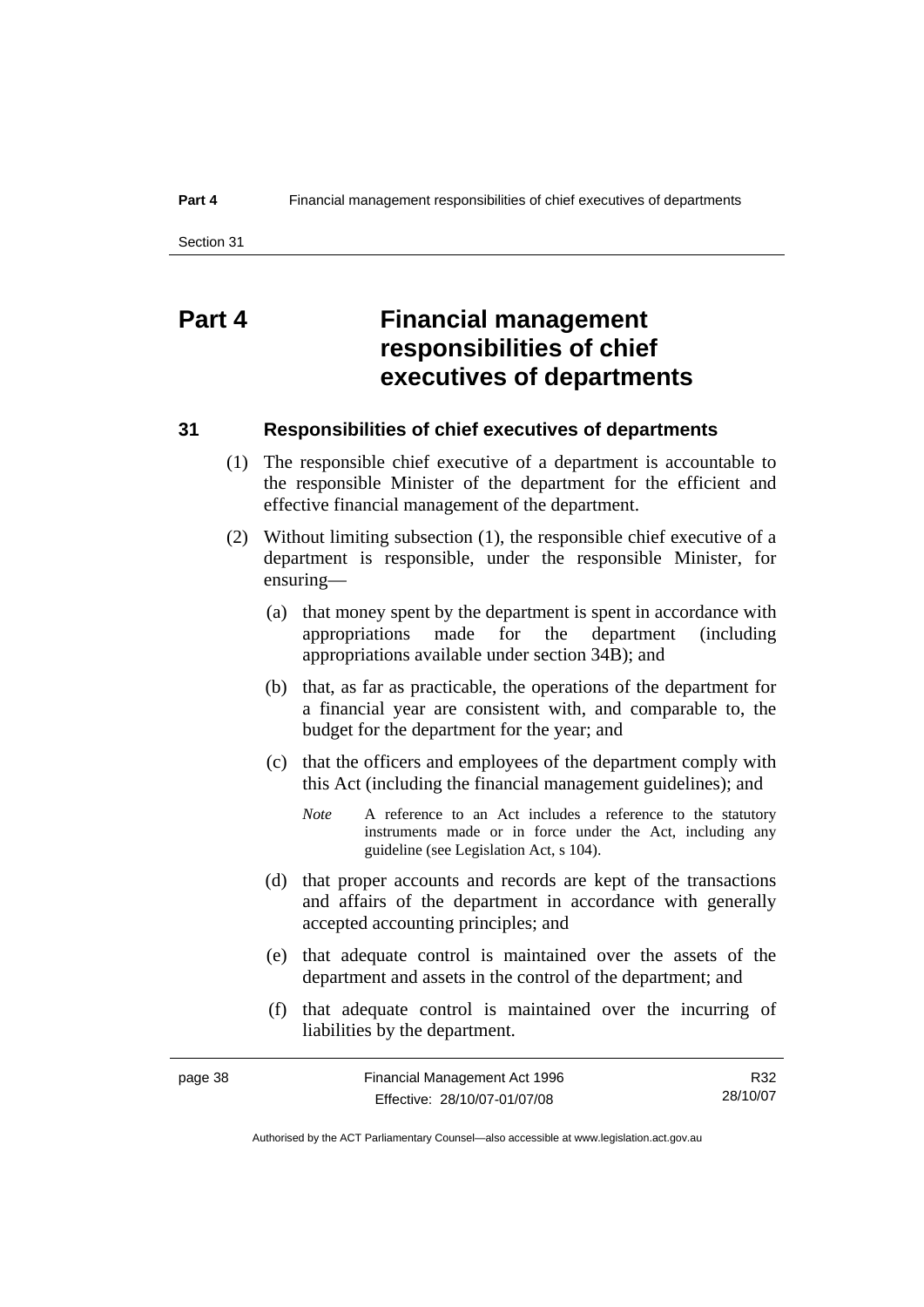- (3) A report prepared under the *Annual Reports (Government Agencies) Act 2004* for a financial year by the responsible chief executive of a department must include an explanation of material variations between the actual results of the department for the year and the budget for the department for the year.
- (4) In this section:

*budget*, for a department for a financial year, means the budget for the department for the year presented to the Legislative Assembly under section 10 (b) (Budget papers) and, if that budget has been amended under this Act, the budget as amended.

R32 28/10/07 Financial Management Act 1996 Effective: 28/10/07-01/07/08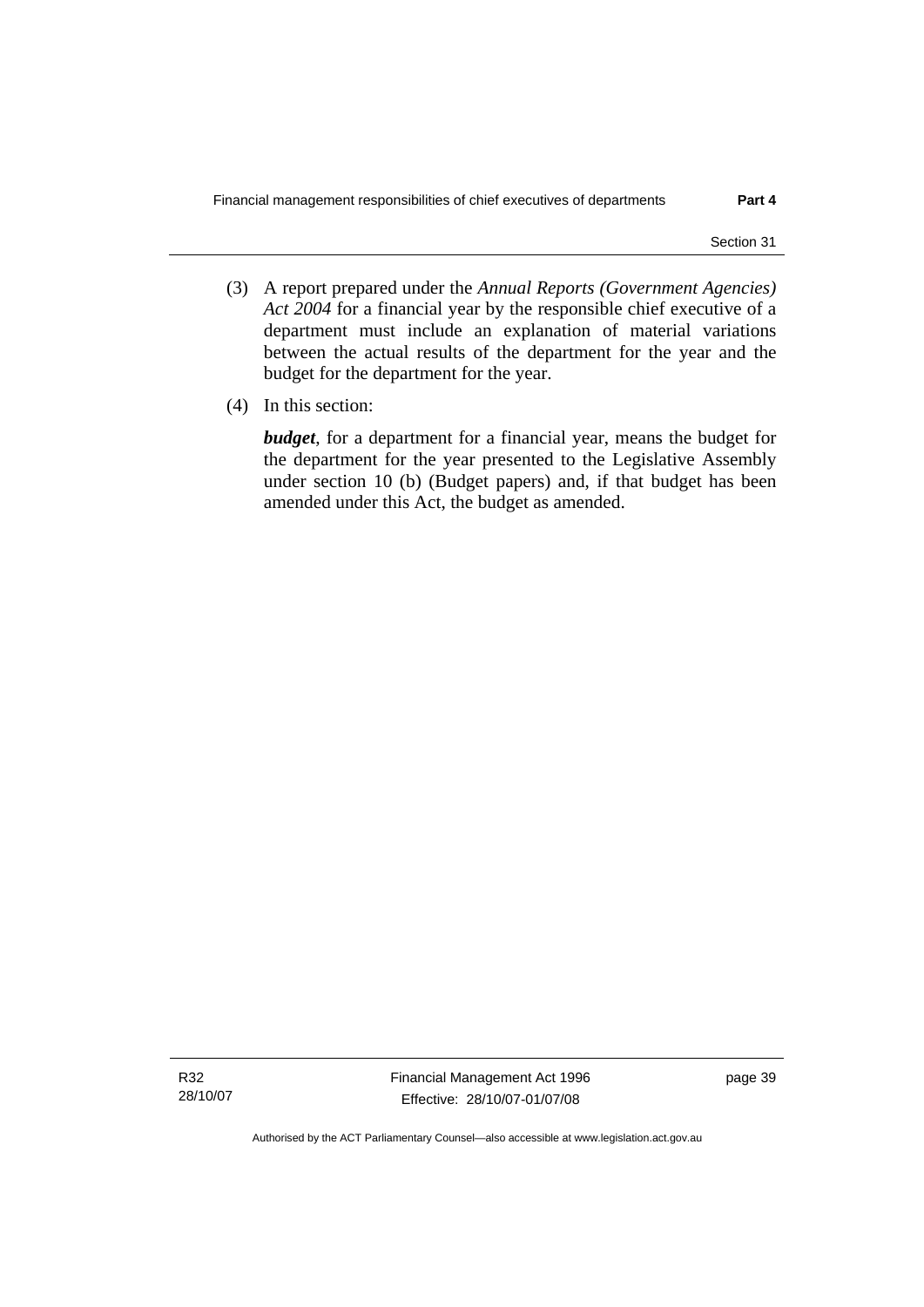#### **Part 5 Banking and investment**

Section 32

# **Part 5 Banking and investment**

#### **32 Agreement for the conduct of banking for Territory**

- (1) The Treasurer may enter into an agreement with an authorised deposit-taking institution relating to the conduct of banking for the Territory.
- (2) An agreement must not be entered into unless it contains a provision to the effect that it may be terminated by the Territory at any time subject to the giving of written notice that specifies the date the termination is to take effect.

# **33 Territory banking account**

The Treasurer must open and maintain a banking account for the purposes of the Territory.

### **34 Departmental banking accounts**

- (1) The responsible Minister or the responsible chief executive may open 1 or more banking accounts for the purposes of the relevant department.
- (2) A departmental banking account must be maintained by the chief executive.
- (3) A departmental banking account must not, without the Treasurer's written approval, be opened or maintained otherwise than with an authorised deposit-taking institution with which an agreement is in force under section 32.
- (4) The responsible Minister or the responsible chief executive of a department may close a departmental banking account of the department.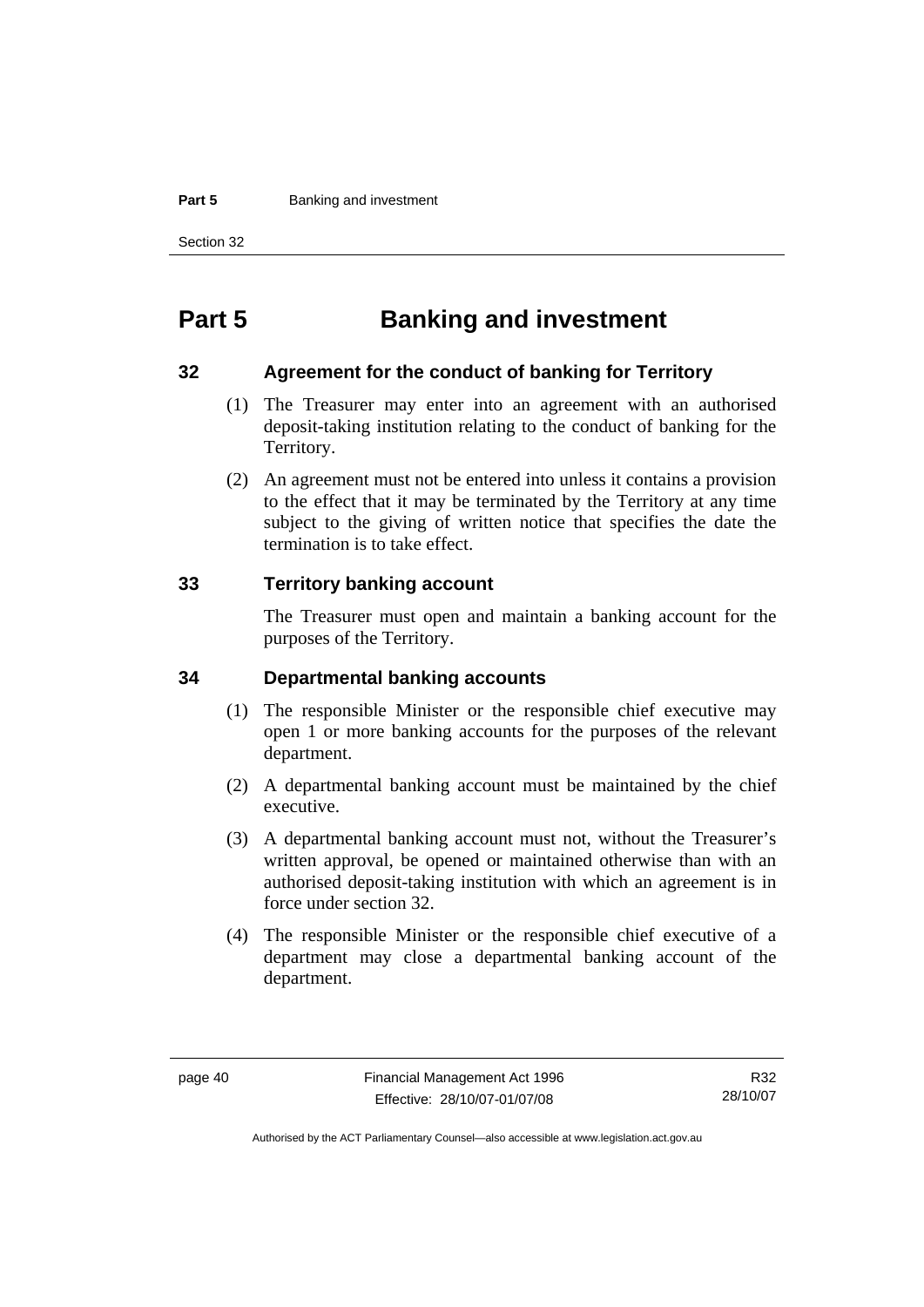- (5) If the responsible Minister or the responsible chief executive of a department closes a departmental banking account under subsection (4), he or she must transfer any money standing to the credit of the account to another departmental banking account of the department or to the territory banking account.
- (6) The Treasurer may, at any time, after consultation with the responsible Minister, close or suspend the operation of a departmental banking account.
- (7) A Minister or a chief executive must not open or operate a departmental banking account otherwise than in accordance with this Act.

# **34A Transfer of departmental banking account**

- (1) If, in the Treasurer's opinion, it is desirable, because of changes in departmental responsibilities, to transfer a departmental banking account from a department to another department, the Treasurer may, in writing, direct the responsible chief executive of the department that holds the account to arrange for it to be transferred to another department nominated in the direction.
- (2) A chief executive who receives a direction under subsection (1) must comply with the direction.
- (3) A departmental banking account transferred in accordance with a direction under subsection (1) becomes a departmental banking account of the department to which it is transferred.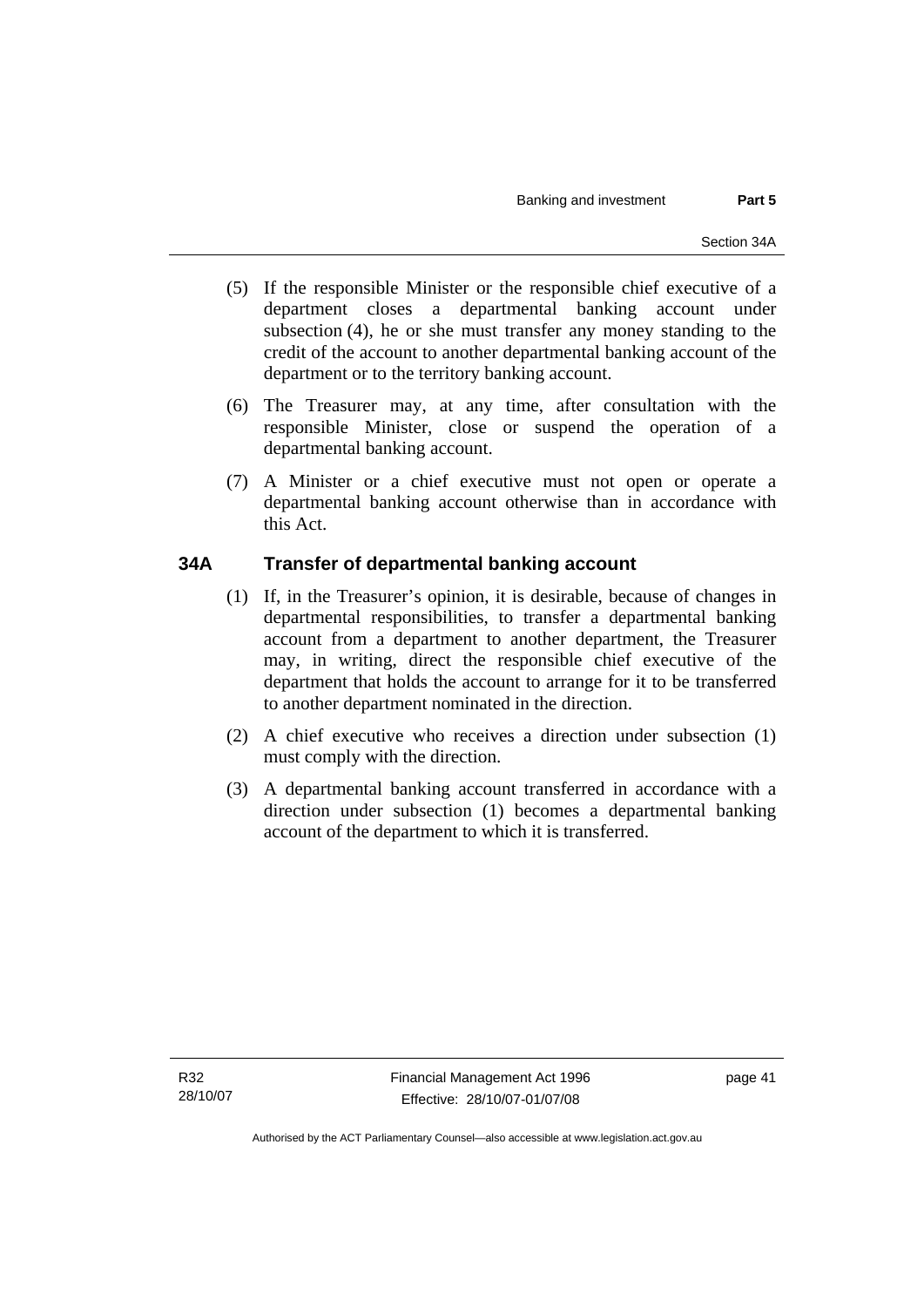#### **Part 5 Banking and investment**

Section 34B

#### **34B End of year balances of departmental banking accounts**

- (1) If at the end of a financial year amounts appropriated for a department for that financial year are held in a departmental banking account, the amounts may be applied after the end of that financial year for the purposes for which they were appropriated.
- (2) If at the end of a financial year a departmental banking account has a debit balance, the chief executive of the department must devise and implement a scheme to recoup the amount of the deficit.

### **35 Payments into banking accounts**

- (1) All public money is the property of the Territory.
- (2) If public money is received by a person other than for the purpose of making a payment in the course of his or her duties, the person must take reasonable steps to safeguard the money until it is paid into a banking account in accordance with this section.
- (3) Money must be paid into a departmental banking account of a department if the money is—
	- (a) money that may be disbursed to the department as a consequence of an appropriation; or
	- (b) a receipt relating to the operations of the department; or
	- (c) a receipt relating to the sale or disposal of assets of the Territory held by the department.
- (4) All public money, except money payable into a departmental banking account, must be paid into the territory banking account.
- (5) The Treasurer may issue financial management guidelines regarding the banking of public money.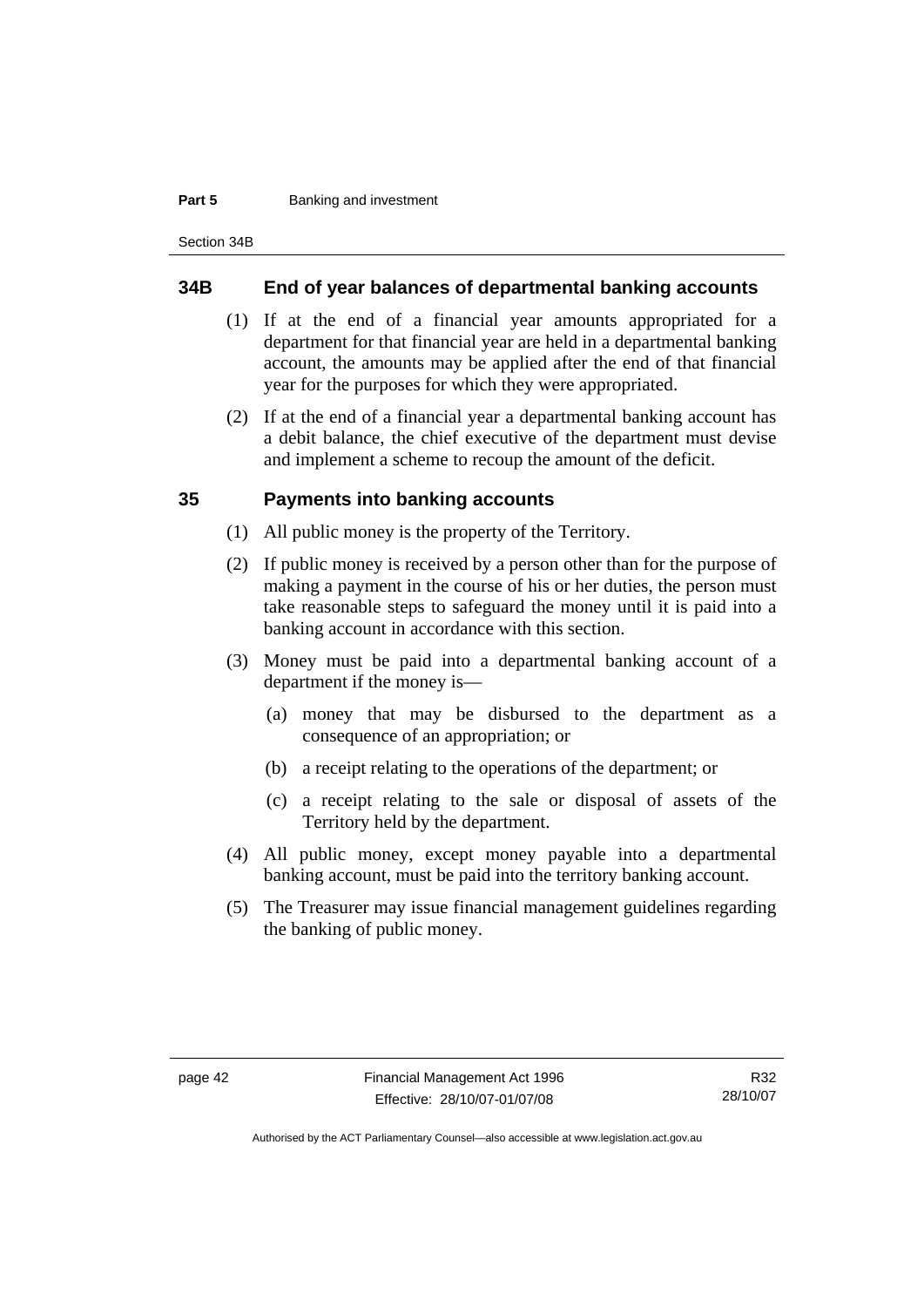# **36 Transfer following change in departmental responsibilities**

- (1) If, in the Treasurer's opinion, it is necessary as a consequence of changes in departmental responsibilities, to transfer to another account money held in the territory banking account or a departmental banking account, the Treasurer must decide the amount to be transferred and direct that the transfer be made.
- (2) The Treasurer must not exercise the powers under subsection (1) in relation to a departmental banking account except after consultation with the responsible Minister.

# **36A Transfers from departmental banking accounts to territory banking account**

If, in the Executive's opinion, it is desirable for the management of the public money of the Territory to transfer an amount held in a departmental banking account to the territory banking account, the Executive may direct that the transfer be made.

# **37 Payments from territory banking account**

- (1) An amount must not be paid out of the territory banking account except under an appropriation to a departmental banking account, a territory authority banking account or a territory-owned corporation banking account.
- (2) This section is subject to—
	- (a) the *Territory Superannuation Provision Protection Act 2000*, section 11 (2) (which is about transfers between the territory banking account and departmental banking accounts to facilitate investment of superannuation funds); and
	- (b) this Act, section 38 (3) (which is about transfers of public money to facilitate investment); and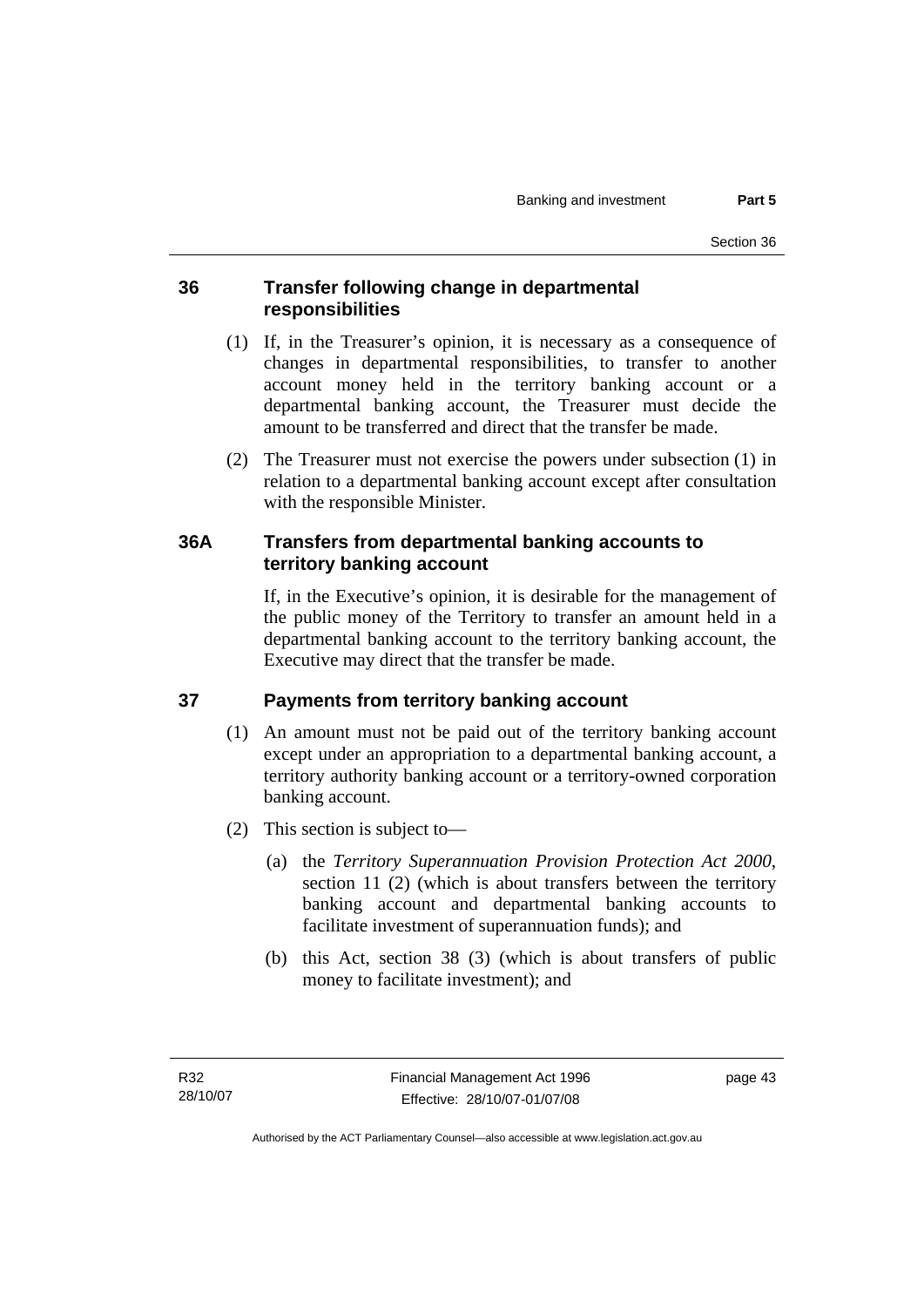#### **Part 5 Banking and investment**

Section 38

- (c) this Act, section 38 (7) (which is about the payment of interest on certain investments of public money); and
- (d) this Act, section 58 (7) (which is about transfers between the territory banking account and territory authorities of interest earned on certain investments for territory authorities).
- (3) This section does not apply to an overdraft or credit facility for a territory authority approved under section 59 (5).

#### **38 Investment of certain public money**

- (1) The Treasurer may invest any money held in the territory banking account or departmental banking accounts for the period and on the terms and conditions the Treasurer considers appropriate—
	- (a) on deposit with an authorised deposit-taking institution; or
	- (b) in the purchase of a bill of exchange that is drawn or accepted by an authorised deposit-taking institution; or
	- (c) in a loan to a person who is a dealer in the short-term money market; or
	- (d) in Territory, State or Commonwealth securities; or
	- (e) in any investment prescribed under the financial management guidelines for this paragraph.
- (2) However, an investment may be made under this section only to increase or protect the financial wealth of the Territory.
- (3) Transfers of money for investment, including transfers between the territory banking account and departmental banking accounts to facilitate investment, may be made without appropriation.
- (4) Interest received from the investment of public money under this section shall be paid to the territory banking account.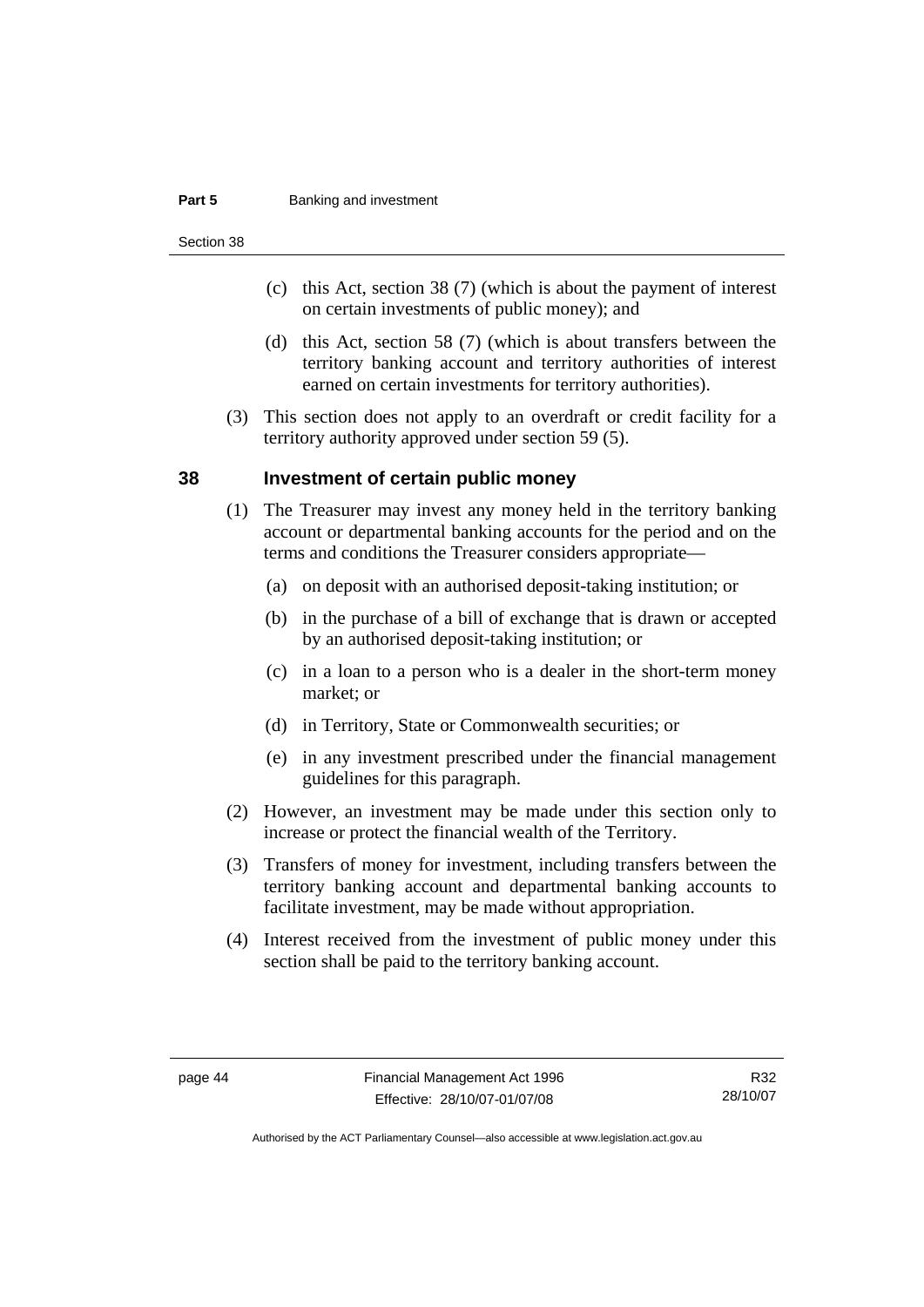- (5) However, if an investment of public money is made or managed for the Territory by an entity other than a department, the entity may deduct from the interest received by the entity for the investment—
	- (a) a fee charged by the entity for making or managing the investment; and
	- (b) expenses reasonably incurred by the entity in making or managing the investment.
- (6) The Treasurer may decide the amounts of interest from investments under this section that are to be credited to departmental banking accounts.
- (7) The amounts decided by the Treasurer may be paid from the territory banking account without further appropriation.
- (8) However, the total of the amounts paid under subsection (7) must not exceed the total of the interest received from investments under this section.
- (9) This section does not apply to money held in a superannuation banking account.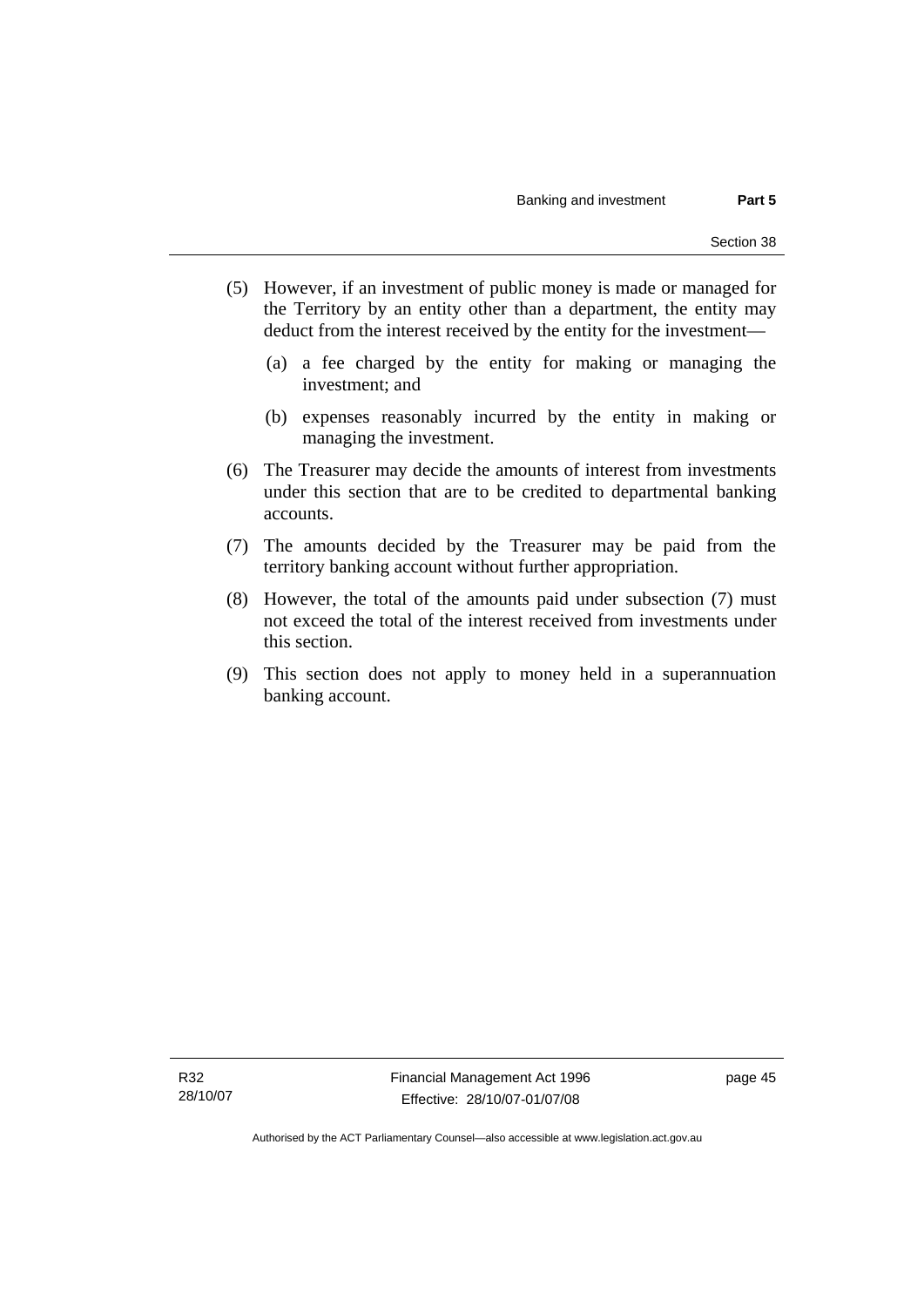#### **Part 6 Borrowing and guarantees**

Section 39

# **Part 6 Borrowing and guarantees**

#### **39 Power of Territory to borrow**

The Territory may only borrow in accordance with this Act or another law of the Territory.

### **40 Treasurer may borrow on behalf of Territory**

The Treasurer may, on behalf of the Territory, if necessary or expedient in the public interest to do so—

- (a) borrow money; or
- (b) give security for the repayment of an amount borrowed or the payment of interest on an amount borrowed; or
- (c) enter into a financing lease.

#### **41 Power of territory authorities to borrow**

Despite any other Act, a territory authority may only borrow (other than from the Territory) in accordance with this Act.

### **42 Borrowings by territory authorities to be approved**

- (1) A territory authority must not borrow unless—
	- (a) the borrowing is approved in writing by the Treasurer; and
	- (b) the terms and conditions of the borrowing include the terms and conditions (if any) specified in the approval and are otherwise consistent with the approval; and
	- (c) the borrowing is within the borrowing limits (if any) of the authority for the financial year in which the borrowing is entered into, that are approved in writing by the Treasurer.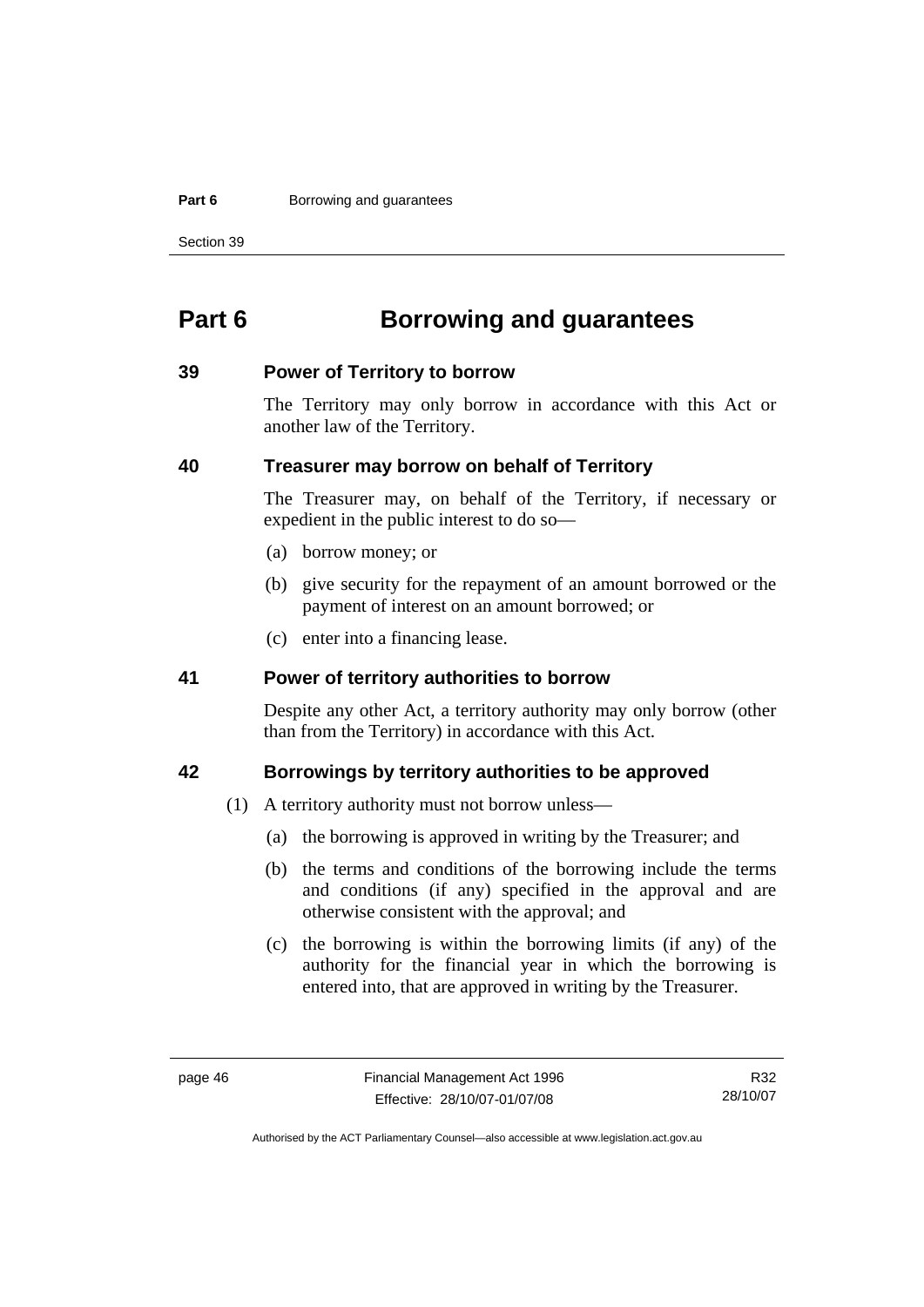(2) However, subsection (1) (a) and (b) does not apply to a loan made to a territory authority under section 59 (1) (b).

# **43 Territory authorities may give security**

Subject to the Treasurer's approval of the borrowing under section 42 (1) (a), a territory authority may give security for the repayment of an amount borrowed, or for the payment of interest on that amount, by issuing securities.

# **44 Power to approve borrowings not delegable**

The Treasurer must not delegate to anyone the power under section 42 (1) (a) to approve borrowings by territory authorities.

# **45 Loans to be paid into territory banking account**

Subject to this Act and any other Act, the proceeds of a loan raised on behalf of the Territory must be paid into the territory banking account.

# **46 Payments by Treasurer**

The Treasurer may, without further appropriation, make payments needed for—

- (a) payment of interest on borrowings made for the Territory; or
- (b) repayment of borrowings made for the Territory; or
- (c) payment of the expenses of making or repaying borrowings for the Territory.

# **47 Guarantees by Territory**

 (1) The Territory may only give a guarantee for the payment of money or the performance of an obligation in accordance with this Act.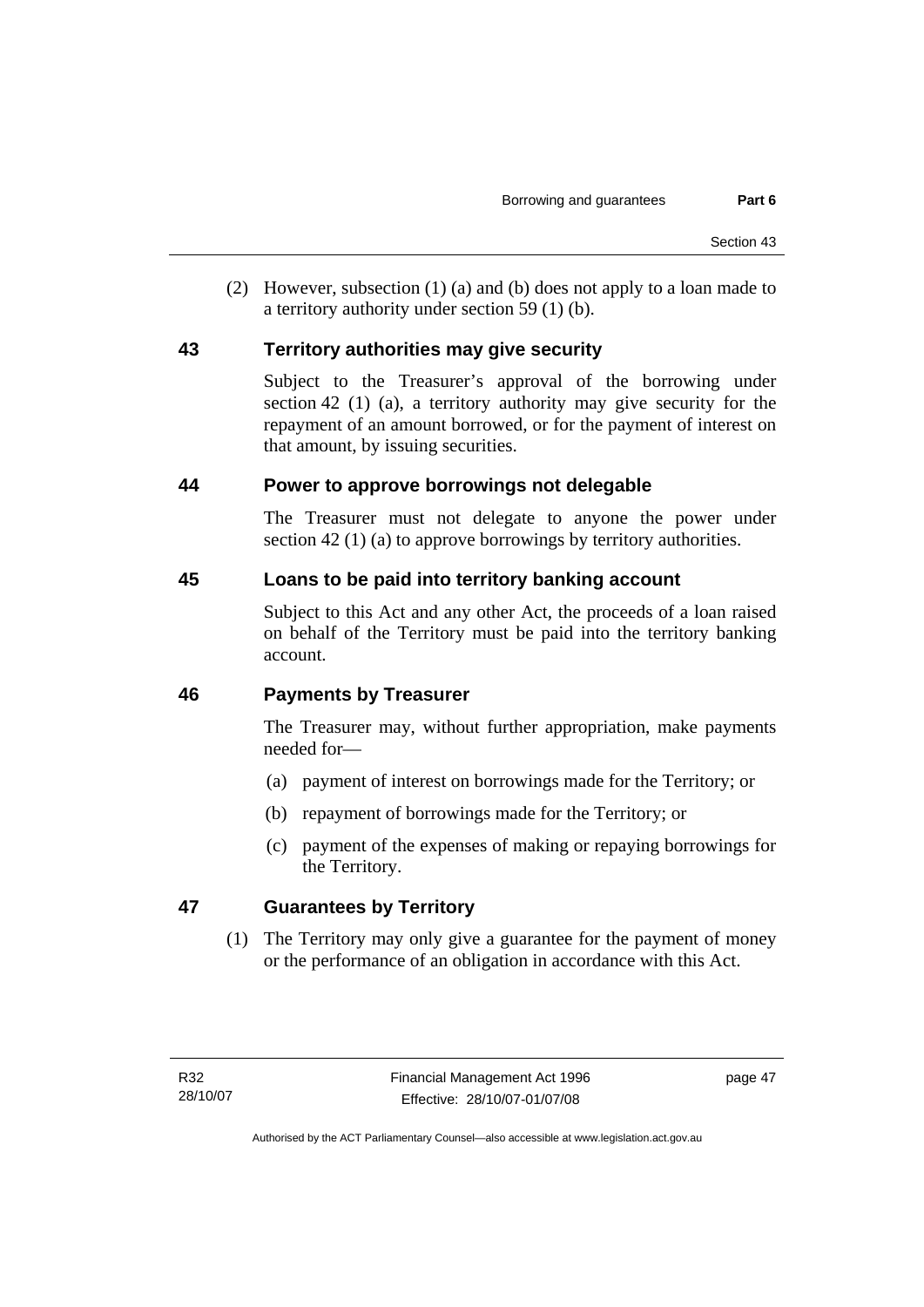#### **Part 6 Borrowing and guarantees**

Section 47

- (2) The Treasurer may approve in writing a guarantee by the Territory for the payment of money or the performance by any person of an obligation under a contract, subject to any conditions the Treasurer may specify in the approval.
- (3) If the Treasurer approves a guarantee under subsection (2), the Treasurer must present a copy of the approval to the Legislative Assembly within 3 sitting days after the approval is given.

page 48 Financial Management Act 1996 Effective: 28/10/07-01/07/08

R32 28/10/07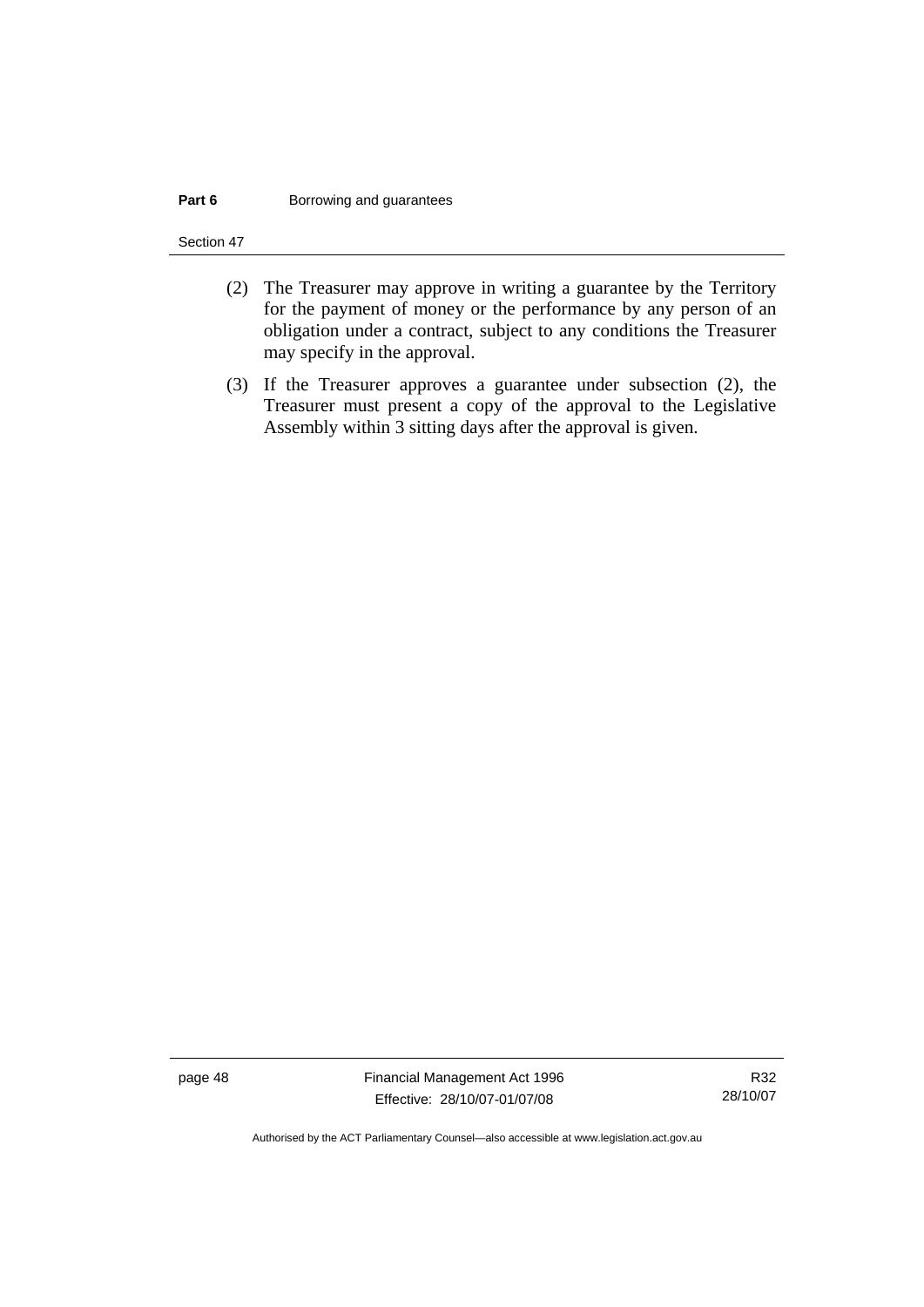# **Part 7 Trust money**

# **49 Identity of trust money**

All trust money held by the Territory must be accounted for separately from public money.

# **50 Administration of trust money**

- (1) Trust money must be administered by the appropriate department on behalf of the Territory.
- (2) The Treasurer may, in writing, specify a department as the appropriate department in relation to an amount of trust money.
- (3) In this section:

*appropriate department*, in relation to an amount of trust money, means—

- (a) except if paragraph (b) applies—the department responsible for matters or enactments that relate most closely to the purpose of the payment; or
- (b) the department specified under subsection (2).

# **51 Departmental trust banking accounts**

- (1) The responsible Minister or the responsible chief executive may open a trust banking account for the purposes of the relevant department.
- (2) A trust banking account must be maintained by the chief executive.
- (3) A trust banking account must not, without the Treasurer's written approval, be opened or maintained otherwise than with an authorised deposit-taking institution with which an agreement is in force under section 32 (Agreement for the conduct of banking for Territory).

| R32      | Financial Management Act 1996 | page 49 |
|----------|-------------------------------|---------|
| 28/10/07 | Effective: 28/10/07-01/07/08  |         |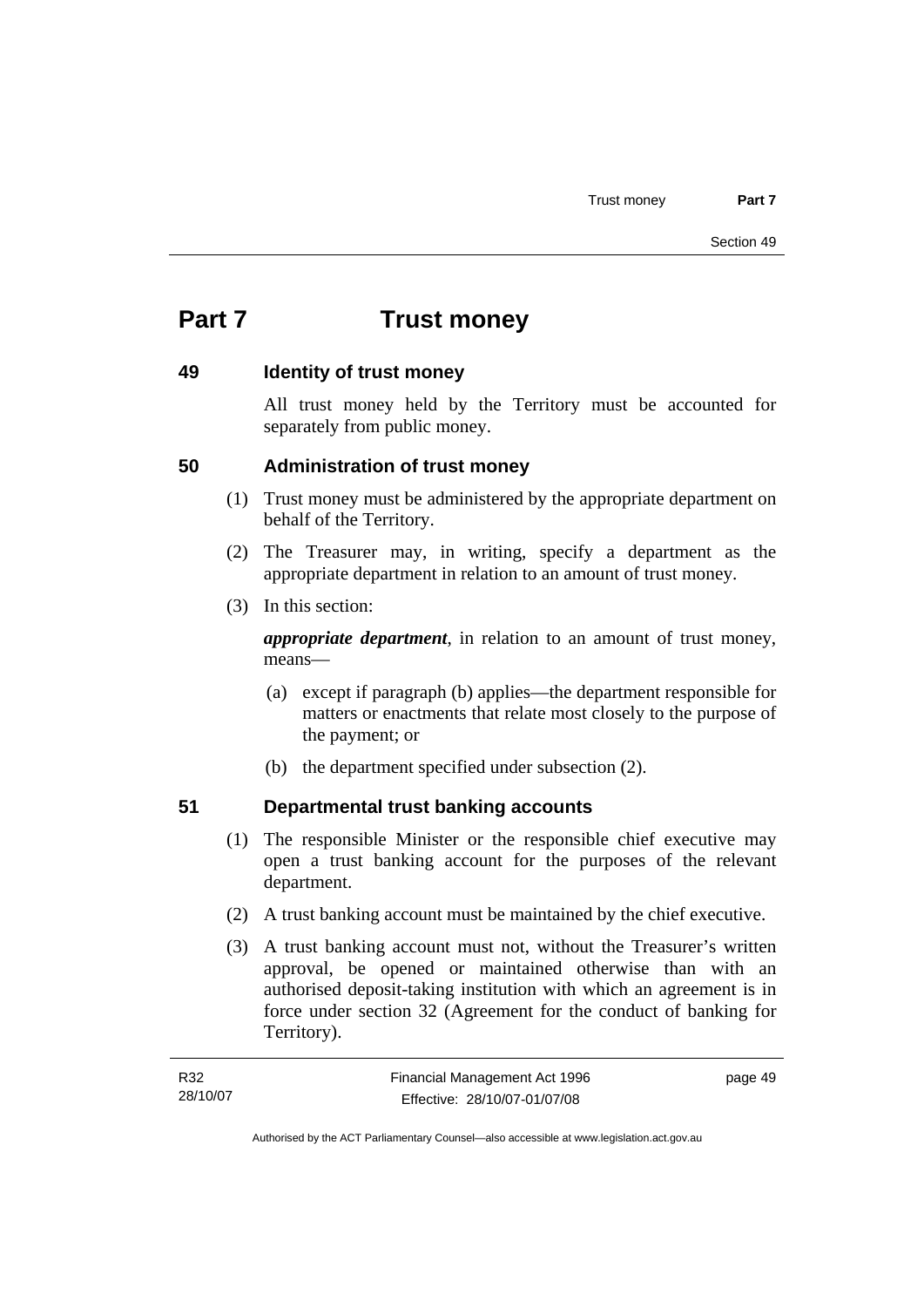#### **Part 7 Trust money**

Section 51A

- (4) No money may be held in a trust banking account other than trust money.
- (5) A Minister or a chief executive must not open or operate a trust banking account otherwise than in accordance with this Act.

# **51A Transfer of departmental trust banking accounts**

- (1) This section applies if the Treasurer believes that it is desirable, because of changes in departmental responsibilities, to transfer a departmental trust banking account from a department to another department.
- (2) The Treasurer may, in writing, direct the responsible chief executive of the department that holds the account to arrange for it to be transferred to the other department.
- (3) If a chief executive receives a direction under subsection (2), the chief executive must comply with it.
- (4) An account transferred in accordance with the direction becomes a trust banking account of the department to which it is transferred.

# **51B Transfers between trust banking accounts—changes in departmental responsibilities**

- (1) This section applies if the Treasurer believes that it is necessary, because of changes in departmental responsibilities, to transfer an amount held in a departmental trust banking account (the *first account*) to a trust banking account of another department.
- (2) The Treasurer may, in writing, direct the responsible chief executive of the department that holds the first account to transfer the amount.
- (3) If a chief executive receives a direction under subsection (2), the chief executive must comply with it.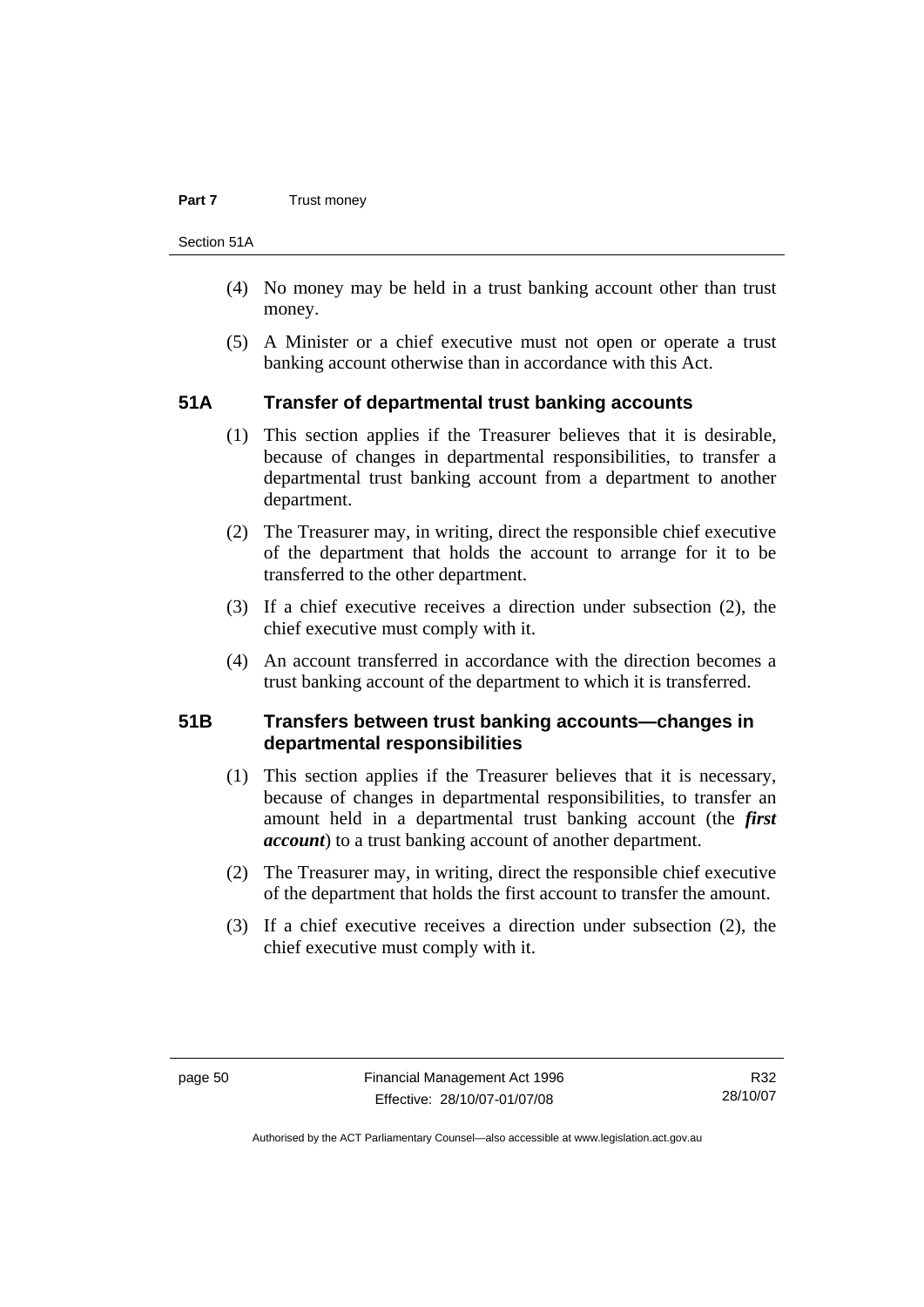# **51C Transfers between trust banking accounts—investment**

Amounts may at any time be transferred between trust banking accounts to facilitate investment of trust money.

# **52 Transfers between trust banking account and territory banking account**

Amounts may only be transferred between a trust banking account and the territory banking account—

- (a) to facilitate investment of the trust money; or
- (b) to make a payment required by section 53A (6) (Unclaimed trust money).

### **53 Investment of trust money**

The Treasurer may invest trust money as if the Treasurer were a trustee under the *Trustee Act 1925.*

# **53A Unclaimed trust money**

- (1) For this section, money held in a trust banking account is unclaimed trust money if—
	- (a) not less than 6 years has elapsed since the date the money became payable; and
	- (b) during that period, no-one entitled to the money has requested that the money be paid to him or her or according to his or her direction.
- (2) If on 1 January in any year a trust banking account contains unclaimed trust money, the chief executive responsible for maintaining the account must, on or before 31 January in the year, give to the Treasurer a statement of all unclaimed trust money held in the account.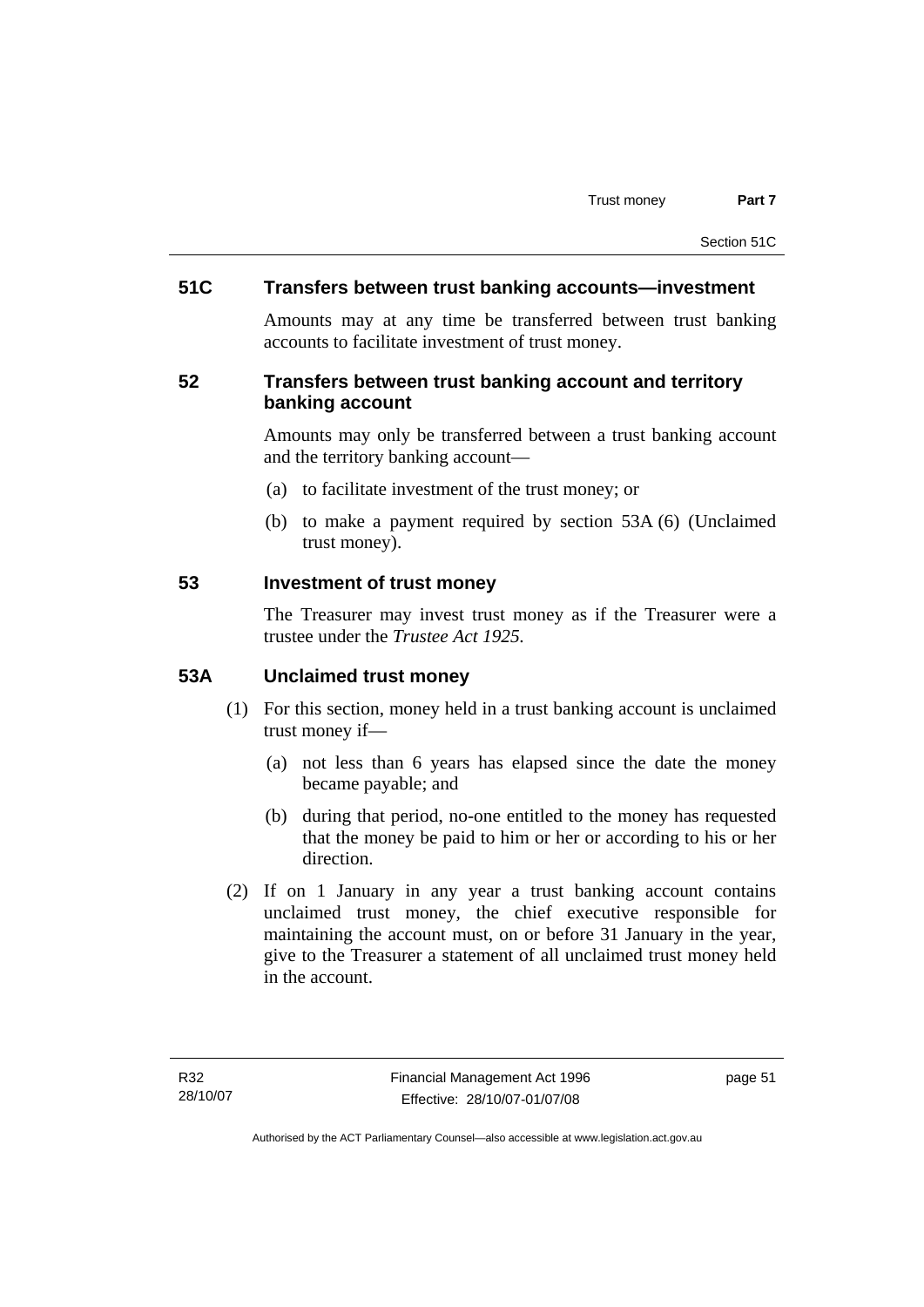#### **Part 7** Trust money

Section 53A

- (3) The statement must set out—
	- (a) the name, and last-known address, of each person entitled to unclaimed trust money held in the account; and
	- (b) the amount of the trust money to which each of those people is entitled; and
	- (c) the authorised deposit-taking institution, and the branch of the institution, with which the trust money is held.
- (4) The statement is a notifiable instrument.

*Note* A notifiable instrument must be notified under the Legislation Act.

- (5) The chief executive must also publish the statement in a newspaper published in the ACT.
- (6) The total amount shown in the statement must be paid into the territory banking account when the statement is given to the Treasurer and, on being paid into that account, becomes public money of the Territory.
- (7) A person who claims to be entitled to any money paid into the territory banking account in accordance with subsection (6) may apply to the Treasurer for a payment of an amount equal to the money to which the person is entitled.
- (8) The Treasurer must consider each application and either refuse it or approve it completely or partly.
- (9) The Treasurer must give the applicant written notice of his or her decision.
- (10) A payment approved by the Treasurer under subsection (8) may be made whether or not an appropriation is available for the purpose.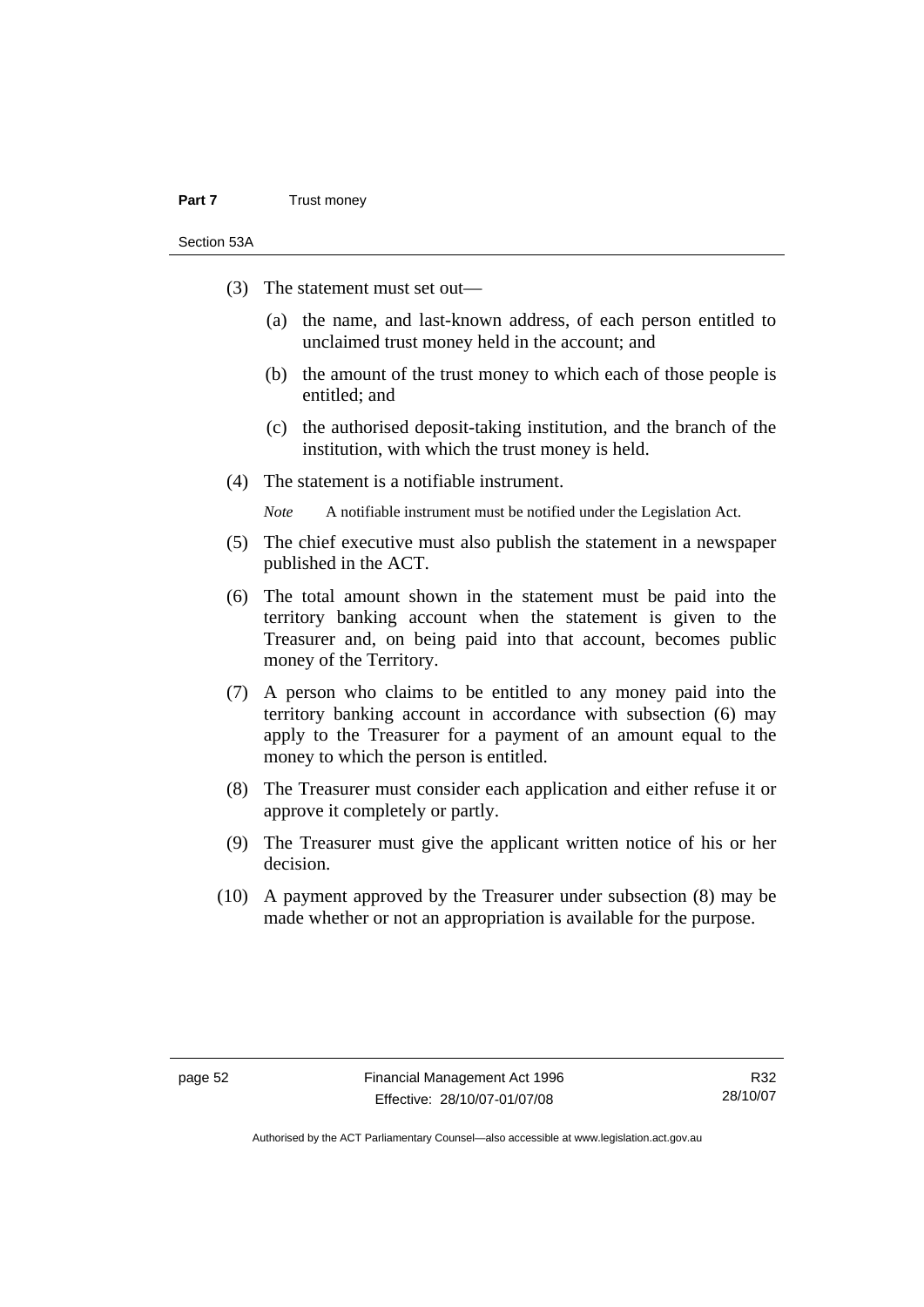# **53B Review of decisions**

Application may be made to the administrative appeals tribunal for a review of a decision of the Treasurer under section 53A (8) refusing an application completely or partly.

# **53C Notification of decisions**

A notice given under section 53A (9) must be in accordance with the requirements of the code of practice in force under the *Administrative Appeals Tribunal Act 1989*, section 25B (1).

R32 28/10/07 Financial Management Act 1996 Effective: 28/10/07-01/07/08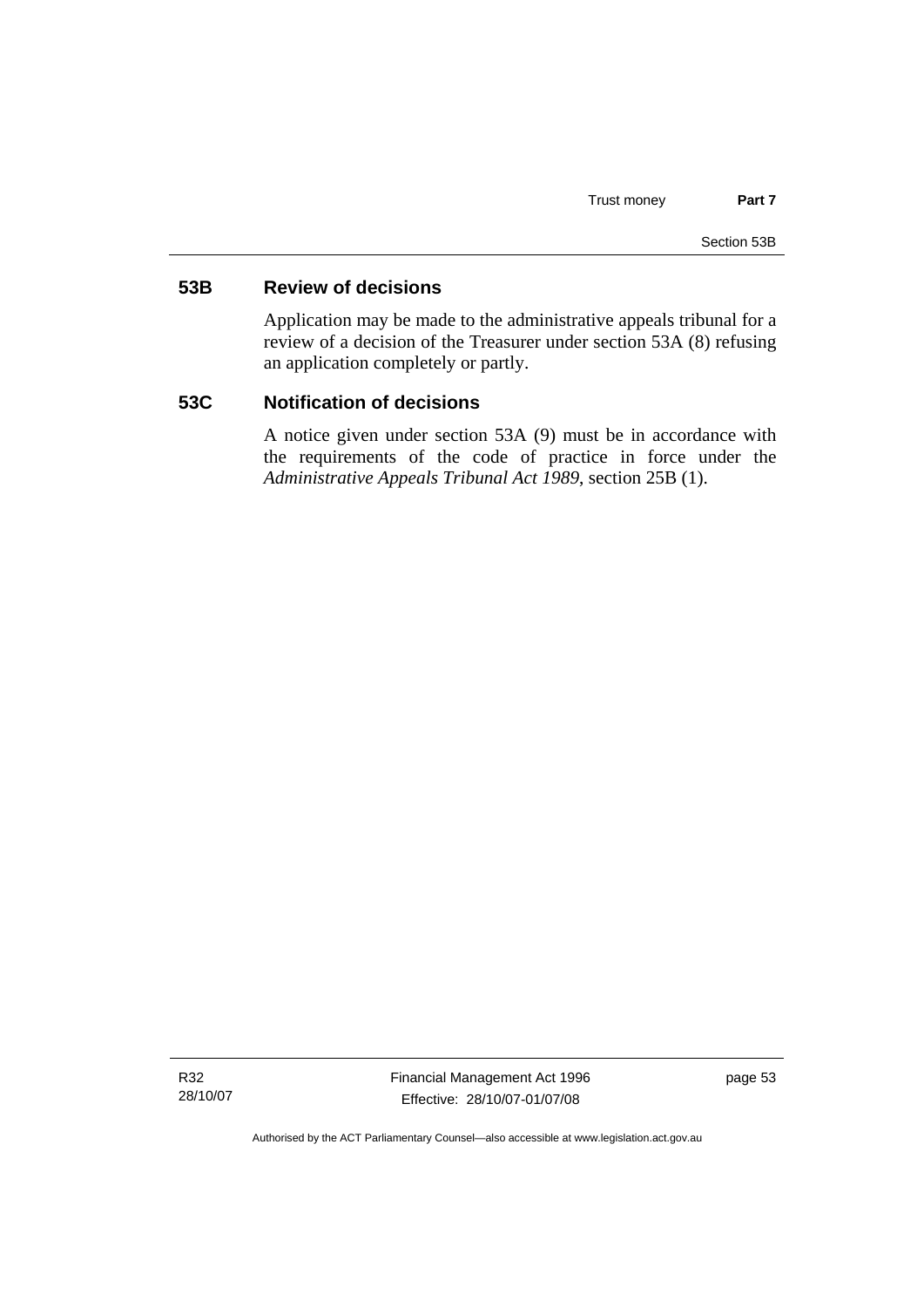Section 54

# **Part 8 Financial provisions for territory authorities**

# **54 Application—pt 8**

(1) This part applies to the following territory authorities:

- ACT Gambling and Racing Commission
- ACT Insurance Authority
- Australian Capital Territory Public Cemeteries Authority
- Building and Construction Industry Training Fund Authority
- Canberra Institute of Technology
- Cleaning Industry Long Service Leave Authority
- Construction Industry Long Service Leave Authority
- Cultural Facilities Corporation
- **Exhibition Park Corporation**
- Independent Competition and Regulatory Commission for the Australian Capital Territory
- Land Development Agency
- Legal Aid Commission (A.C.T.)
- Public Trustee for the Australian Capital Territory
- University of Canberra.
- (2) This part also applies to a territory authority prescribed by the financial management guidelines.

# **55 Responsibilities of chief executive officers of territory authorities**

 (1) This section applies to a territory authority if the authority does not have a governing board.

*Note* Section 76 (2) sets out the territory authorities that have governing boards.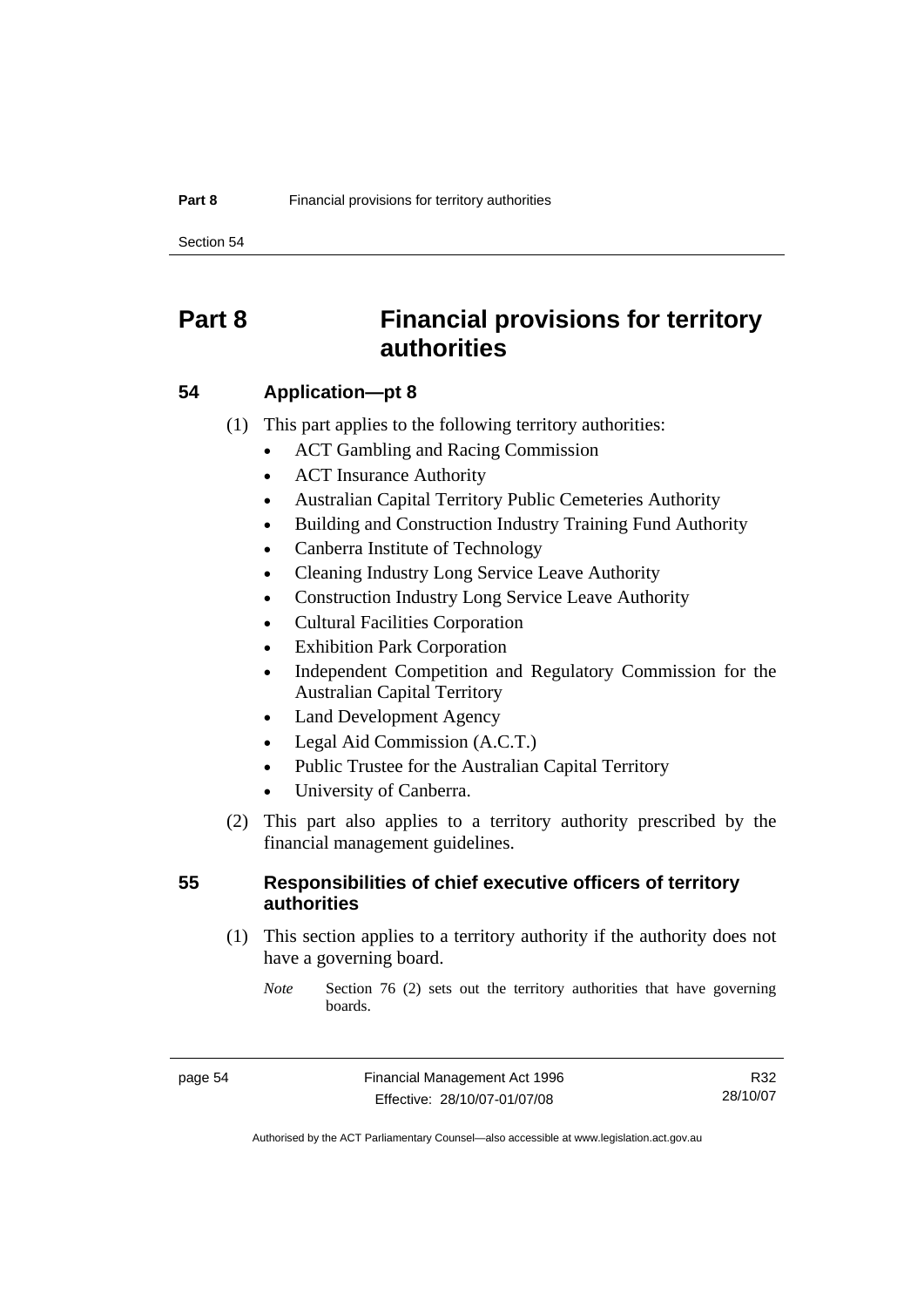- (2) The chief executive officer of the territory authority is responsible, under the responsible Minister, for the efficient and effective financial management of the authority.
- (3) Without limiting subsection (2), the chief executive officer of the territory authority is responsible, under the responsible Minister, for ensuring the following:
	- (a) that the expenses incurred by the authority are properly authorised;
	- (b) that, if an appropriation is made in relation to the authority, any amount of the appropriation spent by the authority is spent in accordance with the appropriation;
	- (c) that, as far as practicable, the operations of the authority during a financial year are consistent with, and comparable to, the estimates in the authority's statement of intent for the year.
	- (d) that payments made by the authority are properly authorised and correctly made;
	- (e) that the staff of the authority comply with the requirements of this Act;
		- *Note* A reference to an Act includes a reference to the statutory instruments made or in force under the Act, including in this case the financial management guidelines (see Legislation Act, s 104).
	- (f) that proper accounts and records are kept of the transactions and affairs of the authority in accordance with generally accepted accounting principles;
	- (g) that adequate control is maintained over the assets of the authority and assets under the authority's control;
	- (h) that adequate control is maintained over the incurring of liabilities by the authority.
- (4) A report prepared by the territory authority under the *Annual Reports (Government Agencies) Act 2004* for a financial year must

Authorised by the ACT Parliamentary Counsel—also accessible at www.legislation.act.gov.au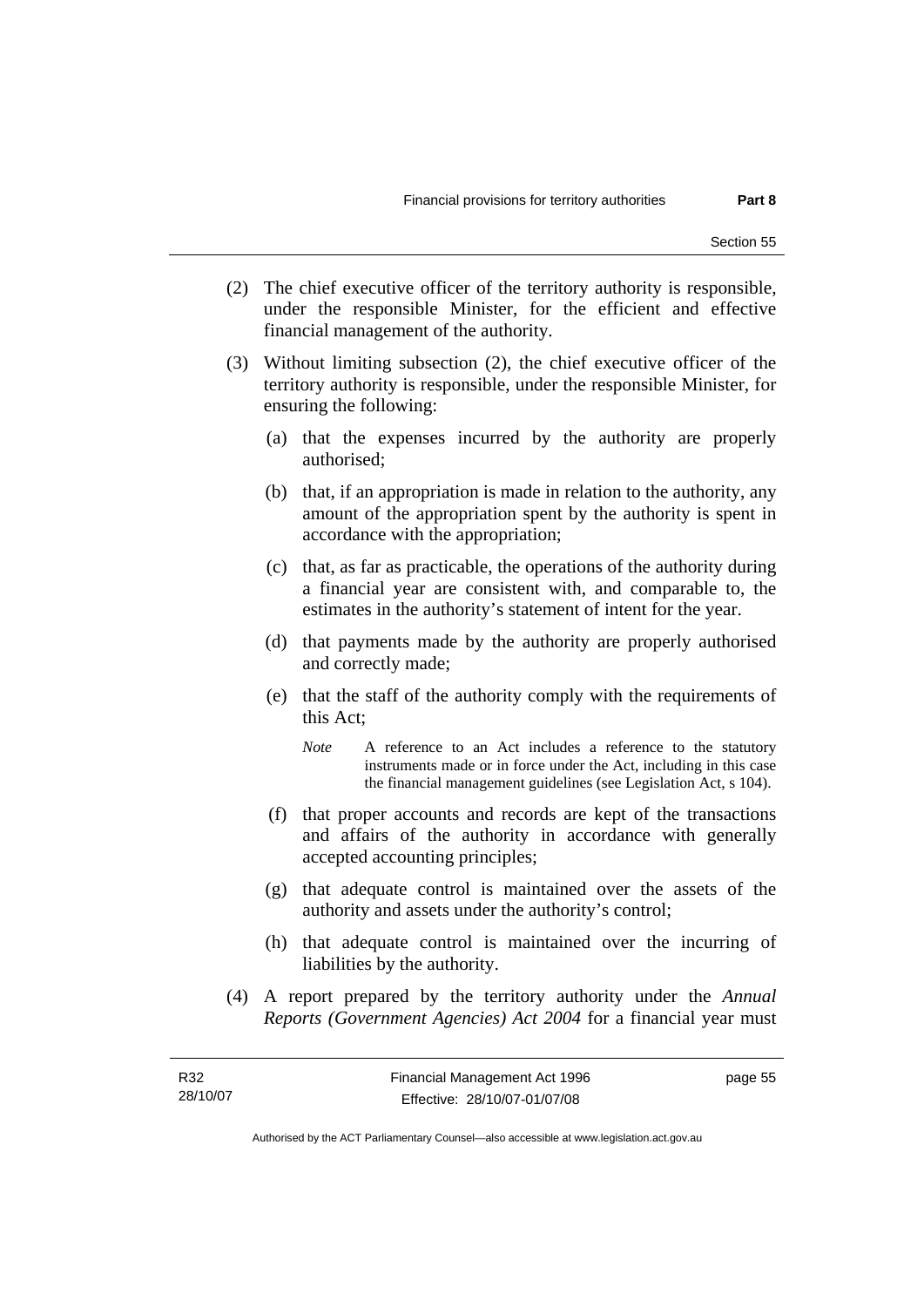Section 56

include an explanation of material variations between the actual results of the authority for the year and the estimates in the authority's statement of intent for the year.

### **56 Responsibilities of governing boards of territory authorities**

 (1) This section applies to a territory authority if the authority has a governing board.

- (2) The governing board of the territory authority is responsible, under the responsible Minister, for the efficient and effective financial management of the authority.
- (3) Without limiting subsection (2), the governing board of the territory authority is responsible, under the responsible Minister, for ensuring the following:
	- (a) that expenses incurred by the authority are properly authorised;
	- (b) that, if an appropriation is made in relation to the authority, any amount of the appropriation spent by the authority is spent in accordance with the appropriation;
	- (c) that, as far as practicable, the operations of the authority during a financial year are consistent with, and comparable to, the estimates in the authority's statement of intent for the year;
	- (d) that payments made by the authority are properly authorised and correctly made;
	- (e) that the staff of the authority comply with the requirements of this Act;

*Note* Section 76 (2) sets out the territory authorities that have governing boards.

*Note* A reference to an Act includes a reference to the statutory instruments made or in force under the Act, including in this case the financial management guidelines (see Legislation Act, s 104).

Authorised by the ACT Parliamentary Counsel—also accessible at www.legislation.act.gov.au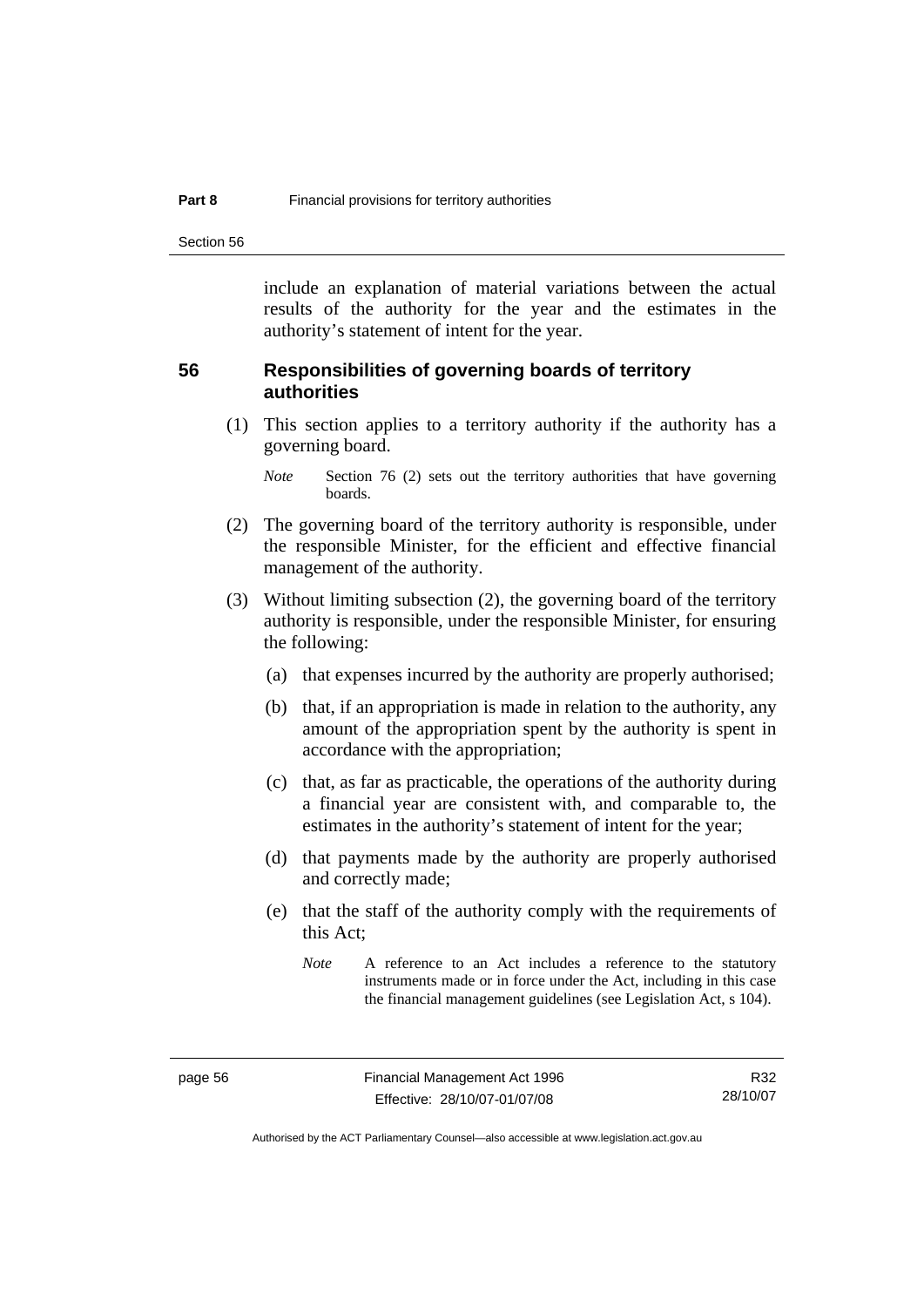- (f) that proper accounts and records are kept of the transactions and affairs of the authority in accordance with generally accepted accounting principles;
- (g) that adequate control is maintained over the assets of the authority and assets under the authority's control;
- (h) that adequate control is maintained over the incurring of liabilities by the authority.
- (4) A report prepared by the territory authority under the *Annual Reports (Government Agencies) Act 2004* for a financial year must include an explanation of material variations between the actual results of the authority for the year and the estimates in the authority's statement of intent for the year.

# **57 Banking accounts of territory authorities**

- (1) A territory authority may open 1 or more banking accounts for the purposes of the authority.
- (2) A territory authority must at all times keep at least 1 banking account.
- (3) A banking account of a territory authority must not, without the Treasurer's written approval, be opened or kept otherwise than with an authorised deposit-taking institution with which an agreement is in force under section 32 (Agreement for the conduct of banking for Territory).

# **58 Investment by territory authorities**

- (1) Funds not immediately required for the purposes of a territory authority may be invested—
	- (a) on deposit with an authorised deposit-taking institution; or
	- (b) in Territory, State or Commonwealth securities; or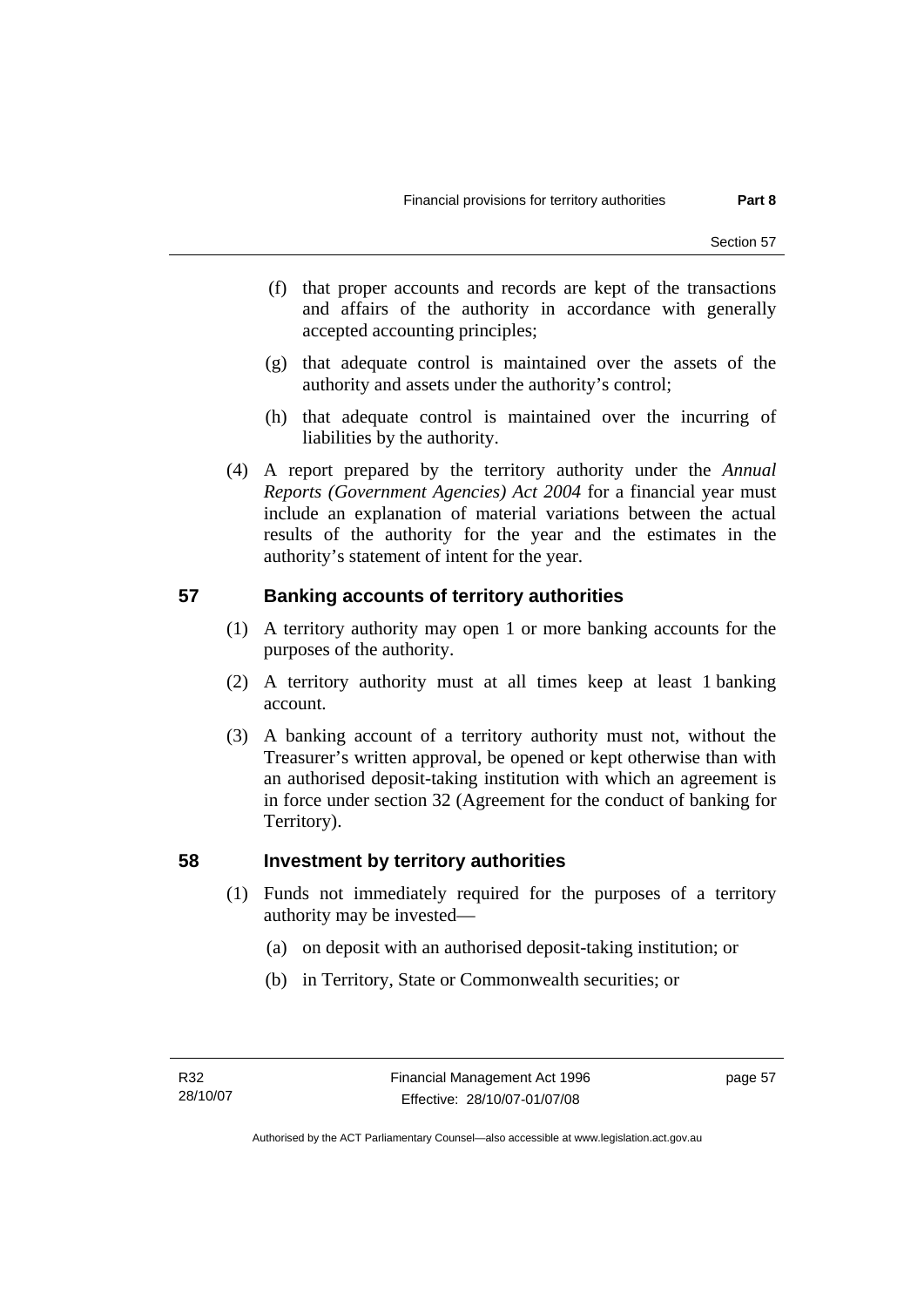Section 59

- (c) by the Treasurer, for the territory authority, in an investment mentioned in section 38 (1) (a) to (e); or
- (d) in an investment prescribed for this paragraph.
- (2) However, the funds of the territory authority may only be invested under this section to increase or protect the financial wealth of the authority.
- (3) Transfers between the territory banking account and the banking account of a territory authority to facilitate investments may be made without appropriation.
- (4) Interest received by the Treasurer for the investment of funds of a territory authority must be paid to the territory authority.
- (5) However, if an investment of funds of a territory authority is made or managed by a department, the department may deduct from the interest received by the department for the investment—
	- (a) a fee charged by the department for making or managing the investment; and
	- (b) expenses reasonably incurred by the department in making or managing the investment.
- (6) Interest that is to be paid to a territory authority under subsection (4) may be paid direct to the territory authority or through the territory banking account.
- (7) If interest to be paid to a territory authority is paid into the territory banking account under subsection (6), the interest may be paid to the authority from that account without further appropriation.
- (8) This section does not apply to money held on trust by a territory authority.

#### **59 Borrowing by territory authorities**

 (1) The Treasurer may, on the terms and conditions the Treasurer considers appropriate—

R32 28/10/07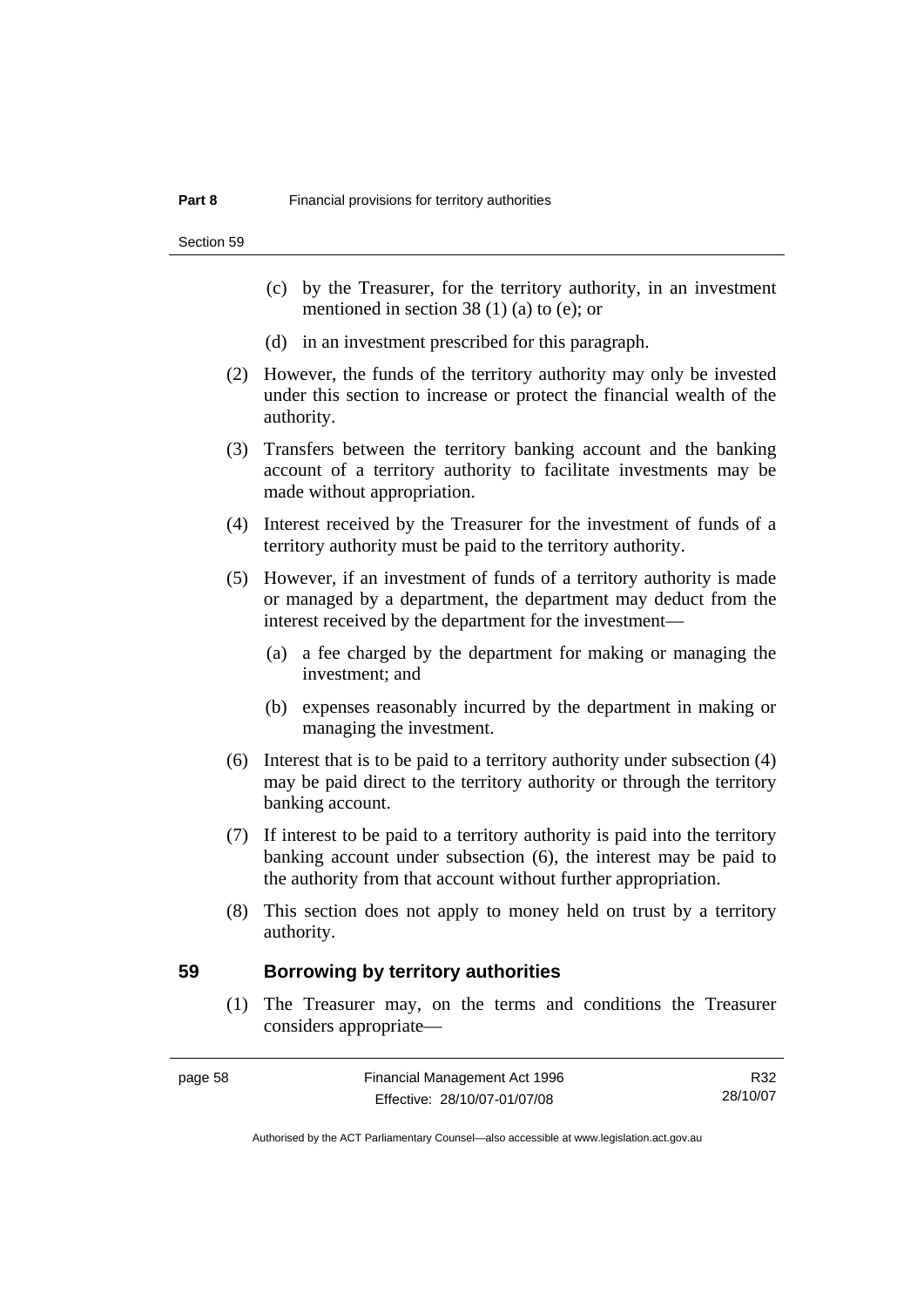- (a) borrow money for a territory authority; or
- (b) lend public money to a territory authority.
- (2) A borrowing may be secured by the territory authority's assets approved by the Treasurer for this section.
- (3) A territory authority may arrange an overdraft or credit facility only with the written approval of the Treasurer.
- (4) A loan under subsection (1) (b) may be made only from—
	- (a) money appropriated for the purpose of making the loan; or
	- (b) money appropriated for purposes that include the purpose of making the loan.
- (5) However, subsection (4) does not apply to an overdraft or credit facility for a territory authority from the territory banking account that is approved, in writing, by the Treasurer for the authority.
- (6) The Treasurer may approve an overdraft or credit facility for a territory authority under subsection (5) only if satisfied that it is for a purpose consistent with a function of the authority.
- (7) An approval under subsection (5) must state, for the overdraft or credit facility—
	- (a) each purpose for which it may be used; and
	- (b) the maximum amount that may be outstanding at any time; and
	- (c) conditions about—
		- (i) the repayment of principal; and
		- (ii) the interest rate; and
		- (iii) the repayment of interest.
- (8) An approval under subsection (5) may also state any other condition that the Treasurer requires.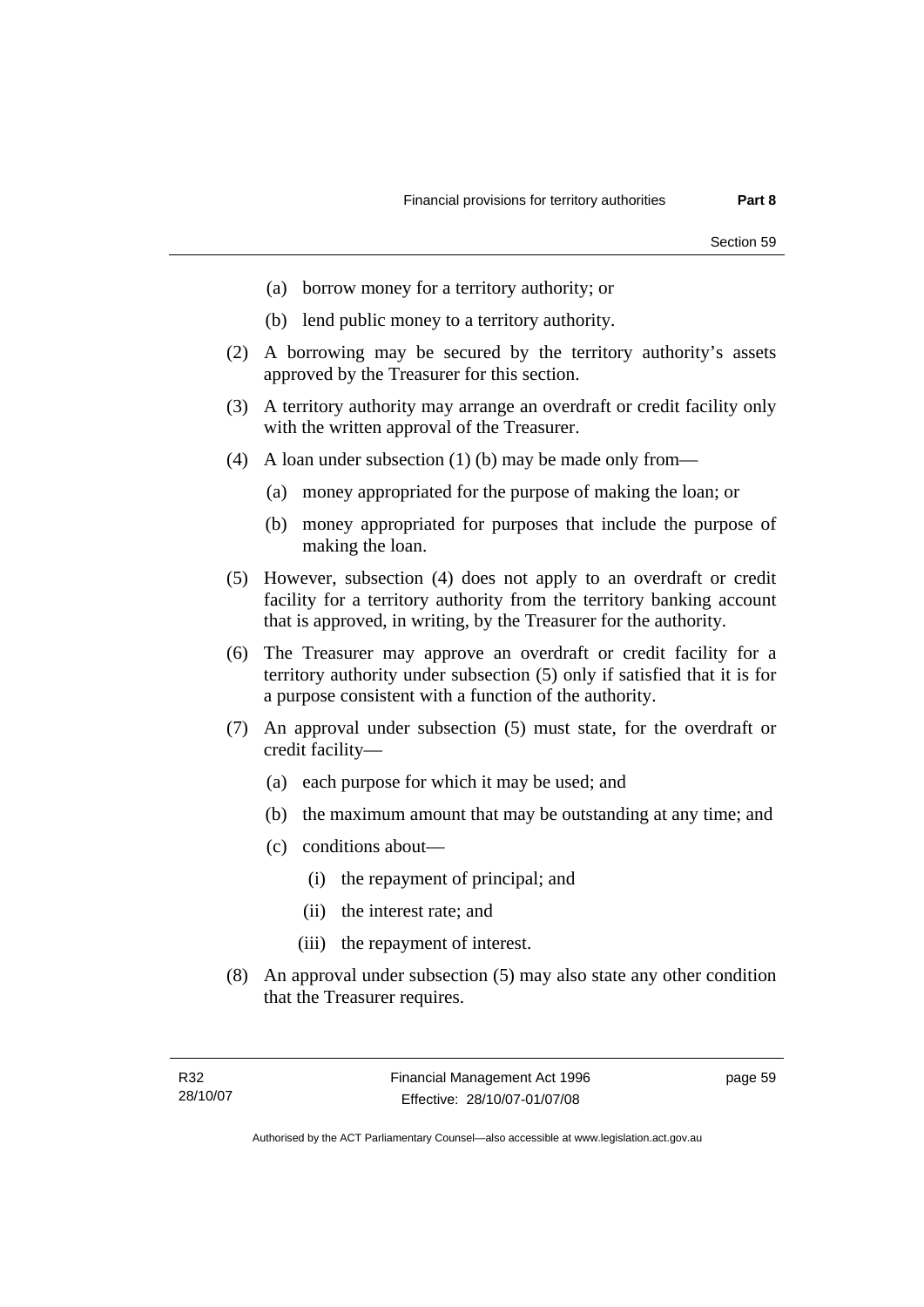Section 60

- (9) An approval under subsection (5) is a disallowable instrument.
	- *Note* A disallowable instrument must be notified, and presented to the Legislative Assembly, under the Legislation Act.
- (10) An overdraft or credit facility approved under subsection (5) must be reviewed annually by the Treasurer.

#### **60 Guarantees by territory authorities**

A territory authority may only give a guarantee with the written approval of the Treasurer.

### **61 Territory authority statements of intent**

- (1) A territory authority must give the Treasurer a statement (a *statement of intent*) for each financial year.
- (2) A territory authority must consult the responsible Minister in preparing a statement of intent.
- (3) A territory authority must show the responsible Minister a copy of the proposed statement of intent, and take into consideration any comment by the Minister, before giving it to the Treasurer.
- (4) A statement of intent must be—
	- (a) in the form the Treasurer requires; and
	- (b) as agreed between the relevant person for the authority and the Treasurer; and
	- (c) provided to the Treasurer within the period the Treasurer requires.
- (5) A statement of intent for a financial year must include the following:
	- (a) the financial statements required under the financial management guidelines;
	- (b) a statement of the objectives of the authority for the year, and each of the next 3 financial years;

R32 28/10/07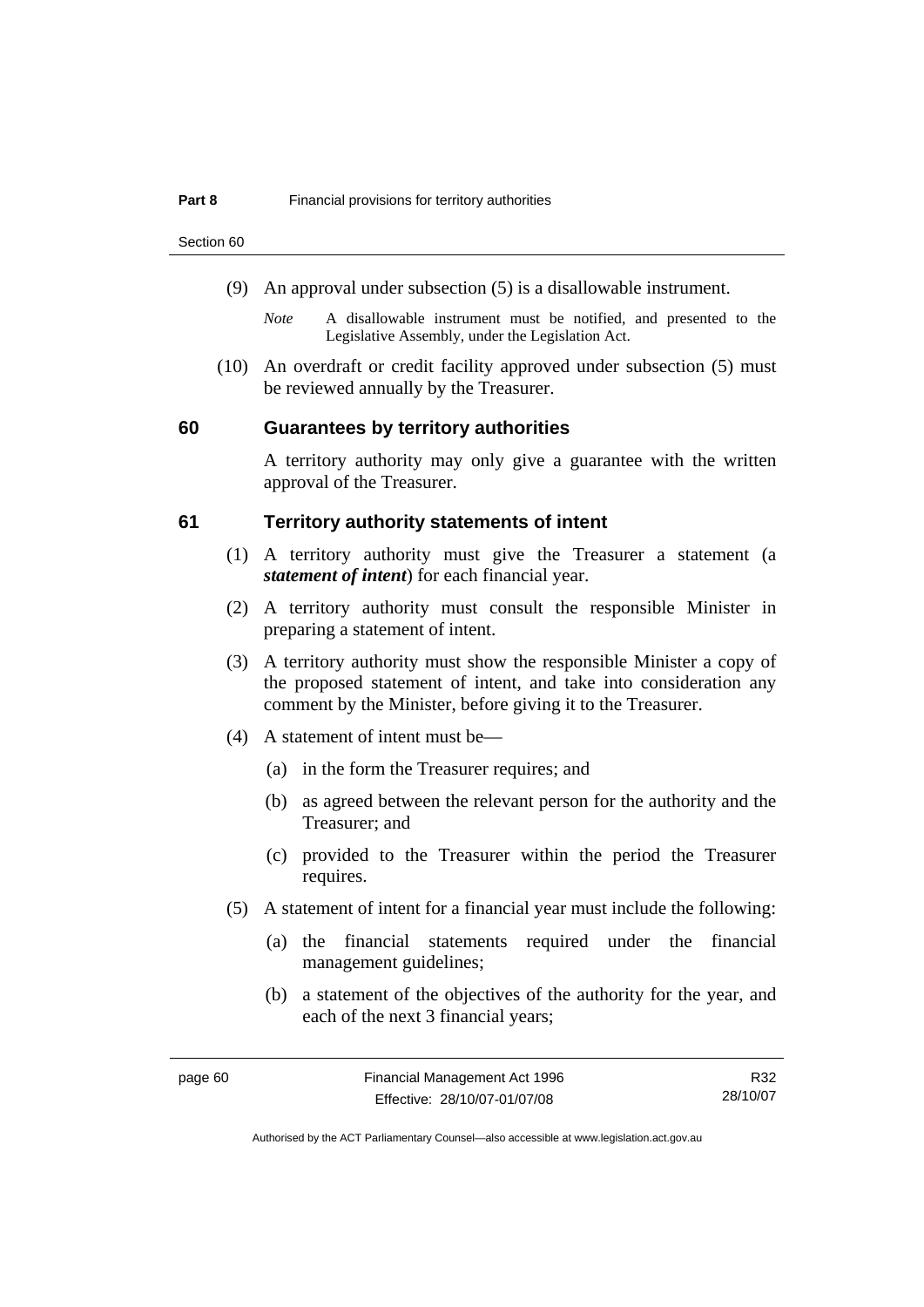- (c) a statement of the nature and scope of the activities to be carried out by the authority during the year, and each of the next 3 financial years;
- (d) the performance criteria and other measures by which the performance of the authority may be assessed against its objectives for the year, and each of the next 3 financial years;
- (e) an assessment of the performance (or estimated performance) of the authority in the previous financial year against its objectives for that year;
- (f) the results of any review under section 59 (10) in the previous financial year of an overdraft or credit facility approved for the authority;
- (g) any other information the Treasurer directs.
- (6) In this section:

*relevant person*, for a territory authority, means—

- (a) if the authority has a governing board—the chair of the governing board; or
- (b) if the authority does not have a governing board—the chief executive officer.

# **62 Presentation of statements of intent of territory authorities**

- (1) The Treasurer must present to the Legislative Assembly, with the budget papers for a financial year, a statement of intent for each territory authority for the year.
- (2) If the Treasurer does not present to the Legislative Assembly, with the budget papers for a financial year, a statement of intent for a territory authority, the Treasurer must—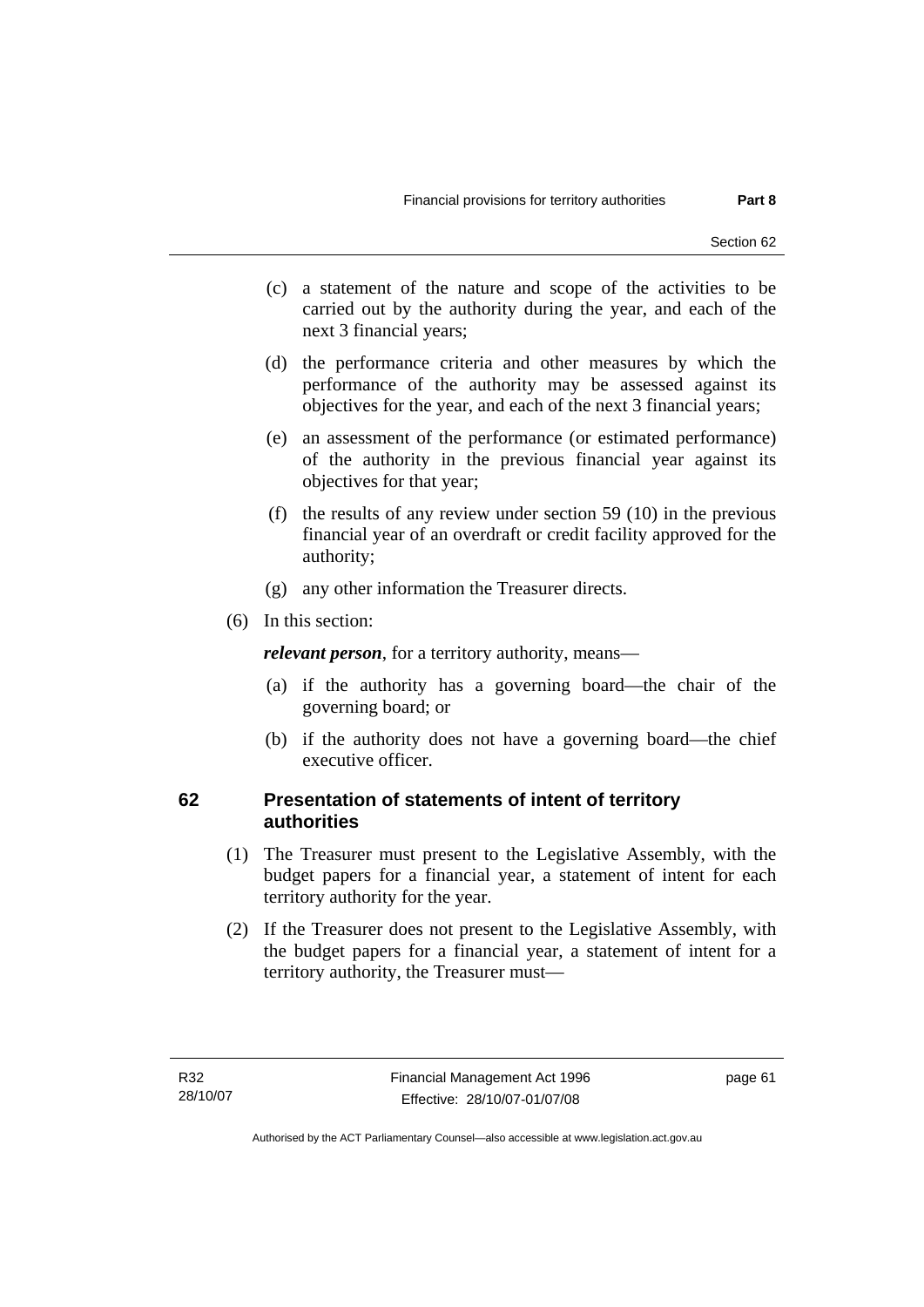Section 63

- (a) as soon as practicable after the budget papers are presented, explain to the Legislative Assembly why the statement of intent was not presented; and
- (b) present the statement of intent to the Legislative Assembly as soon as practicable after presenting the budget papers.

### **63 Annual financial statements of territory authorities**

- (1) As soon as practicable after the end of each financial year, each territory authority must prepare annual financial statements for its operations during the year.
- (2) The annual financial statements must be prepared in accordance with generally accepted accounting principles and in a form that facilitates a comparison between the financial operations of the territory authority during the financial year and the estimates of the operations in the authority's statement of intent for the year.
- (3) The annual financial statements must include—
	- (a) the financial statements required under the financial management guidelines; and
	- (b) if a change was made during the year to the conditions of a capital injection set out under section 12A (1) (c) (ii) (Territory authority and territory-owned corporation budgets) in a statement included in a proposed budget for the authority for a financial year—a statement of the change and the reasons for it; and
	- (c) any other statement necessary to fairly reflect the financial operations of the authority during the year and its financial position at the end of the year.

R32 28/10/07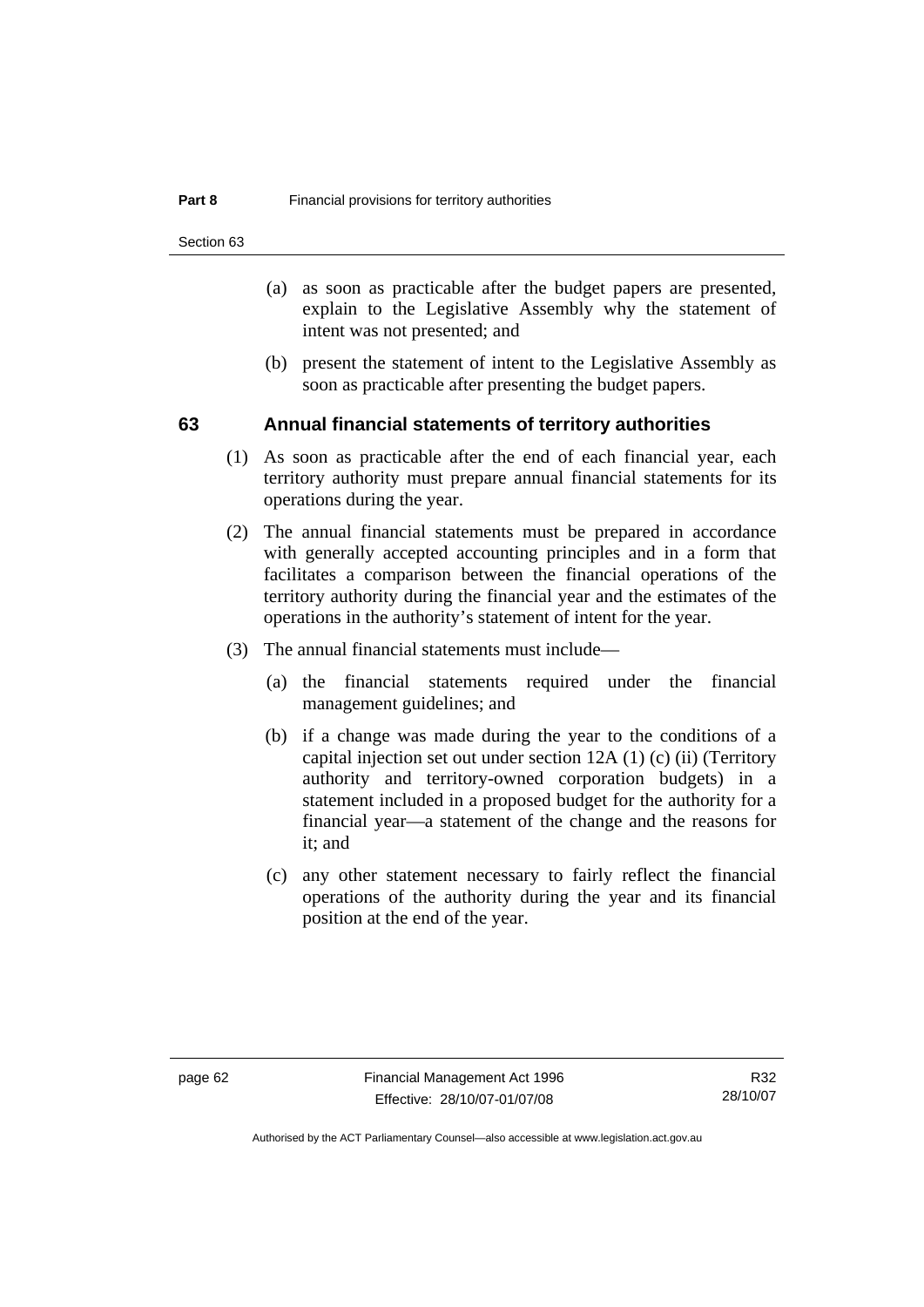#### **64 Responsibility for annual financial statements of territory authorities**

- (1) The annual financial statements of a territory authority for a financial year must have endorsed on them, or attached to them, a statement of responsibility signed by the relevant person for the authority.
- (2) The statement of responsibility must—
	- (a) include a statement of the relevant person's responsibility for the preparation of the annual financial statements and the judgments exercised in preparing them; and
	- (b) state that, in the relevant person's opinion, the financial statements fairly reflect the financial operations of the authority during the financial year and the financial position of the authority at the end of the year.
- (3) In this section:

*relevant person*, for the territory authority, means—

- (a) if the authority has a governing board—the chair of the governing board; or
- (b) if the authority does not have a governing board—the chief executive officer.

#### **65 Audit of annual financial statements of territory authorities**

- (1) The chief executive officer of a territory authority must give the auditor-general the annual financial statements of the authority for a financial year within the prescribed period after the end of the year.
- (2) The financial statements given to the auditor-general must have endorsed on them, or attached to them, the statement of responsibility made for them under section 64.

page 63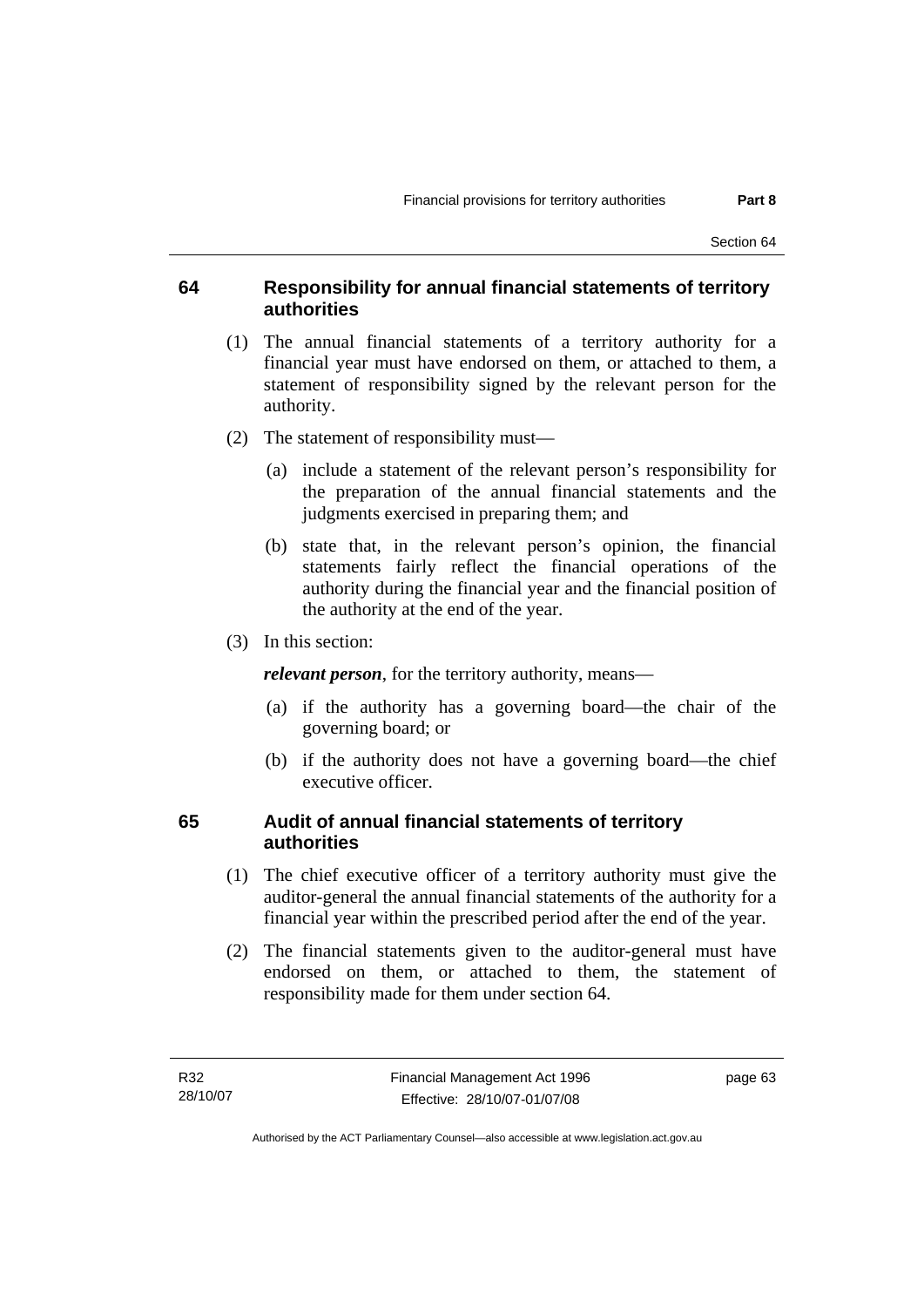Section 66

 (3) The auditor-general must give the chief executive officer an audit opinion about the financial statements as soon as practicable after the auditor-general receives them.

#### **66 Annual financial statements of territory authorities to be included in annual reports etc**

A report prepared under the *Annual Reports (Government Agencies) Act 2004* for a territory authority for a financial year must include, or have attached to it—

- (a) the authority's annual financial statements for the year; and
- (b) the audit opinion under section 65 (3) about the financial statements.

#### **67 Treasurer may require interim financial statements etc for territory authorities**

- (1) The Treasurer may, in writing, direct the relevant person for a territory authority to give the responsible Minister of the authority and the Treasurer financial or other statements relating to the authority for each month, quarter or other stated period of the year.
- (2) The relevant person must prepare the statements required by the direction and give them to the responsible Minister and Treasurer within 1 month after the day the person receives the direction or, if a longer period for compliance is stated in the direction, within the longer period.
- (3) In this section:

*relevant person*, for a territory authority, means—

- (a) if the authority has a governing board—the chair of the governing board; or
- (b) if the authority does not have a governing board—the chief executive officer.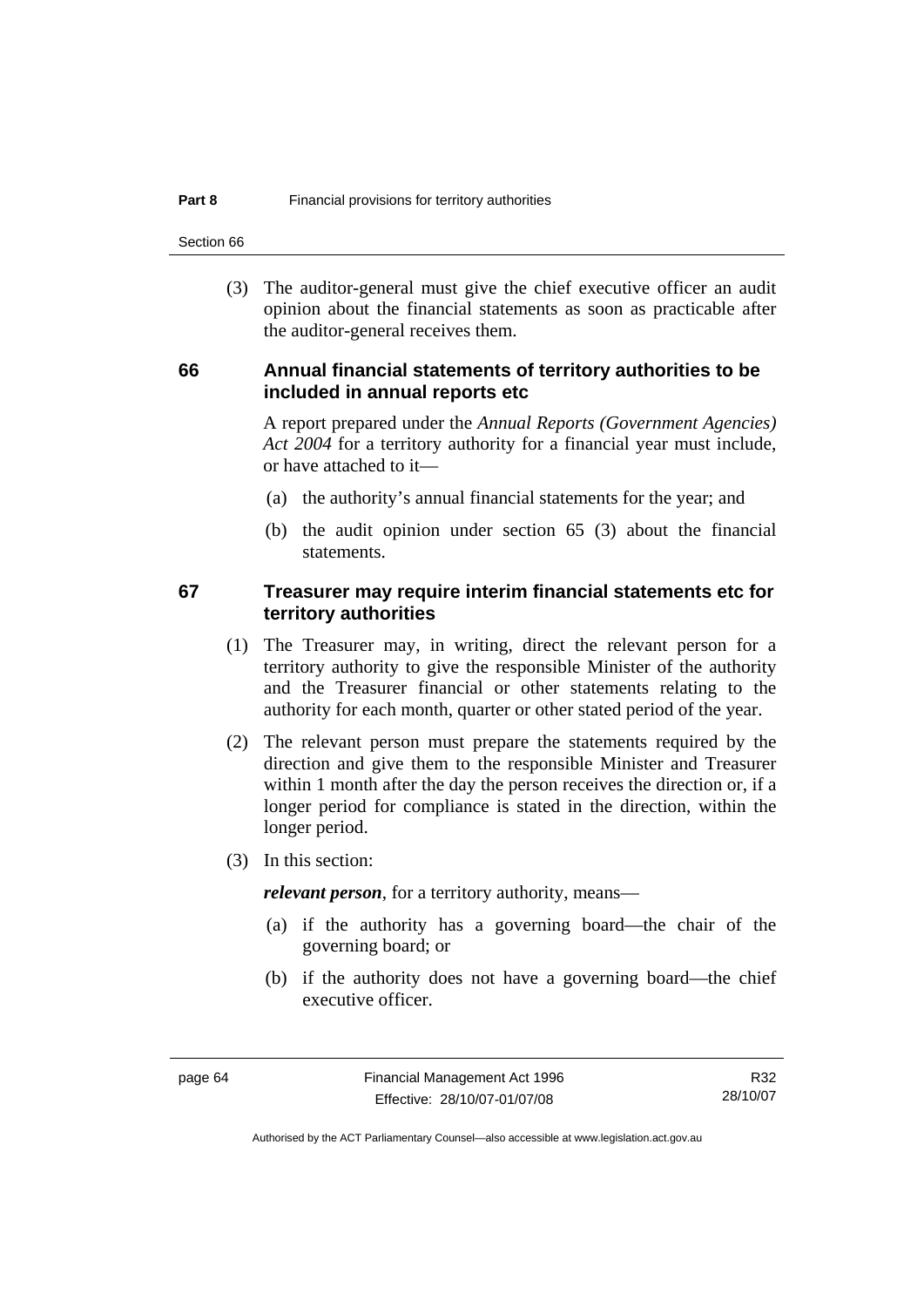#### **68 Statements of performance of territory authorities**

- (1) As soon as practicable after the end of each financial year, each territory authority must prepare a statement of the performance of the authority in meeting the objectives in the authority's statement of intent for the year.
- (2) The statement must assess the performance by reference to the performance criteria and other measures included in the statement of intent in accordance with section 61 (5) (d).
- (3) For a prescribed territory authority, the statement must also include a statement of the performance of the authority in providing each class of outputs provided by it during the year and, in particular—
	- (a) compare the performance of the territory authority in providing each class of the outputs with the forecast of the performance in the authority's budget for the year; and
	- (b) give particulars of the extent to which the performance criteria set out in the budget for the provision of the outputs were met.
- (4) In this section:

*budget*, for the territory authority, means the budget for the authority for the financial year presented to the Legislative Assembly under section 10 (c) (Budget papers) and, if that budget has been amended under this Act, the budget as amended.

*prescribed territory authority* means a territory authority prescribed for section 12A (1) (b) (Territory authority and territory-owned corporation budgets).

### **69 Responsibility for territory authority statements of performance**

 (1) A statement of performance of a territory authority for a financial year must have endorsed on it, or attached to it, a statement of responsibility signed by the relevant person for the authority.

page 65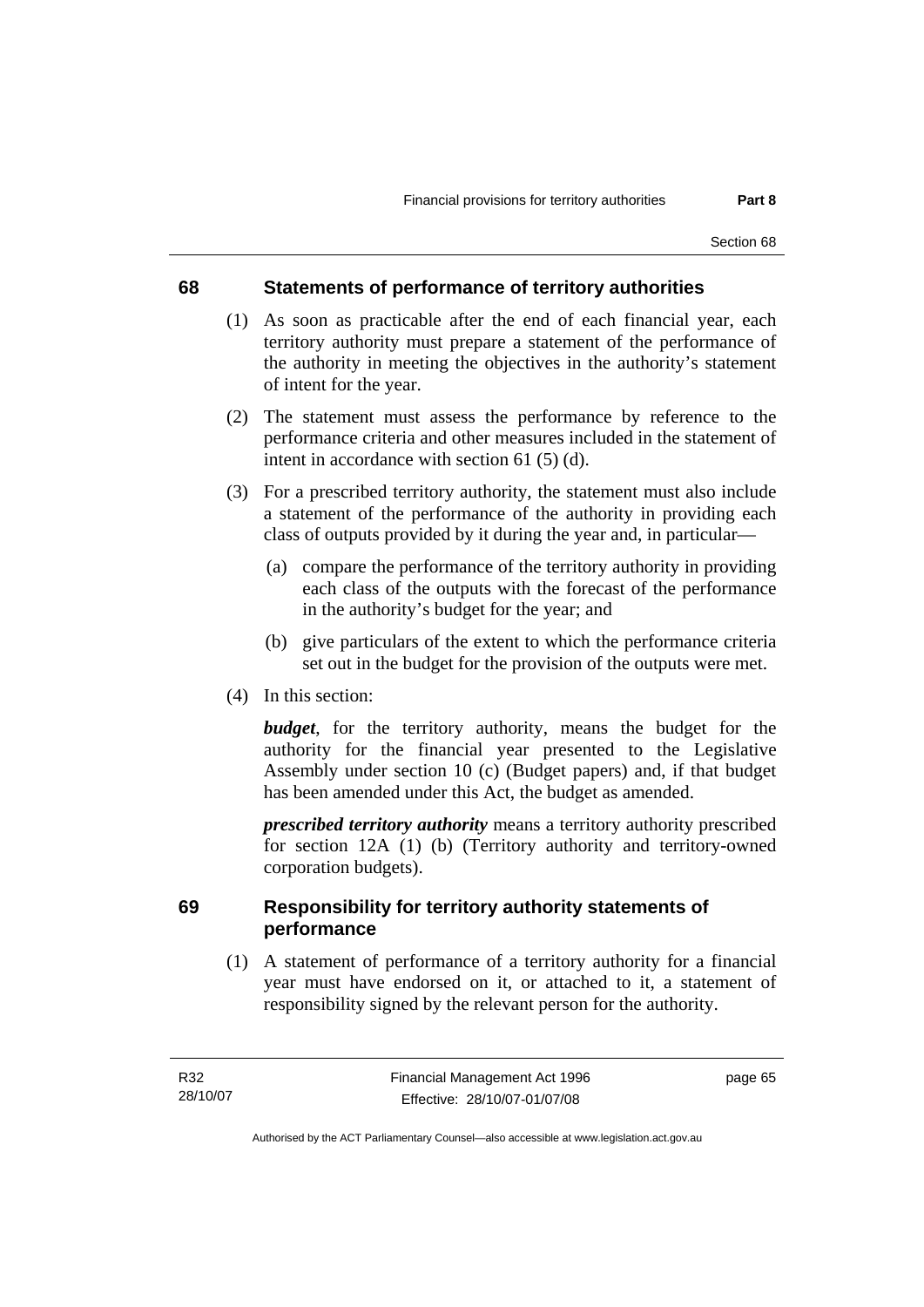Section 70

- (2) The statement of responsibility must—
	- (a) include a statement of the relevant person's responsibility for the preparation of the statement of performance and the judgments exercised in preparing them; and
	- (b) state that, in the relevant person's opinion, the statement of performance fairly reflects the performance of the authority during the financial year.
- (3) In this section:

*relevant person*, for the territory authority, means—

- (a) if the authority has a governing board—the chair of the governing board; or
- (b) if the authority does not have a governing board—the chief executive officer.

#### **70 Scrutiny of territory authority statements of performance**

- (1) The chief executive officer of a territory authority must give the auditor-general the authority's statement of performance for a financial year within the prescribed period after the end of the year.
- (2) The statement of performance given to the auditor-general must have endorsed on it, or attached to it, the statement of responsibility made for it under section 69.
- (3) The auditor-general must give the chief executive officer a report about the statement of performance as soon as practicable after the auditor-general receives it.
- (4) The report must be prepared in accordance with the financial management guidelines.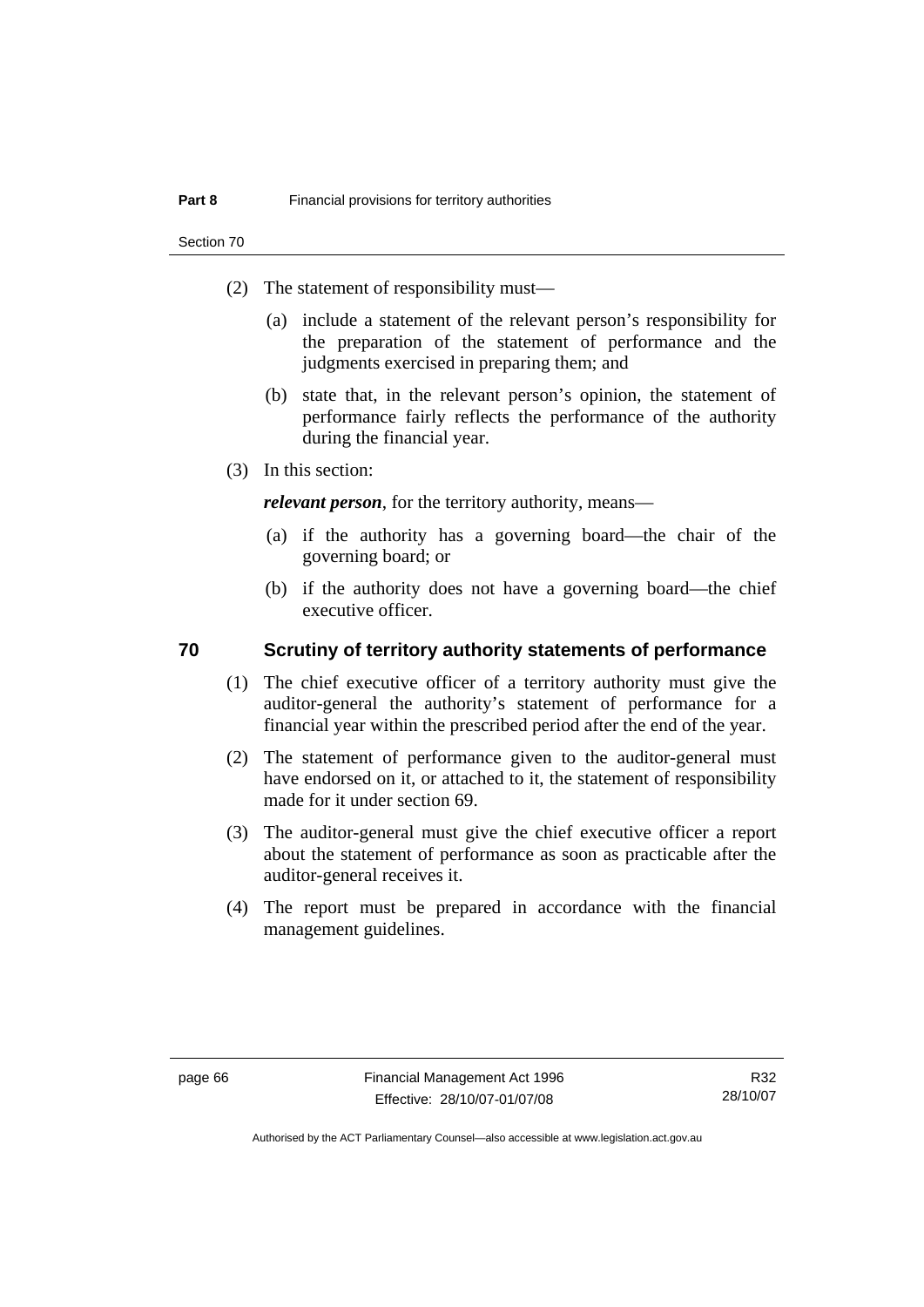## **71 Territory authority statements of performance to be included in annual reports etc**

A report prepared under the *Annual Reports (Government Agencies) Act 2004* for a territory authority for a financial year must include, or have attached to it—

- (a) the authority's statement of performance for the year; and
- (b) the auditor-general's report under section 70 (3) about the statement of performance.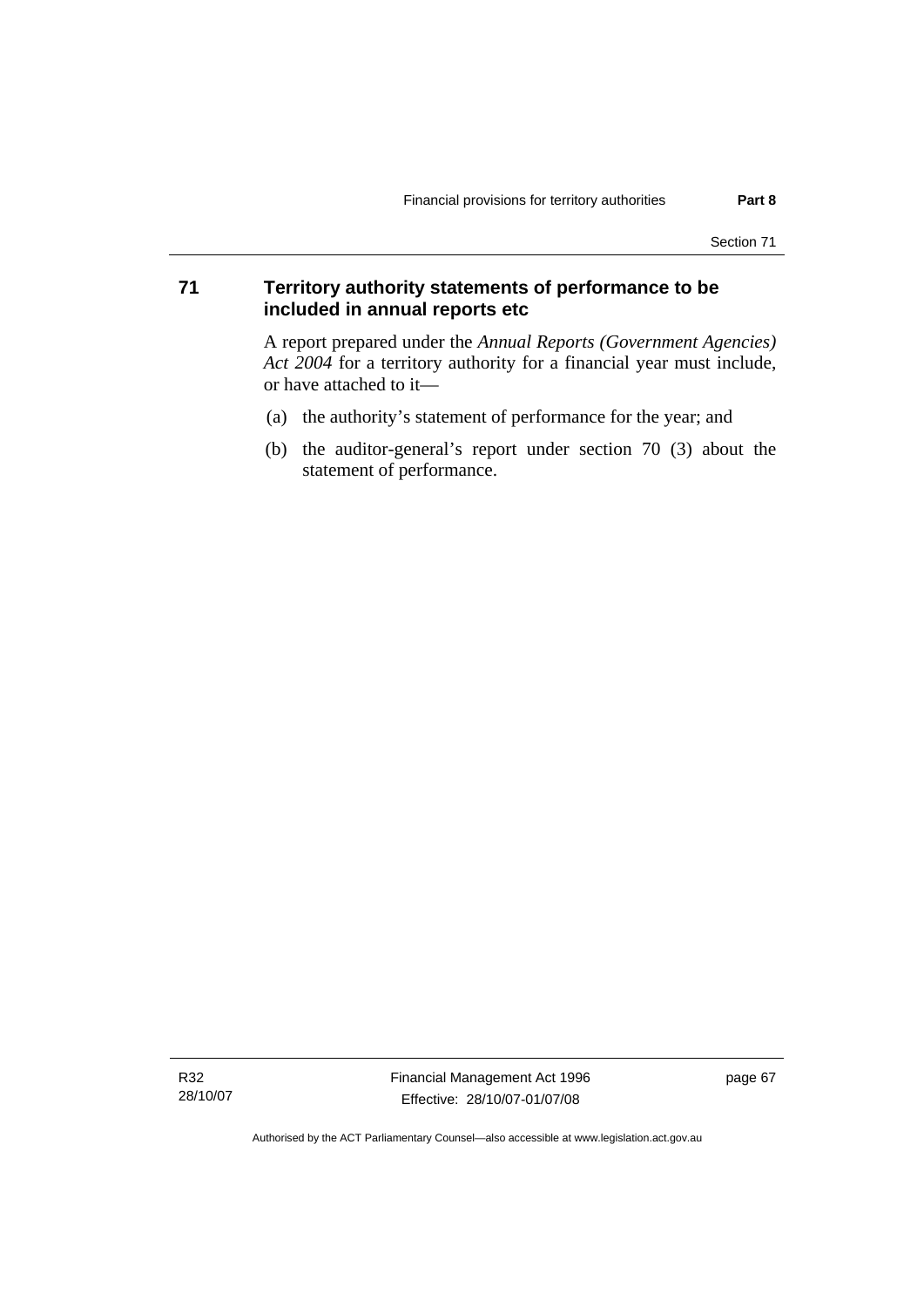# **Part 9 Governance of territory authorities**

#### *Notes for pt 9*

- *Note 1* Div 9.1 and div 9.5 apply to a territory authority, whether or not it has a governing board, unless the establishing Act otherwise provides (see eg the *Legal Aid Act 1977*, s 94A).
- *Note 2* The Legislation Act contains provisions relevant to territory authorities, including the following:
	- making appointments (s 206, s 207)
	- consultation with a committee of the Legislative Assembly (div 19.3.3)
	- eligibility for reappointment (s 208 and dict, pt 1, def *appoint*)
	- acting appointments (s 209)
	- resignations (s 210)
	- effect of appointment irregularity or defect (s 212).
- *Note 3* The *Remuneration Tribunal Act 1995* allows terms and conditions for people appointed to be set by determination under that Act.

# **Division 9.1 Definitions and important concepts**

#### **72 Definitions—pt 9**

In this part:

*applicable governmental policies*, for a territory authority—see section 103.

*establishing Act*, for a territory authority, governing board or governing board member, means the Act that establishes the authority or governing board.

*financial year*, for a territory authority, means—

(a) a period of 12 months beginning on 1 July; or

R32 28/10/07

Authorised by the ACT Parliamentary Counsel—also accessible at www.legislation.act.gov.au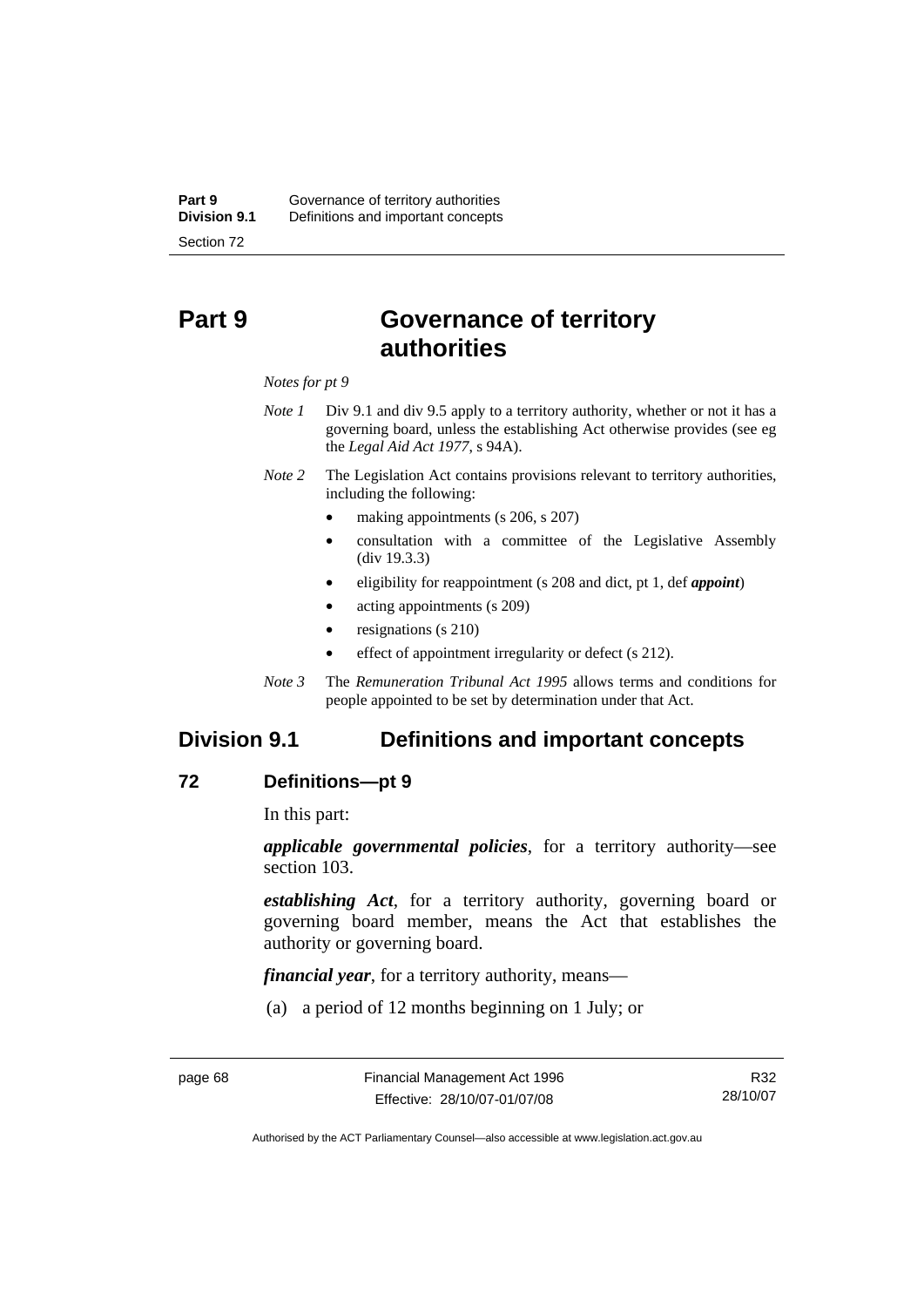(b) if the territory authority has, in writing, fixed another 12-month period as its financial year—the period fixed.

*governing board member*, for a territory authority with a governing board, includes the CEO.

*material interest*—see section 88 (4).

*relevant territory authority*—a territory authority to which part 8 applies is a *relevant territory authority*, unless the establishing Act for the authority provides otherwise.

#### **73 Nature of relevant territory authorities**

- (1) A relevant territory authority—
	- (a) is a corporation; and
	- (b) may sue and be sued in its corporate name; and
	- (c) may have a seal.
- (2) A relevant territory authority represents the Territory when exercising its functions, unless the establishing Act for the authority or another territory law otherwise provides.
- (3) A relevant territory authority has the same status, privileges and immunities as the Territory so far as it represents the Territory.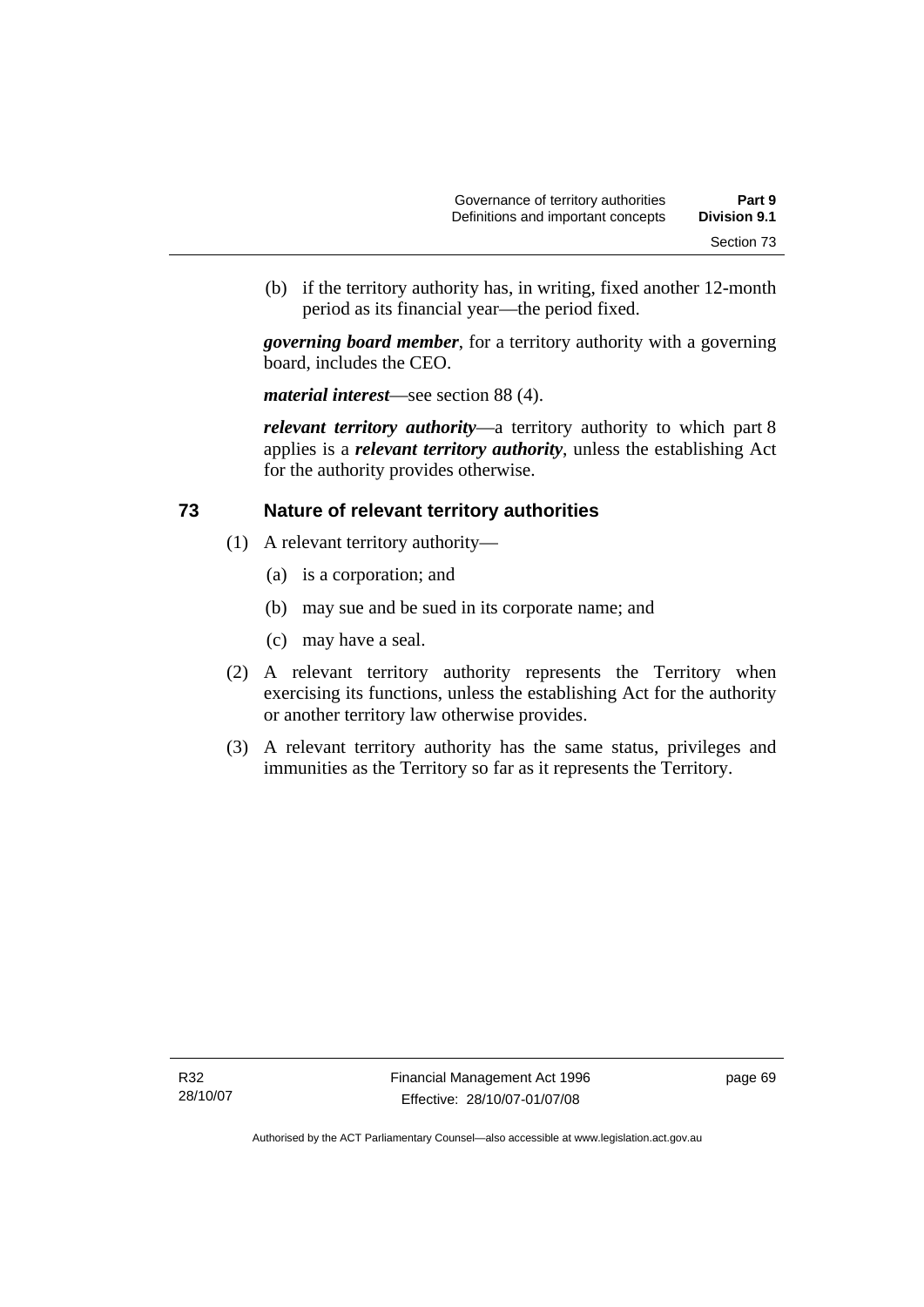#### **74 Powers of territory authorities generally**

 (1) A relevant territory authority has the legal capacity and powers of an individual both in and outside the ACT (including outside Australia).

#### **Examples**

- 1 to enter into a contract
- 2 to own, deal with and dispose of property
- 3 to act as trustee
- *Note* An example is part of the Act, is not exhaustive and may extend, but does not limit, the meaning of the provision in which it appears (see Legislation Act, s 126 and s 132).
- (2) Without limiting subsection (1), a relevant territory authority—
	- (a) has the powers given to it under this Act or another territory law; and
	- (b) may do anything that it is authorised to do by a territory law or a law of another jurisdiction; and
	- (c) may exercise its powers in and outside the ACT (including outside Australia).

#### **Example for par (b)**

A territory authority may arrange for the authority to be registered or recognised under a law of another jurisdiction.

- (3) A relevant territory authority's legal capacity to do something is not affected by the fact that the authority's interests are not, or would not be, served by doing it.
- (4) To remove any doubt, this section does not—
	- (a) authorise a relevant territory authority to do anything that is prohibited by a territory law or a law of another jurisdiction; and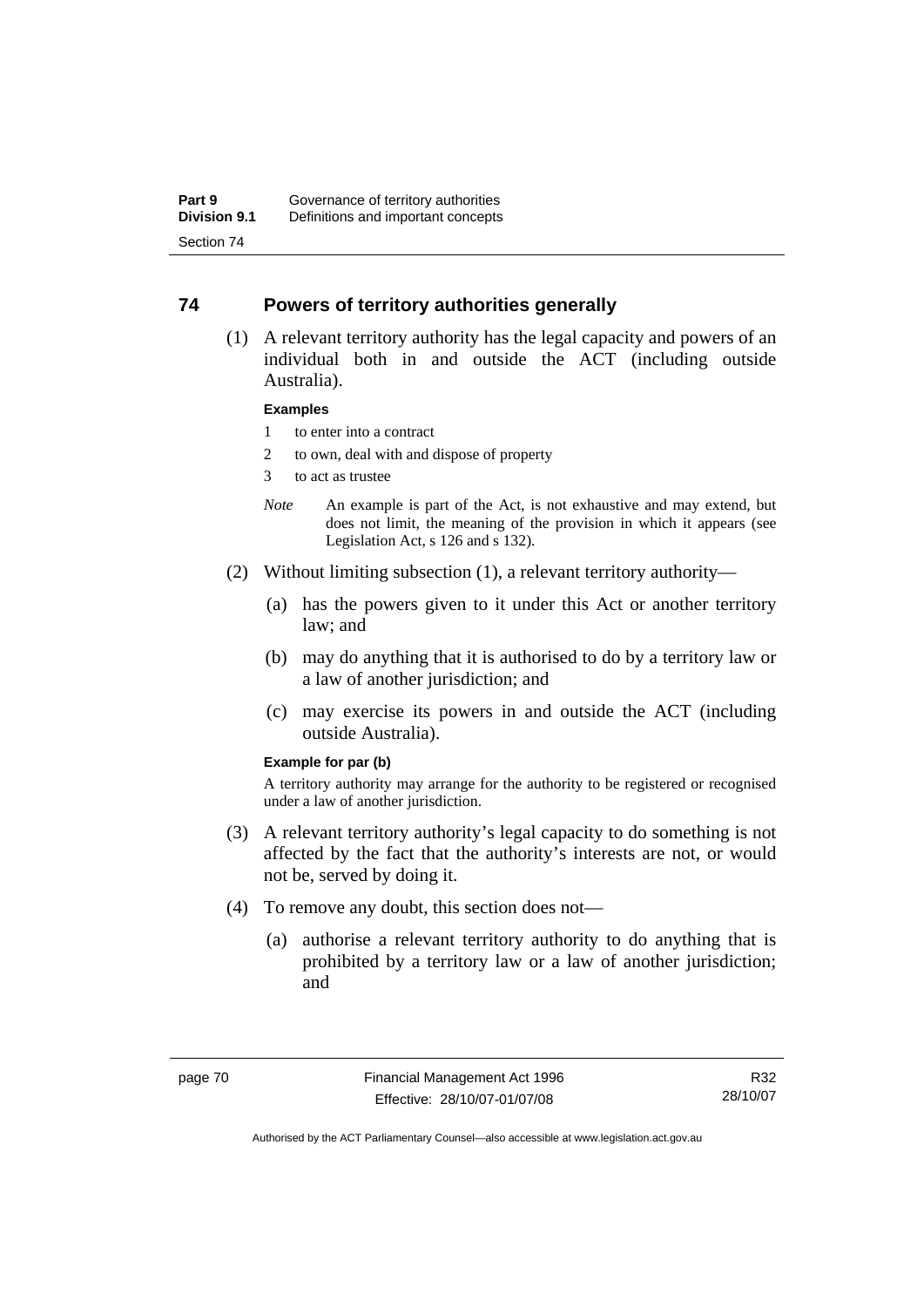- (b) give a relevant territory authority a right that a territory law or a law of another jurisdiction denies to the authority.
- (5) In this section:

*another jurisdiction* means the Commonwealth, a State, another Territory or a foreign country.

### **75 Execution of documents and assumptions people dealing with relevant territory authority may make**

(1) In this section:

*applied Corporations Act provisions* means the following provisions of the Corporations Act:

- (a) section 127 (which is about the execution of documents by a company);
- (b) section 128 (which is about a person's entitlement to make certain assumptions in dealing with a company);
- (c) section 129 (which is about the assumptions that may be made).
- (2) The applied Corporations Act provisions apply to a relevant territory authority as if—
	- (a) a reference to a *company* were a reference to the authority; and
	- (b) a reference to a *common seal* were a reference to any seal of the authority; and
	- (c) a reference to a *director* were a reference to a board member; and
	- (d) a reference to a company's *constitution* were a reference to this Act and the establishing Act; and
	- (e) a reference to an *officer* of a company were a reference to the chief executive officer and any member of staff of the authority; and

| R32      | Financial Management Act 1996 | page 71 |
|----------|-------------------------------|---------|
| 28/10/07 | Effective: 28/10/07-01/07/08  |         |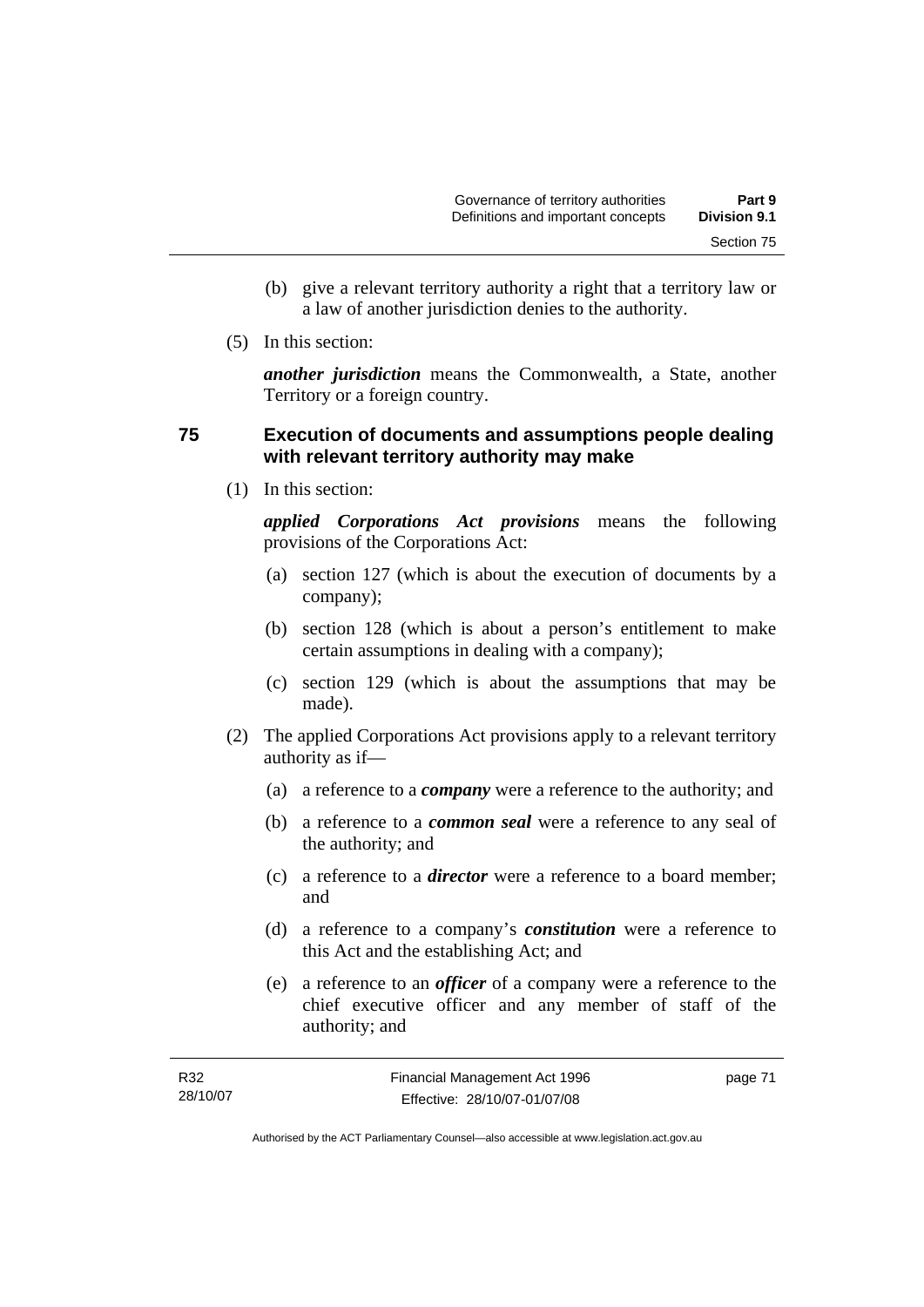- (f) a reference to *information available to the public from ASIC*  were a reference to information available to the public from the Territory; and
- (g) any other necessary changes, and any change prescribed by regulation, were made.

## **76 Governing board of territory authority**

- (1) A territory authority has a governing board if the establishing Act for the authority establishes a governing board for the authority.
- (2) To remove any doubt, only the following territory authorities have governing boards:
	- ACT Gambling and Racing Commission
	- Australian Capital Territory Public Cemeteries Authority
	- Building and Construction Industry Training Fund Authority
	- Cleaning Industry Long Service Leave Authority
	- Construction Industry Long Service Leave Authority
	- Cultural Facilities Corporation
	- Exhibition Park Corporation
	- Land Development Agency
	- a territory authority prescribed by the financial management guidelines.

# **77 Role of governing board**

- (1) If a territory authority has a governing board, the governing board has the following functions:
	- (a) setting the authority's policies and strategies;
	- (b) governing the authority consistently with the authority's establishing Act and other relevant legislation;
	- (c) ensuring, as far as practicable, that the authority operates in a proper, effective and efficient way;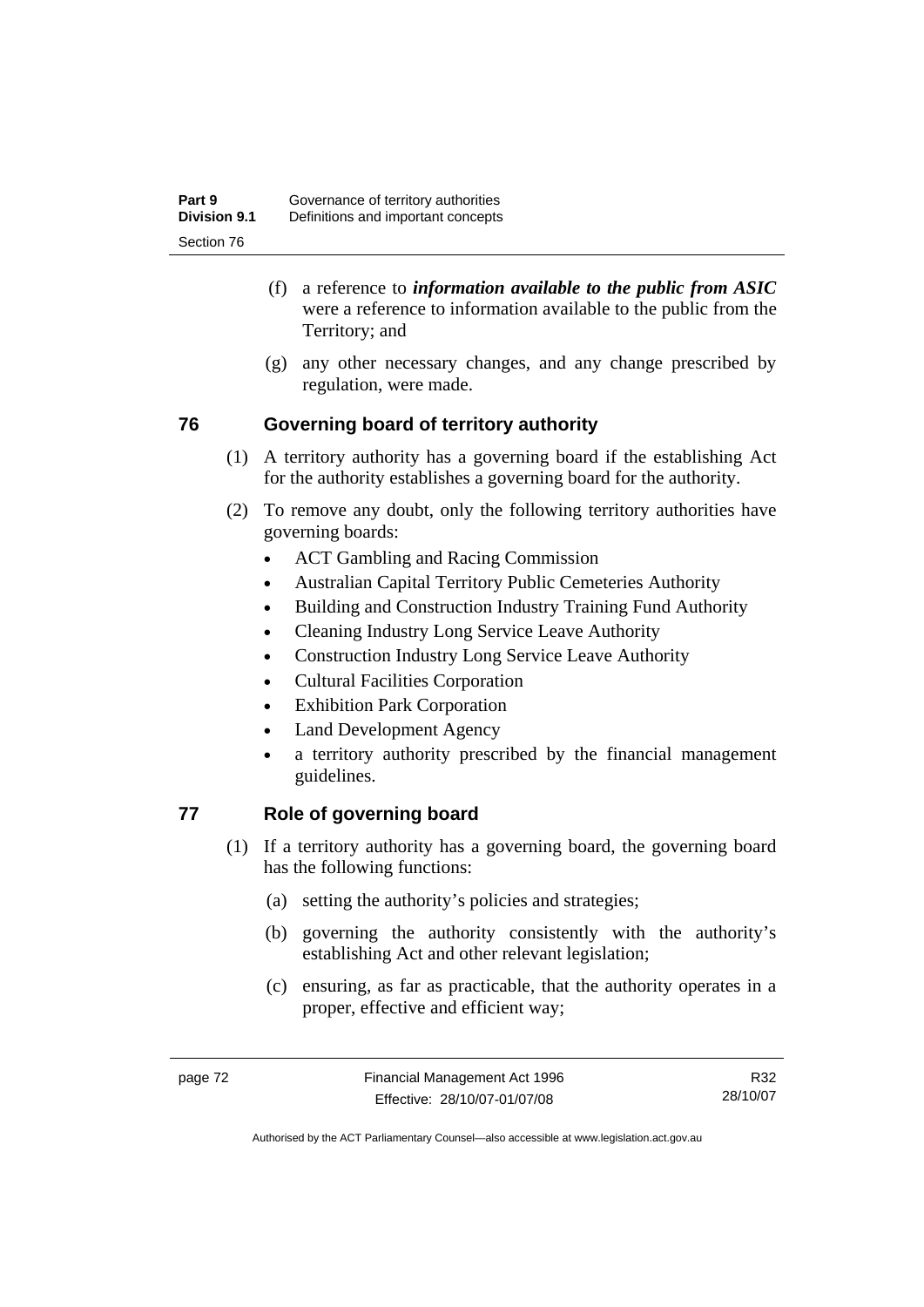(d) ensuring, as far as practicable, that the authority complies with applicable governmental policies (if any).

#### **Examples of policies for par (a)**

- 1 risk management
- 2 communication with government
- 3 corporate planning
- *Note* An example is part of the Act, is not exhaustive and may extend, but does not limit, the meaning of the provision in which it appears (see Legislation Act, s 126 and s 132).
- (2) This section does not limit the functions of a governing board.

# **Division 9.2 Governing board member appointments**

#### **78 Appointment of governing board members generally**

- (1) This section applies to the appointment of the members of the governing board of a territory authority, other than the CEO.
- (2) The responsible Minister for the territory authority may appoint the members.
	- *Note 1* For the making of appointments (including acting appointments), see the Legislation Act, pt 19.3.
	- *Note 2* In particular, an appointment may be made by naming a person or nominating the occupant of a position (see s 207).
	- *Note 3* Certain Ministerial appointments require consultation with an Assembly committee and are disallowable (see Legislation Act, div 19.3.3).
- (3) The only criteria for deciding whether to appoint a person as a member are—
	- (a) the contribution the person can make to the goals and objectives of the governing board; and
	- (b) the criteria stated in applicable governmental policies (if any) relating to appointments.

page 73

Authorised by the ACT Parliamentary Counsel—also accessible at www.legislation.act.gov.au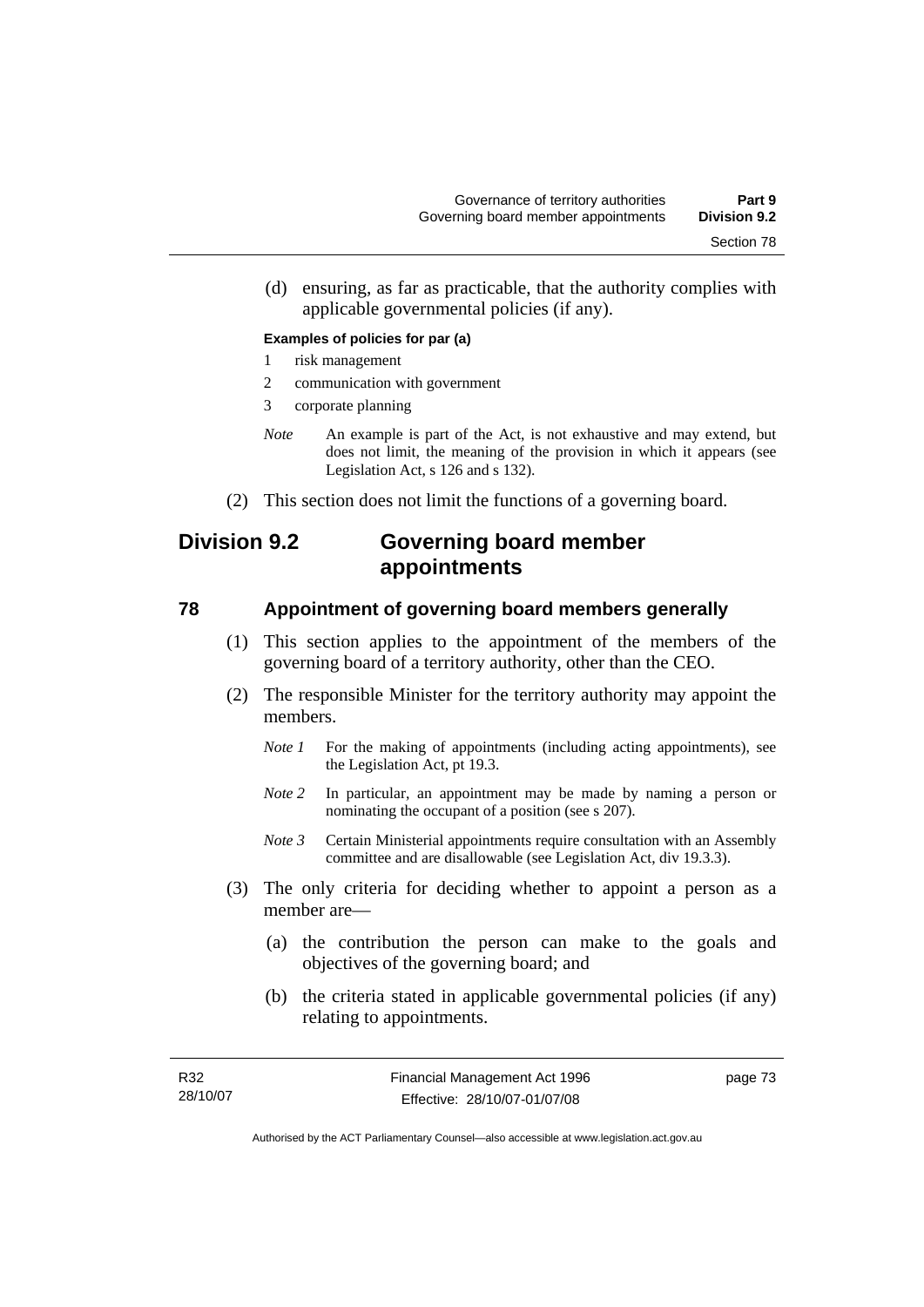- (4) However, the establishing Act may prescribe other criteria for deciding whether to appoint a person as a member.
- (5) An appointment of a member—
	- (a) must not be for longer than 3 years, unless the establishing Act allows a longer period; and
	- (b) is an appointment under the provision of the establishing Act that establishes the governing board.
- (6) The conditions of appointment of a member (other than a member required under the establishing Act to be a public servant or statutory office holder) are the conditions agreed between the Minister and the member, subject to any determination under the *Remuneration Tribunal Act 1995*.

#### **79 Appointment of chair and deputy chair**

- (1) The responsible Minister for a territory authority with a governing board may appoint a chair for the board and, unless the establishing Act otherwise provides, a deputy chair for the board.
	- *Note 1* For the making of appointments (including acting appointments), see the Legislation Act, pt 19.3.
	- *Note 2* In particular, an appointment may be made by naming a person or nominating the occupant of a position (see s 207).
	- *Note 3* Certain Ministerial appointments require consultation with an Assembly committee and are disallowable (see Legislation Act, div 19.3.3).
- (2) However, the responsible Minister must not appoint the CEO of the territory authority as chair or deputy chair.
- (3) The responsible Minister must try to ensure that the governing board of a territory authority always has a chair and, unless the establishing Act otherwise provides, deputy chair.

#### **80 Appointment of CEO of authority with governing board**

(1) This section applies to a territory authority with a governing board.

R32 28/10/07

Authorised by the ACT Parliamentary Counsel—also accessible at www.legislation.act.gov.au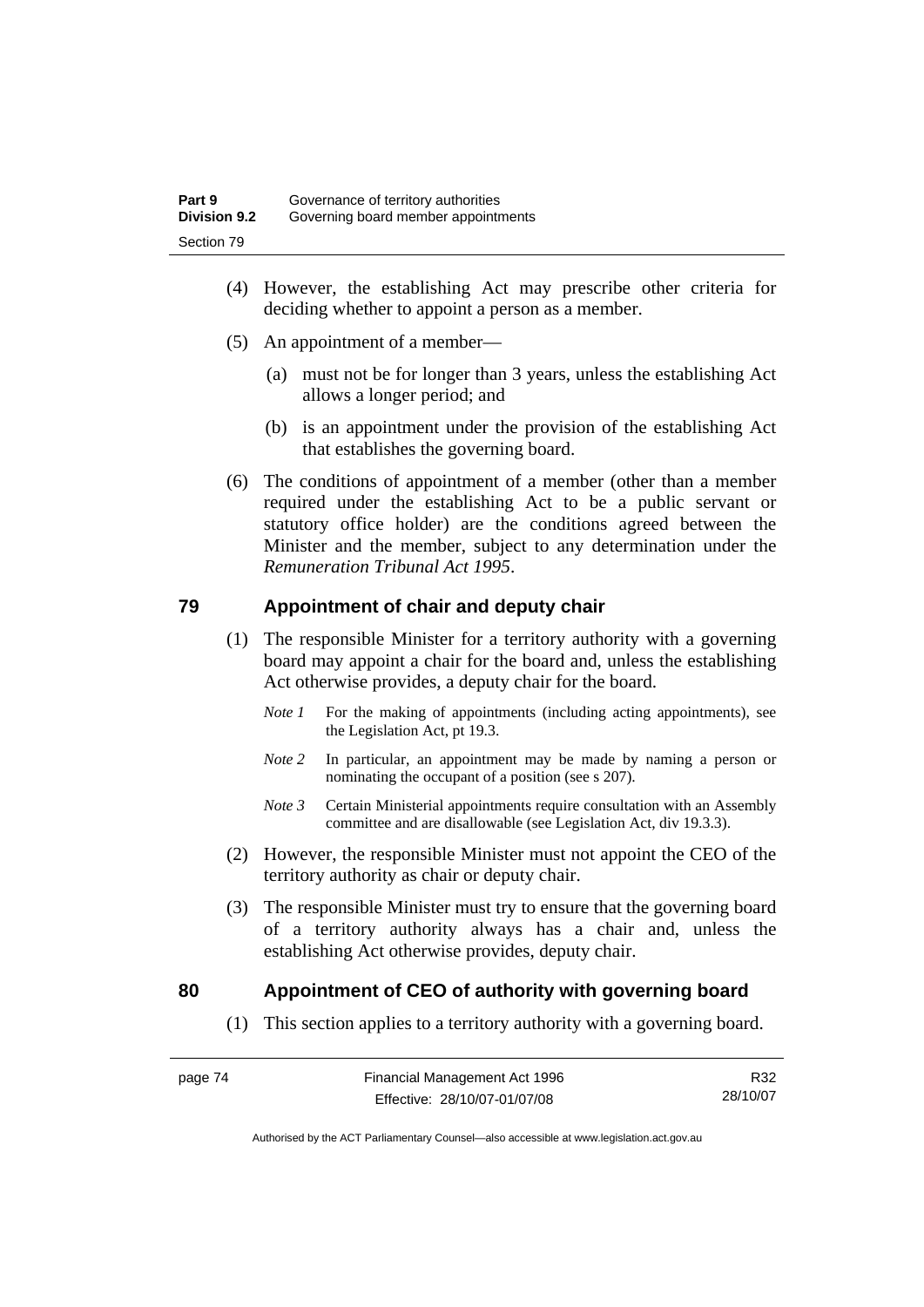- (2) The governing board of the territory authority must, after consulting the responsible Minister, appoint a CEO for the authority.
	- *Note 1* For the making of appointments (including acting appointments), see the Legislation Act, pt 19.3.
	- *Note 2* In particular, an appointment may be made by naming a person or nominating the occupant of a position (see s 207).
- (3) However, if the CEO is required under the establishing Act to be a public servant, the chief executive of the administrative unit responsible for the establishing Act must, after consulting the governing board and the responsible Minister, appoint a CEO for the authority.
- (4) The CEO is a member of the governing board.
- (5) However, the CEO is not a member of the governing board if it is considering or deciding—
	- (a) the appointment, or the ending of the appointment, of the CEO; or
	- (b) the CEO's conditions of appointment.
- (6) The conditions of appointment of a CEO (other than a CEO required under the establishing Act to be a public servant) are the conditions agreed between the governing board and the CEO, subject to any determination under the *Remuneration Tribunal Act 1995*.

#### **81 Ending board member appointments**

- (1) This section applies to a governing board member other than the CEO.
- (2) The responsible Minister may end the member's appointment—
	- (a) if the member contravenes a territory law; or
	- (b) for misbehaviour; or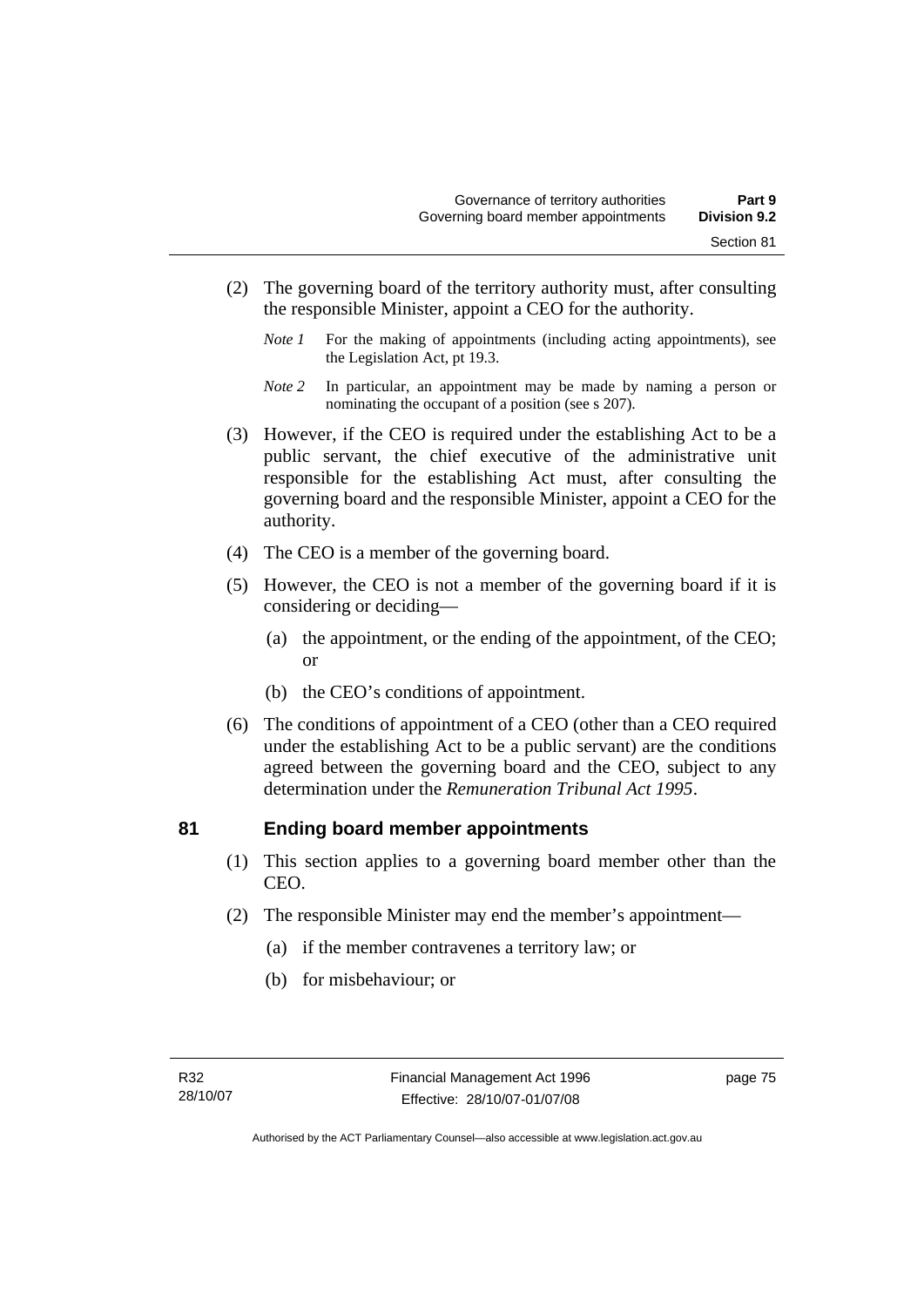- (c) if the member becomes bankrupt or executes a personal insolvency agreement; or
- (d) if the member is convicted, or found guilty, in Australia of an offence punishable by imprisonment for at least 1 year; or
- (e) if the member is convicted, or found guilty, outside Australia of an offence that, if it had been committed in the ACT, would be punishable by imprisonment for at least 1 year; or
- (f) if the member exercises the member's functions other than in accordance with section 85 (Honesty, care and diligence of governing board members); or
- (g) if the member fails to take all reasonable steps to avoid being placed in a position where a conflict of interest arises during the exercise of the member's functions; or
- (h) if the member contravenes section 88 (Disclosure of interests by governing board members); or
- (i) if the member is absent from 3 consecutive meetings of the board, otherwise than on approved leave; or
- (j) for physical or mental incapacity, if the incapacity substantially affects the exercise of the member's functions.
- *Note* A person's appointment also ends if the person resigns (see Legislation Act, s 210).
- (3) The Minister may also end the appointment of the member (the *member concerned*) if the board tells the Minister in writing that it has resolved, by a majority of at least  $\frac{2}{3}$  of the members, to recommend to the Minister that the member's appointment be ended.
- (4) The governing board may pass a resolution mentioned in subsection (3) only if—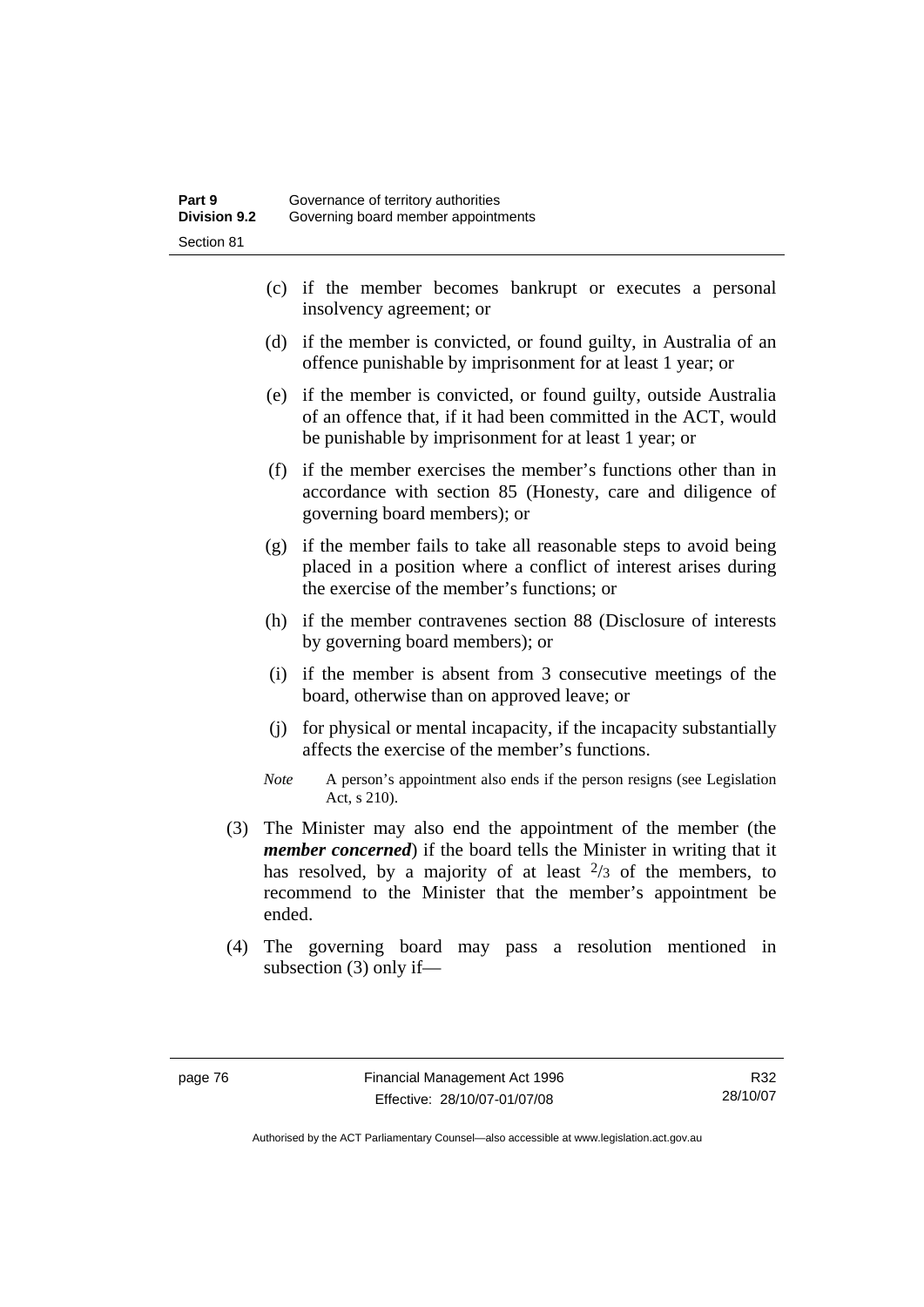- (a) at least 3 weeks written notice of the intention to consider the proposed resolution has been given to the member concerned; and
- (b) the member concerned has been given an opportunity to make submissions and present documents to a meeting of the board; and
- (c) if the member concerned has used the opportunity mentioned in paragraph (b)—a summary of the member's submissions is recorded in the minutes of the board and a copy of any documents presented is included in the minutes.

# **Division 9.3 Functions of governing board members**

# **82 Chair's functions**

The chair of the governing board of a territory authority has the following functions:

- (a) managing the affairs of the governing board;
- (b) ensuring, as far as practicable, that there is a good working relationship between the governing board and management of the authority;
- (c) ensuring the responsible Minister is kept informed about the operations of the authority.

# **83 Deputy chair's functions**

 (1) If the chair of the governing board of a territory authority is absent or cannot for any reason exercise the functions of the chair, the deputy chair of the governing board must exercise the functions of the chair.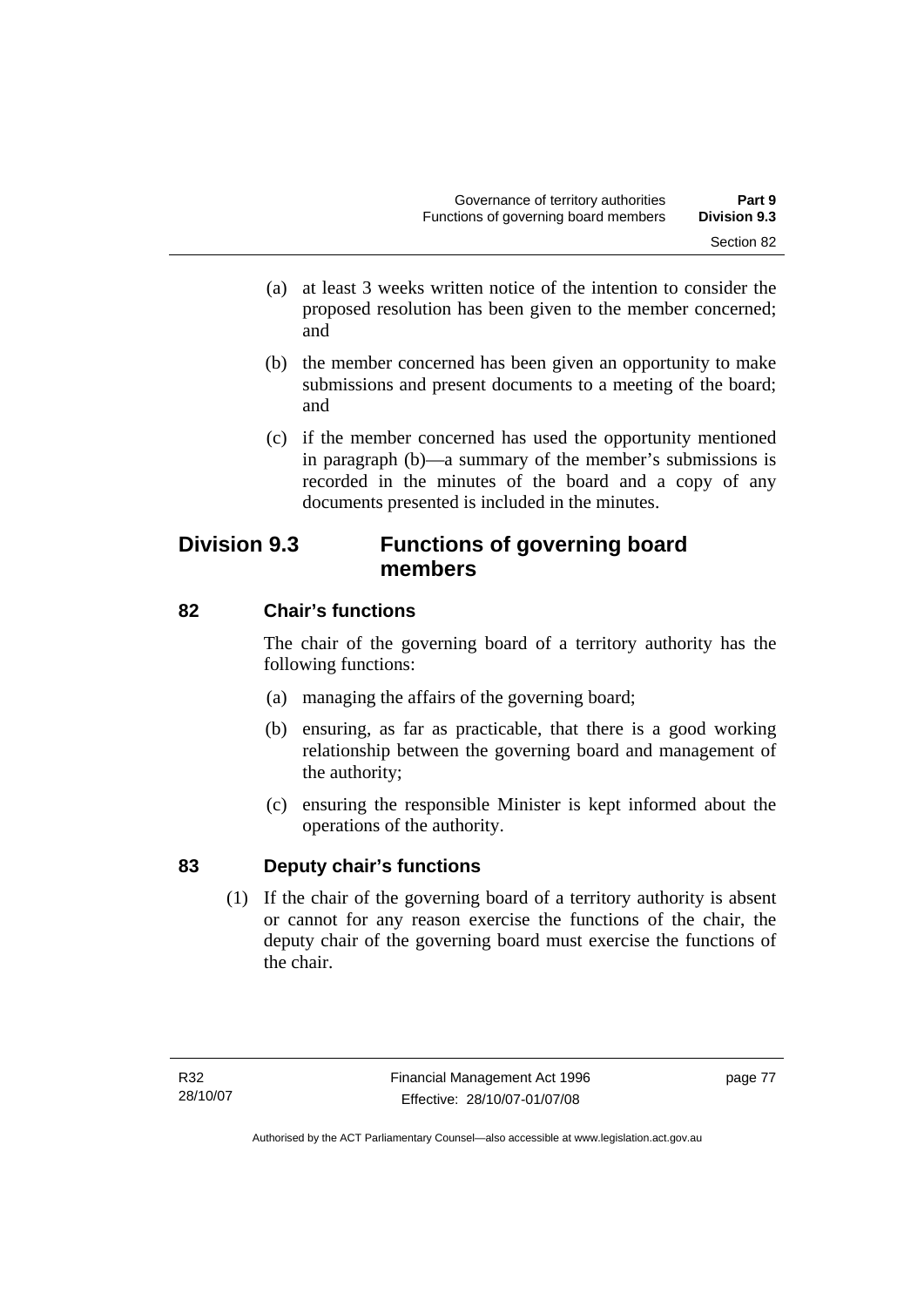| Part 9              | Governance of territory authorities  |
|---------------------|--------------------------------------|
| <b>Division 9.3</b> | Functions of governing board members |
| Section 84          |                                      |

- (2) However, this section does not apply to a territory authority if the establishing Act for the authority provides that it need not have a deputy chair.
	- *Note* The Legislation Act, s 209 deals with acting appointments.

#### **84 CEO's functions**

- (1) The CEO of a territory authority with a governing board has the following functions:
	- (a) ensuring, as far as practicable, that the authority's statement of intent is implemented effectively and efficiently;

**Example of implementation of statement of intent** 

achieving objectives in statement of intent

- (b) managing the day-to-day operations of the authority in accordance with—
	- (i) applicable governmental policies (if any); and
	- (ii) the policies of the authority set by the board; and
	- (iii) each legal requirement that applies to the authority;

#### **Example for par (iii)**

a direction by the independent competition and regulatory commission that relates to the authority

- (c) regularly advising the board about the operation and financial performance of the authority;
- (d) immediately advising the board about significant events.
	- *Note* An example is part of the Act, is not exhaustive and may extend, but does not limit, the meaning of the provision in which it appears (see Legislation Act, s 126 and s 132).
- (2) In this section:

*significant event*, for a territory authority, means an event that the authority is required to tell the responsible Minister about under section 101.

| page 78 | Financial Management Act 1996 | R32      |
|---------|-------------------------------|----------|
|         | Effective: 28/10/07-01/07/08  | 28/10/07 |

Authorised by the ACT Parliamentary Counsel—also accessible at www.legislation.act.gov.au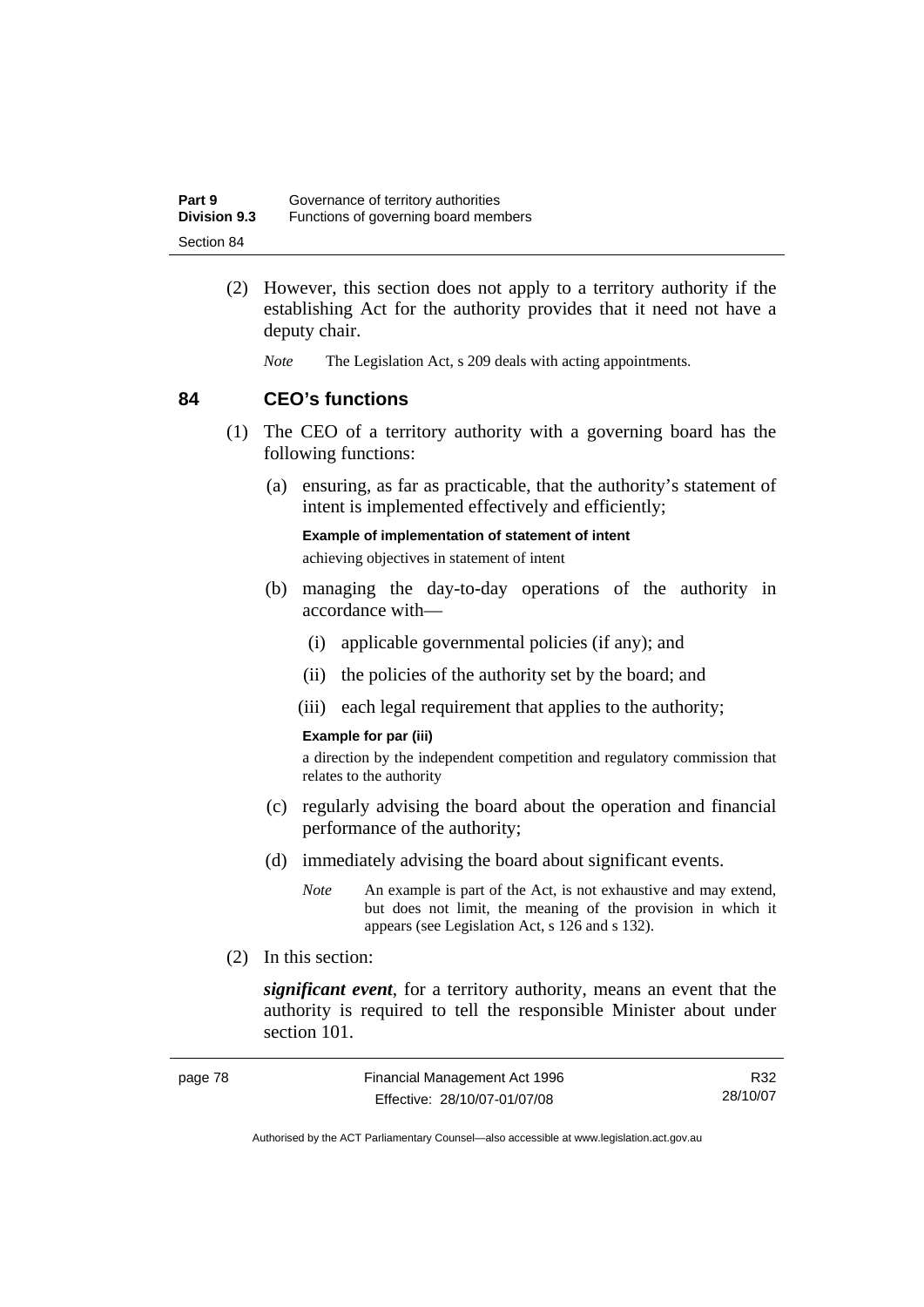## **85 Honesty, care and diligence of governing board members**

In exercising the functions of a governing board member, a member must exercise the degree of honesty, care and diligence required to be exercised by a director of a corporation in relation to the affairs of the corporation.

## **86 Conflicts of interest by governing board members**

A governing board member must take all reasonable steps to avoid being placed in a position where a conflict of interest arises during the exercise of the member's functions.

#### **87 Agenda to require disclosure of interest item**

The agenda for each meeting of a territory authority governing board must include an item requiring any material interest in an issue to be considered at the meeting to be disclosed to the meeting.

### **88 Disclosure of interests by governing board members**

- (1) If a governing board member has a material interest in an issue being considered, or about to be considered, by the governing board, the member must disclose the nature of the interest at a board meeting as soon as practicable after the relevant facts come to the member's knowledge.
	- *Note Material interest* is defined in s (4). The definition of *indirect interest* in s (4) applies to the definition of *material interest*.
- (2) The disclosure must be recorded in the governing board's minutes and, unless the board otherwise decides, the member must not—
	- (a) be present when the board considers the issue; or
	- (b) take part in a decision of the board on the issue.

#### **Example**

Albert, Boris and Chloe are members of a governing board. They have an interest in an issue being considered at a governing board meeting and they disclose the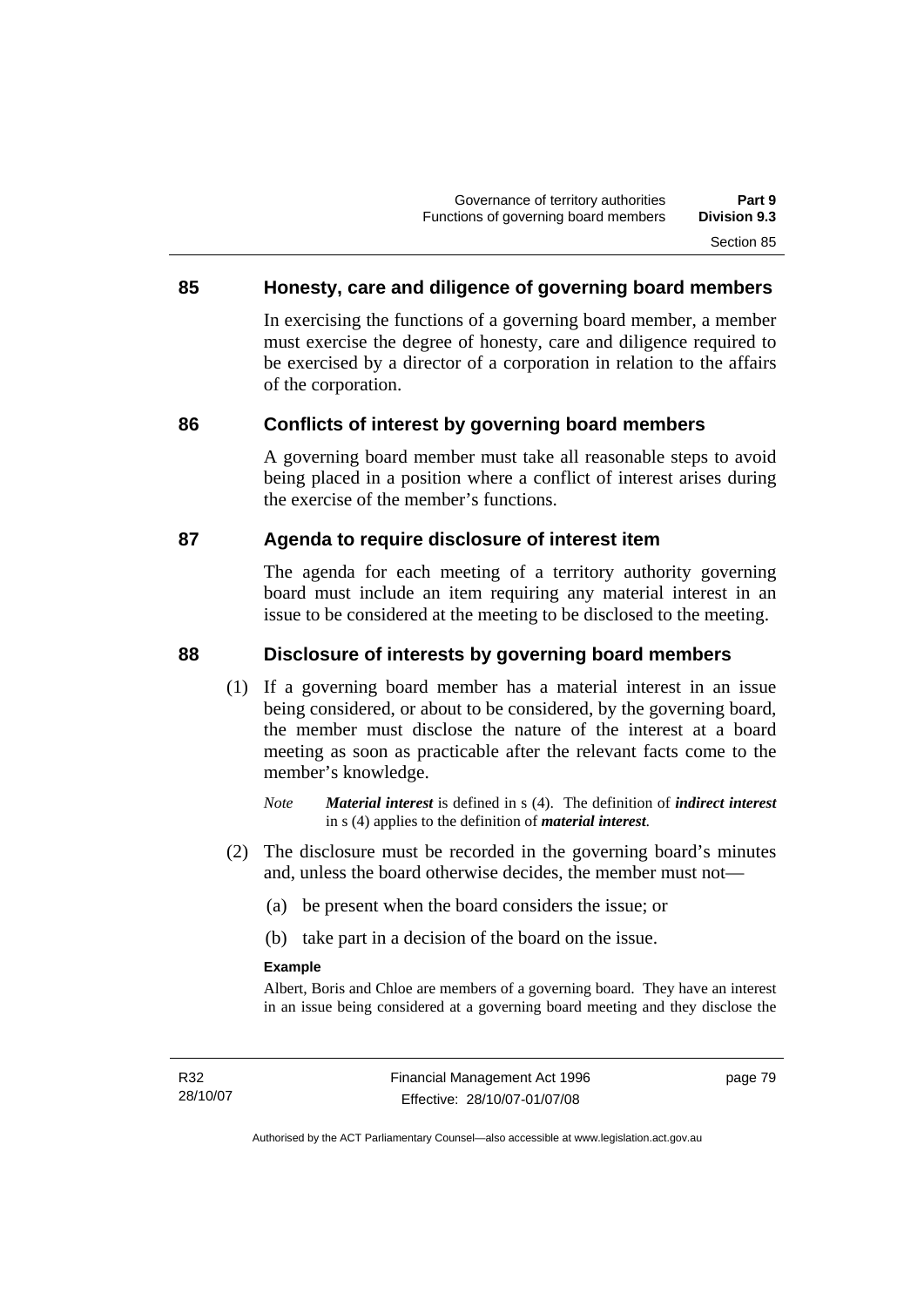#### **Part 9 Governance of territory authorities Division 9.3** Functions of governing board members Section 88

interest as soon as they become aware of it. Albert's and Boris's interests are minor but Chloe has a direct financial interest in the issue.

The governing board considers the disclosures and decides that because of the nature of the interests:

- Albert may be present when the board considers the issue but not take part in the decision
- Boris may be present for the consideration and take part in the decision.

The board does not make a decision allowing Chloe to be present or take part in the board's decision. Accordingly, since Chloe has a material interest she cannot be present for the consideration of the issue or take part in the decision.

- *Note* An example is part of the Act, is not exhaustive and may extend, but does not limit, the meaning of the provision in which it appears (see Legislation Act, s 126 and s 132).
- (3) Any other governing board member who also has a material interest in the issue must not be present when the board is considering its decision under subsection (2).
- (4) In this section:

*associate*, of a person, means—

- (a) the person's business partner; or
- (b) a close friend of the person; or
- (c) a family member of the person.

*executive officer*, of a corporation, means a person (however described) who is concerned with, or takes part in, the corporation's management, whether or not the person is a director of the corporation.

*indirect interest*—without limiting the kinds of indirect interests a person may have, a person has an *indirect interest* in an issue if any of the following has an interest in the issue:

(a) an associate of the person;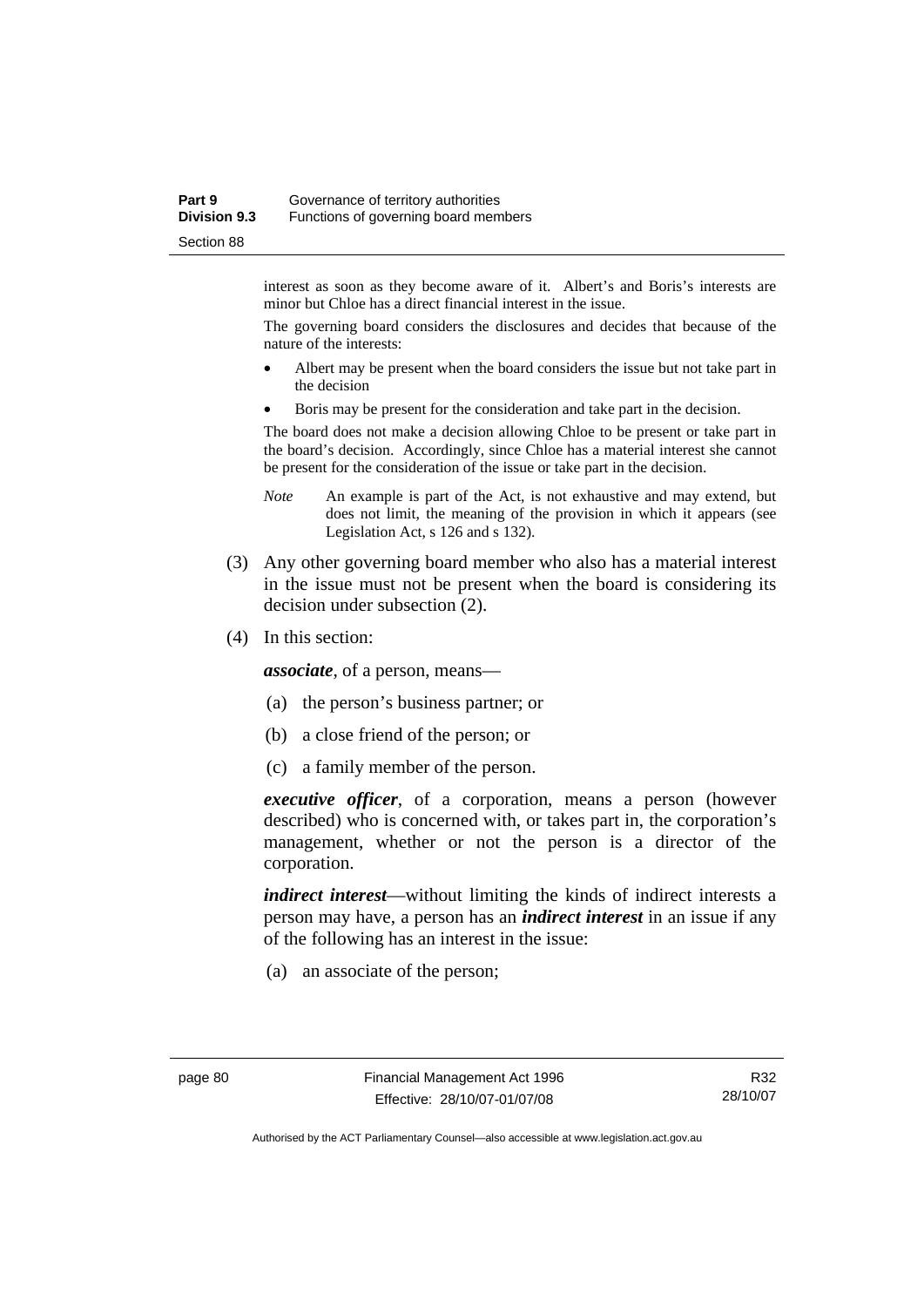- (b) a corporation if the corporation has not more than 100 members and the person, or an associate of the person, is a member of the corporation;
- (c) a subsidiary of a corporation mentioned in paragraph (b);
- (d) a corporation if the person, or an associate of the person, is an executive officer of the corporation;
- (e) the trustee of a trust if the person, or an associate of the person, is a beneficiary of the trust;
- (f) a member of a firm or partnership if the person, or an associate of the person, is a member of the firm or partnership;
- (g) someone else carrying on a business if the person, or an associate of the person, has a direct or indirect right to participate in the profits of the business.

*material interest*—a governing board member has a *material interest* in an issue if the member has—

- (a) a direct or indirect financial interest in the issue; or
- (b) a direct or indirect interest of any other kind if the interest could conflict with the proper exercise of the member's functions in relation to the board's consideration of the issue.

#### **89 Reporting of disclosed governing board interests to Minister**

- (1) Within 3 months after the day a material interest is disclosed under section 88 (1), the chair of the governing board must report to the responsible Minister in writing about—
	- (a) the disclosure; and
	- (b) the nature of the interest disclosed; and
	- (c) any decision by the board under section 88 (2).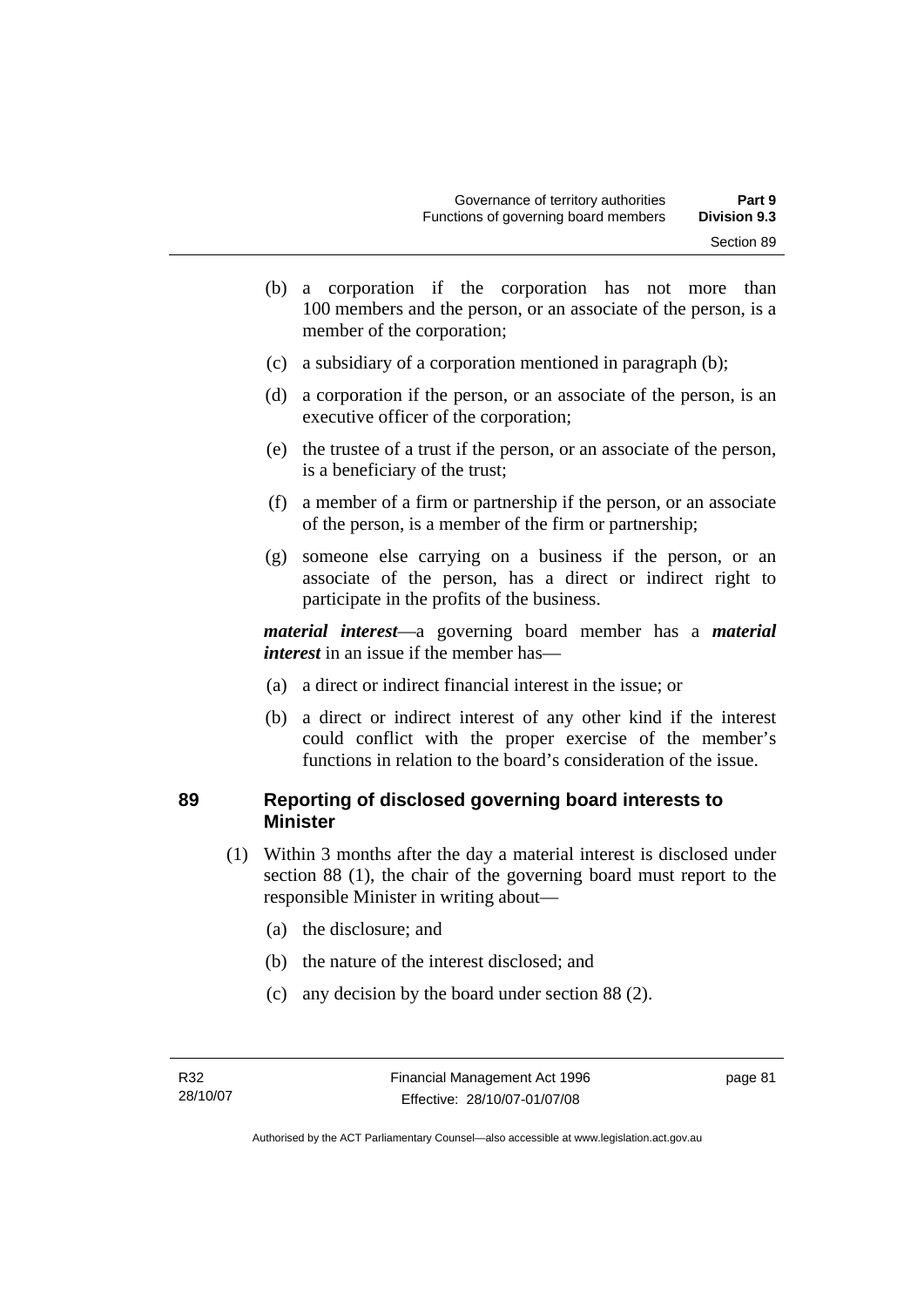| Part 9              | Governance of territory authorities  |
|---------------------|--------------------------------------|
| <b>Division 9.3</b> | Functions of governing board members |
| Section 90          |                                      |

- (2) The chair must also give the responsible Minister, not later than 31 days after the end of each financial year, a statement that sets out the information given to the Minister in reports under subsection (1) that relate to disclosures made during the previous financial year.
- (3) The responsible Minister must give a copy of the statement to the relevant committee of the Legislative Assembly within 31 days after the day the Minister receives the statement.
- (4) In this section:

#### *relevant committee* means—

- (a) a standing committee of the Legislative Assembly nominated by the Speaker for subsection (3); or
- (b) if no nomination under paragraph (a) is in effect—the standing committee of the Legislative Assembly responsible for public accounts.

#### **90 Protection of governing board members from liability**

- (1) A governing board member is not civilly liable for anything done or omitted to be done honestly and without recklessness—
	- (a) in the exercise of a function under a territory law; or
	- (b) in the reasonable belief that the act or omission was in the exercise of a function under a territory law.
- (2) Any liability that would, apart from this section, attach to a governing board member of a territory authority attaches instead to the authority.

#### **91 Indemnification and exemption of governing board members**

 (1) A territory authority must not exempt a governing board member (whether directly or through another entity) from liability to the authority.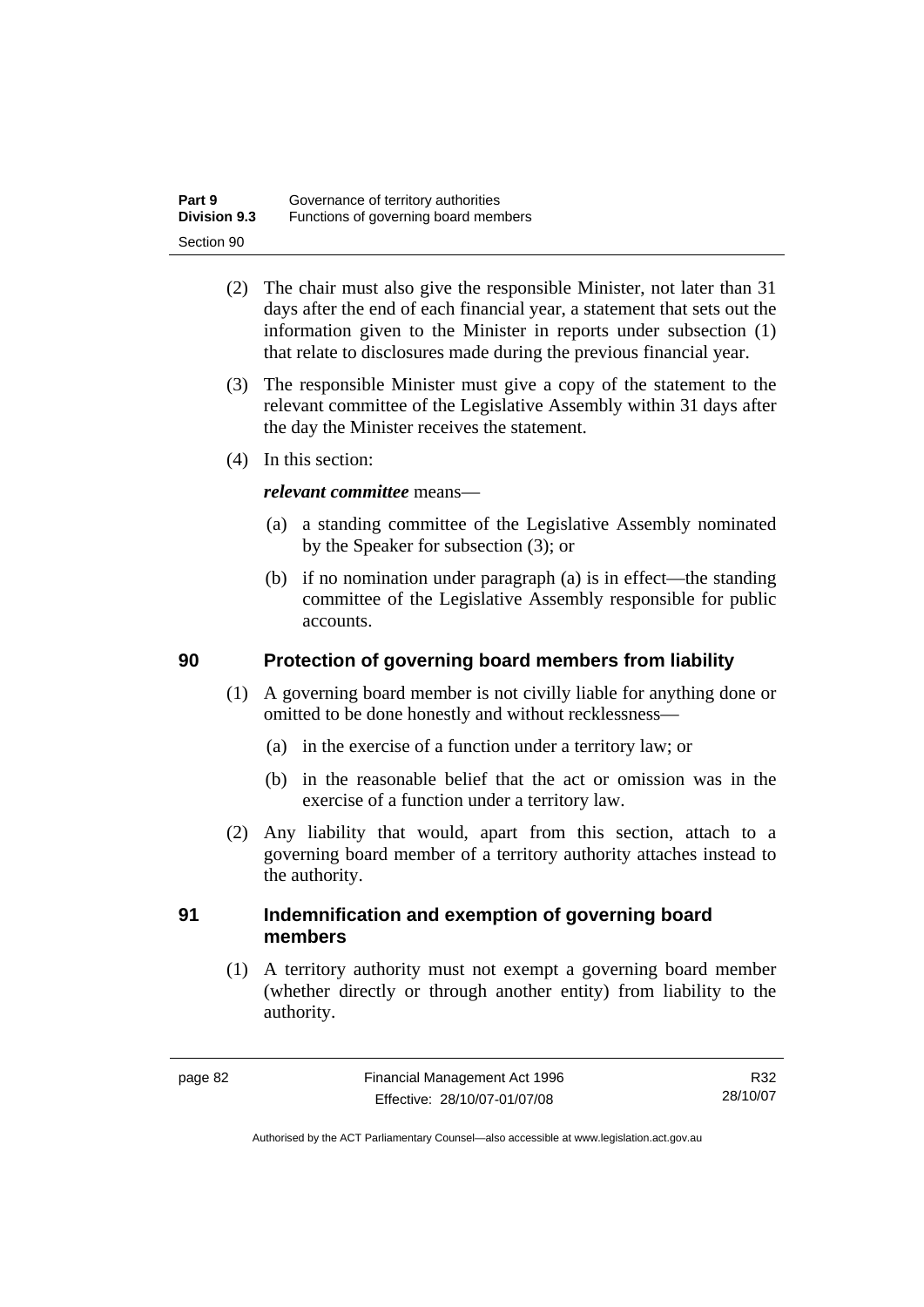- (2) A territory authority must not indemnify a governing board member (whether directly or through another entity and whether by agreement or by making a payment) against any of the following liabilities incurred as a board member:
	- (a) a liability owed to the authority;
	- (b) a liability owed to someone other than the authority that did not arise from honest conduct.
- (3) A territory authority must not indemnify a governing board member (whether directly or through another entity and whether by agreement or by making a payment) against legal costs incurred as a member if the costs are incurred—
	- (a) in defending or resisting a proceeding if the person is found to have a liability for which the person could not be indemnified under subsection (2); or
		- *Note* A governing board member is not personally liable for certain acts done or omissions made honestly and without recklessness (see s 90).
	- (b) in defending or resisting a criminal proceeding in which the person is found guilty.
- (4) In this section:

*authority* includes a subsidiary (if any) of the authority.

## **92 Compensation for exercise of functions etc**

- (1) A person may claim compensation from the Territory if the person suffers loss because of the exercise, or purported exercise, of a function under this part or the establishing Act.
- (2) Compensation may be claimed and ordered in a proceeding for compensation brought in a court of competent jurisdiction.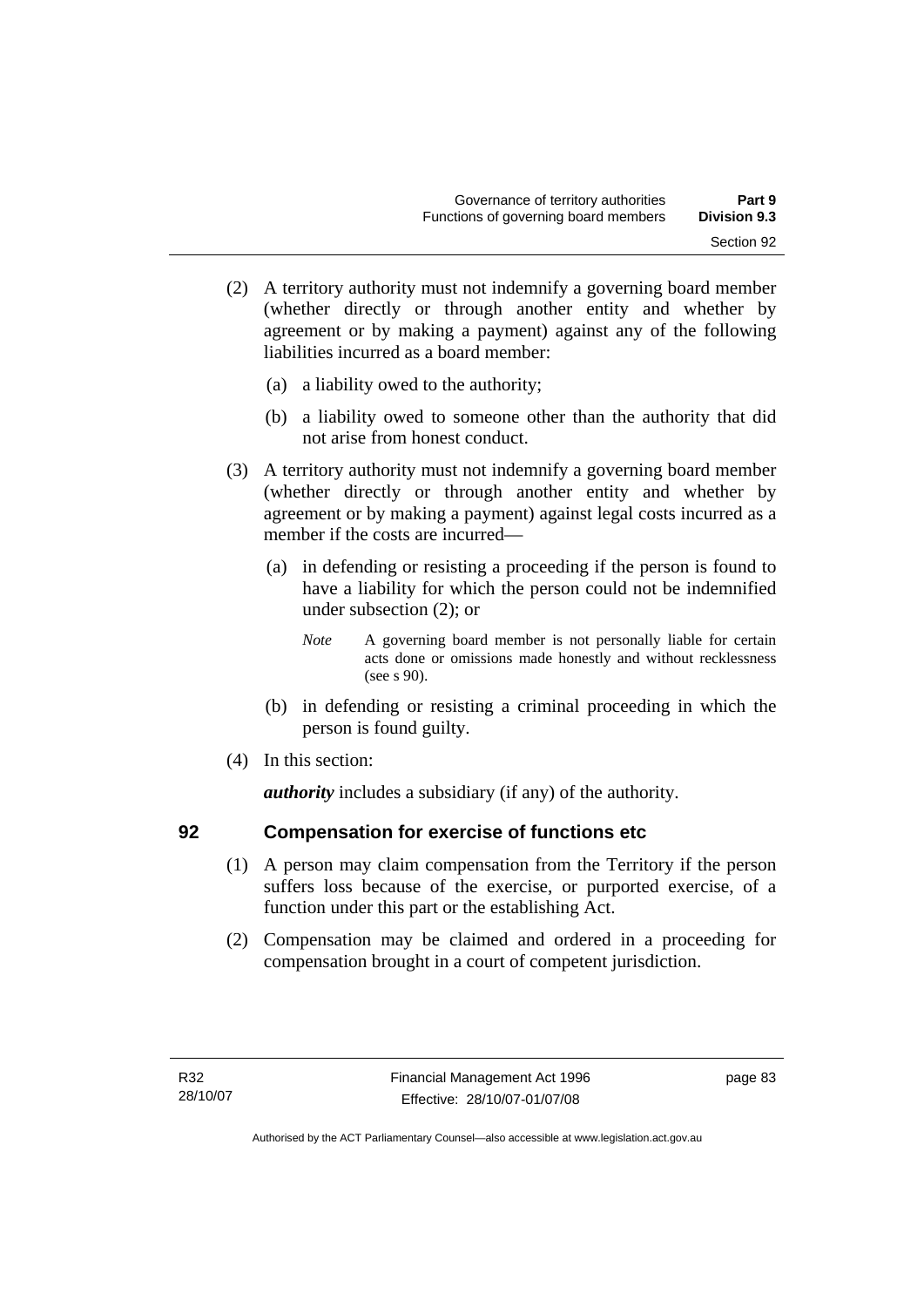| Part 9              | Governance of territory authorities |
|---------------------|-------------------------------------|
| <b>Division 9.4</b> | Governing board meetings            |
| Section 93          |                                     |

- (3) A court may order the payment of reasonable compensation for the loss or expense only if it is satisfied it is just to make the order in the circumstances of the particular case.
- (4) A regulation may prescribe matters that may, must or must not be taken into account by the court in considering whether it is just to make the order.

# **Division 9.4 Governing board meetings**

## **93 Time and place of governing board meetings**

- (1) Meetings of the governing board of a territory authority are to be held when and where it decides.
- (2) However, the governing board must meet—
	- (a) at least once every 3 months; or
	- (b) if the establishing Act requires the governing board to meet more frequently—at the times required under the establishing Act.
- (3) The chair—
	- (a) may at any time call a meeting of the governing board; and
	- (b) must call a meeting if asked by the Minister or at least 2 members.
- (4) The chair must give the other members reasonable notice of the time and place of a meeting called by the chair.

# **94 Presiding member at governing board meetings**

- (1) The chair presides at all meetings at which the chair is present.
- (2) If the chair is absent and the governing board has a deputy chair, the deputy chair presides.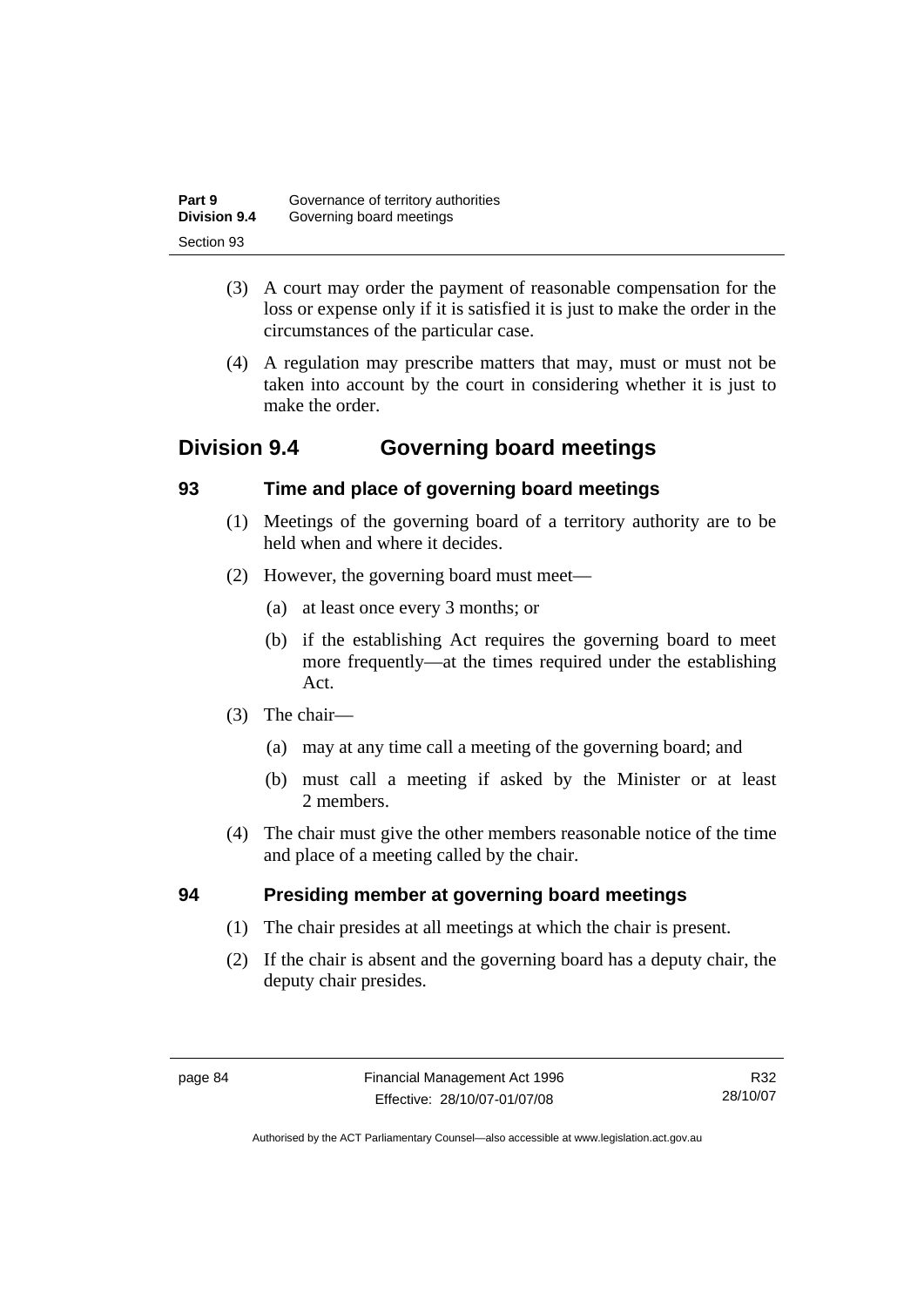- (3) If the chair and the deputy chair are absent or the chair is absent and there is no deputy chair, the member chosen by the members present presides.
- (4) However, the members must not choose the CEO to preside.

## **95 Quorum at governing board meetings**

- (1) Business may be carried on at a meeting of the governing board only if at least 1/2 the number of members appointed are present.
- (2) However, if the establishing Act for the governing board provides that a board member is a non-voting member, that board member is not counted as a member appointed or present for subsection (1).

## **96 Voting at governing board meetings**

- (1) At a meeting of the governing board each member has a vote on each question to be decided, unless the establishing Act for the board otherwise provides.
- (2) A question is decided by a majority of the votes of the members present and voting but, if the votes are equal, the member presiding has a deciding vote.

# **97 Conduct of governing board meetings etc**

- (1) The governing board may conduct its proceedings (including its meetings) as it considers appropriate.
- (2) A meeting may be held using a method of communication, or a combination of methods of communication, that allows a board member taking part to hear what each other member taking part says without the members being in each other's presence.

#### **Examples**

a phone link, a satellite link

*Note* An example is part of the Act, is not exhaustive and may extend, but does not limit, the meaning of the provision in which it appears (see Legislation Act, s 126 and s 132).

| R32      | Financial Management Act 1996 | page 85 |
|----------|-------------------------------|---------|
| 28/10/07 | Effective: 28/10/07-01/07/08  |         |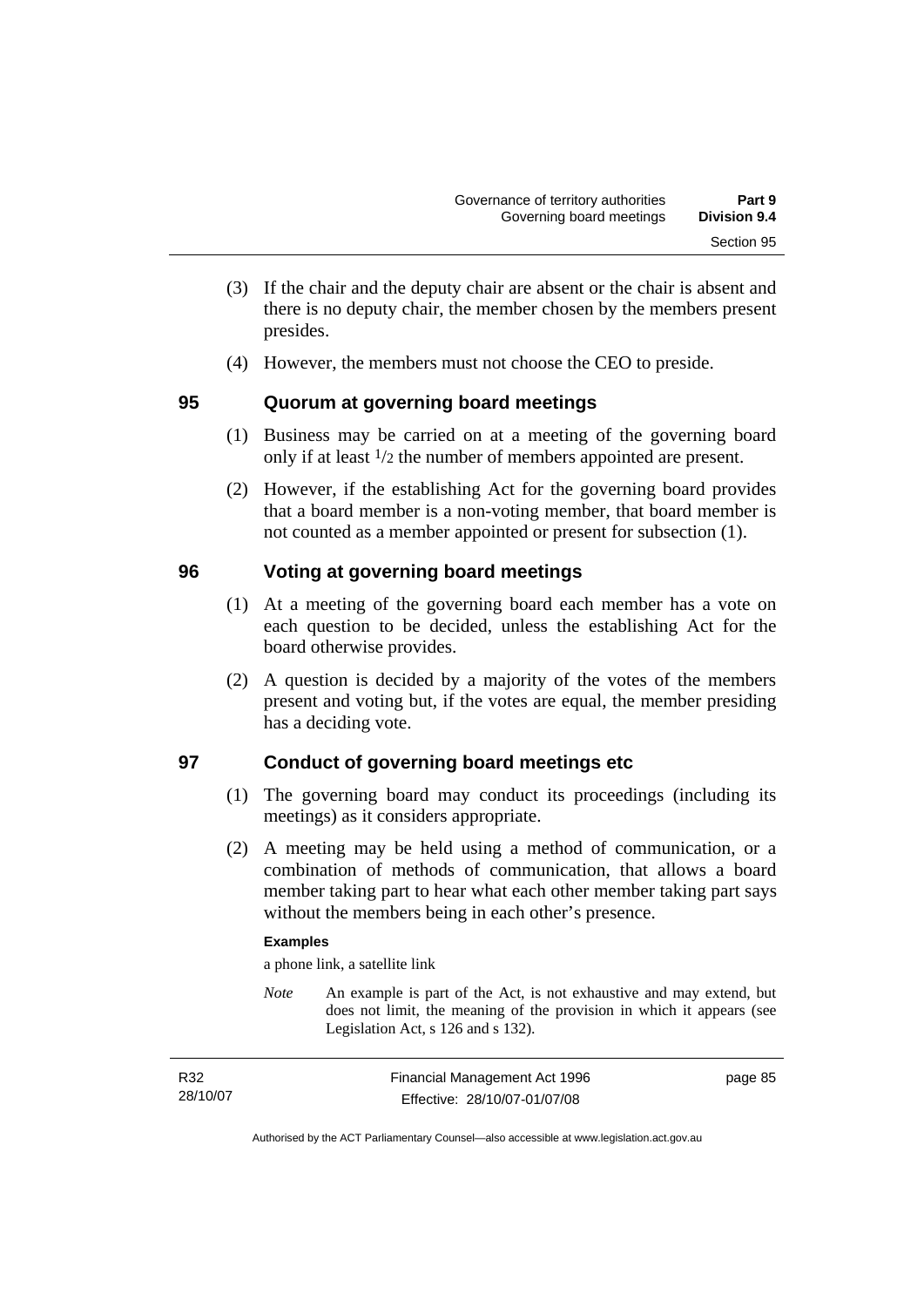| Part 9              | Governance of territory authorities                    |
|---------------------|--------------------------------------------------------|
| <b>Division 9.5</b> | Requirements and obligations for territory authorities |
| Section 98          |                                                        |

- (3) A governing board member who takes part in a meeting conducted under subsection (2) is taken, for all purposes, to be present at the meeting.
- (4) A resolution is a valid resolution of the governing board, even if it is not passed at a meeting of the board, if all members agree to the proposed resolution in writing or by electronic communication.

**Example of electronic communication**  email

(5) The board must keep minutes of its meetings.

# **Division 9.5 Requirements and obligations for territory authorities**

#### **98 Limitations on authorities forming corporations etc**

- (1) A relevant territory authority must not do any of the following without the Treasurer's prior written approval:
	- (a) subscribe for, or purchase, shares in or debentures or other securities of, a corporation;
	- (b) form, or take part in the formation of, a corporation.
- (2) An approval under subsection (1)—
	- (a) must relate only to a particular corporation or proposed corporation; and
	- (b) may be given subject to the conditions or restrictions stated in the approval.
- (3) If a relevant territory authority does something mentioned in subsection (1), the authority must tell the responsible Minister within 2 weeks after the day the authority does the thing.
- (4) The responsible Minister must—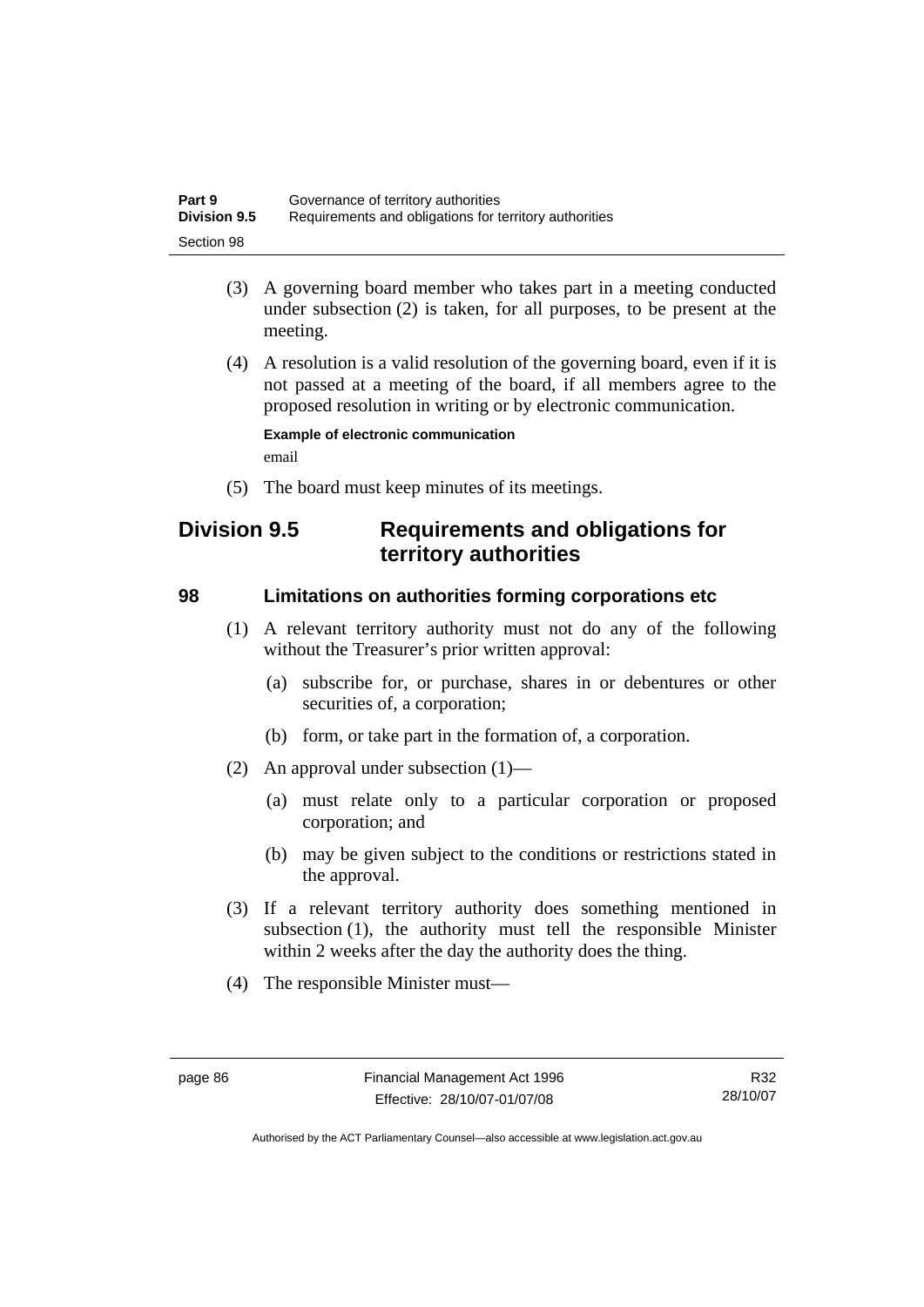- (a) prepare a written statement setting out details of, and reasons for, the relevant territory authority's action; and
- (b) present the statement to the Legislative Assembly within 6 sitting days after the day the Minister is told about the action.
- (5) A statement need not include any material that is commercially sensitive.
- (6) However, if commercially sensitive information is not included in the statement, the responsible Minister must, when presenting the statement to the Legislative Assembly, also present a further statement setting out the general nature of the information and the reason for its non-inclusion in the statement.

#### **99 Limitations on authorities taking part in joint ventures and trusts**

- (1) A relevant territory authority must not take part in a joint venture or trust without the Treasurer's prior written approval.
- (2) An approval under subsection (1)—
	- (a) may apply generally or may relate to a particular proposed joint venture or trust; and
	- (b) may be given subject to the conditions or restrictions stated in the approval.
- (3) If a relevant territory authority enters into an agreement for a joint venture or trust, the authority must tell the responsible Minister within 2 weeks after the day the authority enters into the agreement.
- (4) The responsible Minister must—
	- (a) prepare a written statement setting out details of, and reasons for, the agreement; and
	- (b) present the statement to the Legislative Assembly within 6 sitting days after the day the Minister is told about the agreement.

| R32      | Financial Management Act 1996 | page 87 |
|----------|-------------------------------|---------|
| 28/10/07 | Effective: 28/10/07-01/07/08  |         |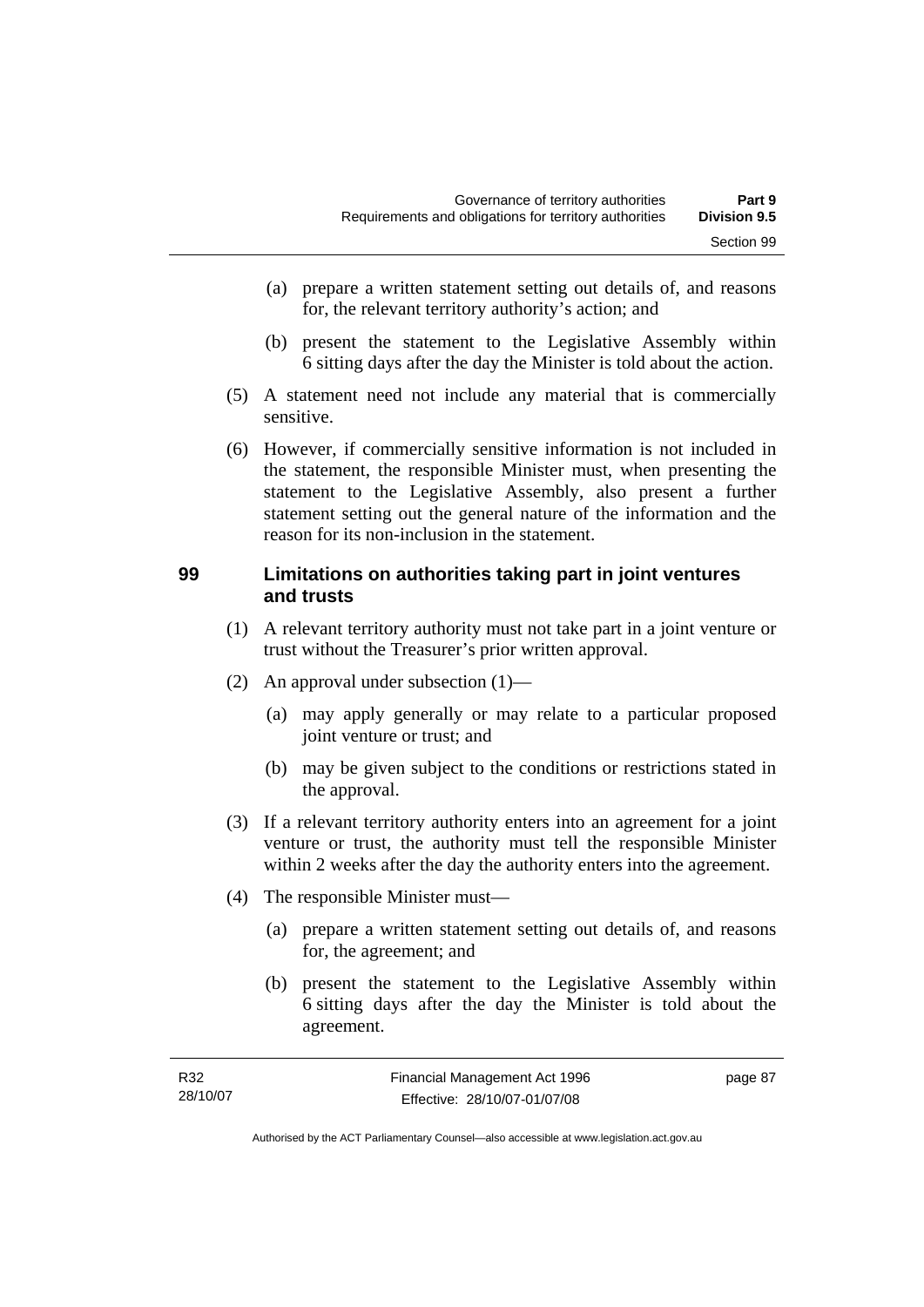| Part 9              | Governance of territory authorities                    |
|---------------------|--------------------------------------------------------|
| <b>Division 9.5</b> | Requirements and obligations for territory authorities |
| Section 100         |                                                        |

- (5) A statement need not include any material that is commercially sensitive.
- (6) However, if commercially sensitive information is not included in the statement, the responsible Minister must, when presenting the statement to the Legislative Assembly, also present a further statement setting out the general nature of the information and the reason for its non-inclusion in the statement.

#### **100 Corporations, joint ventures and trusts in which authority has interest**

- (1) If a relevant territory authority has a controlling interest in a corporation, joint venture or trust, the authority must ensure that—
	- (a) the auditor-general is appointed auditor for the corporation, joint venture or trust; and
	- (b) the corporation or joint venture, or a trustee for the trust, does not do anything that the authority itself could not do.
- (2) If a relevant territory authority has an interest, other than a controlling interest, in a corporation, joint venture or trust, the authority must try to ensure that the auditor-general is appointed auditor for the corporation, joint venture or trust.
	- *Note* The *Auditor-General Act 1996*, s 14 allows the auditor-general to require a person to give to the auditor-general information and documents.
- (3) In this section—

*controlling interest*—see the *Auditor-General Act 1996*, section 5.

#### **101 Obligation of authorities to tell Minister about significant events**

 (1) A relevant territory authority must, as soon as practicable, tell the responsible Minister of any significant event that affects, or seems likely to affect—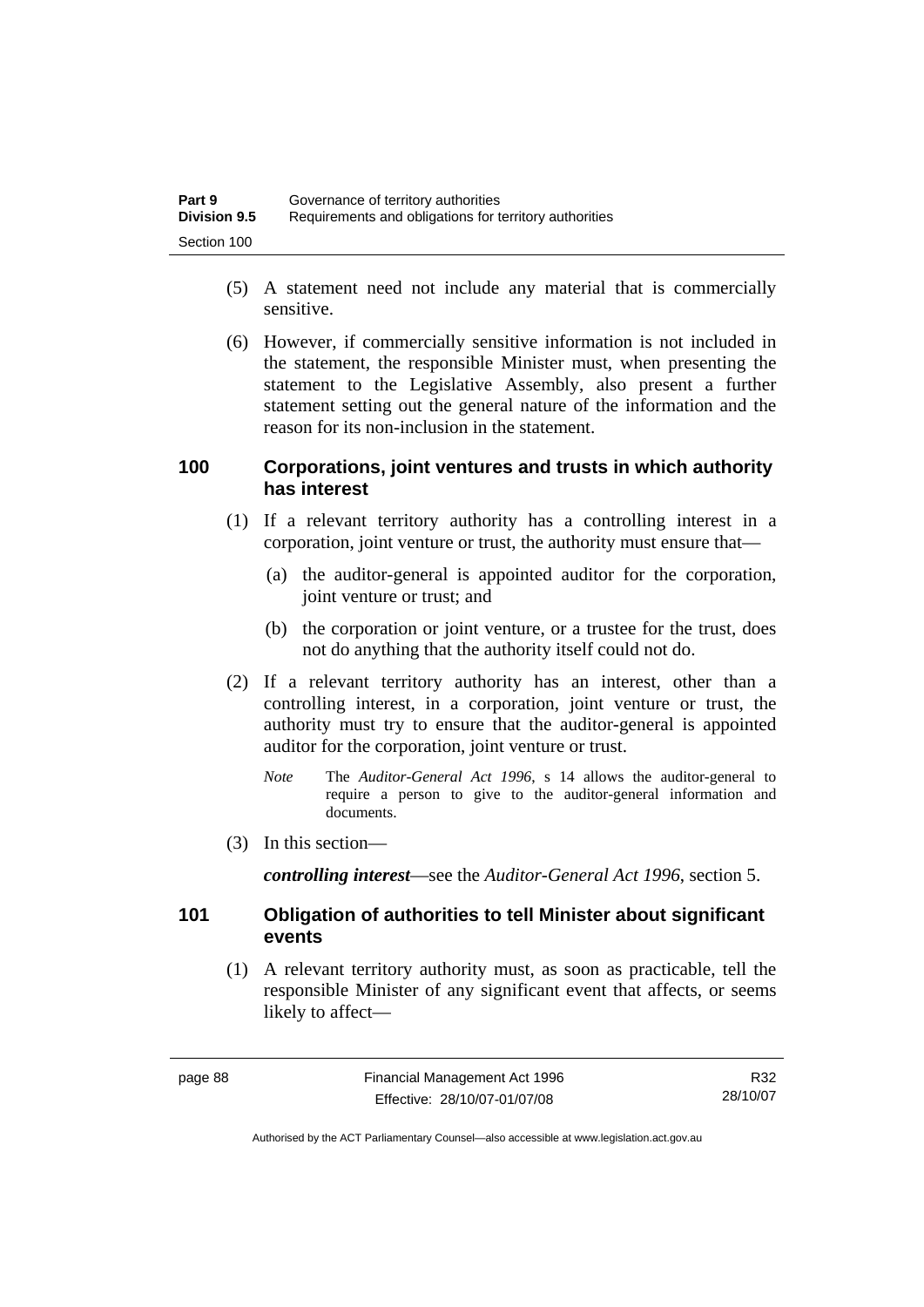- (a) the value of the authority; or
- (b) a significant part of the authority's assets; or
- (c) the performance of the authority as a whole; or
- (d) the carrying out of a significant activity of the authority.
- (2) For this section, an event, part of assets or activity is *significant* for a relevant territory authority if—
	- (a) it is significant when interpreted in accordance with accounting standards relating to materiality ordinarily used in Australia when the decision about whether it is significant is made; or
	- (b) a document published by the authority identifies it as significant (however described); or
	- (c) a memorandum of understanding or other agreement between the responsible Minister or Treasurer and the authority identifies it as significant (however described); or
	- (d) it is prescribed under the financial management guidelines.

#### **102 Ministerial directions to authorities about financial etc statements**

- (1) The responsible Minister for a relevant territory authority may, in writing, direct the relevant person for the authority to give the Minister financial or other statements relating to the authority.
- (2) Without limiting subsection (1), the direction may state the form in which the statements are to be given and the period to which they must relate.
- (3) A relevant person for a relevant territory authority who receives a direction under subsection (1) must prepare the statements required by the direction and give them to the responsible Minister within 1 month after the day the person receives the direction or, if a longer period is allowed by the Minister, within the longer period.

page 89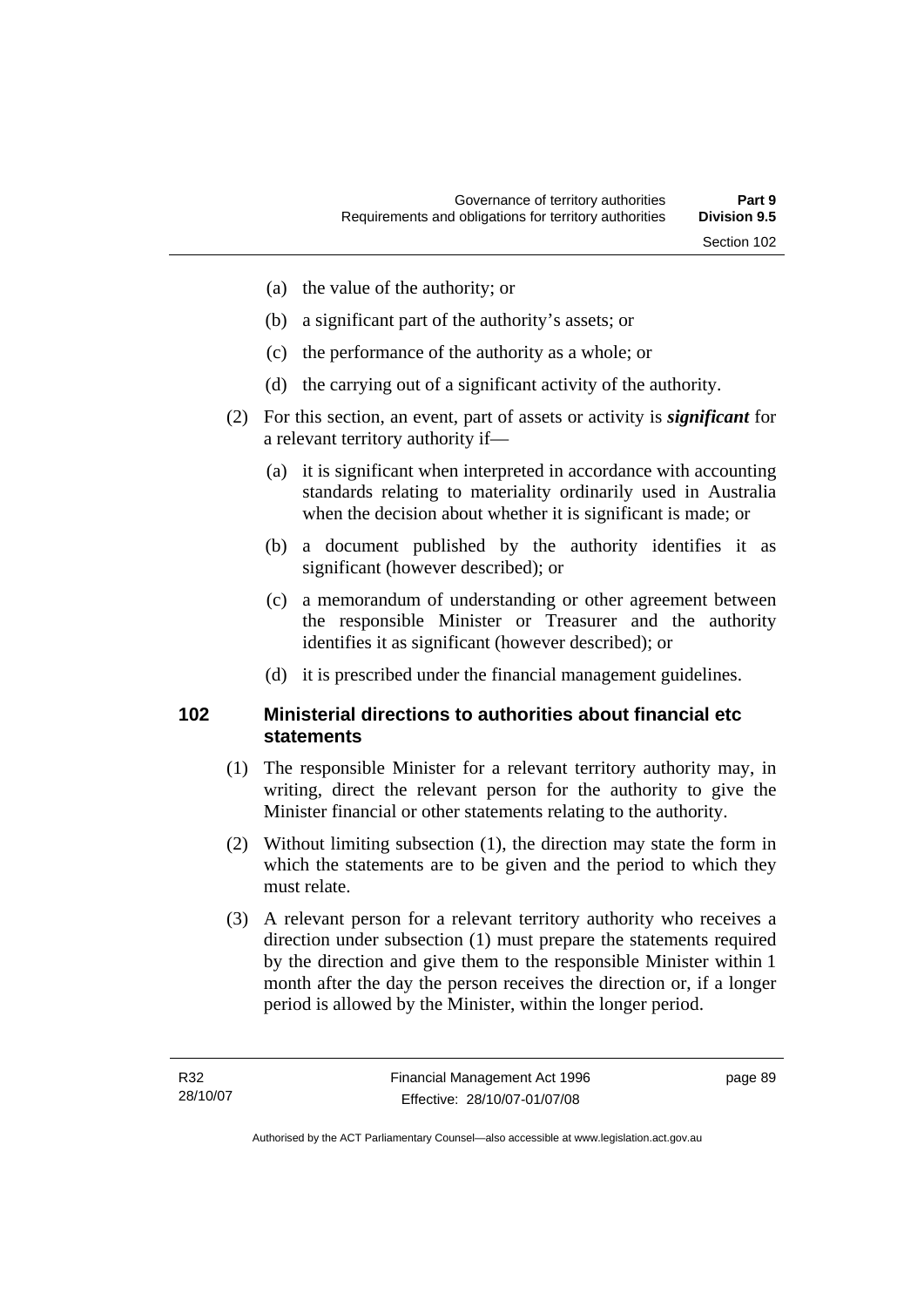| Part 9              | Governance of territory authorities                    |
|---------------------|--------------------------------------------------------|
| <b>Division 9.5</b> | Requirements and obligations for territory authorities |
| Section 103         |                                                        |

- (4) The responsible Minister must not allow a longer period under subsection (3) for complying with a direction unless satisfied that there are special circumstances that justify the longer period.
- (5) In this section:

*relevant person*, for a relevant territory authority, means—

- (a) if the authority has a governing board—the chair of the governing board; or
- (b) if the authority does not have a governing board—the chief executive officer.

#### **103 Application of government policies to authorities**

- (1) The responsible Minister for a relevant territory authority may, after consulting the authority, tell the authority, in writing, the general government policies (*applicable governmental policies*) that are to apply to the authority.
- (2) A relevant territory authority must ensure that the authority complies, as far as practicable, with the applicable governmental policies.
- (3) For the *Trade Practices Act 1974* (Cwlth), this Act authorises—
	- (a) the decision to apply applicable governmental policies to an authority; and
	- (b) the doing of, or the failure to do, anything by or in relation to the authority to comply with applicable governmental policies.
- (4) A notice under subsection (1) is a notifiable instrument.

*Note* A notifiable instrument must be notified under the Legislation Act.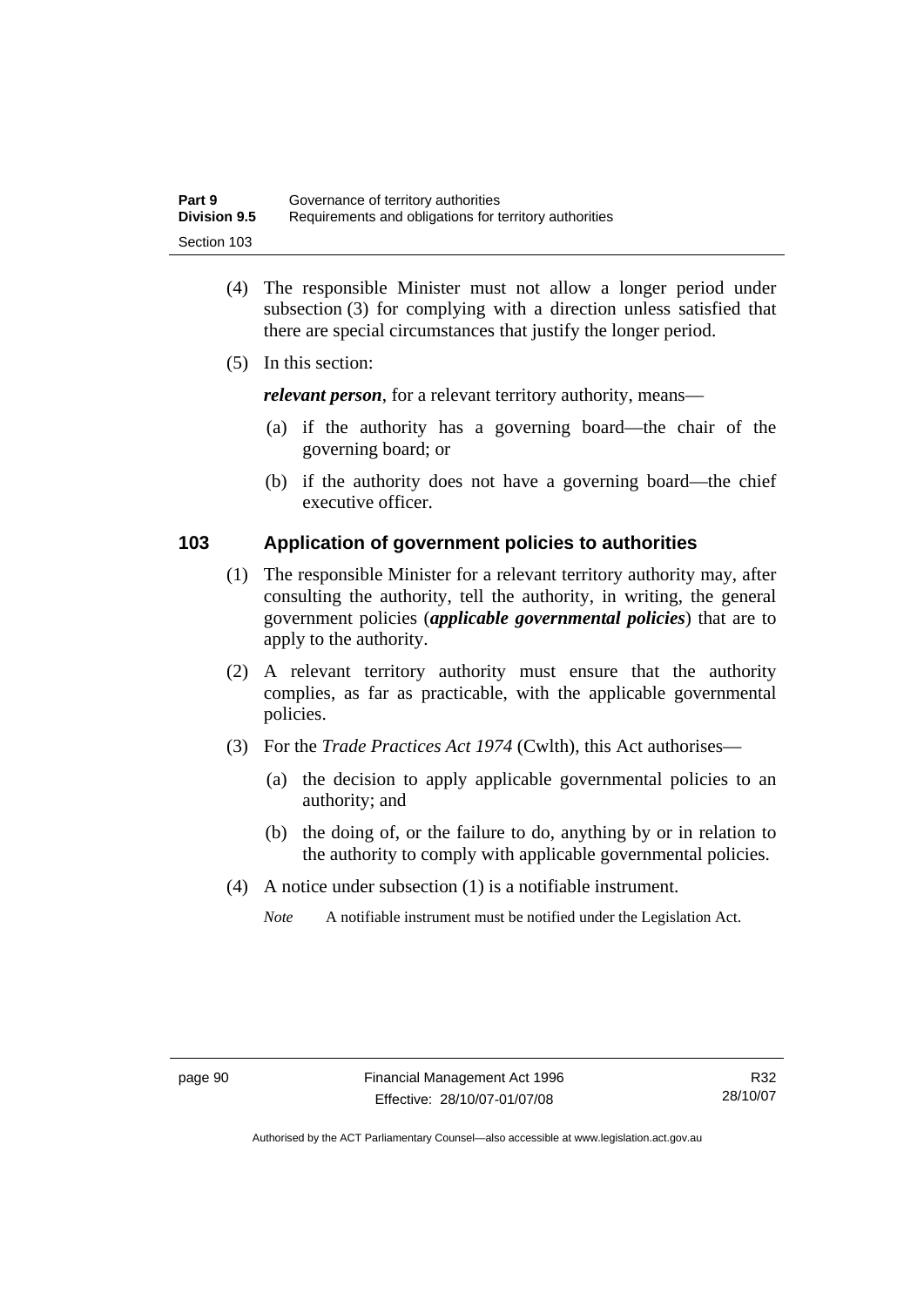# **Division 9.6 Restructuring of territory authorities**

#### **104 Purpose of div 9.6**

The purpose of this division is to facilitate the transfer of assets, rights and liabilities of, or held by, territory authorities to which this division applies.

*Note 1* A *liability* includes an obligation (see Legislation Act, dict, pt 1).

*Note 2* See also the Legislation Act, dict, def *asset*.

### **105 What territory authorities does div 9.6 apply to?**

- (1) This division applies to a territory authority if the authority is prescribed by regulation for this division.
- (2) A reference in this division to a *division 9.6 authority* is a reference to a territory authority to which this division applies.
- (3) To remove any doubt—
	- (a) nothing in this Act prevents a division 9.6 authority also being a division 9.7 authority; and
	- (b) a regulation may prescribe a territory authority for this division whether or not this part would otherwise apply to the authority.

## **106 Responsible Minister may direct div 9.6 authority to sell or transfer assets**

 (1) The responsible Minister for a division 9.6 authority may direct the authority to sell or transfer a stated asset of, or held by, the authority.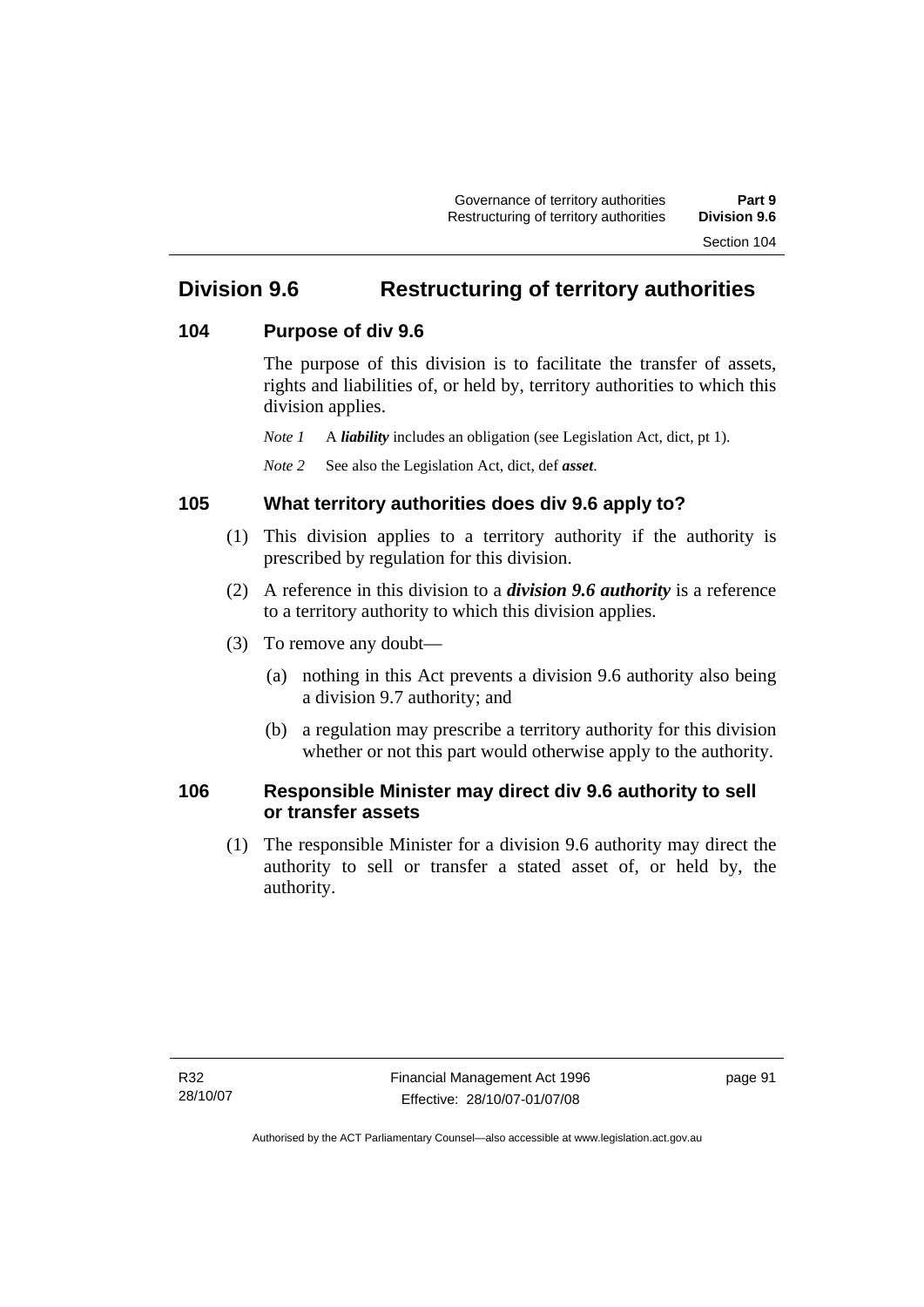| Part 9              | Governance of territory authorities    |
|---------------------|----------------------------------------|
| <b>Division 9.6</b> | Restructuring of territory authorities |
| Section 107         |                                        |

 (2) The direction may also impose on the division 9.6 authority requirements to assist or regulate, or otherwise in relation to, the sale or transfer.

#### **Examples of other requirements**

- 1 that a sale or transfer must be to a stated entity
- 2 that a sale or transfer must be finished before a stated time
- 3 that a sale or transfer must be undertaken in a stated way
- 4 that an asset must be sold for a price within a stated price-range
- 5 that an asset must be marketed, and the sale undertaken, through a stated agent
- *Note* An example is part of the Act, is not exhaustive and may extend, but does not limit, the meaning of the provision in which it appears (see Legislation Act, s 126 and s 132).
- (3) The division 9.6 authority must comply with the direction.
- (4) A direction under subsection (1) is a notifiable instrument.

*Note* A notifiable instrument must be notified under the Legislation Act.

 (5) To remove any doubt, this section is additional to, and does not limit, any other provision of this division.

#### **107 Transfer of assets by declaration—div 9.6 authorities**

- (1) The responsible Minister for a division 9.6 authority may make 1 or more of the following declarations (a *transfer declaration*) in relation to an asset of, or held by, the authority:
	- (a) a declaration that the stated asset vests in a stated entity at a stated time without a conveyance, transfer or assignment;
	- (b) a declaration that a stated instrument relating to the asset continues to have effect after the asset vests in a stated entity as if a reference in the instrument to the authority were a reference to the entity;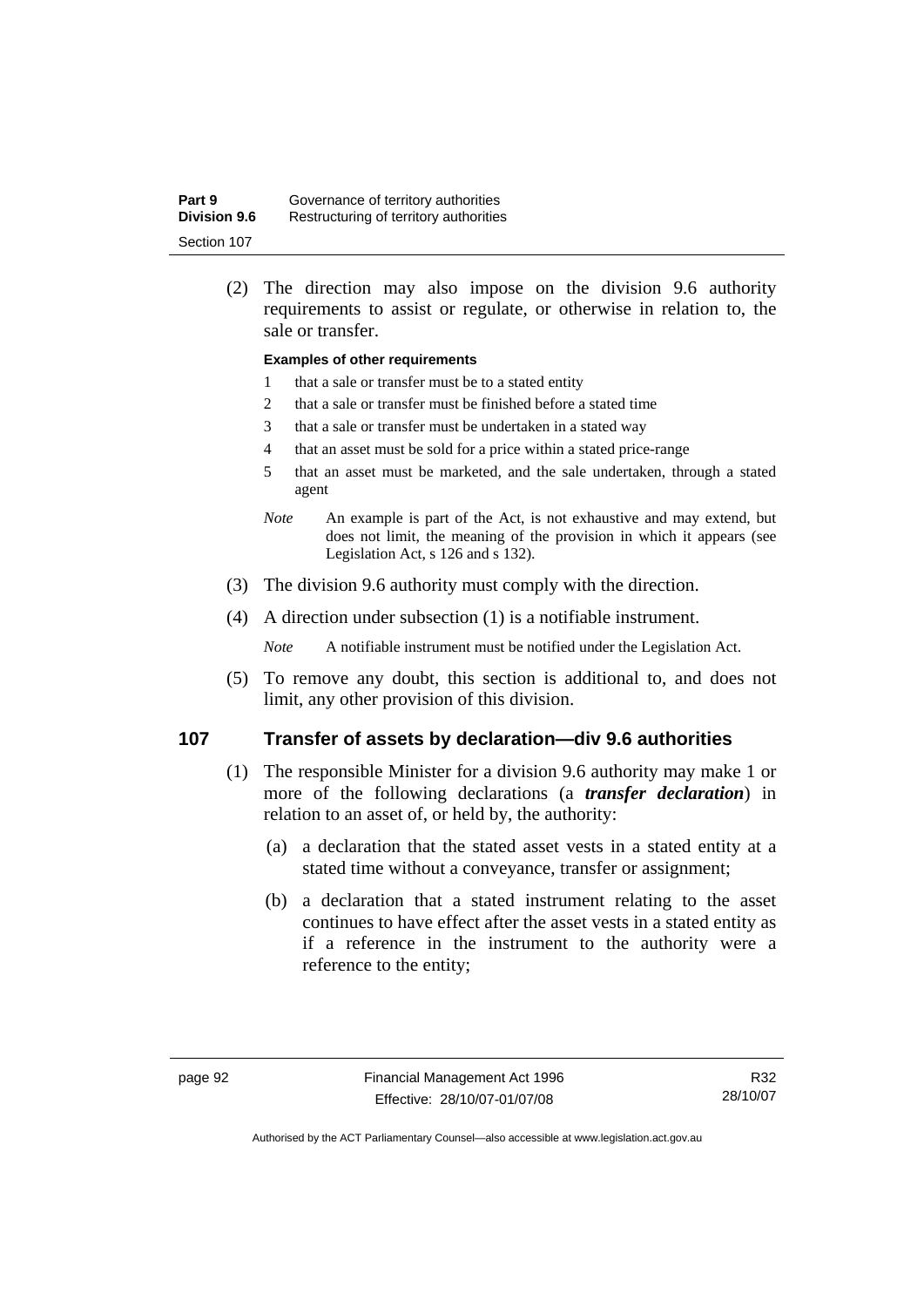- (c) a declaration that a stated entity becomes the authority's successor in law in relation to the asset after the asset vests in the entity.
- (2) A transfer declaration has effect in accordance with its terms.
- (3) A transfer declaration is a notifiable instrument.

*Note* A notifiable instrument must be notified under the Legislation Act.

- (4) To remove any doubt, the making of a transfer declaration in relation to an asset of, or held by, a division 9.6 authority does not prevent the authority from transferring assets not dealt with in the declaration otherwise than in accordance with the declaration.
- (5) To remove any doubt, this section is additional to, and does not limit, any other provision of this division.

## **108 Transfer of contractual rights and liabilities by declaration—div 9.6 authorities**

- (1) The responsible Minister for a division 9.6 authority may declare that the authority's rights and liabilities under a stated contract to which the authority is party—
	- (a) stop being the rights and liabilities of the authority at a stated time; and
	- (b) become rights and liabilities of a stated entity at that time.
- (2) The responsible Minister for a division 9.6 authority may declare that a stated contract continues to have effect after a stated time as if a reference in the contract were a reference to a stated entity.
- (3) The responsible Minister for a division 9.6 authority may declare that a stated instrument relating to a stated contract continues to have effect after the authority's rights and liabilities under the contract become rights and liabilities of a stated entity as if a reference in the instrument to the authority were a reference to the entity.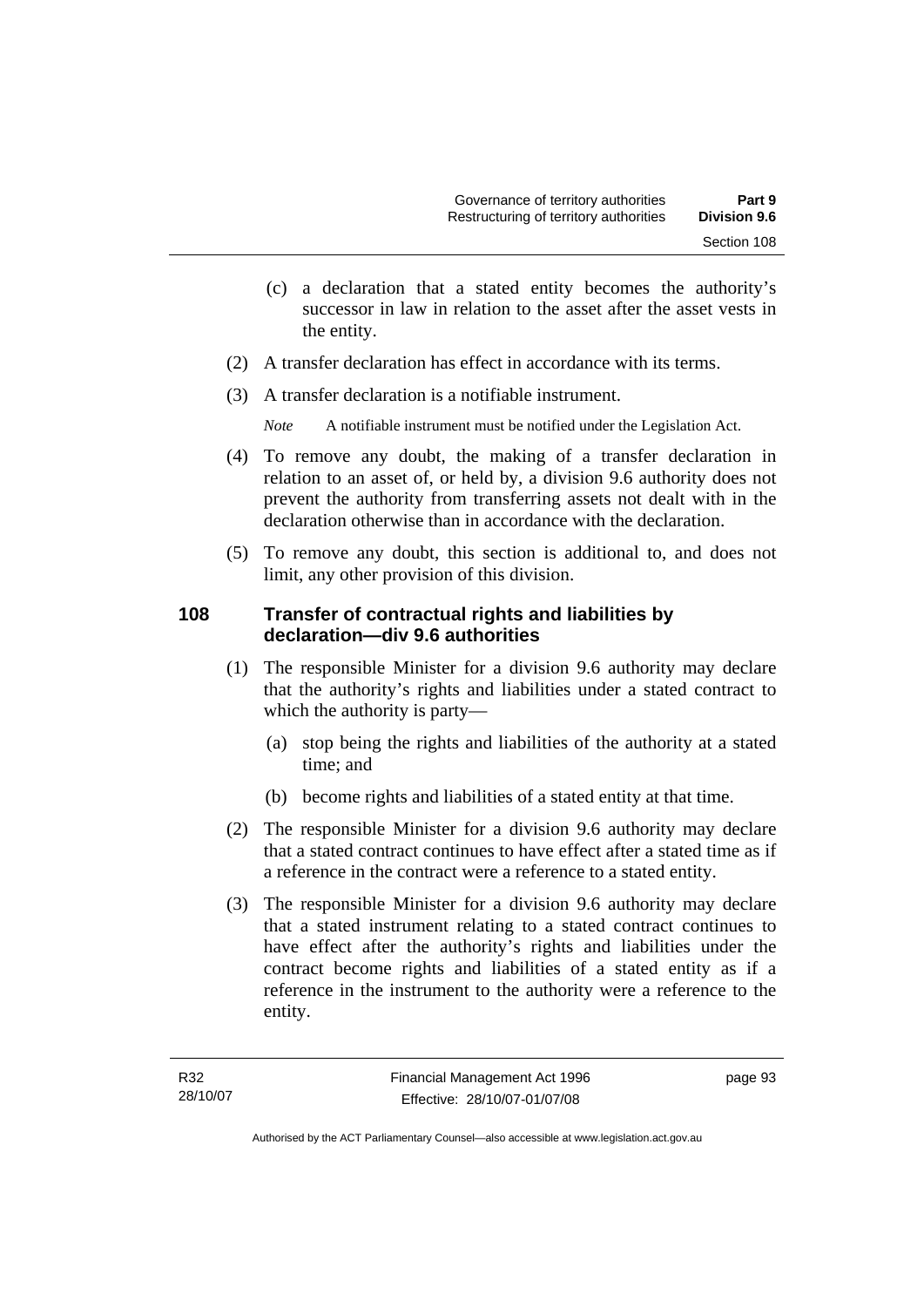| Part 9              | Governance of territory authorities    |
|---------------------|----------------------------------------|
| <b>Division 9.6</b> | Restructuring of territory authorities |
| Section 109         |                                        |

- (4) The responsible Minister for a division 9.6 authority may declare that a stated person becomes the authority's successor in law, in relation to the authority's rights and liabilities under a stated contract, immediately after the authority's rights and liabilities under the contract become rights and liabilities of the entity.
- (5) A declaration under this section has effect according to its terms.
- (6) A declaration under this section is a notifiable instrument.

*Note* A notifiable instrument must be notified under the Legislation Act.

 (7) To remove any doubt, this section is additional to, and does not limit, any other provision of this division.

#### **109 Transfer of liabilities by declaration—div 9.6 authorities**

- (1) The responsible Minister for a division 9.6 authority may make 1 or more of the following declarations in relation to a liability of the authority:
	- (a) a declaration that a stated liability stops being a liability of the authority and becomes a liability of a stated entity at a stated time;
	- (b) a declaration that a stated instrument relating to a stated liability continues to have effect after the liability becomes a liability of a stated entity as if a reference in the instrument to the authority were a reference to the entity;
	- (c) a declaration that a stated entity becomes the authority's successor in law in relation to a stated liability immediately after the liability becomes a liability of the entity.
- (2) A declaration under subsection (1) has effect in accordance with its terms.
- (3) A declaration under subsection (1) is a notifiable instrument.

*Note* A notifiable instrument must be notified under the Legislation Act.

Authorised by the ACT Parliamentary Counsel—also accessible at www.legislation.act.gov.au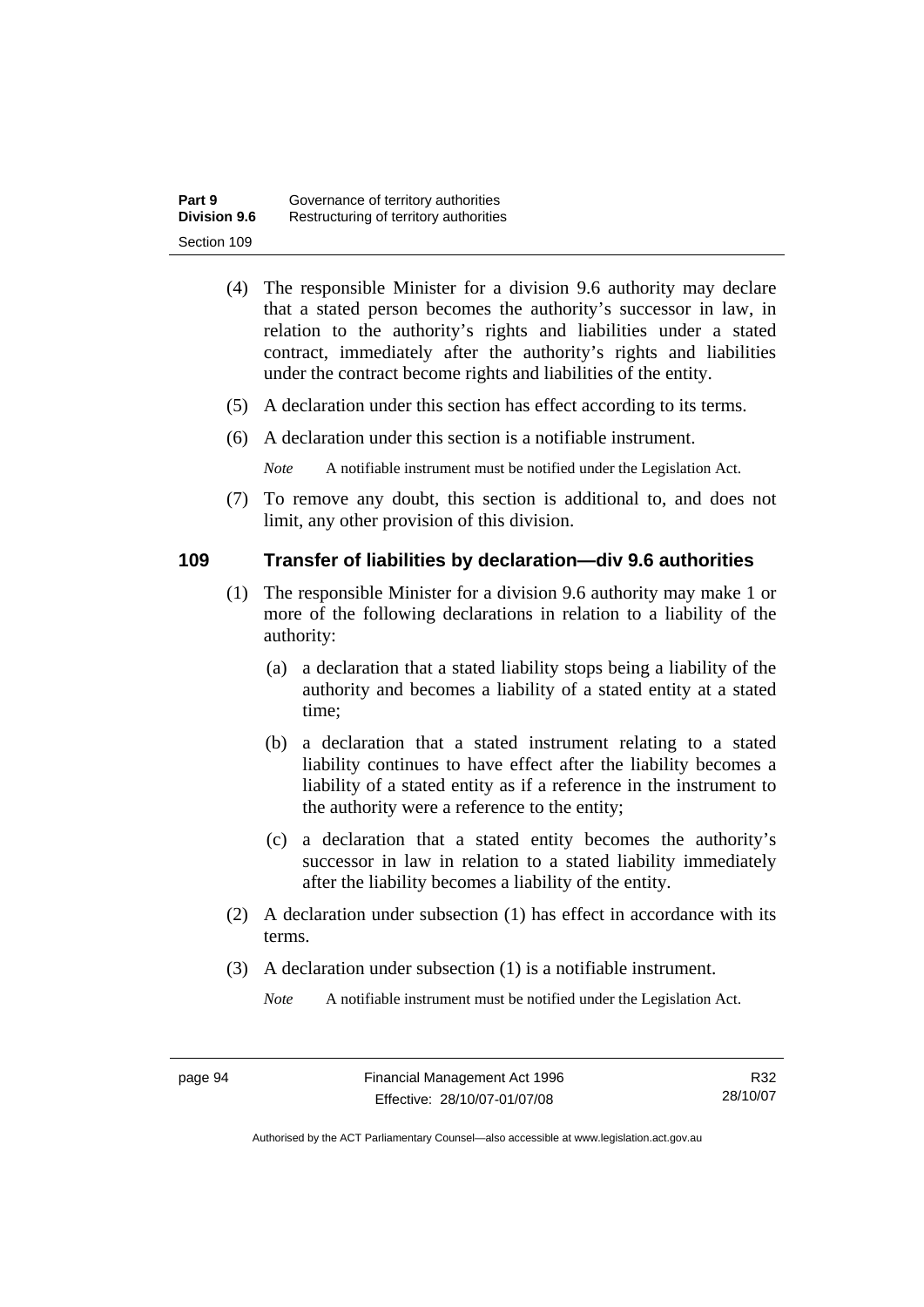(4) To remove any doubt, this section is additional to, and does not limit any other provision of this division.

## **110 Assistance given by authorities for div 9.6**

 (1) A division 9.6 authority may, on the authority's own initiative, give the Territory assistance in relation to the transfer of the authority's assets.

#### **Examples of forms of assistance**

- 1 giving information
- 2 giving financial assistance
- 3 giving a financial benefit to an entity
- 4 giving facilities, information and other assistance in relation to the conduct of a due diligence procedure or market briefing
- 5 entering into an agreement with the Territory
- *Note* An example is part of the Act, is not exhaustive and may extend, but does not limit, the meaning of the provision in which it appears (see Legislation Act, s 126 and s 132).
- (2) A division 9.6 authority must, if asked in writing by the responsible Minister for the authority, assist the Territory in relation to the transfer of the authority's assets.
- (3) If a division 9.6 authority must give assistance under subsection (2), the assistance must be given within the period, and in the way, stated in the request.
- (4) To remove any doubt, a division 9.6 authority that gives assistance under this section does not incur civil liability only because of the giving of assistance.
- (5) Any liability that would, apart from this section, attach to the division 9.6 authority attaches instead to the Territory.

page 95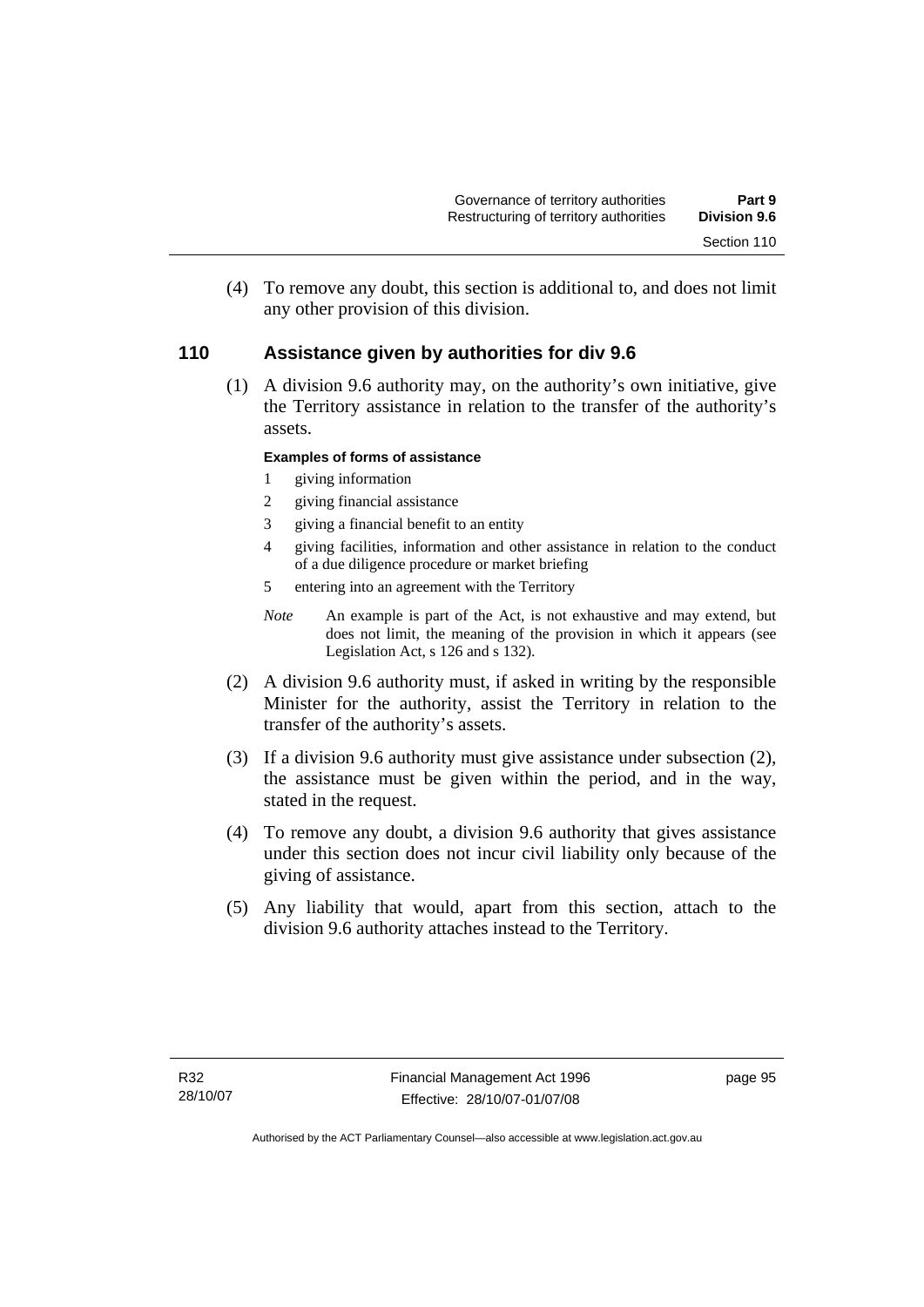### **111 Assistance given by governing board members for div 9.6**

 (1) The governing board, or a member of the governing board, of a division 9.6 authority may, on the board's or member's own initiative, give the Territory assistance in relation to the transfer of the authority's assets.

#### **Examples of forms of assistance**

- 1 giving information
- 2 giving financial assistance
- 3 giving a financial benefit to an entity
- 4 giving facilities, information and other assistance in relation to the conduct of a due diligence procedure or market briefing
- 5 entering into an agreement with the Territory
- *Note* An example is part of the Act, is not exhaustive and may extend, but does not limit, the meaning of the provision in which it appears (see Legislation Act, s 126 and s 132).
- (2) The governing board, or a member of the governing board, of a division 9.6 authority must, if asked in writing by the responsible Minister for the authority, assist the Territory in relation to the transfer of the authority's assets.
- (3) If the governing board, or a member of the governing board, of a division 9.6 authority must give assistance under subsection (2), the assistance must be given within the period, and in the way, stated in the request.
- (4) To remove any doubt, a governing board or a member of a governing board who gives assistance under this section does not incur civil liability only because of the giving of assistance.
- (5) Any liability that would, apart from this section, attach to the members or member of the governing board attaches instead to the Territory.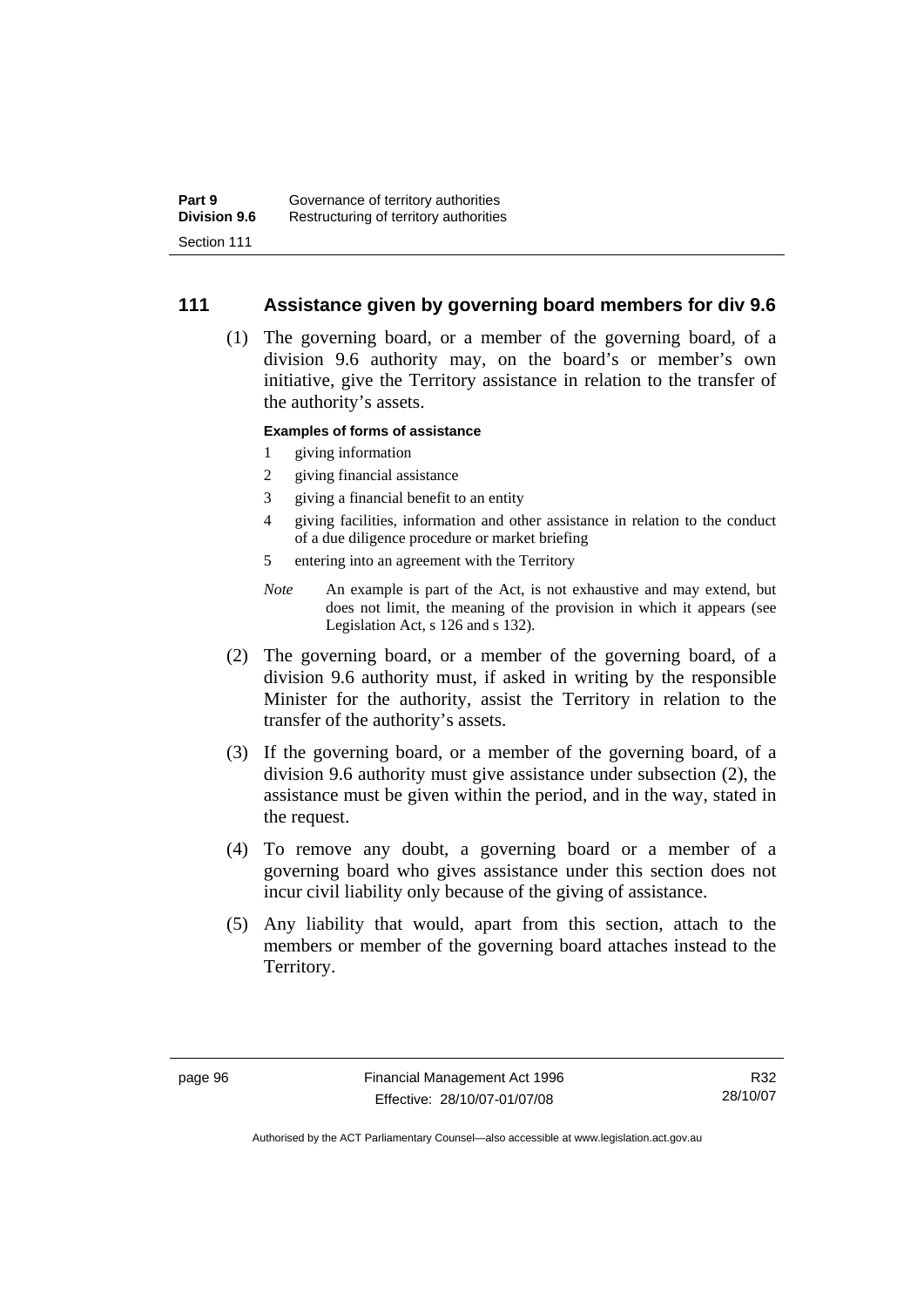## **112 Use of information by Territory and div 9.6 authorities**

- (1) This section applies to information provided under section 110 (Assistance given by authorities for div 9.6) or section 111 (Assistance given by governing board members for div 9.6) in relation to a division 9.6 authority.
- (2) The Territory, the division 9.6 authority or an associated person may use the information for a purpose related to, or consequent on, the transfer of the authority's assets.
- (3) The Territory, the territory authority or an associated person may give the information to someone else for a purpose related to, or consequent on, the transfer of the authority's assets.
- (4) If a person gives information or uses information under this section—
	- (a) the giving of the information is not—
		- (i) a breach of confidence; or
		- (ii) a breach of professional etiquette or ethics; or
		- (iii) a breach of a rule of professional conduct; and
	- (b) the person does not incur civil liability only because of the giving or using of the information.
- (5) In this section:

*associated person*—each of the following is an *associated person* in relation to a division 9.6 authority:

- (a) the responsible Minister for the authority;
- (b) a public employee;
- (c) a person who exercises a function for the Territory in relation to the transfer of the authority's assets;
- (d) a member of the governing board of the territory authority;

page 97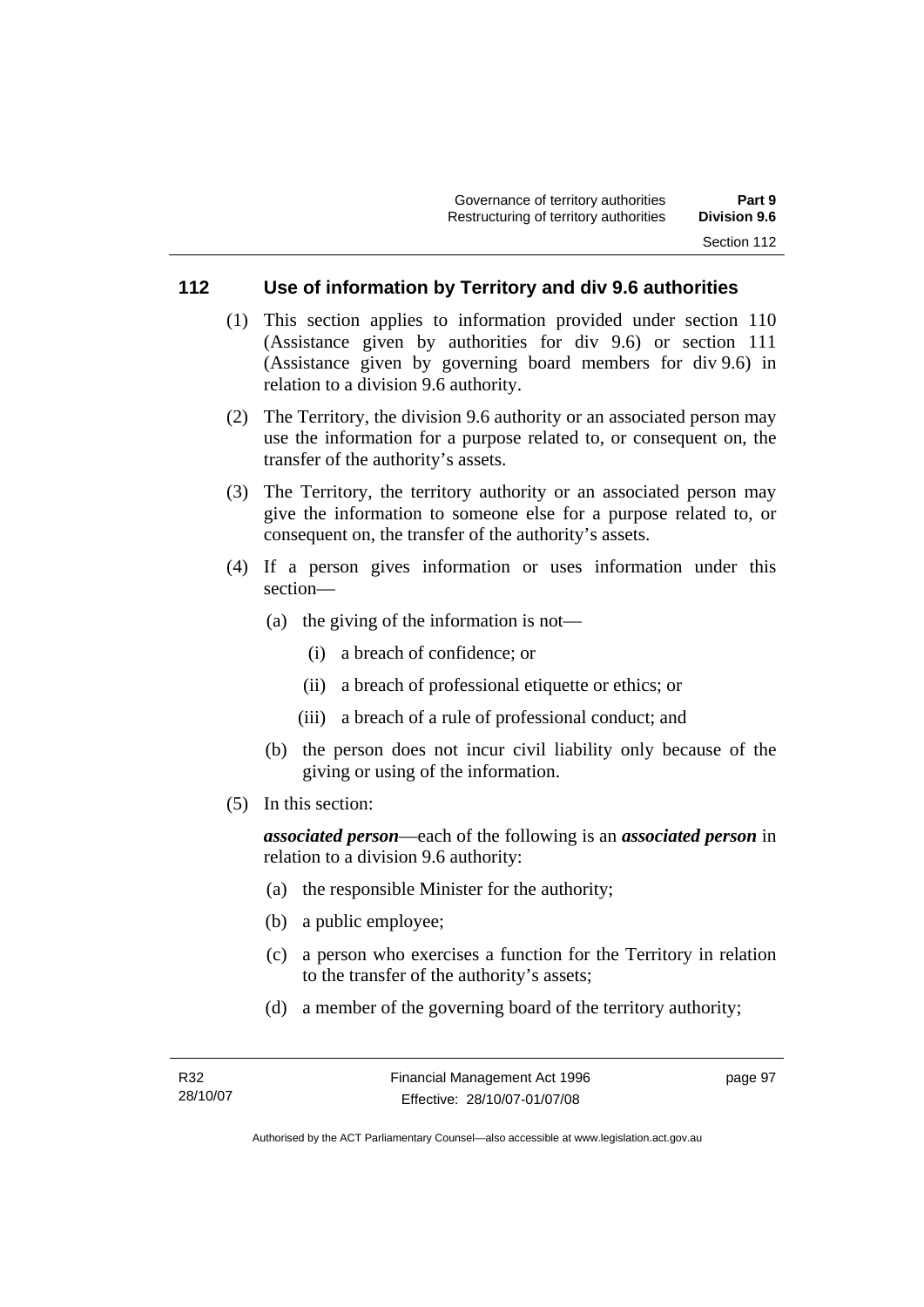- (e) an officer or employee of the authority;
- (f) a person who exercises a function for the authority in relation to the authority's assets.

#### **113 Contracts relating to the protection of information responsible Minister for div 9.6 authority**

- (1) The responsible Minister for a division 9.6 authority may, on behalf of the Territory, enter into a contract with an entity relating to the protection of information if—
	- (a) the information is provided under section 110 (Assistance given by authorities for div 9.6) or section 111 (Assistance given by governing board members for div 9.6); and
	- (b) publication of the information might be expected to substantially prejudice the entity's commercial interests.
- (2) To remove any doubt, subsection (1) does not limit the power of the Territory to enter into contracts.

#### **114 Contracts relating to the protection of information div 9.6 authority**

- (1) A division 9.6 authority may enter into a contract with an entity relating to the protection of information if—
	- (a) the information is provided under section 110 (Assistance given by authorities for div 9.6) or section 111 (Assistance given by governing board members for div 9.6); and
	- (b) publication of the information might be expected to substantially prejudice the entity's commercial interests.
- (2) To remove any doubt, subsection (1) does not limit the power of the division 9.6 authority to enter into contracts.

#### **115 Transfer of pending proceedings—div 9.6 authorities**

(1) This section applies if—

| page 98 | Financial Management Act 1996 |
|---------|-------------------------------|
|         | Effective: 28/10/07-01/07/08  |

R32 28/10/07

Authorised by the ACT Parliamentary Counsel—also accessible at www.legislation.act.gov.au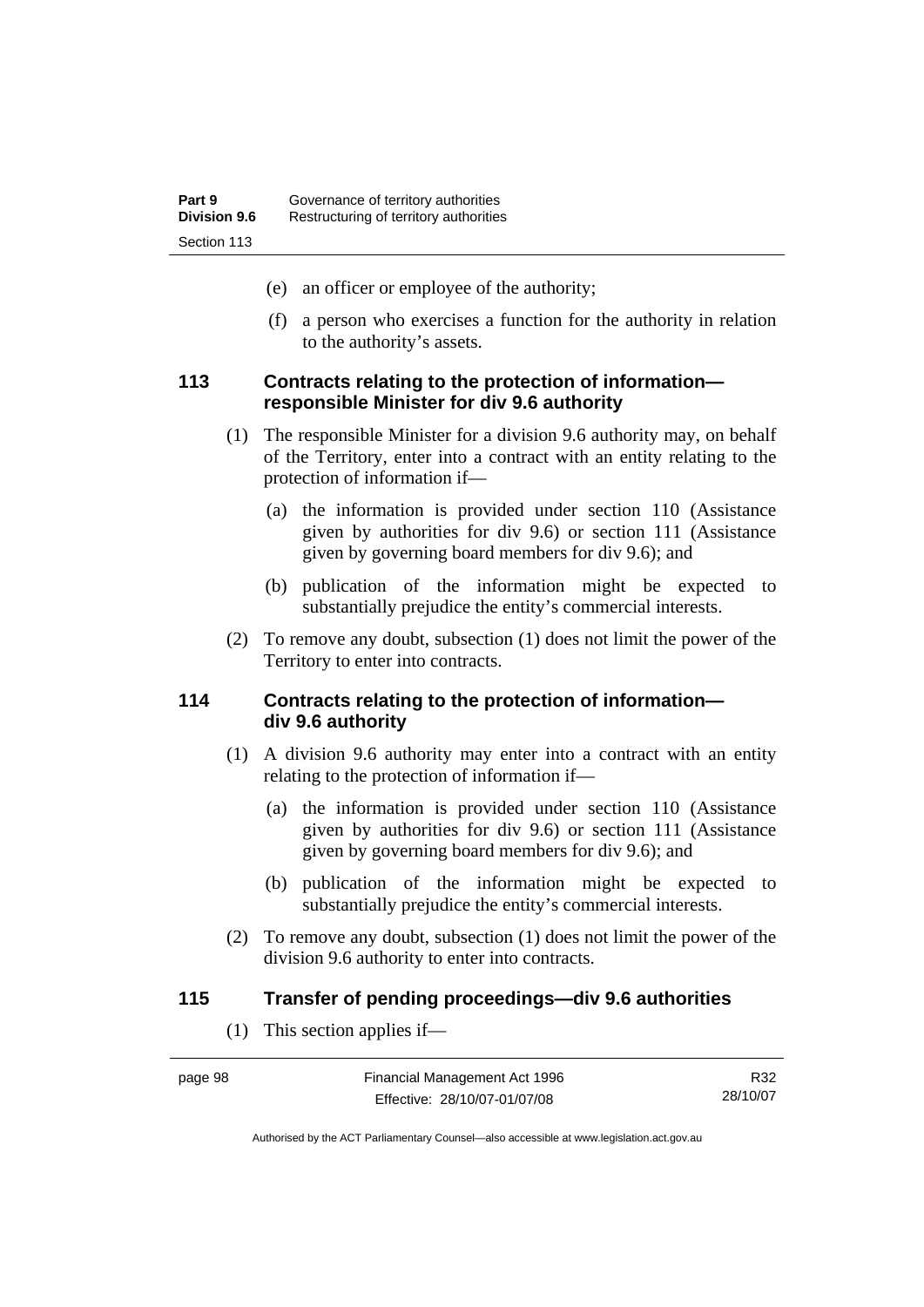- (a) an entity (the *successor*) becomes the successor in law of someone else (the *original entity*) at a particular time (the *handover time*) in relation to a particular asset, right or liability because of a declaration made by a Minister under this division; and
- (b) a proceeding to which the original entity was a party was pending in a court or other entity immediately before the handover time; and
- (c) the proceeding related, completely or partly, to the asset, right or liability.
- (2) The successor is, by force of this subsection, substituted for the original entity as a party to the proceeding to the extent to which the proceeding relates to the asset, right or liability.
- (3) The court or other entity in which, or before which, a proceeding has been continued under this section may give directions about the proceeding.
- (4) However, subsection (2) does not apply if the responsible Minister for the original entity determines otherwise.
- (5) A determination under subsection (3) is a notifiable instrument.

*Note* A notifiable instrument must be notified under the Legislation Act.

## **116 Proceedings and evidence—div 9.6 authorities**

- (1) This section applies if an entity (the *successor*) becomes the successor in law of someone else (the *original entity*) at a particular time (the *handover time*) in relation to a particular asset, right or liability because of a declaration made by a Minister under this division.
- (2) A proceeding for a cause of action may be brought against the successor in relation to the asset, right or liability if, before handover time—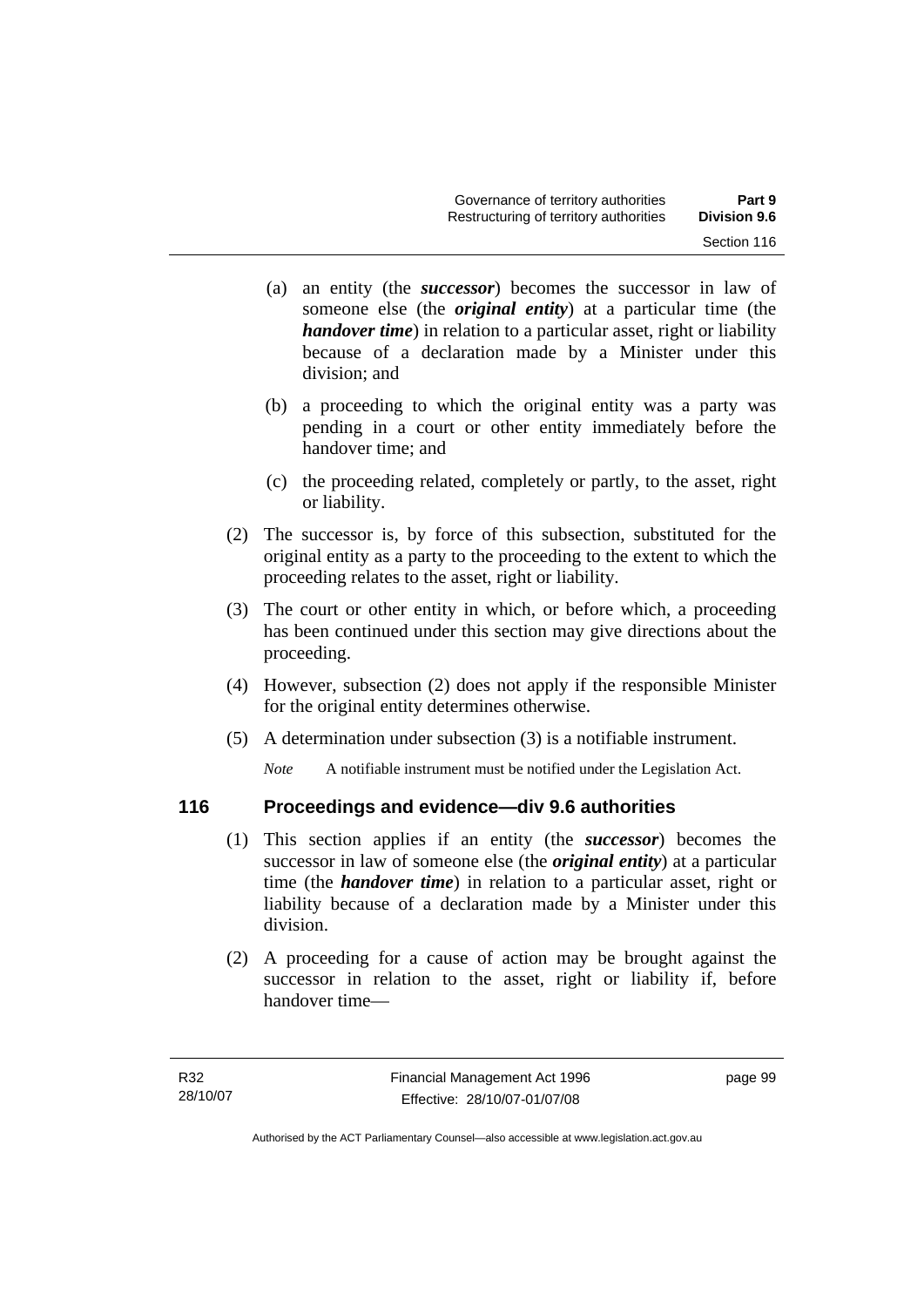- (a) the cause of action had accrued against the original entity in relation to the asset, right or liability; and
- (b) a proceeding had not started in relation to the cause of action; and
- (c) the limitation period for the cause of action had not ended.
- (3) The *Limitation Act 1985,* part 3 (Postponement of bar) applies to the starting of a proceeding that may be brought by or against the successor under this section as if the cause of action had been accrued by, or had accrued against, the successor.
- (4) The court or other entity in which, or before which, a proceeding has been or may be started under this section may give directions about the proceeding.
- (5) Any evidence that, before handover time, would have been admissible for or against the original entity in relation to the asset, right or liability is admissible for or against the successor.
- (6) An order made in a proceeding by or against the original entity in relation to the asset, right or liability before handover time may be enforced by or against the successor.
- (7) In this section:

*proceeding* includes a proceeding by way of appeal or review (including review under the *Ombudsman Act 1989*).

## **117 Operation of div 9.6 not breach of contract etc**

To remove any doubt, the operation of this division must not be taken to—

- (a) place a person in breach of contract or confidence; or
- (b) otherwise make a person guilty of a civil wrong; or
- (c) place a person in breach of, or create a default under, any territory law or provision in an agreement, arrangement or

R32 28/10/07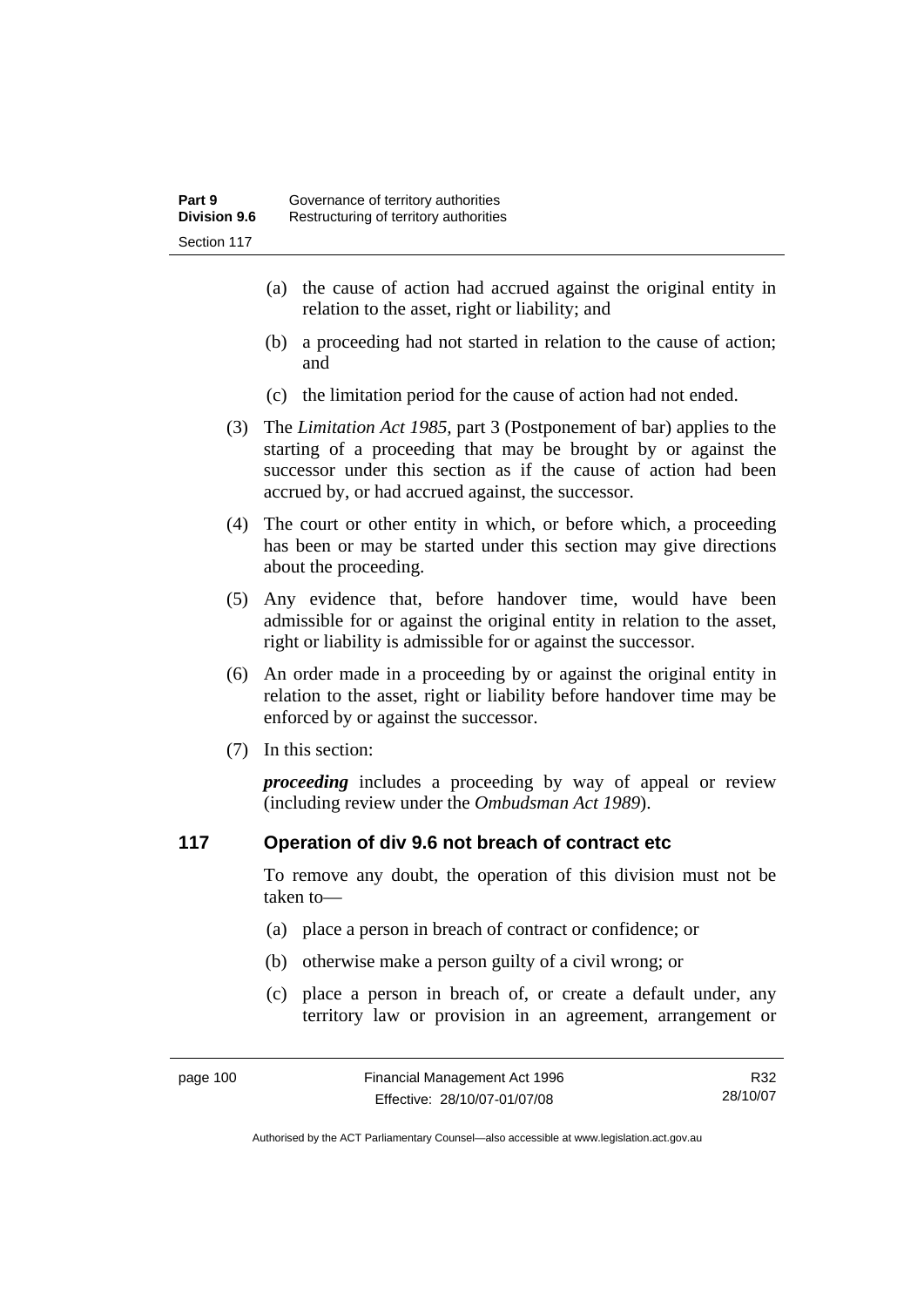understanding, including, for example, a contractual provision prohibiting, restricting or regulating the following:

- (i) the assignment or transfer of an asset, right or liability;
- (ii) the disclosure of information; or
- (d) release a surety from any of surety's liabilities in relation to a liability that is transferred under a declaration made by a Minister under this division; or
- (e) fulfil a condition that—
	- (i) allows an entity to terminate an agreement or liability; or
	- (ii) alters the operation or effect of an agreement; or
	- (iii) requires an amount to be paid before its stated maturity.
- *Note* An example is part of the Act, is not exhaustive and may extend, but does not limit, the meaning of the provision in which it appears (see Legislation Act, s 126 and s 132).

## **118 Transfer of assets etc not otherwise disposed of—div 9.6 authorities**

- (1) This section applies in relation to an asset, right or liability of a division 9.6 authority if—
	- (a) the authority ceases to exist; and
	- (b) apart from this section, division 9.7 would not apply in relation to the authority; and
	- (c) the asset, right or liability has not been disposed of after the authority ceases to exist.
- (2) Division 9.7 applies in relation to the division 9.6 authority as if it were a division 9.7 authority, but only in relation to the asset, right or liability that has not been disposed of.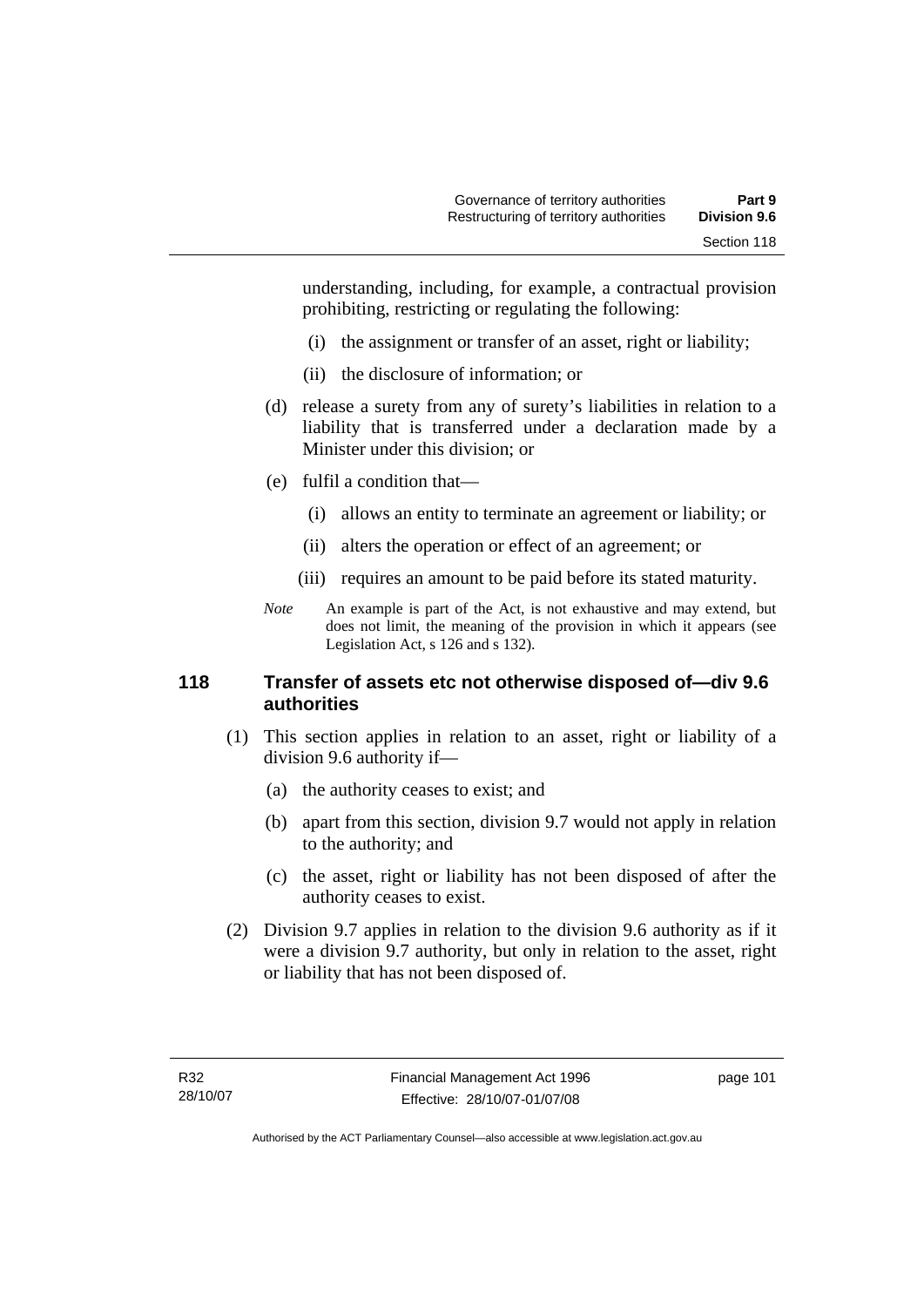## **119 Annual reports etc for div 9.6 authorities**

(1) In this section:

*division 9.6 authority* means a division 9.6 authority that has ceased to exist and is not also a division 9.7 authority.

*financial year*––see the *Annual Reports (Government Agencies) Act 2004*, section 6 (3).

*handover day*, in relation to a division 9.6 authority, means the day the authority ceases to exist.

*relevant financial year*, for a division 9.6 authority, means a financial year—

- (a) beginning before the handover day for the authority; and
- (b) for which a report had not been presented by the authority under the *Annual Reports (Government Agencies) Act 2004*, section 6 (Annual report of public authority) before the handover day.

*responsible Minister*, for a division 9.6 authority, means the Minister who was the responsible Minister for the authority immediately before it ceased to exist.

- (2) The responsible Minister for a division 9.6 authority must present an annual report for the authority for each relevant financial year.
- (3) An annual report under subsection (2) must include anything that the annual report would have been required to include before handover day for the division 9.6 authority.
- (4) The applied provisions of part 8 (Financial provisions for territory authorities) apply in relation to a division 9.6 authority in relation to any period before the handover day as if—
	- (a) the authority had not ceased to exist; and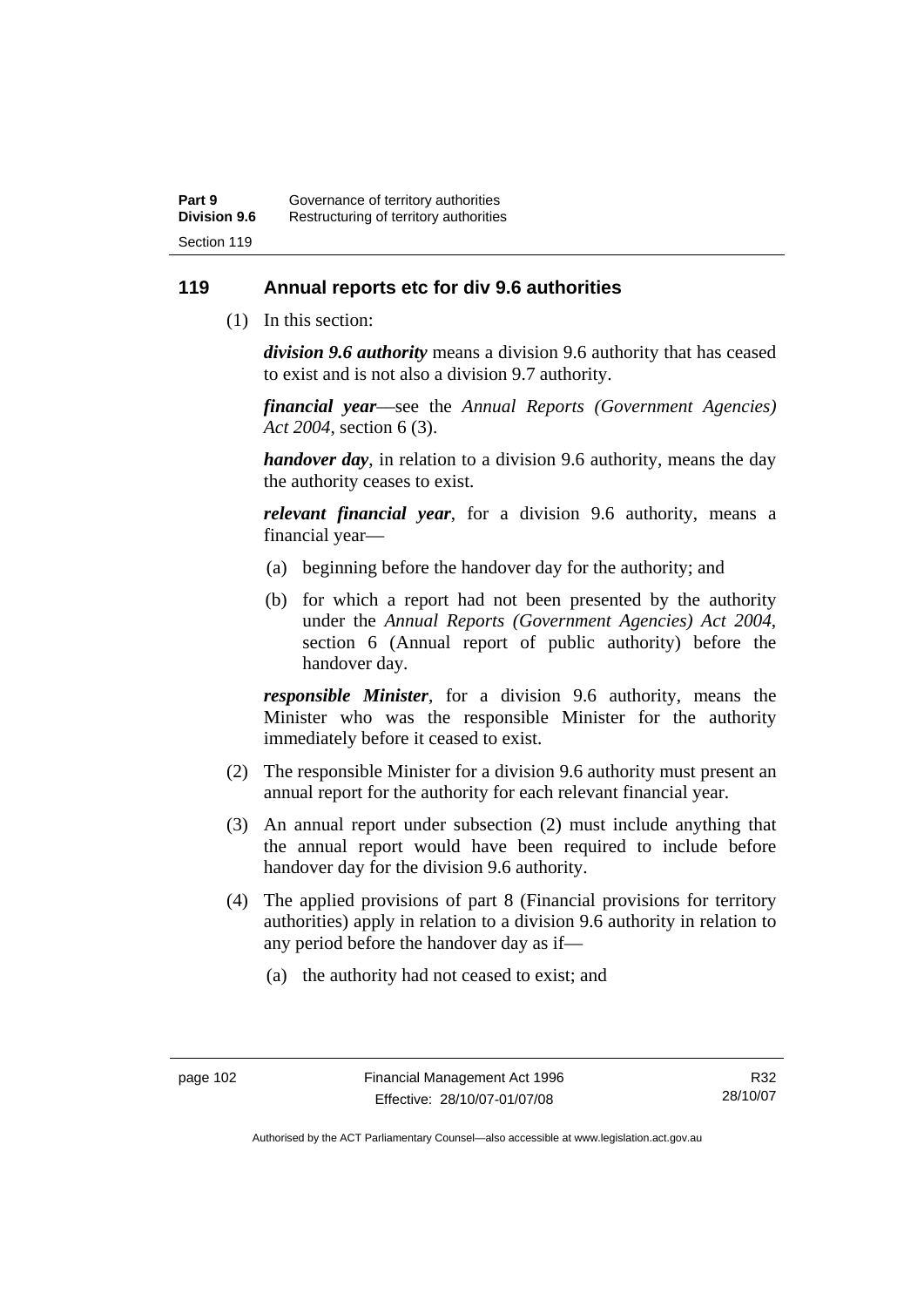- (b) a reference in section 63 and section 68 to the authority included a reference to the responsible Minister for the authority; and
- (c) a reference in section 64 and section 69 to the relevant person for the authority included a reference to the responsible Minister for the authority; and
- (d) a reference in section 65 and section 70 to the chief executive officer of the authority included a reference to the responsible Minister for the authority; and
- (e) all other necessary changes were made; and
- (f) any changes prescribed by regulation were made.
- (5) For subsection (4), the *applied provisions of part 8* are the following:
	- section 63 (Annual financial statements of territory authorities)
	- section 64 (Responsibility for annual financial statements of territory authorities)
	- section 65 (Audit of annual financial statements of territory authorities)
	- section 66 (Annual financial statements of territory authorities to be included in annual reports etc)
	- section 68 (Statements of performance of territory authorities)
	- section 69 (Responsibility for territory authority statements of performance)
	- section 70 (Scrutiny of territory authority statements of performance)
	- section 71 (Territory authority statements of performance to be included in annual reports).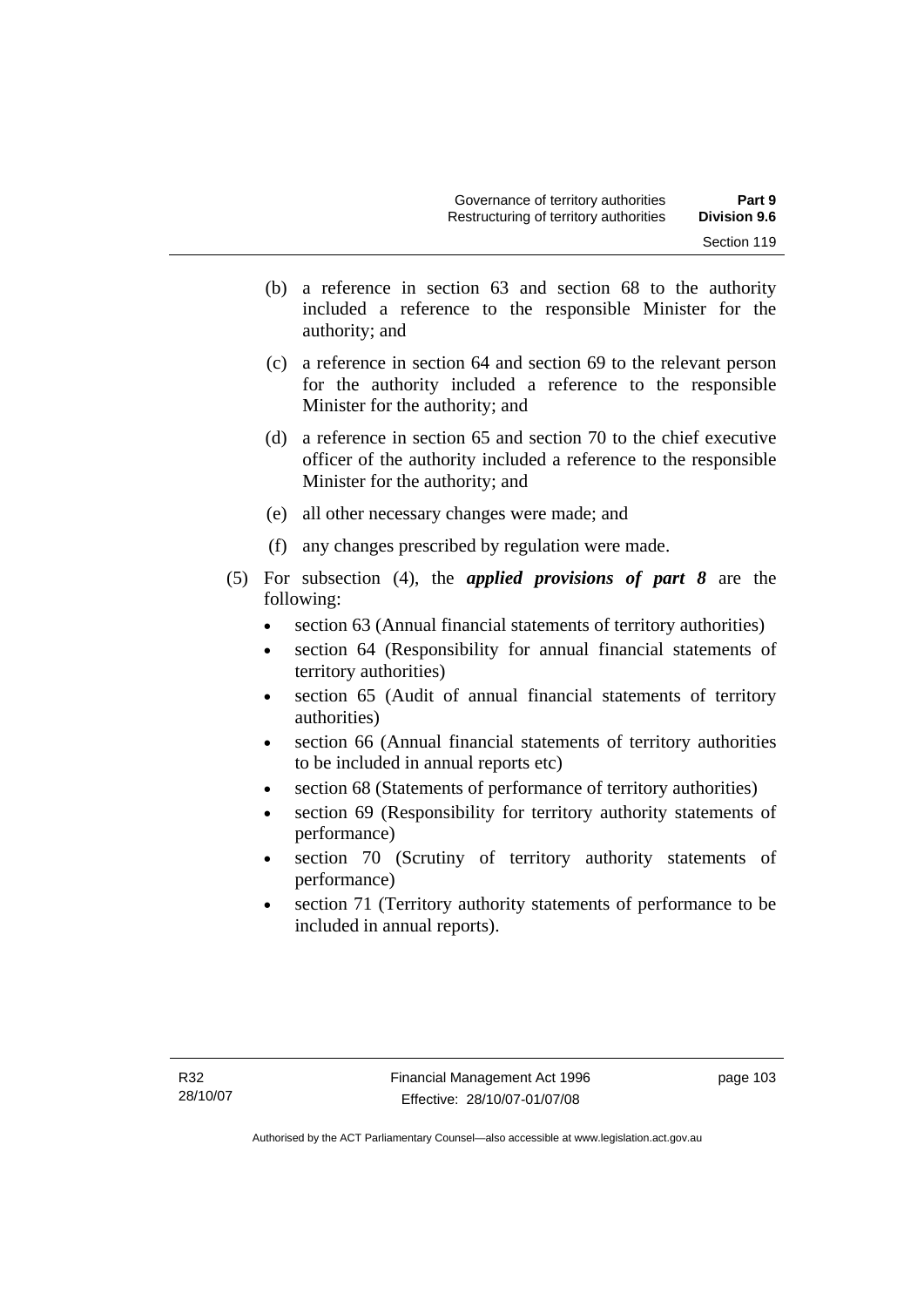## **Division 9.7 Additional provisions for restructuring of certain territory authorities**

## **120 What territory authorities does div 9.7 apply to?**

- (1) This division applies to a territory authority if the authority is prescribed by regulation for this division.
	- *Note* This division also applies in relation to territory authorities in relation to certain assets, rights and liabilities (see s 118).
- (2) A reference in this division to a *division 9.7 authority* is a reference to a territory authority to which this division applies.
- (3) To remove any doubt, a regulation may prescribe a territory authority for this division whether or not this part would otherwise apply to the authority.

## **121 Definitions—div 9.7**

In this division:

*handover day*, in relation to a division 9.7 authority, means the day the authority ceases to exist.

*territory authority* includes a territory authority that has ceased to exist.

## **122 Vesting of assets, rights and liabilities—div 9.7 authorities**

- (1) All assets, rights and liabilities of a division 9.7 authority immediately before handover day vest in the Territory on handover day.
- (2) To remove any doubt, all records of the territory authority, including applications made to the authority, become the records of the Territory on handover day.

R32 28/10/07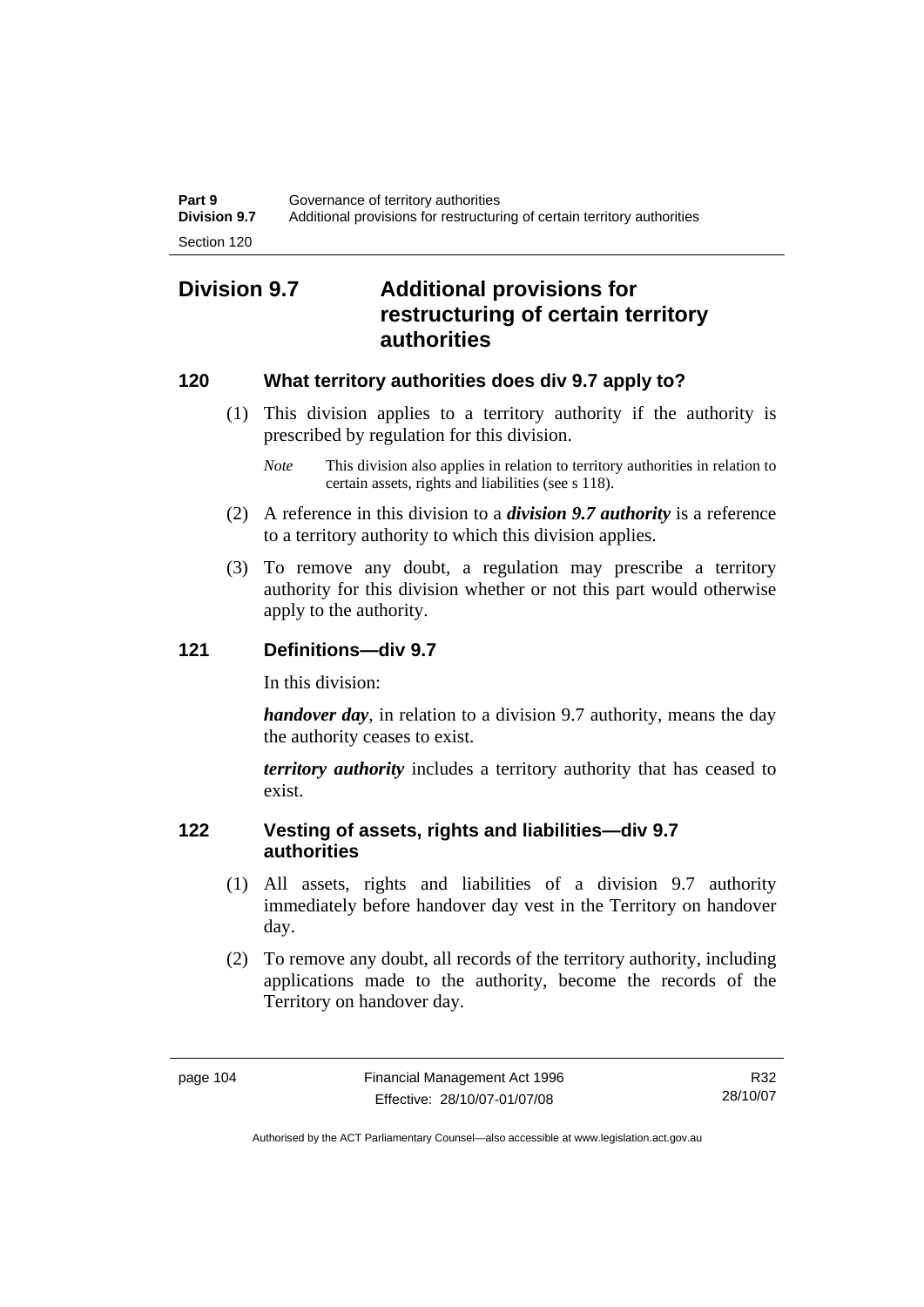## **123 Proceedings and evidence—div 9.7 authorities**

- (1) For a proceeding started before handover day and to which a division 9.7 authority is a party, the Territory is substituted as a party on the handover day.
- (2) A proceeding for a cause of action in relation to a division 9.7 authority may be brought against the Territory if, before handover day—
	- (a) the cause of action had accrued against the authority; and
	- (b) a proceeding had not started in relation to the cause of action; and
	- (c) the limitation period for the cause of action had not ended.
- (3) The *Limitation Act 1985,* part 3 (Postponement of bar) applies to the starting of a proceeding that may be brought by or against the Territory under this section as if the cause of action had been accrued by, or had accrued against, the Territory.
- (4) The court or other entity in which, or before which, a proceeding may be or has been started or continued under this section may give directions about the proceeding.
- (5) Any evidence that would, before a division 9.7 authority ceased to exist, have been admissible for or against the authority is admissible for or against the Territory.
- (6) An order made in a proceeding by or against a division 9.7 authority before the handover day may, after the handover day, be enforced by or against the Territory.
- (7) In this section:

*proceeding* includes a proceeding by way of appeal or review (including review under the *Ombudsman Act 1989*).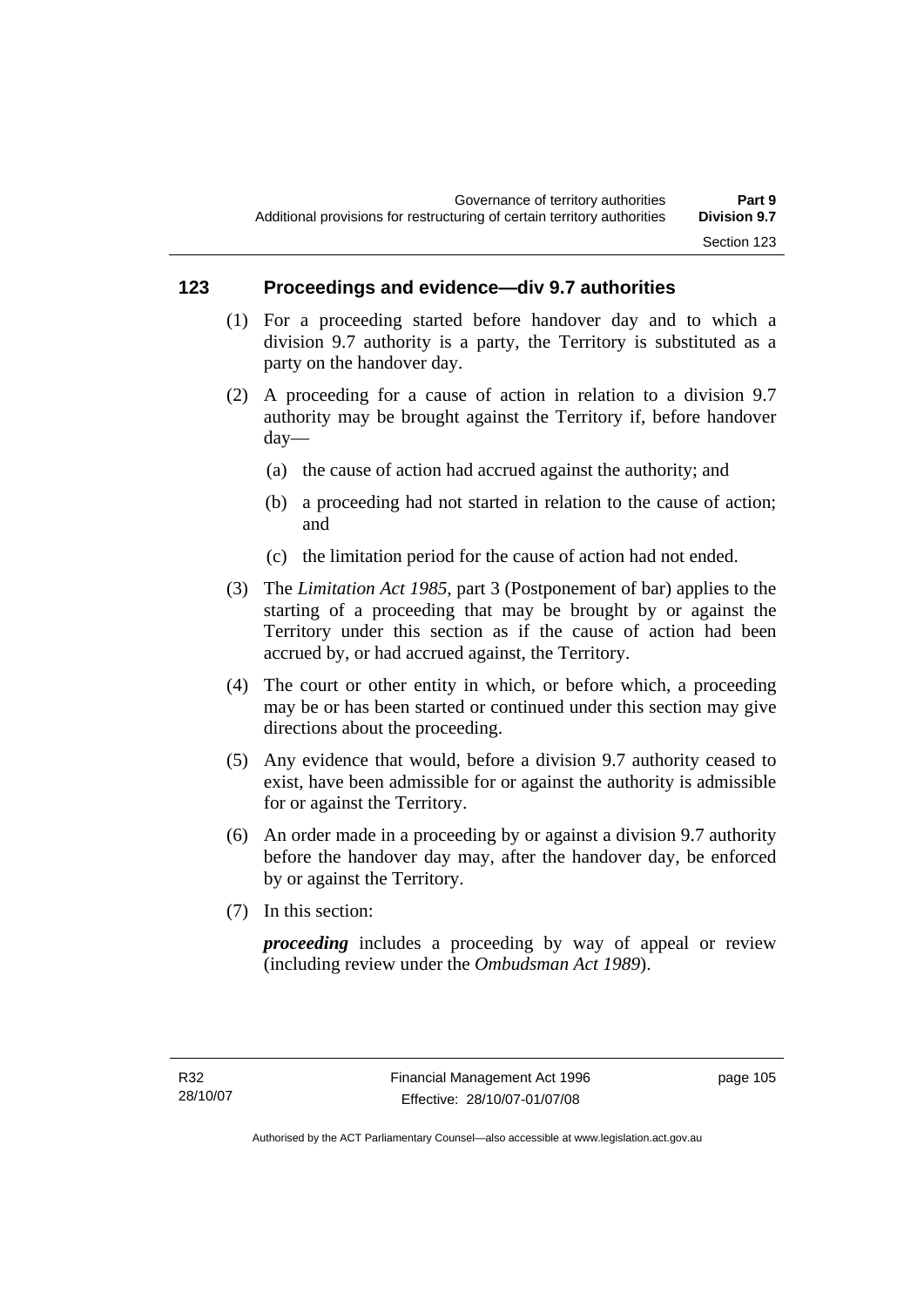## **124 Annual reports and financial statements for div 9.7 authorities**

(1) In this section:

*division 9.7 authority* means a division 9.7 authority that has ceased to exist.

*financial year*––see the *Annual Reports (Government Agencies) Act 2004*, section 6 (3).

*relevant financial year*, for a division 9.7 authority, means a financial year—

- (a) beginning before the handover day for the authority; and
- (b) for which a report had not been presented by the authority under the *Annual Reports (Government Agencies) Act 2004*, section 6 (Annual report of public authority) before the handover day.

*responsible Minister*, for a division 9.7 authority, means the Minister who was the responsible Minister for the authority immediately before it ceased to exist.

- (2) The responsible Minister for a division 9.7 authority must present an annual report for the authority for each relevant financial year.
- (3) An annual report under subsection (2) must include anything that the annual report would have been required to include before handover day for the division 9.7 authority.
- (4) The applied provisions of part 8 (Financial provisions for territory authorities) apply in relation to a division 9.7 authority in relation to any period before the handover day as if—
	- (a) the authority had not ceased to exist; and
	- (b) a reference in section 63 and section 68 to the authority included a reference to the responsible Minister for the authority; and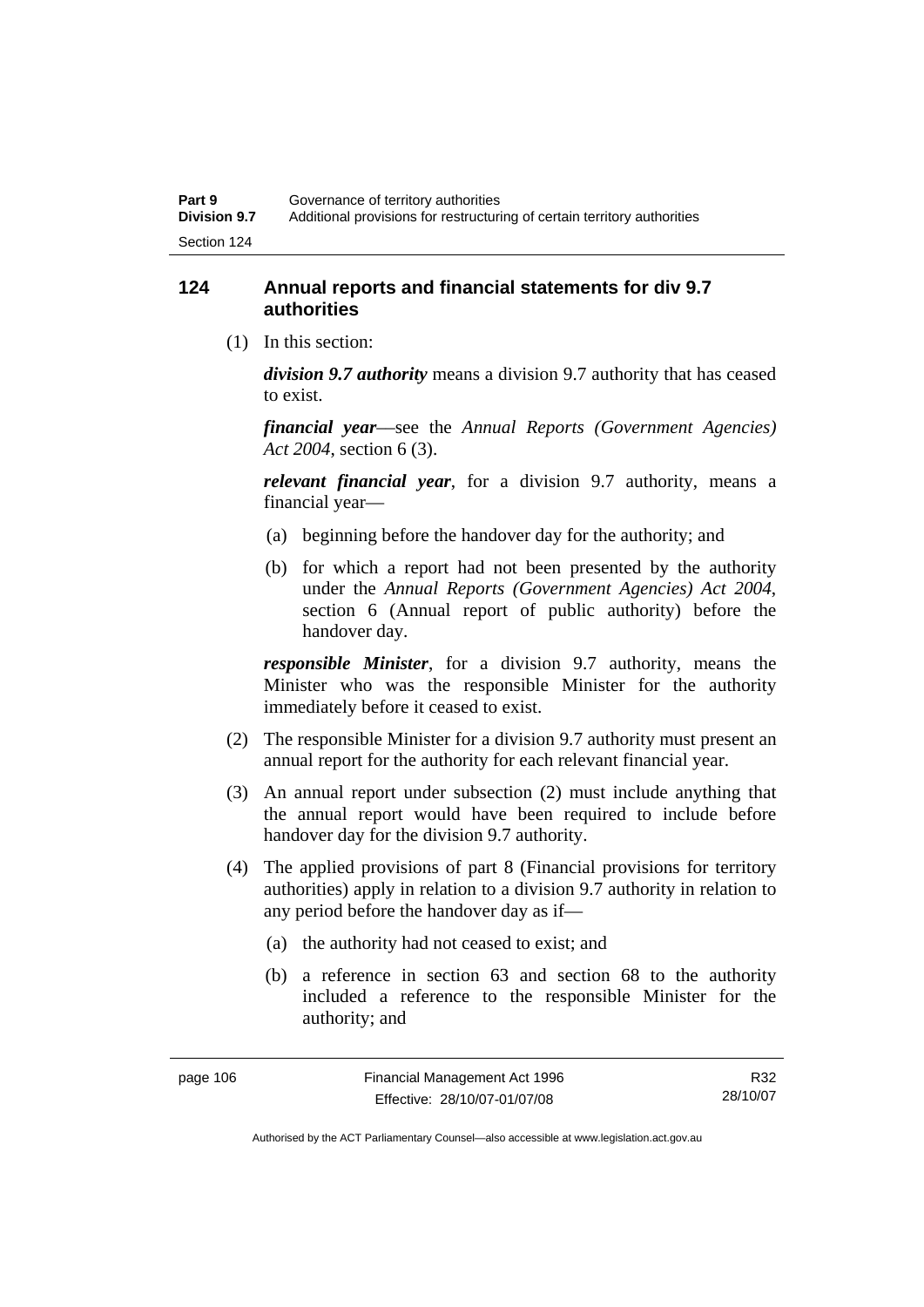- (c) a reference in section 64 and section 69 to the relevant person for the authority included a reference to the responsible Minister for the authority; and
- (d) a reference in section 65 and section 70 to the chief executive officer of the authority included a reference to the responsible Minister for the authority; and
- (e) all other necessary changes were made; and
- (f) any changes prescribed by regulation were made.
- (5) For subsection (4), the *applied provisions of part 8* are the following:
	- section 63 (Annual financial statements of territory authorities)
	- section 64 (Responsibility for annual financial statements of territory authorities)
	- section 65 (Audit of annual financial statements of territory authorities)
	- section 66 (Annual financial statements of territory authorities to be included in annual reports etc)
	- section 68 (Statements of performance of territory authorities)
	- section 69 (Responsibility for territory authority statements of performance)
	- section 70 (Scrutiny of territory authority statements of performance)
	- section 71 (Territory authority statements of performance to be included in annual reports).

## **125 References to div 9.7 authority**

In any contract, agreement or arrangement, a reference to a division 9.7 authority is, for the application of the contract, agreement or arrangement on or after the handover day, a reference to the Territory.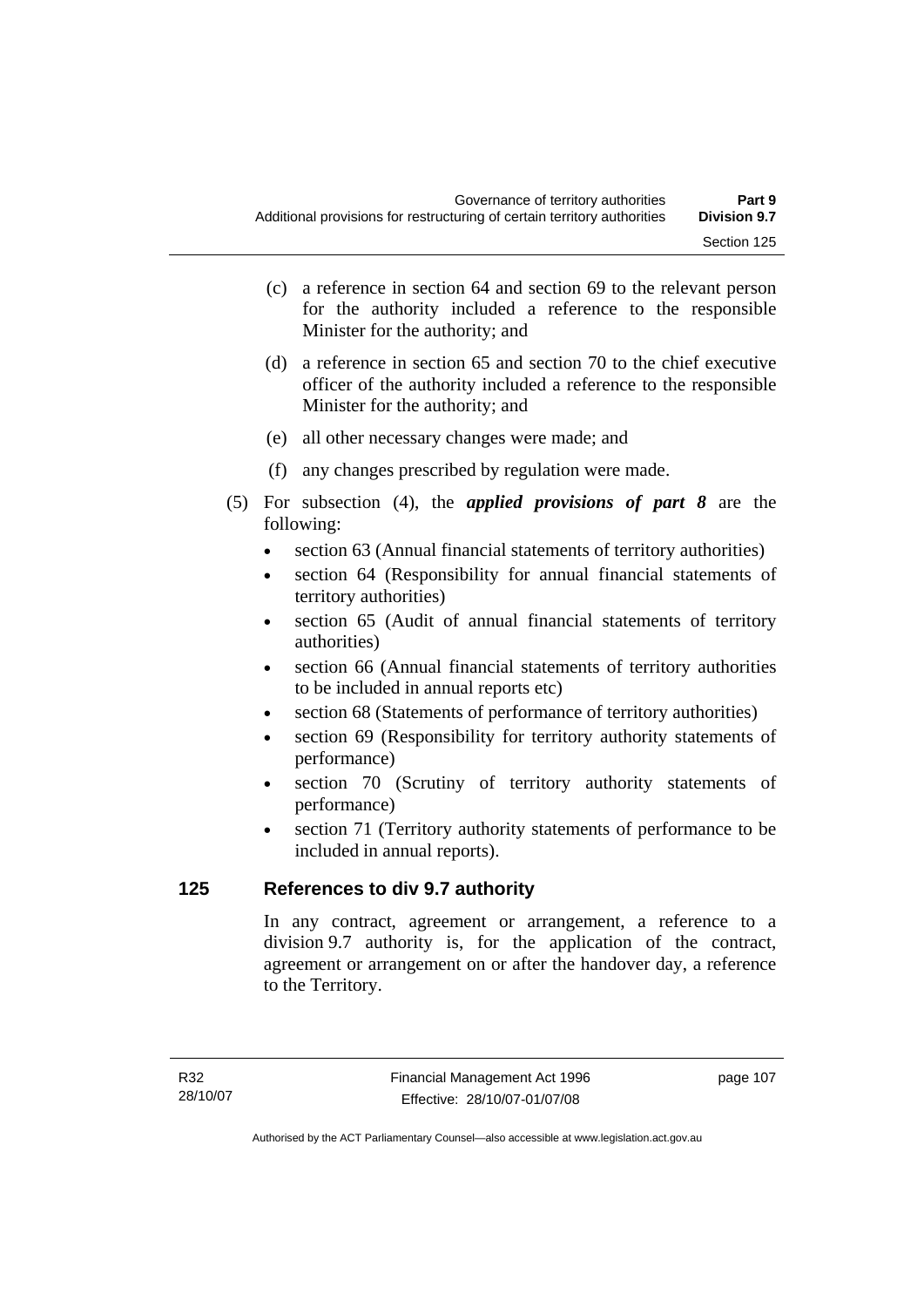#### **Part 10** Miscellaneous

Section 130

## **Part 10 Miscellaneous**

## **130 Act of grace payments**

- (1) If the Treasurer considers it appropriate to do so because of special circumstances, the Treasurer may authorise the payment by a department of an amount to a person (the *payee*) although the payment of that amount (the *relevant amount*) would not otherwise be authorised by law or required to meet a legal liability.
- (2) The authorisation may provide for the relevant amount to be paid  $by-$ 
	- (a) more than 1 instalment and on the dates specified in the authorisation; or
	- (b) periodical payments of an amount, and for the period, specified in the authorisation.
- (3) An authorisation may be expressed to be subject to conditions to be complied with by the payee.
- (4) If a condition is contravened, the Treasurer may by written notice addressed to the last-known address of the payee require the payee, within 30 days of receipt of the notice, to pay an amount equal to all or part of the relevant amount.
- (5) If the payee does not pay the amount specified in the notice under subsection (4), the amount may be recovered by the Territory as a debt.
- (6) If the payment of an amount by a department is authorised under this section, the Treasurer must —
	- (a) direct that the amount be paid from an appropriate appropriation for the department specified by the Treasurer; or
	- (b) authorise payment of the amount under section 18; or

R32 28/10/07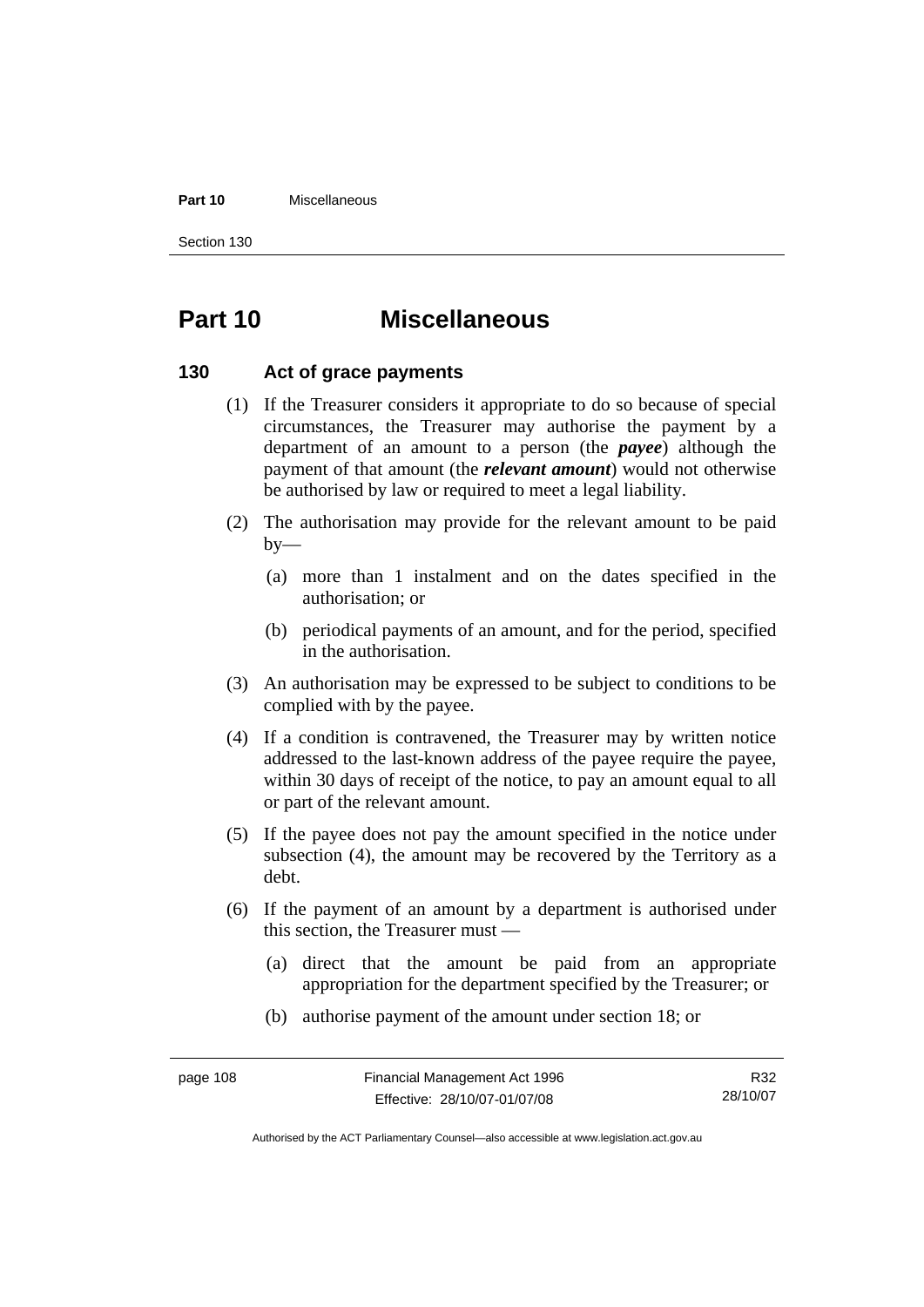- (c) authorise payment of the amount out of the public money of the Territory.
- (7) The public money of the Territory is appropriated for subsection  $(6)$  (c).
- (8) A payment made by a department under this section must be reported in notes to the financial statements of the department that relate to the financial year when the payment was made.
- (9) The notes must indicate in relation to each payment under this section the amount and grounds for the payment.
- (10) The notes relating to a payment under this section must not disclose the identity of the payee unless disclosure was agreed to by the payee as a condition of authorising the payment.

## **131 Waiver of debts etc**

- (1) The Treasurer may, in writing, on behalf of the Territory—
	- (a) waive the Territory's right to payment of an amount payable to the Territory; or
	- (b) postpone any right of the Territory to be paid a debt in priority to another debt; or
	- (c) allow the payment by instalments of an amount payable to the Territory; or
	- (d) defer the time for payment of an amount payable to the Territory.
- (2) A waiver relating to an amount payable to the Territory by a person may be expressed to be subject to a condition that the person agrees to pay an amount to the Territory in circumstances specified in the waiver.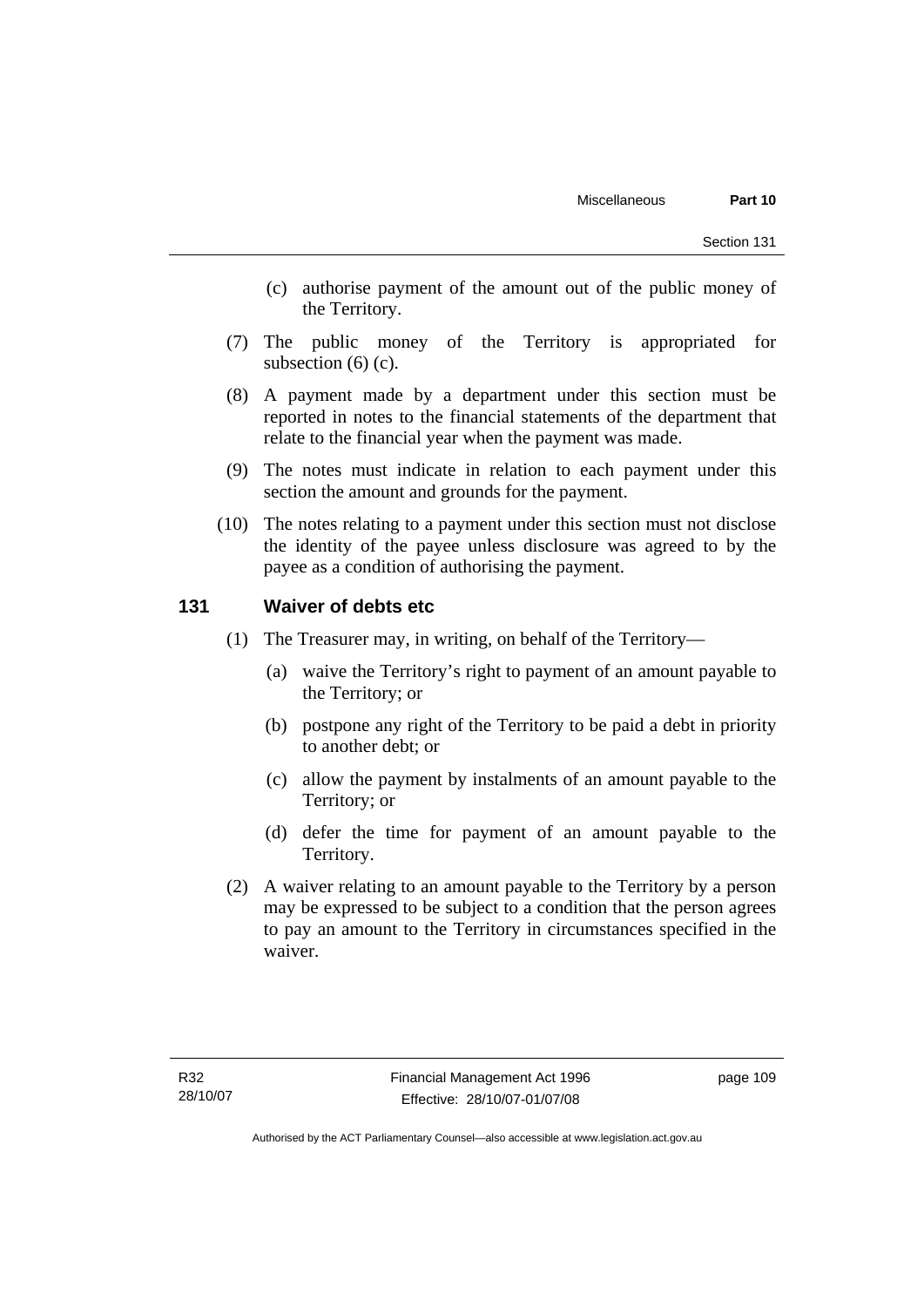#### **Part 10** Miscellaneous

Section 132

 (3) A waiver relating to an amount payable to the Territory must be reported in the notes to the financial statements of the relevant department that relate to the year in which the right to payment was waived.

## **132 Payments in relation to deceased estates**

- (1) If, at the time of a person's death (whether before or after the commencement of this section), the Territory owed an amount to the person, the Treasurer may pay that amount to the person who the Treasurer considers should receive the payment.
- (2) In deciding who should be paid, the Treasurer must have regard  $to$ —
	- (a) the provisions of any will of the deceased person that identify the persons entitled to property under the will; and
	- (b) the law relating to the disposition of the property of deceased people.
- (3) Before making a payment to a person, the Treasurer may require the person to produce any documents and other evidence relating to—
	- (a) the disposition of the deceased person's estate; or
	- (b) the family of the deceased person and any other people apparently entitled to share in the estate of the deceased person.
- (4) Subject to subsection (3), the Treasurer may make the payment without requiring production of probate of the will, or letters of administration of the estate, of the deceased person.
- (5) If a payment is made in relation to an amount owing to a deceased person, the Territory is discharged from any further liability in relation to that amount.
- (6) This section does not relieve the recipient of a payment from liability to deal with the money in accordance with law.

R32 28/10/07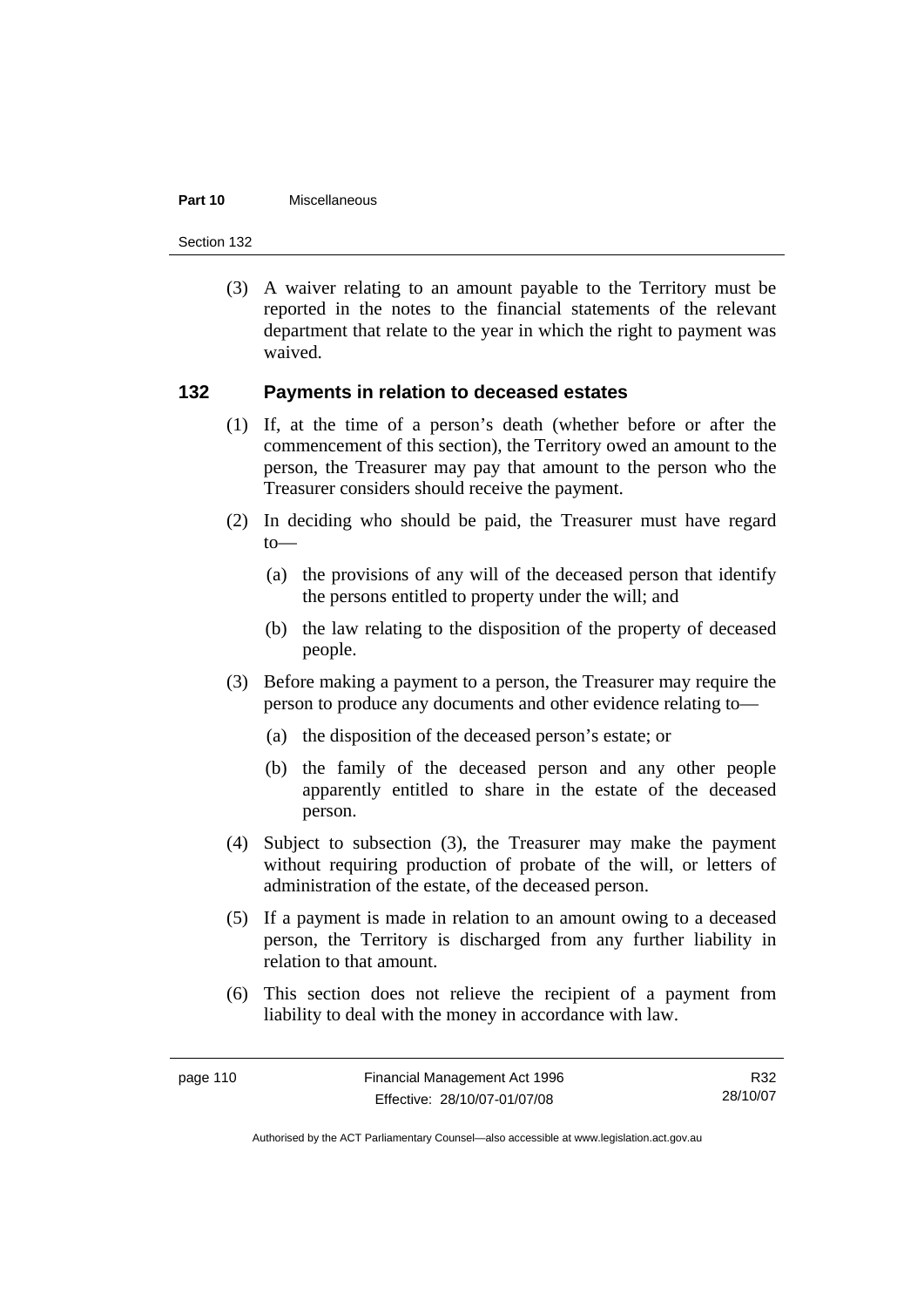## **133 Guideline-making power**

- (1) The Treasurer may, in writing, make financial management guidelines for this Act.
- (2) A financial management guideline is a disallowable instrument.
	- *Note* A disallowable instrument must be notified, and presented to the Legislative Assembly, under the Legislation Act.

## **134 Regulation-making power**

The Executive may make regulations for this Act.

*Note* A regulation must be notified, and presented to the Legislative Assembly, under the Legislation Act.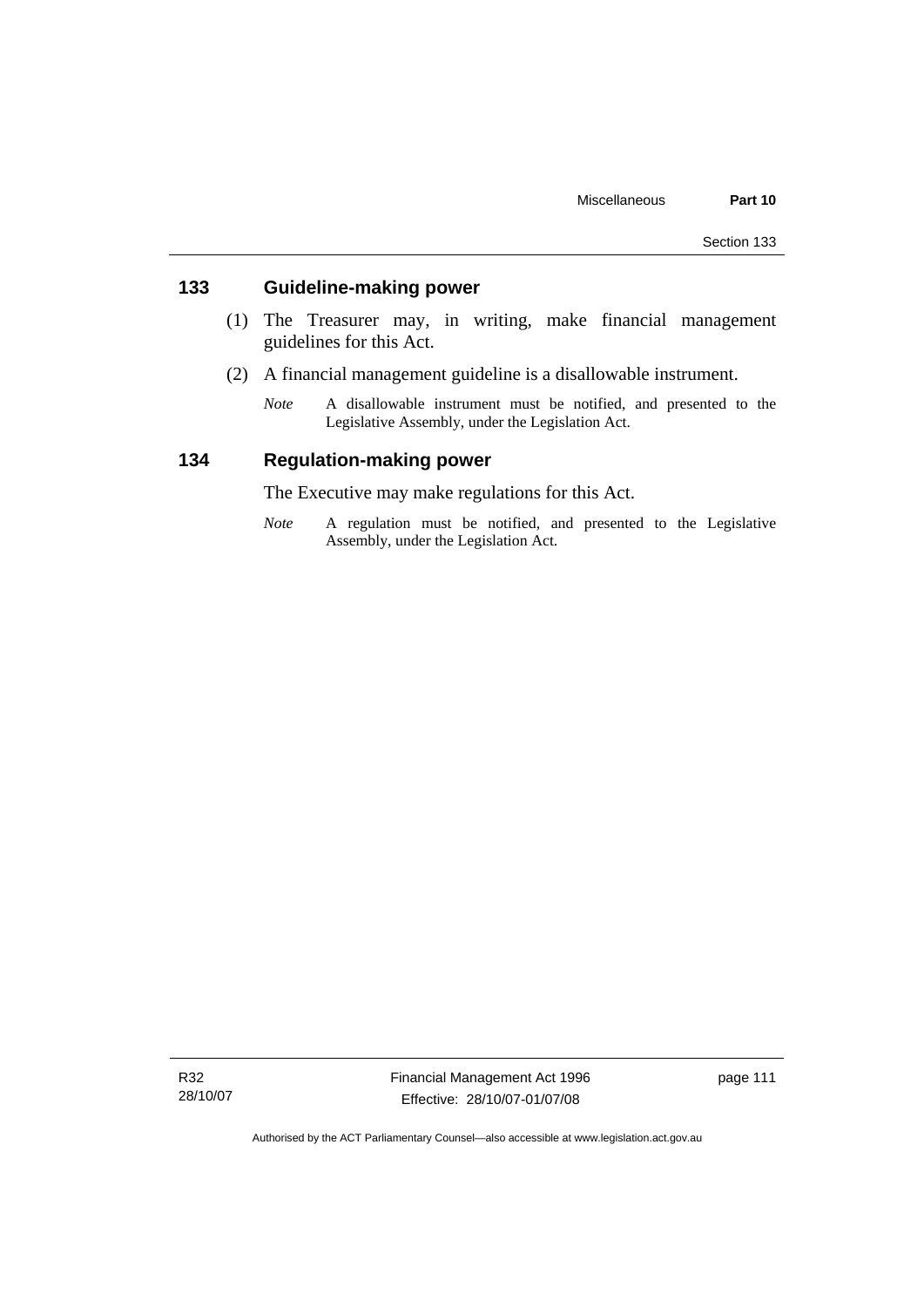Section 222

## **Part 20 Transitional—Administrative (Miscellaneous Amendments) Act 2006**

## **222 Transitional regulations—Administrative (Miscellaneous Amendments) Act 2006**

- (1) A regulation may prescribe transitional matters necessary or convenient to be prescribed because of the enactment of the *Administrative (Miscellaneous Amendments) Act 2006*.
- (2) A regulation may modify this part (including its operation in relation to another territory law) to make provision in relation to anything that, in the Executive's opinion, is not, or not adequately or appropriately, dealt with in this part.
- (3) A regulation under subsection (2) has effect despite anything elsewhere in this Act or another territory law.

## **223 Expiry—pt 20**

This part expires 2 years after the day this section commences.

page 112 Financial Management Act 1996 Effective: 28/10/07-01/07/08

R32 28/10/07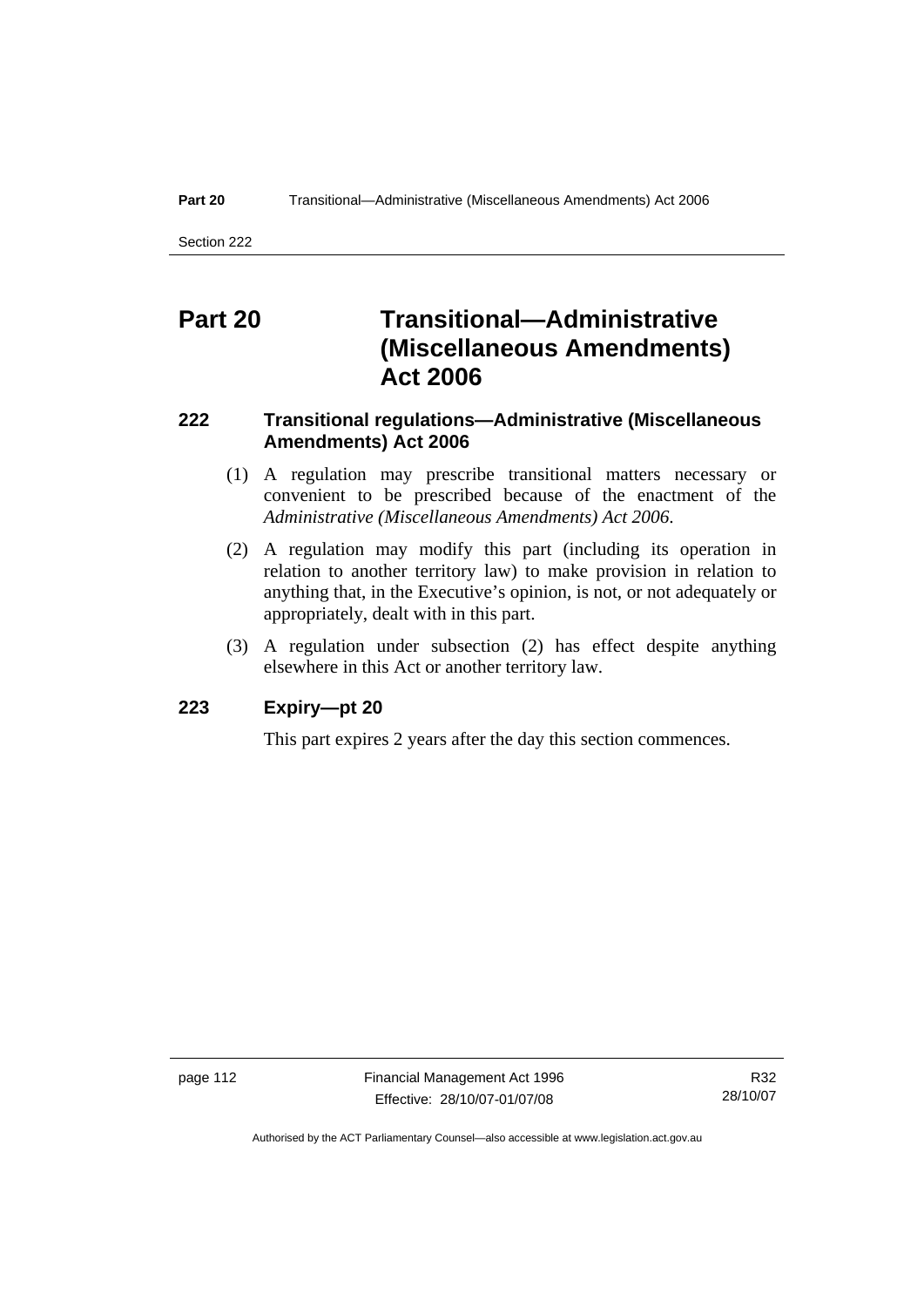# **Dictionary**

(see s 3)

*Note 1* The Legislation Act contains definitions and other provisions relevant to this Act.

*Note 2* For example, the Legislation Act, dict, pt 1, defines the following terms:

- Act
	- administrative unit
	- auditor-general
	- authorised deposit-taking institution
	- chief executive (see s 163)
	- exercise
	- **function**
	- GST
	- may (see s  $146$ )
	- Minister (see s 162)
	- must (see s  $146$ )
	- person
	- Self-Government Act
	- territory-owned corporation.

*applicable governmental policies*, for a territory authority, for part 9 (Governance of territory authorities)—see section 103.

*appropriation* means an appropriation of public money by any Act including this Act.

*Appropriation Act* means an Act that makes appropriations in relation to a financial year for purposes mentioned in section 8.

*appropriation unit* means a class of outputs, or a group of output classes, for which an appropriation is made by an Appropriation Act.

*banking account* means an account with an authorised deposit-taking institution that is, or is substantially the same as, a bank account.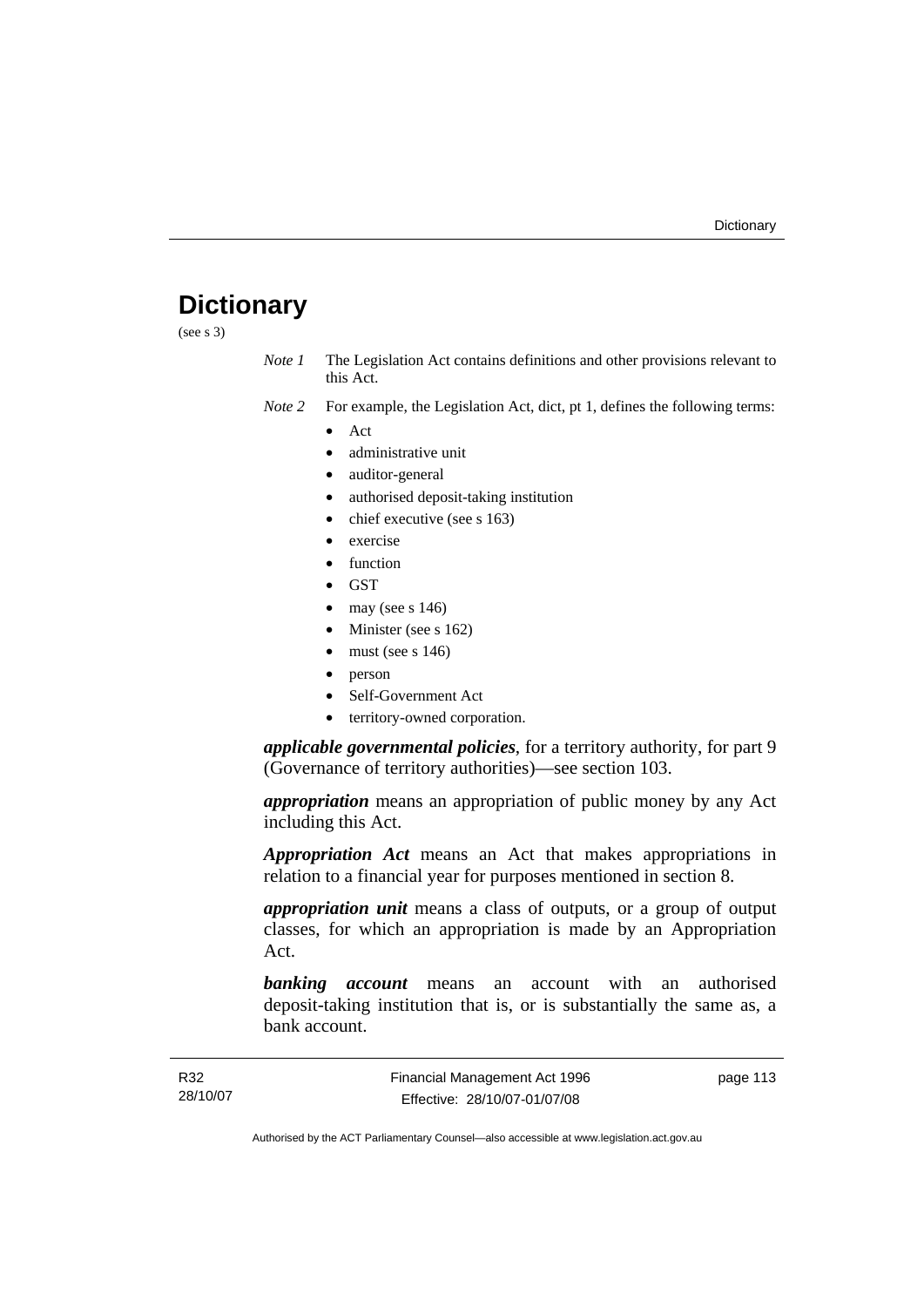*borrowing* includes—

- (a) raising money or obtaining credit, whether by dealing in securities or otherwise; and
- (b) entering into a financing lease;

but does not include using a credit card or overdraft facility, or otherwise obtaining credit, in a transaction forming part of the day-to-day operations of the Territory or a territory authority.

*budget papers* means documents presented to the Legislative Assembly under section 10 or section 13 (1).

*capital injection* means an amount provided, or to be provided, to a department, a territory authority or a territory-owned corporation for—

- (a) the purchase of assets to be held by the department or to be owned by the authority or corporation; or
- (b) the development of assets held by the department or owned by the authority or corporation; or
- (c) augmenting the assets held by the department or owned by the authority or corporation; or
- (d) reducing the liabilities of the department, the authority or the corporation;

but does not include an amount provided from an appropriation for a purpose mentioned in section  $8(1)(a)$  or (c) or  $(2)(a)$ .

*CEO*—see *chief executive officer*.

*chief executive officer* (or *CEO*), of a territory authority, means the person (however described) who is responsible for managing the affairs of the authority.

*class of outputs* means a group of outputs identified as a class by an Appropriation Act.

*contract* includes an agreement or arrangement.

page 114 Financial Management Act 1996 Effective: 28/10/07-01/07/08

R32 28/10/07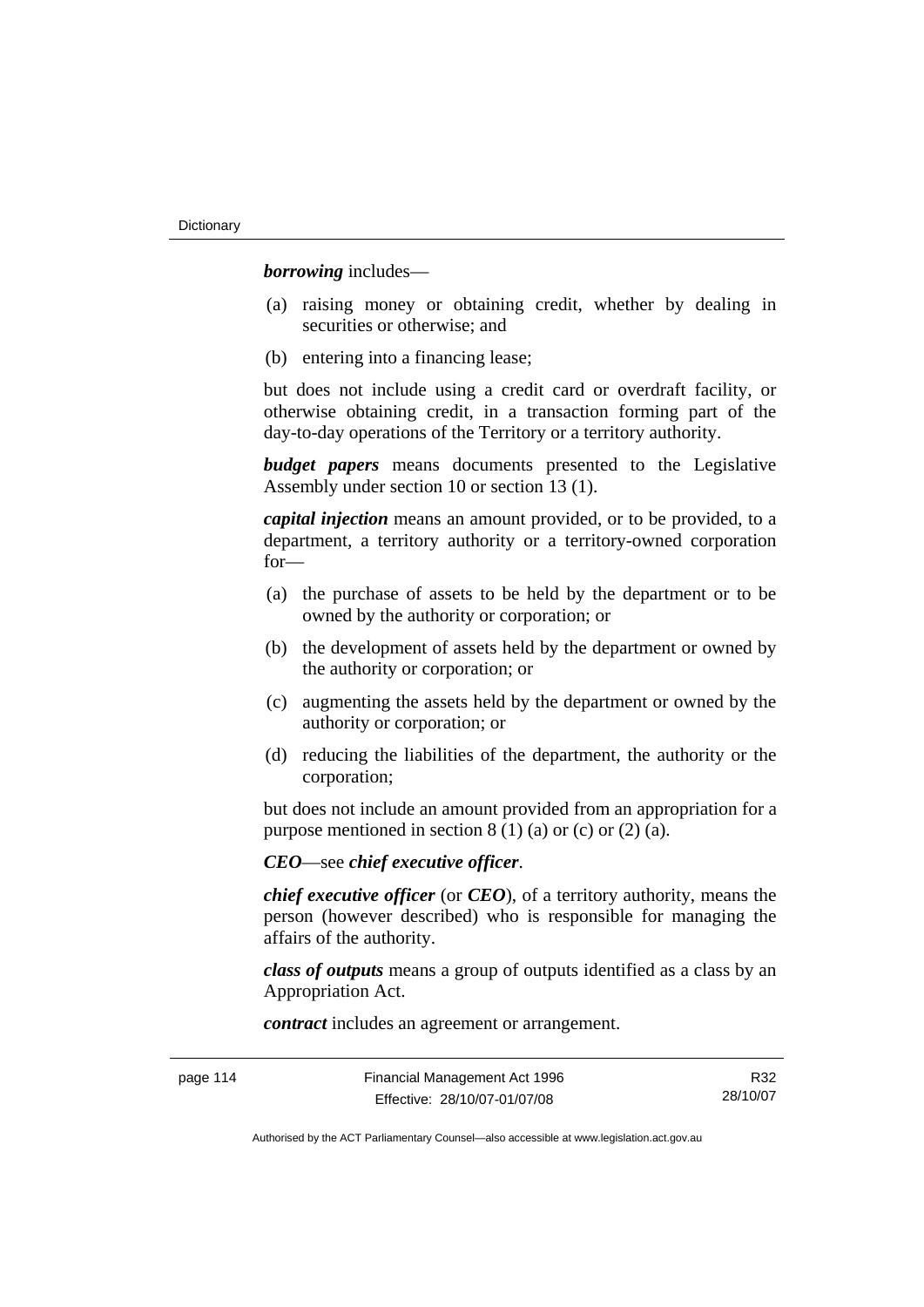*department* means—

- (a) an administrative unit (excluding any part of an administrative unit prescribed for paragraph (b) and any administrative unit forming part of a group of administrative units prescribed for paragraph (c)); or
- (b) a part of an administrative unit prescribed for this paragraph; or
- (c) a group of 2 or more administrative units prescribed for this paragraph.

*departmental banking account* means a banking account mentioned in section 34 (1).

*division 9.6 authority* means a territory authority to which division 9.6 applies (see s 105).

*division 9.7 authority* means a territory authority to which division 9.7 applies (see s 120).

*establishing Act*, for a territory authority, governing board or governing board member, for part 9 (Governance of territory authorities)—see section 72.

*expenses*, in relation to an output, means the expenses incurred in providing the output quantified on an accrual accounting basis and includes the overhead expenses properly attributable to the output.

*financial management guidelines* means the financial management guidelines under this Act.

*financial year*, for a territory authority, for part 9 (Governance of territory authorities)—see section 72.

#### *general government sector* means—

 (a) those organisations whose primary function is to provide services that are mainly not market orientated, are mainly for the consumption of the community generally, involve the transfer or redistribution of income, and are financed mainly through appropriation; and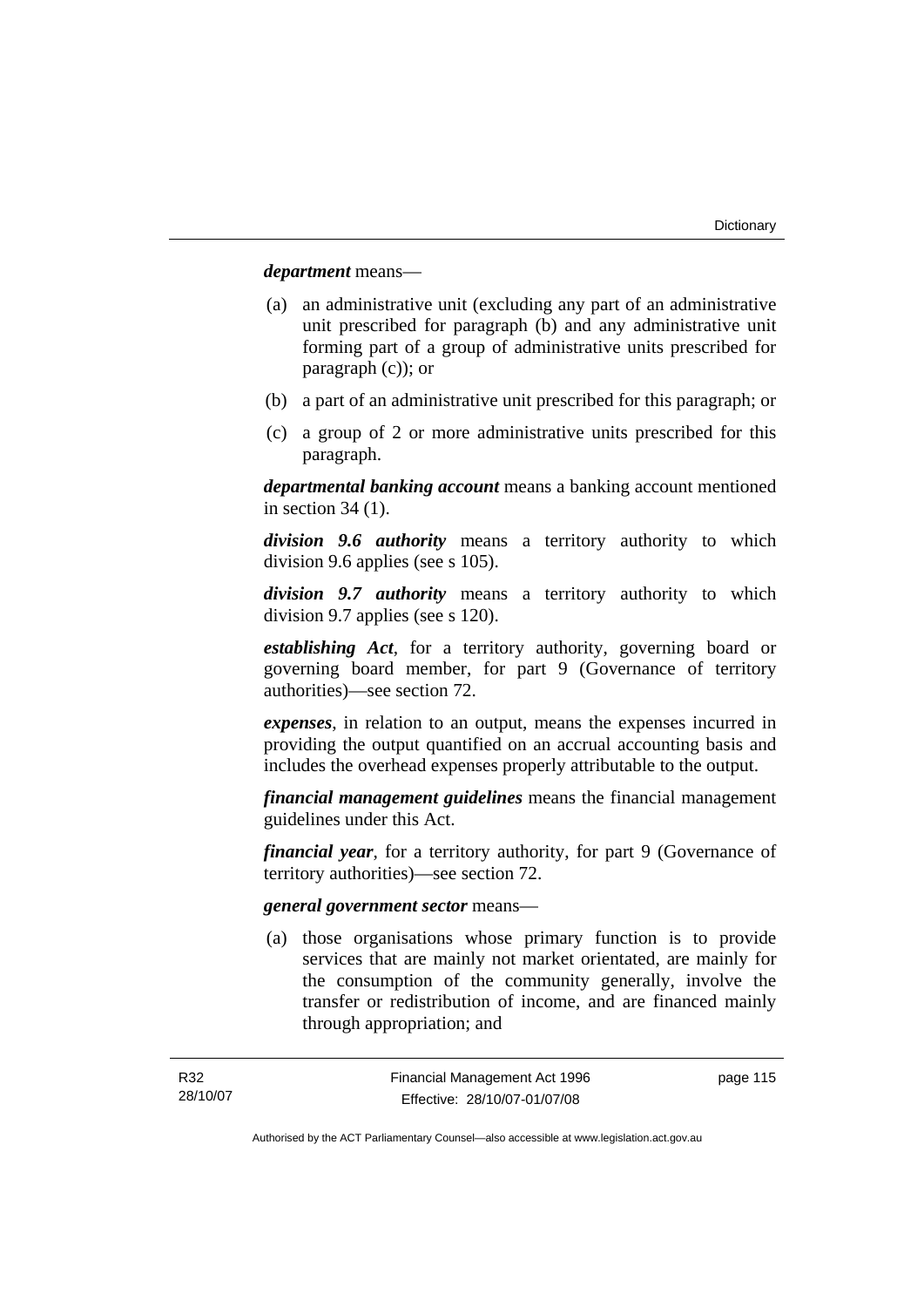(b) those organisations that are controlled by the Territory and provide investment or other financial services.

*generally accepted accounting principles* means accounting principles and procedures that are—

- (a) recognised by the accounting profession as appropriate for reporting financial information relating to government, a department or a territory authority; and
- (b) consistent with this Act and any relevant Appropriation Act.

*governing board*, for a territory authority, means the governing board for the authority mentioned in section 76.

*governing board member*, for a territory authority with a governing board for part 9 (Governance of territory authorities)—see section 72.

*handover day*, for division 9.7 (Additional provisions for restructuring of certain territory authorities)—see section 121.

*input tax credit*—see the *A New Tax System (Goods and Services Tax) Act 1999* (Cwlth), dictionary.

*interest* includes a dividend and any other financial return on a deposit, loan or other investment.

*invest* includes enter into a transaction or arrangement for the protection or enhancement of investments.

*Legislative Assembly secretariat***—**see the *Public Sector Management Act 1994*, dictionary.

*material interest*, for part 9 (Governance of territory authorities) see section 88 (4).

*outcomes* means the consequences for the community of outputs.

*outputs* means goods produced or services provided by a department or territory authority or a person producing goods or providing services on behalf of a department or territory authority.

R32 28/10/07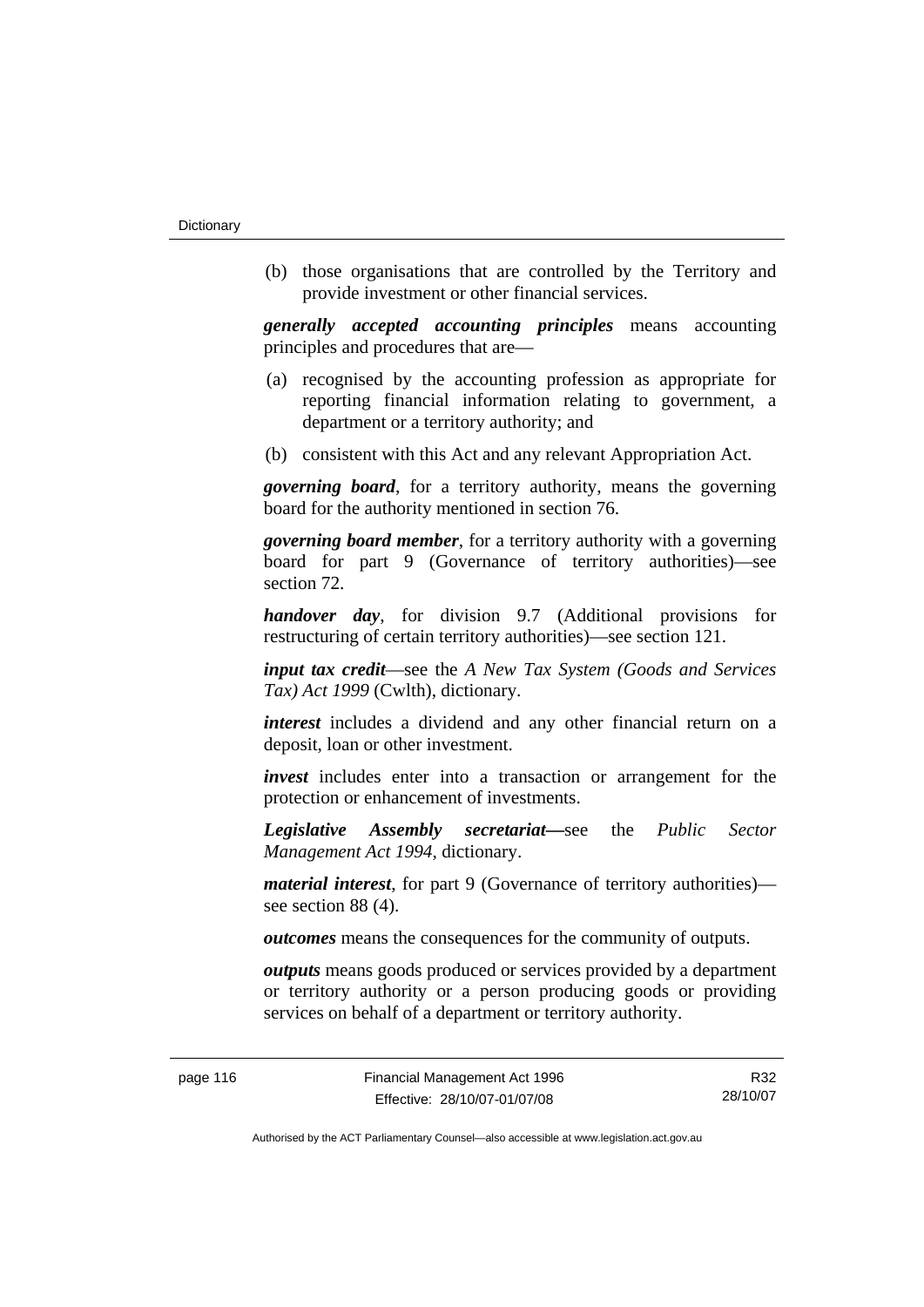*prescribed* means prescribed by the financial management guidelines.

*public money* means all money received by the Territory, including the proceeds of all loans raised on behalf of the Territory, but does not include—

- (a) money held by the Territory as trust money; or
- (b) money received by a territory-owned corporation or subsidiary of a territory-owned corporation; or
- (c) money received by the Territory from a territory-owned corporation or subsidiary of a territory-owned corporation for investment for the corporation or subsidiary; or
- (d) money received by a territory authority; or
- (e) money received by the Territory from a territory authority for investment for the authority; or
- (f) money received by the Territory—
	- (i) in repayment of an investment made by the Territory for a territory authority; or
	- (ii) as interest on such an investment.

*public trading enterprise sector* means those organisations whose primary function is to provide goods and services that are mainly market orientated and non-regulatory in nature and who may recover a significant part of their costs from individual consumers.

*relevant territory authority*, for part 9 (Governance of territory authorities)—see section 72.

*responsible chief executive*, in relation to a department, means—

 (a) if the department is constituted by an administrative unit or a part of an administrative unit—the chief executive of that administrative unit; or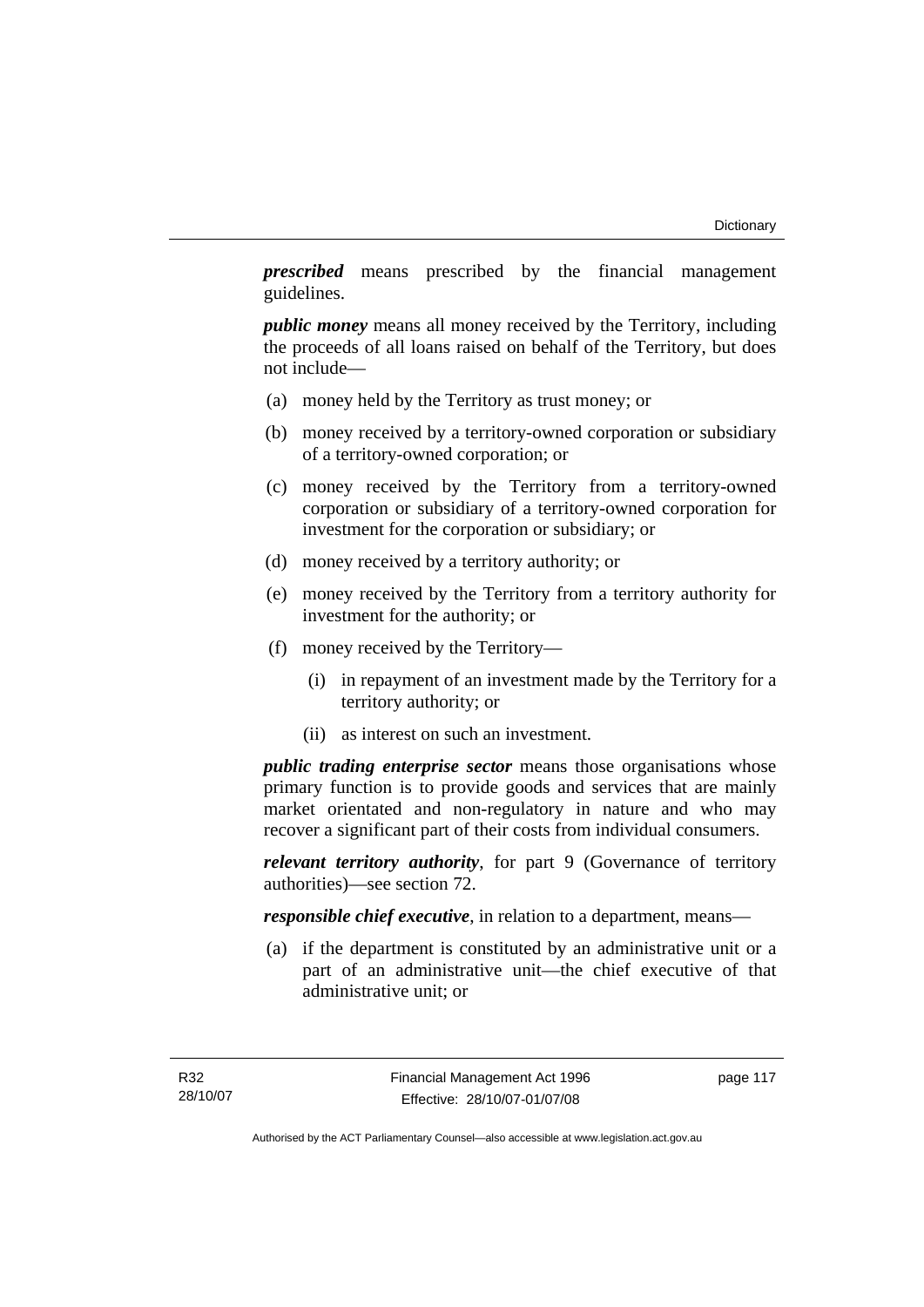(b) if the department is constituted by a group of 2 or more administrative units—the person prescribed as the responsible chief executive in relation to the department.

*responsible Minister* means—

- (a) in relation to a department that is constituted by an administrative unit or a part of an administrative unit—the Minister to whom responsibility for that administrative unit has been allocated under the *Public Sector Management Act 1994*, section 14; and
- (b) in relation to a department that is constituted by a group of 2 or more administrative units—the Minister prescribed as the responsible Minister in relation to the department; and
- (c) in relation to a territory authority—the Minister administering the Act under which the authority is established; and
- (d) in relation to a territory-owned corporation—the Minister administering the *Territory-owned Corporations Act 1990*.

*securities* includes stocks, debentures, notes, bonds, promissory notes, bills of exchange, and any other securities approved in writing by the Treasurer.

*statement of intent*, for a territory authority—see section 61 (1).

*subsidiary*—see the *Territory-owned Corporations Act 1990*, dictionary.

*superannuation appropriation*—see the *Territory Superannuation Provision Protection Act 2000*, dictionary.

*superannuation banking account*—see the *Territory Superannuation Provision Protection Act 2000*, section 7.

*taxable supply*—see the *A New Tax System (Goods and Services Tax) Act 1999* (Cwlth), dictionary.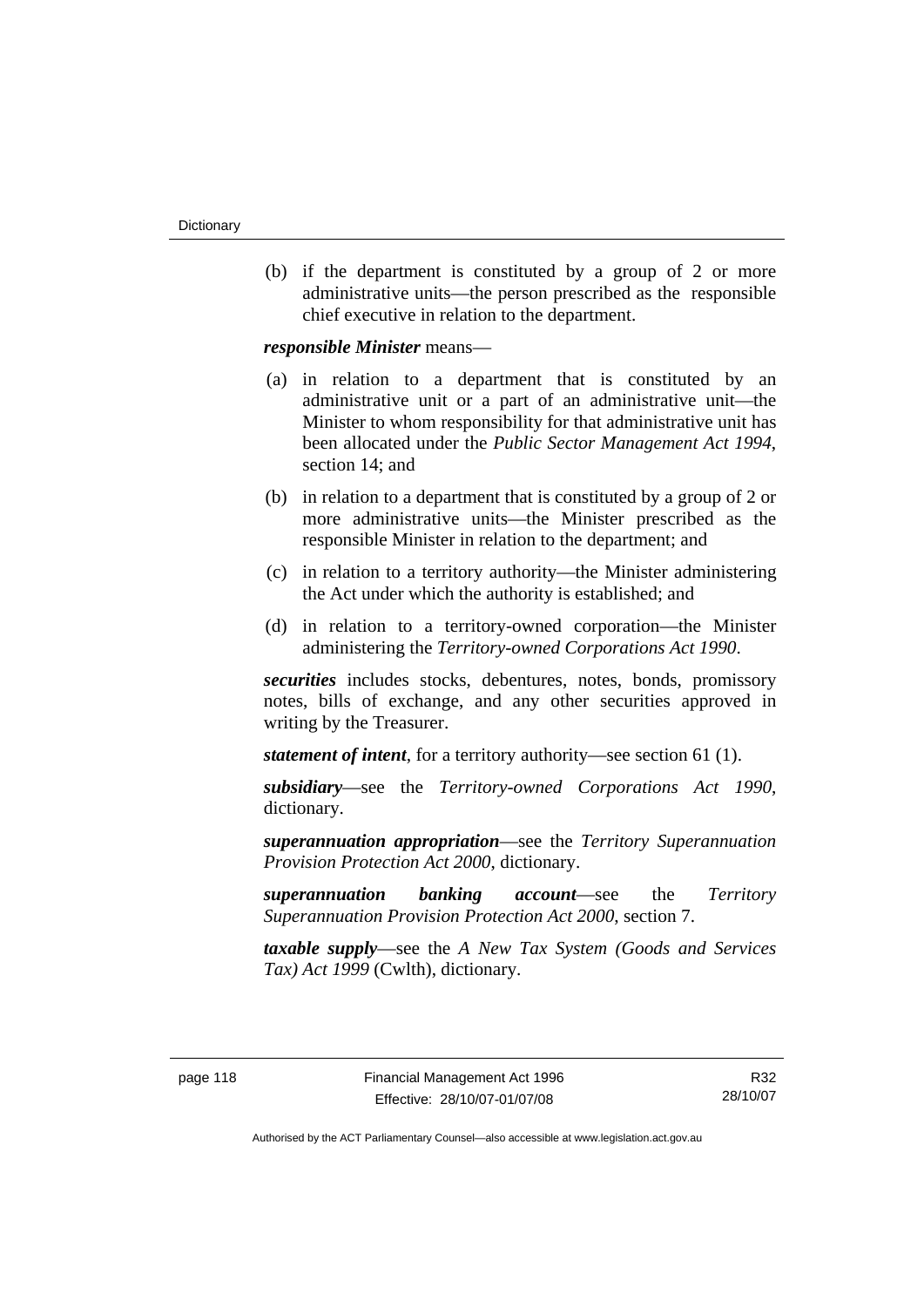## *territory authority*—

- (a) means a body corporate established by an Act; and
- (b) to remove any doubt, includes an entity to which part 8 applies; and
- (c) for division 9.7 (Additional provisions for restructuring of certain territory authorities)—includes a territory authority that has ceased to exist; but
- (d) does not include a body declared under section 3B not to be a territory authority.

*territory banking account* means the banking account mentioned in section 33.

*trust money* means—

- (a) money deposited with the Territory pending the completion of a transaction or the determination of a dispute and that may become repayable to the depositor or payable to the Territory or anyone else; or
- (b) all money that is paid into a territory court for possible repayment to the payee or a third party because of any Act, order, instruction or authority; or
- (c) money that belongs to or is owing to any person and is collected by the Territory because of an agreement between the Territory and that person; or
- (d) unclaimed money that is owing to or belongs to anyone and is deposited with the Territory; or
- (e) money that is paid to the Territory in trust for any other lawful purpose including interest on trust money.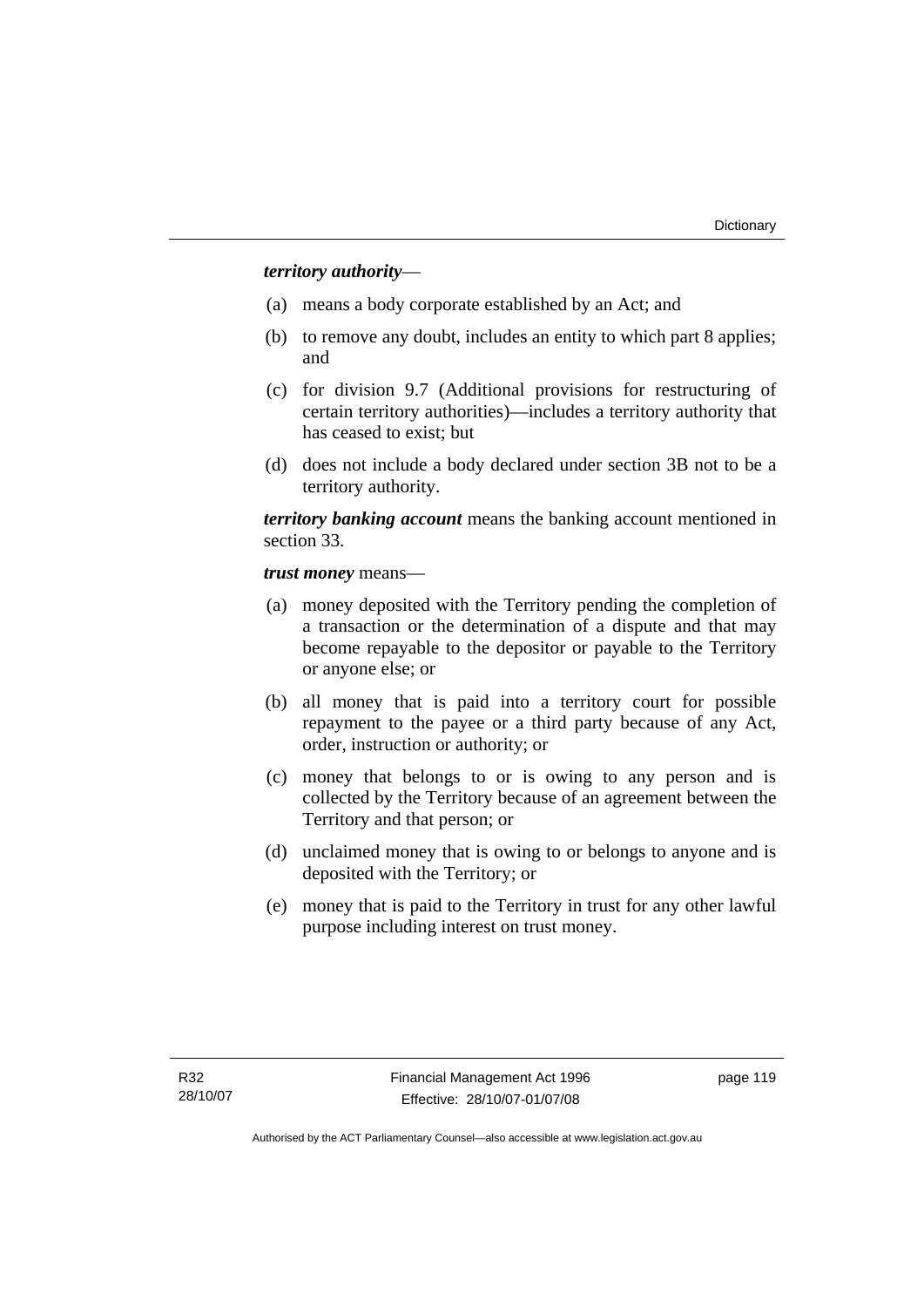1 About the endnotes

## **Endnotes**

## **1 About the endnotes**

Amending and modifying laws are annotated in the legislation history and the amendment history. Current modifications are not included in the republished law but are set out in the endnotes.

Not all editorial amendments made under the *Legislation Act 2001*, part 11.3 are annotated in the amendment history. Full details of any amendments can be obtained from the Parliamentary Counsel's Office.

Uncommenced amending laws and expiries are listed in the legislation history and the amendment history. These details are underlined. Uncommenced provisions and amendments are not included in the republished law but are set out in the last endnote.

If all the provisions of the law have been renumbered, a table of renumbered provisions gives details of previous and current numbering.

The endnotes also include a table of earlier republications.

| $am = amended$                               | $ord = ordinance$                         |
|----------------------------------------------|-------------------------------------------|
| $amdt = amendment$                           | $orig = original$                         |
| $ch = chapter$                               | par = paragraph/subparagraph              |
| $def = definition$                           | $pres = present$                          |
| $dict = dictionary$                          | $prev = previous$                         |
| disallowed = disallowed by the Legislative   | $(\text{prev}) = \text{previously}$       |
| Assembly                                     | $pt = part$                               |
| $div = division$                             | $r = rule/subrule$                        |
| $exp = expires/expired$                      | $renum = renumbered$                      |
| $Gaz = gazette$                              | $reloc = relocated$                       |
| $hdg =$ heading                              | $R[X]$ = Republication No                 |
| $IA = Interpretation Act 1967$               | $RI = reissue$                            |
| $ins = inserted/added$                       | $s = section/subsection$                  |
| $LA =$ Legislation Act 2001                  | $sch = schedule$                          |
| $LR =$ legislation register                  | $sdiv = subdivision$                      |
| $LRA =$ Legislation (Republication) Act 1996 | $sub = substituted$                       |
| $mod = modified/modification$                | $SL = Subordinate$ Law                    |
| $o = order$                                  | underlining = whole or part not commenced |
| $om = omitted/report$                        | or to be expired                          |
|                                              |                                           |

## **2 Abbreviation key**

page 120 Financial Management Act 1996 Effective: 28/10/07-01/07/08

R32 28/10/07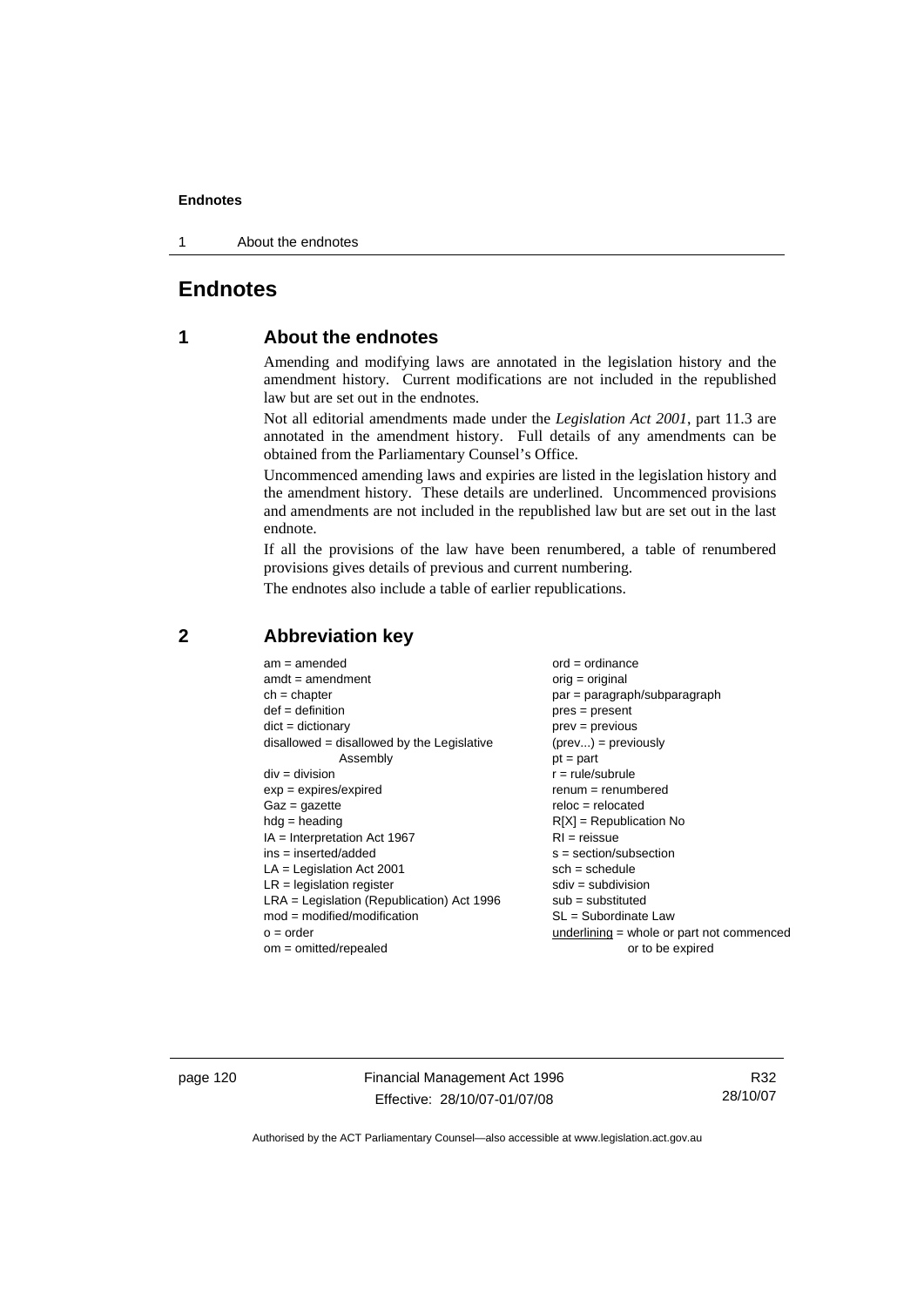## **3 Legislation history Financial Management Act 1996 No 22**  notified 4 June 1996 (Gaz 1996 No 101) commenced 1 July 1996 (s 2) as amended by **Financial Management (Amendment) Act 1997 No 39**  notified 1 September 1997 (Gaz 1997 No S257) commenced 1 September 1997 (s 2) **Financial Management (Amendment) Act (No 2) 1997 No 102**  notified 24 December 1997 (Gaz 1997 No S420) ss 1-3 commenced 24 December 1997 (s 2 (1)) remainder commenced 14 January 1998 (s 2 (2) and Gaz 1998 No S24) **Financial Management (Amendment) Act (No 3) 1997 No 124**  notified 24 December 1997 (Gaz 1997 No S420) commenced 24 December 1997 (s 2) **Trustee (Amendment) Act 1999 No 28 sch**  notified 21 May 1999 (Gaz 1999 No S24) sch commenced 21 May 1999 (s 2) **Financial Sector Reform (ACT) Act 1999 No 33 sch**  notified 25 June 1999 (Gaz 1999 No S34) s 1, s 2 and dict commenced 25 June 1999 (s 2 (1)) sch commenced 1 July 1999 (s 2 (2) and Cwlth Gaz 1999 No S289) **Appropriation Act 1999-2000 No 36 s 9**  notified 12 July 1999 (Gaz 1999 No S44) s 9 commenced 12 July 1999 (s 2) **Financial Management Amendment Act 1999 No 58**  notified 10 November 1999 (Gaz 1999 No 45) commenced 10 November 1999 (s 2)

Financial Management Act 1996 Effective: 28/10/07-01/07/08

page 121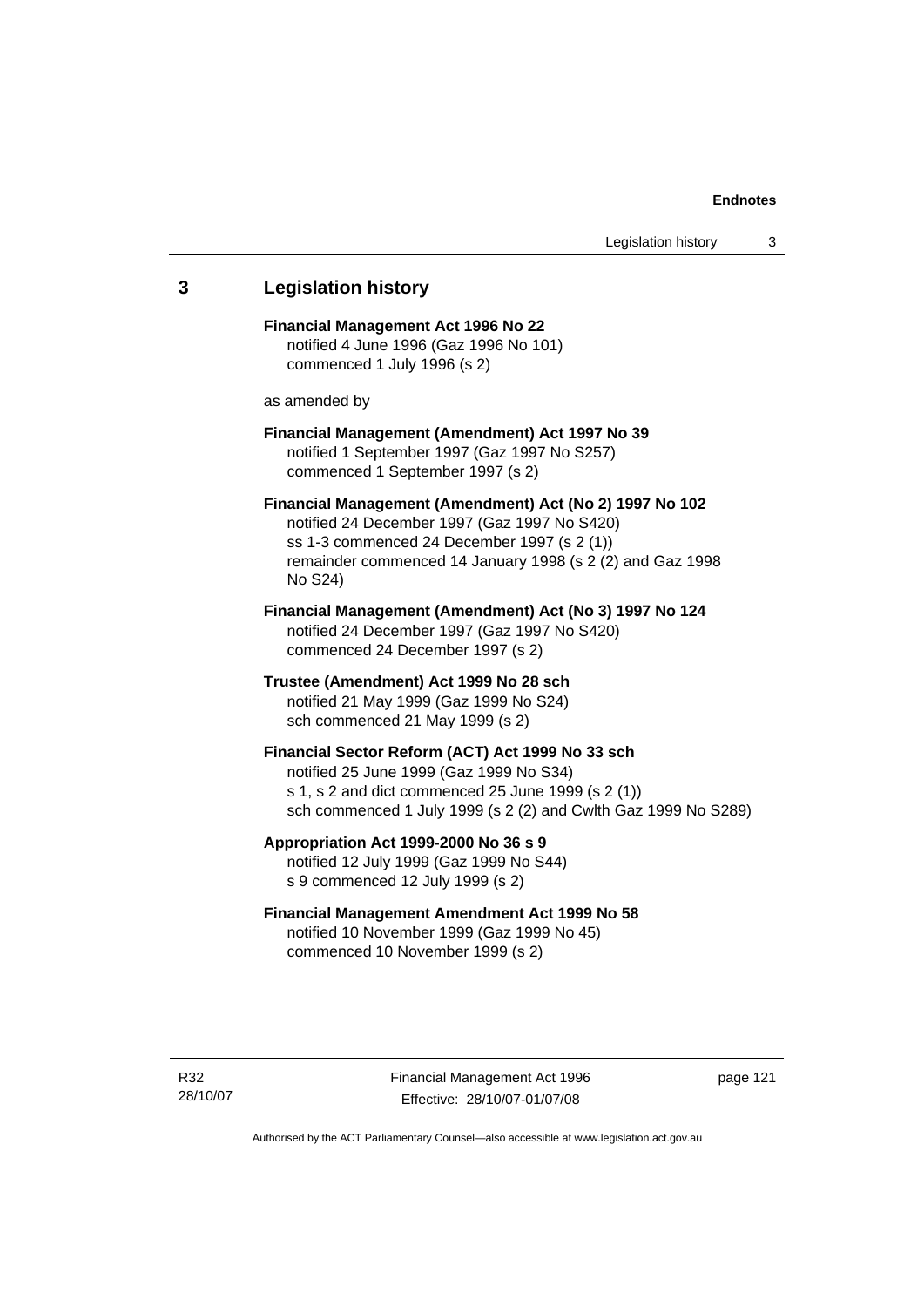| Legislation history<br>-3 |  |
|---------------------------|--|
|---------------------------|--|

| <b>Territory Superannuation Provision Protection Act 2000 No 21 sch</b><br>notified 15 June 2000 (Gaz 2000 No 24)<br>s 1, s 2 commenced 15 June 2000 (IA s 10B)<br>sch commenced 1 July 2000 (s 2)                                               |
|--------------------------------------------------------------------------------------------------------------------------------------------------------------------------------------------------------------------------------------------------|
| <b>Financial Management Amendment Act 2000 No 27</b><br>notified 30 June 2000 (Gaz 2000 No S30)<br>s 1, s 2 commenced 30 June 2000 (IA s 10B)<br>remainder commenced 30 June 2000 (s 2)                                                          |
| Financial Management Amendment Act 2001 No 4<br>notified 8 March 2001 (Gaz 2001 No 10)<br>s 1, s 2 commenced 8 March 2001 (IA s 10B)<br>s 3 commenced 8 March 2001 (s 2)<br>remainder commenced 8 September 2001 (IA s 10E)                      |
| Statute Law Amendment Act 2001 No 11 sch 3<br>notified 29 March 2001 (Gaz 2001 No 13)<br>commenced 29 March 2001 (s 2)                                                                                                                           |
| Financial Management Amendment Act 2001 (No 2) 2001 No 42<br>notified 29 June 2001 (Gaz 2001 No S36)<br>s 1, s 2 commenced 29 June 2001 (IA s 10B)<br>s 3, s 4, s 6, s 7 commenced 29 June 2001 (s 2 (1))<br>s 5 commenced 1 July 2001 (s 2 (2)) |
| Appropriation Act 2001-2002 2001 No 43 s 12<br>notified 29 June 2001 (Gaz 2001 No S36)<br>s 1, s 2 commenced 29 June 2001 (IA s 10B)<br>s 12 commenced 1 July 2001 (s 2)                                                                         |
| Legislation (Consequential Amendments) Act 2001 No 44 pt 146<br>notified 26 July 2001 (Gaz 2001 No 30)<br>s 1, s 2 commenced 26 July 2001 (IA s 10B)<br>pt 146 commenced 12 September 2001 (s 2 and see Gaz 2001<br>No S65)                      |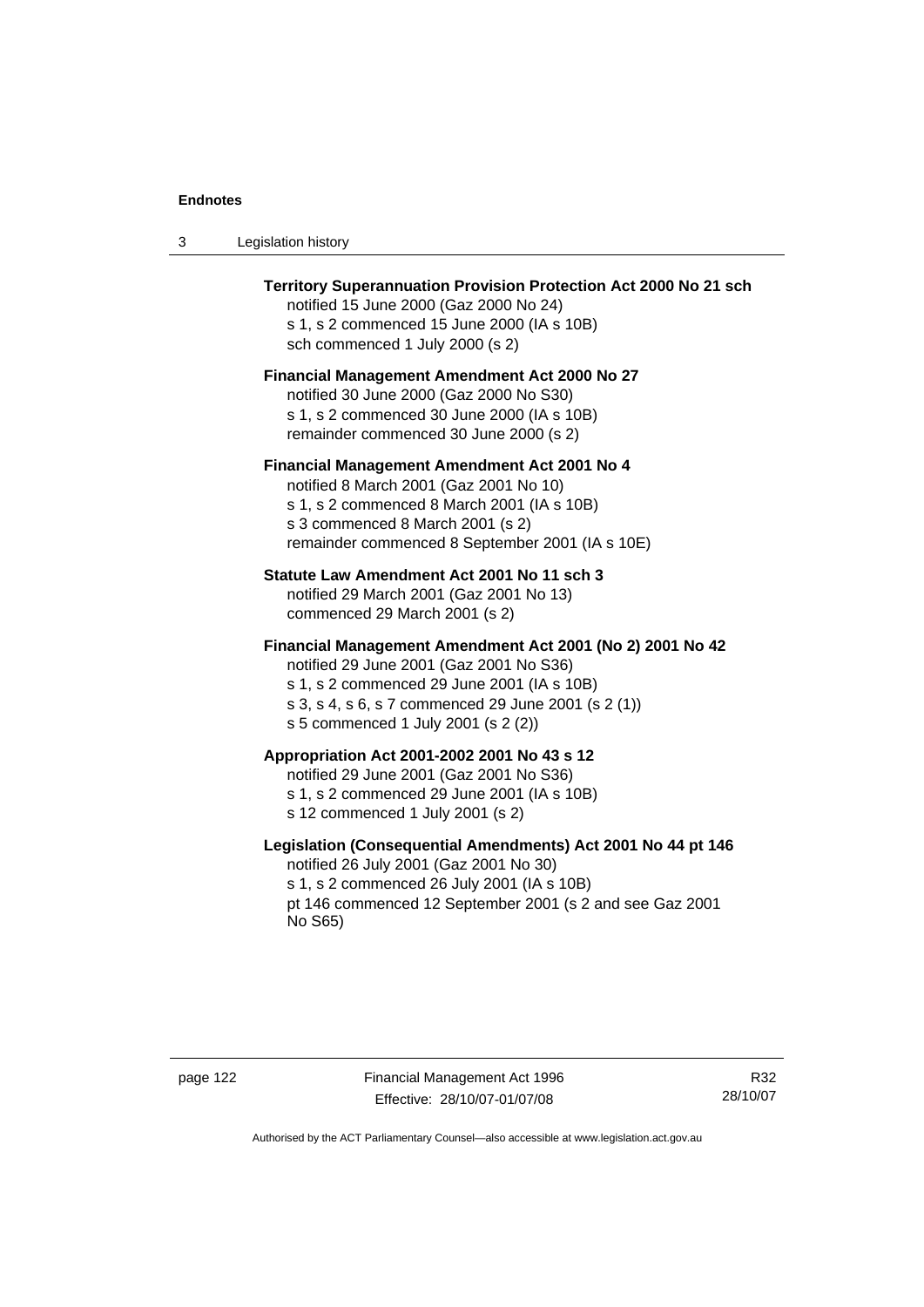### **Financial Management Legislation Amendment Act 2001 No 45 pt 2 (as am by 2002 No 30 pt 3.26)**

notified 12 July 2001 (Gaz 2001 No 28) s 1, s 2 commenced 12 July 2001 (IA s 10B) s 4 commenced 12 January 2002 (s 2 (3) and see Act 2002 No 30 amdt 3.370) pt 2 remainder commenced 12 January 2002 (LA s 79)

#### **Statute Law Amendment Act 2001 No 56 pt 3.20**

notified 5 September 2001 (Gaz 2001 No S65) commenced 5 September 2001 (s 2)

## **Financial Management Amendment Act 2001 (No 3) 2001 No 95**

notified 10 September 2001 (Gaz 2001 No S66) s 1, s 2 commenced 10 September 2001 (LA s 75) remainder commenced 1 January 2002 (CN 2001 No 6)

#### **Financial Management Amendment Act 2001 (No 4) No 97**

notified LR 20 December 2001 commenced 20 December 2001 (s 2)

#### **Appropriation Act 2002-2003 No 29 s 12**

notified LR 9 September 2002 taken to have commenced 30 June 2002 (s 2)

## **Statute Law Amendment Act 2002 No 30 pt 3.25**

notified LR 16 September 2002 s 1, s 2 taken to have commenced 19 May 1997 (LA s 75 (2)) amdt 3.369 taken to have commenced 31 December 2001 (s 2 (2)) pt 3.25 remainder commenced 17 September 2002 (s 2 (1))

## **Financial Management Amendment Act 2002 No 38**

notified LR 8 October 2002 s 1, s 2 commenced 8 October 2002 (LA s 75 (1))

remainder commenced 1 November 2002 (s 2 and CN2002-12)

### **Appropriation Act 2002-2003 (No 2) A2003-9 s 9**

notified LR 7 March 2003

s 1, s 2 commenced 7 March 2003 (LA s 75 (1))

s 9 commenced 8 March 2003 (s 2)

R32 28/10/07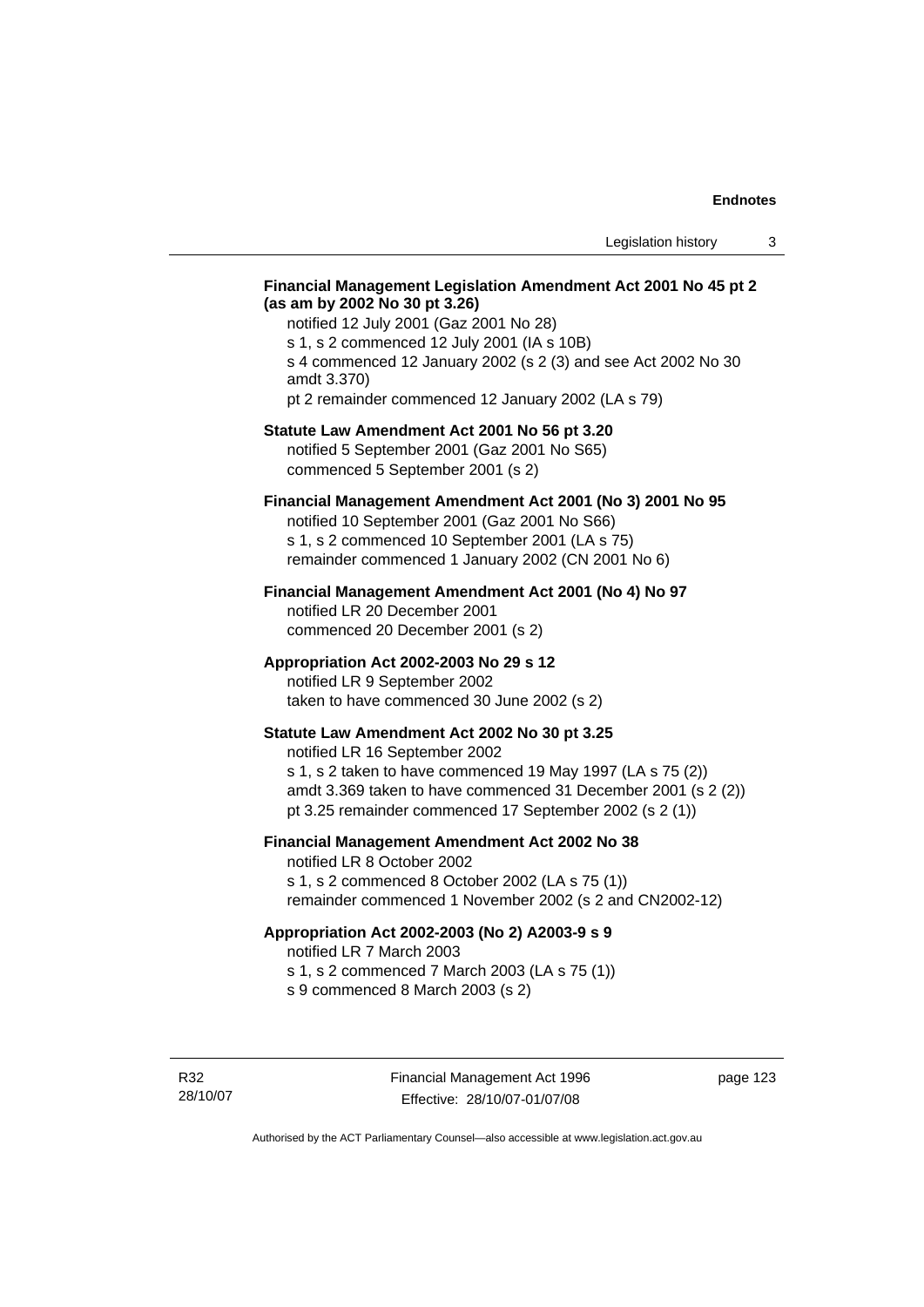| 3 | Legislation history                                                                                                                                                                              |
|---|--------------------------------------------------------------------------------------------------------------------------------------------------------------------------------------------------|
|   | Financial Management Amendment Act 2003 A2003-21<br>notified LR 19 May 2003<br>s 1, s 2 commenced 19 May 2003 (LA s 75 (1))<br>remainder commenced 20 May 2003 (s 2)                             |
|   | Appropriation Act 2003-2004 A2003-27<br>notified LR 30 June 2003<br>commenced 30 June 2003 (s 2)                                                                                                 |
|   | Financial Management Amendment Act 2003 (No 2) A2003-46<br>notified LR 31 October 2003<br>s 1, s 2 commenced 31 October 2003 (LA s 75 (1))<br>remainder commenced 1 November 2003 (s 2)          |
|   | Statute Law Amendment Act 2003 (No 2) A2003-56 sch 3 pt 3.9<br>notified LR 5 December 2003<br>s 1, s 2 commenced 5 December 2003 (LA s 75 (1))<br>sch 3 pt 3.9 commenced 19 December 2003 (s 2)  |
|   | Financial Management Amendment Act 2004 A2004-19<br>notified LR 6 April 2004<br>s 1, s 2 commenced 6 April 2004 (LA s 75 (1))<br>remainder commenced 7 April 2004 (s 2)                          |
|   | Financial Management Amendment Act 2004 (No 2) A2004-33<br>notified LR 30 June 2004<br>s 1, s 2 commenced 30 June 2004 (LA s 75 (1))<br>remainder commenced 1 July 2004 (s 2)                    |
|   | Appropriation Act 2004-2005 A2004-35 s 12<br>notified LR 30 June 2004<br>commenced 30 June 2004 (s 2)                                                                                            |
|   | Territory Owned Corporations Amendment Act 2004 A2004-53 sch 1<br>notified LR 16 August 2004<br>s 1, s 2 commenced 16 August 2004 (LA s 75 (1))<br>sch 1 commenced 17 August 2004 (s 2)          |
|   | Statute Law Amendment Act 2005 A2005-20 sch 3 pt 3.22<br>notified LR 12 May 2005<br>s 1, s 2 taken to have commenced 8 March 2005 (LA s 75 (2))<br>sch 3 pt 3.22 commenced 2 June 2005 (s 2 (1)) |
|   |                                                                                                                                                                                                  |

page 124 Financial Management Act 1996 Effective: 28/10/07-01/07/08

R32 28/10/07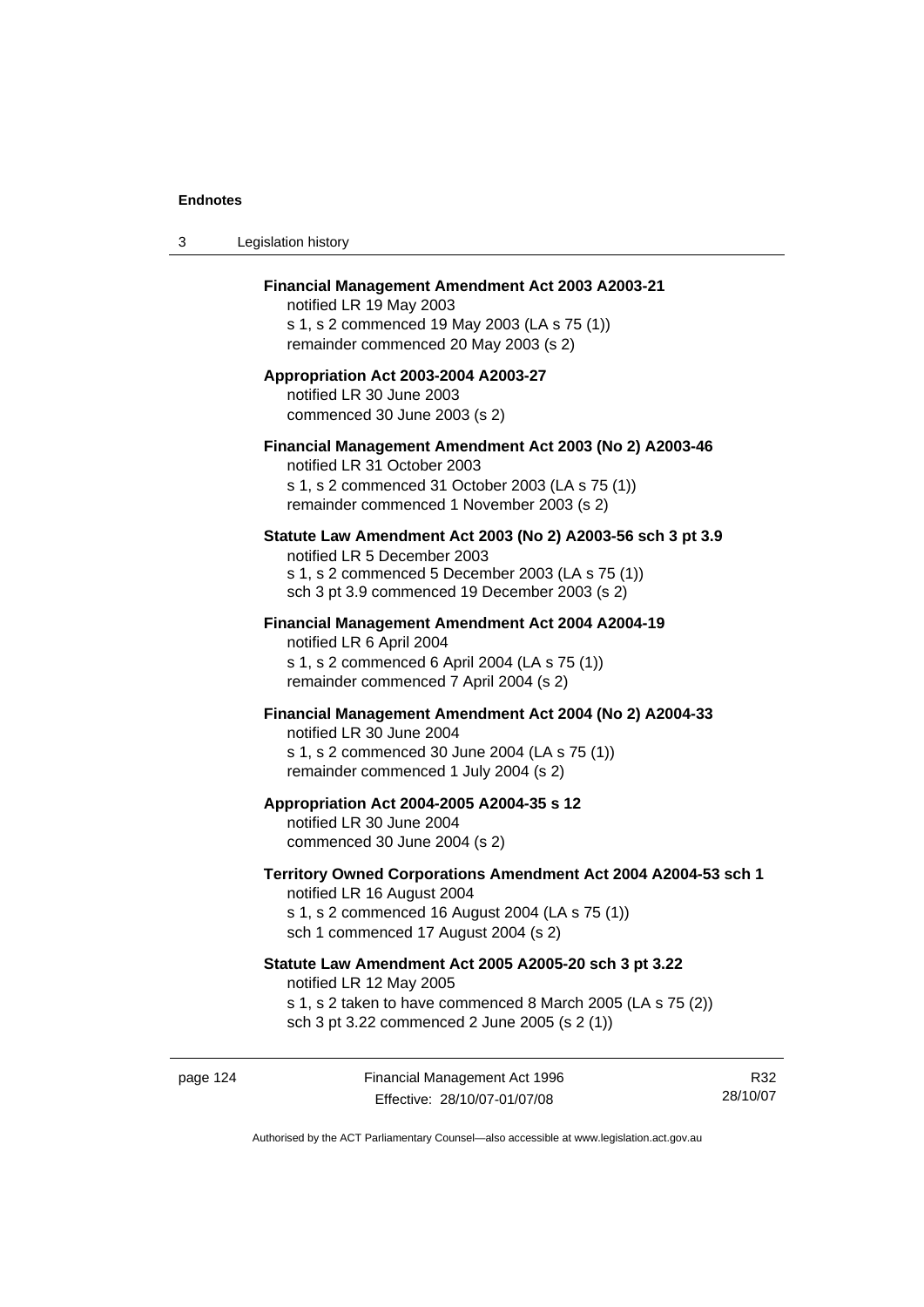#### **Appropriation Act 2005-2006 A2005-32 s 12, s 13**

notified LR 1 July 2005

s 1, s 2 taken to have commenced 30 June 2005 (LA s 75 (2))

s 12, s 13 taken to have commenced 30 June 2005 (s 2)

#### **Public Sector Management Amendment Act 2005 A2005-42 sch 1 pt 1.1**

notified LR 31 August 2005 s 1, s 2 commenced 31 August 2005 (LA s 75 (1)) sch 1 pt 1.1 commenced 1 September 2005 (s 2)

#### **Financial Management Legislation Amendment Act 2005 A2005-52**

notified LR 26 October 2005

s 1, s 2 commenced 26 October 2005 (LA s 75 (1)) s 7, s 9, s 10, s 14, s 15, ss 17-32, s 38 (in part), s 39, s 40, s 42 (in part), s 49 commenced 27 October 2005 (s 2 (1)) remainder commenced 1 January 2006 (s 2 (2))

as modified by

#### **Financial Management Regulation 2005 SL2005-42 sch 1 (as am by A2006-30 amdt 1.61, amdt 1.62)**

notified LR 21 December 2005 s 1, s 2 commenced 21 December 2005 (LA s 75 (1)) sch 1 commenced 1 January 2006 (s 2)

as amended by

#### **Administrative (Miscellaneous Amendments) Act 2006 A2006-30 sch 1 pt 1.3, amdt 1.61, amdt 1.62**

notified LR 16 June 2006 s 1, s 2 commenced 16 June 2006 (LA s 75 (1)) amdt 1.45, amdt 1.52 so far as it inserts s 220, amdt 1.56 commenced 19 June 2006 (s 2 (2)) amdt 1.39, amdt 1.40, amdt 1.43, amdt 1.44 commenced 1 July 2006 (s 2 (2) and CN2006-15) sch 1 pt 1.3 remainder, amdt 1.61, amdt 1.62 commenced 1 July 2006  $(s 2(1))$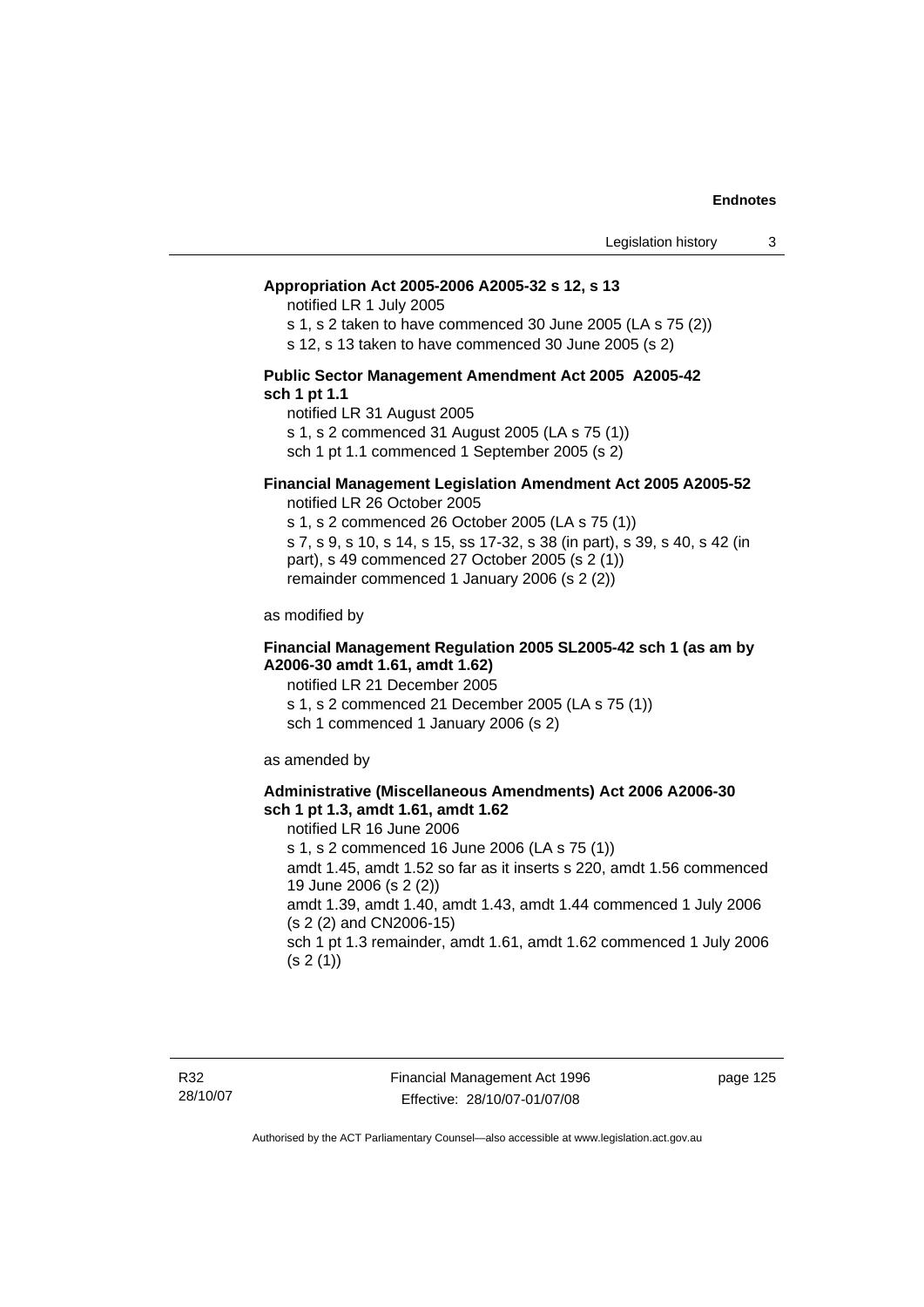| 4 | Amendment history |
|---|-------------------|
|---|-------------------|

## **Statute Law Amendment Act 2007 A2007-3 sch 3 pt 3.45**

notified LR 22 March 2007 s 1, s 2 taken to have commenced 1 July 2006 (LA s 75 (2)) sch 3 pt 3.45 commenced 12 April 2007 (s 2 (1))

## **Financial Management Amendment Act 2007 A2007-10**

notified LR 11 May 2007

s 1, s 2 commenced 11 May 2007 (LA s 75 (1)) remainder commenced 12 May 2007 (s 2)

## **4 Amendment history**

| s <sub>2</sub>                    | Act subject to Territory Superannuation Provision Protection Act<br>sub 2000 No 21 sch |
|-----------------------------------|----------------------------------------------------------------------------------------|
| <b>Dictionary</b>                 |                                                                                        |
| s 3 hdg                           | sub 2000 No 21 sch                                                                     |
| s <sub>3</sub>                    | am 2000 No 21 sch                                                                      |
|                                   | remaining defs reloc to dict 2001 No 95 amdt 1.4<br>sub 2001 No 95 amdt 1.5            |
|                                   | def bank om 1999 No 33 sch                                                             |
|                                   | def banking institution ins 1997 No 102 s 4                                            |
|                                   | om 1999 No 33 sch<br>def Territory activities ins 1997 No 124 s 4                      |
|                                   | om 2001 No 95 amdt 1.3                                                                 |
|                                   | def Treasurer om 2001 No 95 amdt 1.2                                                   |
| <b>Notes</b>                      |                                                                                        |
| s 3A                              | orig s 3A                                                                              |
|                                   | renum as s 3B                                                                          |
|                                   | pres s 3A<br>ins 2001 No 95 amdt 1.5                                                   |
|                                   |                                                                                        |
| s.3B                              | Declaration that certain bodies are not territory authorities for Act                  |
|                                   | (prev s 3A) ins 2000 No 21 sch<br>am 2001 No 44 amdt 1.1631, amdt 1.1632               |
|                                   | renum as s 3B 2001 No 95 amdt 1.6                                                      |
|                                   | sub A2005-52 s 4                                                                       |
| <b>Budget management</b>          |                                                                                        |
| pt 2 hdg                          | sub A2003-46 s 4                                                                       |
| <b>Appropriations and budgets</b> |                                                                                        |
| div 2.1 hdg                       | ins A2003-46 s 4                                                                       |

page 126 Financial Management Act 1996 Effective: 28/10/07-01/07/08

R32 28/10/07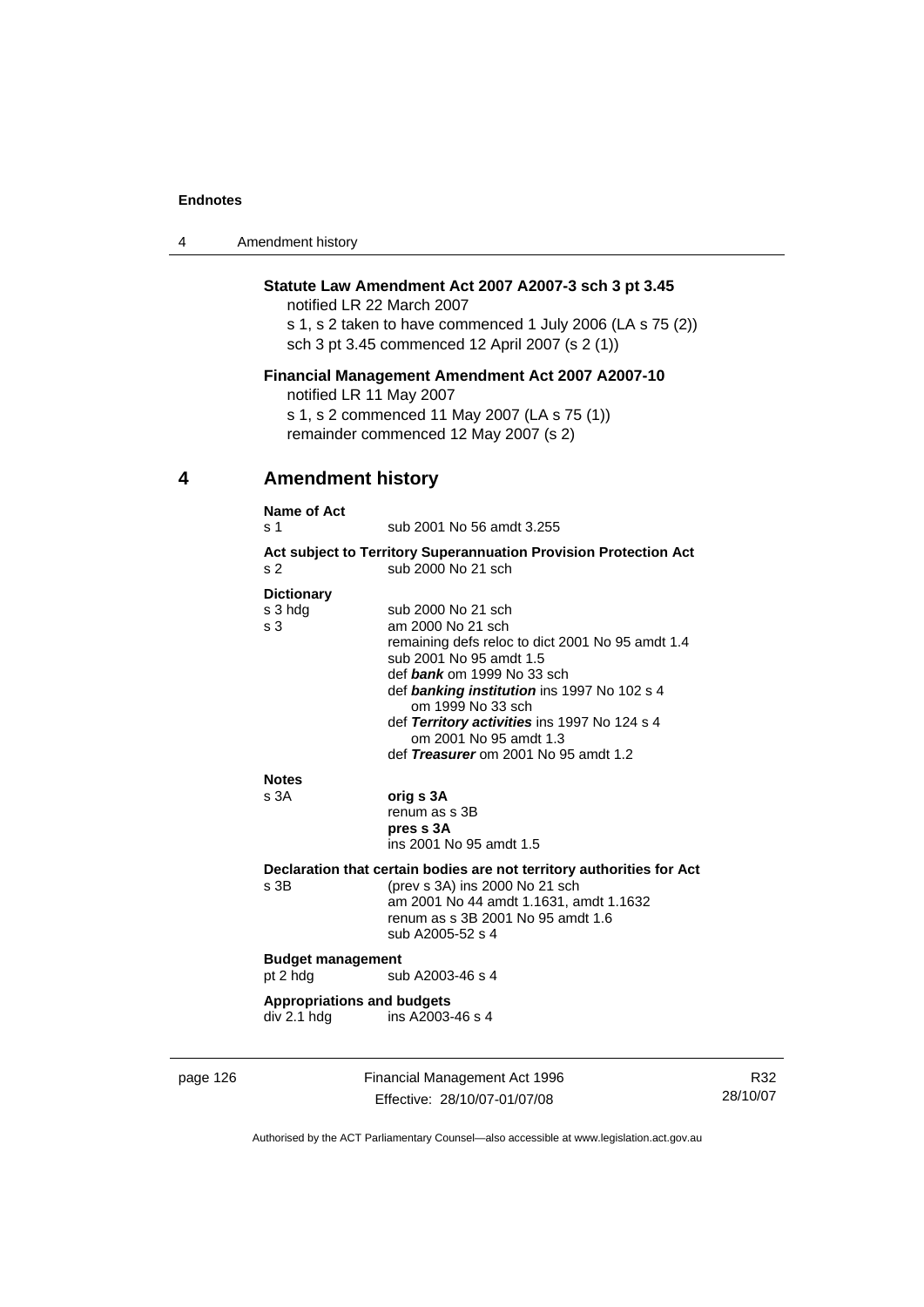```
Financial Management Act 1996 
Form of appropriations 
s 8 sub A2005-52 s 5 
Net appropriations for outputs
s 9 am 2000 No 27 s 5
Net appropriations for capital injections
s 9A ins 2000 No 27 s 6
Appropriations for payments on behalf of Territory to be net appropriations 
s 9B ins 2001 No 95 s 5
Budget papers 
s 10 am 1997 No 124 s 5; 2001 No 56 amdt 3.257; A2005-52 s 6 
Territory budgets 
s 11 am 1997 No 124 s 6; 2001 No 4 s 4; 2001 No 56 amdt 3.258; 
                 2001 No 95 s 6 
                  sub A2003-46 s 5 
                  am A2005-32 s 12 
Financial policy objectives and strategies statement 
s 11A ins A2003-46 s 5 
Departmental budgets
s 12 am 1997 No 102 s 5; 1997 No 124 s 7; 1999 No 58 s 3; 2001 
                 No 56 amdt 3.258; 2001 No 95 s 7; ss renum R6 LA (see 
                  2001 No 95 amdt 1.7); 2002 No 38 s 4, s 5 
                  sub A2005-52 s 7 
Territory authority and territory-owned corporation budgets 
s 12A ins 1997 No 124 s 8 
                  am 2001 No 56 amdt 3.258; 2001 No 95 s 8 
                 sub A2005-52 s 8 
Supplementary budget papers 
s 13 am 2001 No 56 amdt 3.259, amdt 3.260 
                  sub 2001 No 97 s 4 
                 am A2005-52 s 9 
Amendment of budgets for supplementary appropriation 
                 ins A2003-9 s 9
                  sub A2005-52 s 10 
Transfer of funds between appropriations
s 14 am 1997 No 102 s 6; 2000 No 21 sch; 2001 No 56 amdt 3.261 
Transfer of funds within appropriations
s 15 am 1997 No 102 s 7; 2001 No 56 amdt 3.262 
Reclassification of certain appropriations
s 15A ins 1997 No 102 s 8; 2001 No 56 amdt 3.263
```
R32 28/10/07

Effective: 28/10/07-01/07/08

page 127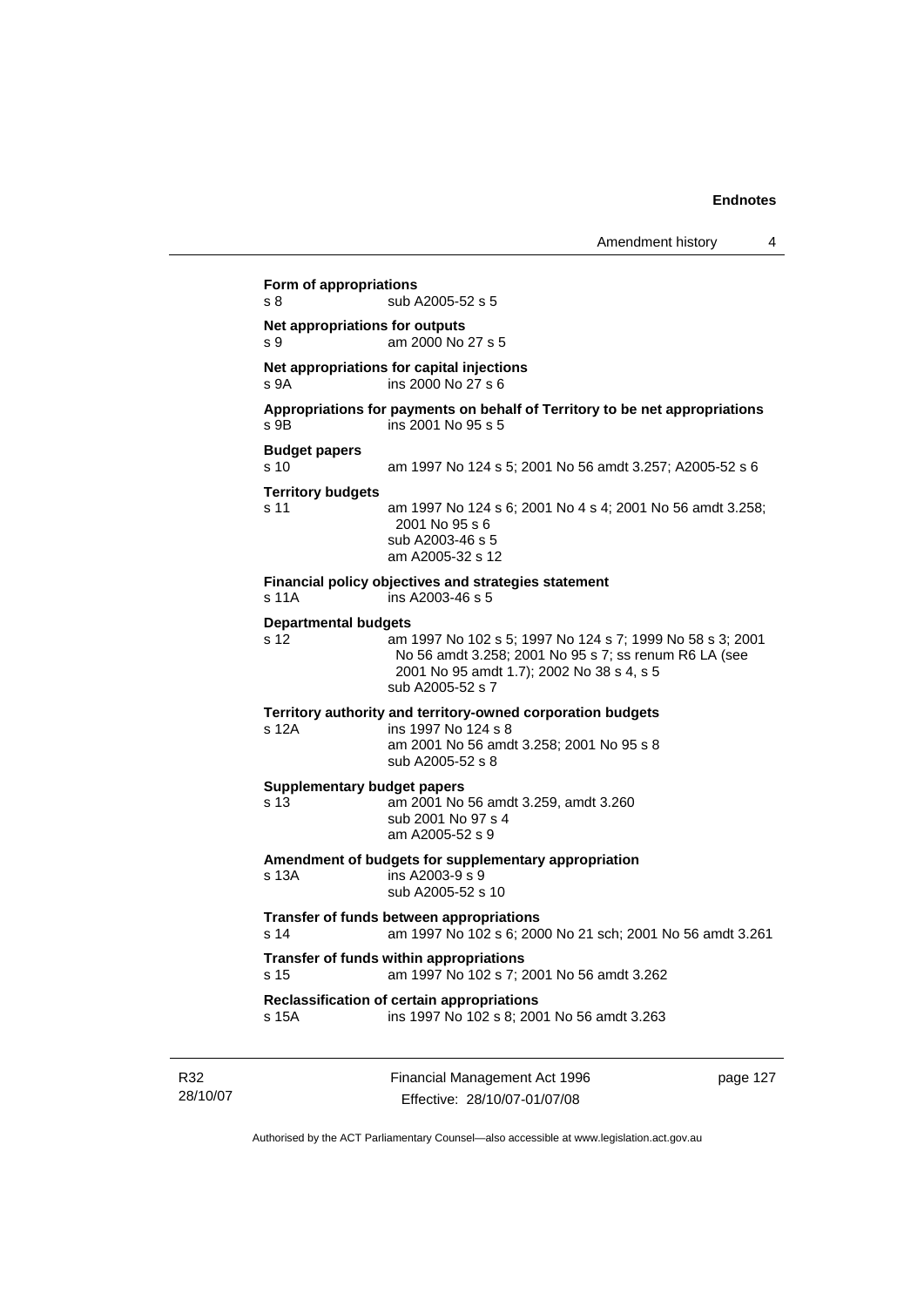4 Amendment history

| s 16                                           | Transfer of functions after Appropriation Act passed<br>am 2000 No 21 sch; 2001 No 56 amdt 3.263<br>sub A2005-52 s 11                                                                                            |
|------------------------------------------------|------------------------------------------------------------------------------------------------------------------------------------------------------------------------------------------------------------------|
| s 16A                                          | Appropriation for accrued employee entitlements<br>ins A2003-21 s 4<br>om A2004-19 s 4<br>ins A2007-10 s 4                                                                                                       |
| s 16B                                          | Rollover of undispersed appropriation<br>ins A2007-10 s 4                                                                                                                                                        |
| s 17                                           | Variation of appropriations for Commonwealth grants<br>am 1997 No 102 s 9; 2001 No 56 amdt 3.264, amdt 3.265;<br>2002 No 38 s 6                                                                                  |
| s 17A                                          | Variations of appropriations for certain payments to Commonwealth<br>ins 1999 No 36 s 9<br>am 2000 No 27 s 7; 2001 No 43 s 12; 2001 No 56 amdt 3.266,<br>amdt 3.267; A2003-27 s 12; A2004-35 s 12; A2005-32 s 13 |
| Treasurer's advance<br>s 18                    | am 2001 No 56 amdt 3.268; 2001 No 97 s 5, s 6; ss renum<br>R4 LA<br>sub A2004-33 s 4<br>am A2005-20 amdt 3.153                                                                                                   |
| s 18A                                          | Assembly to be told about treasurer's advance<br>ins 1997 No 102 s 10<br>am 2001 No 56 amdt 3.269<br>om 2002 No 38 s 7<br>ins A2004-33 s 4                                                                       |
| s 19A                                          | <b>Payments for Territory GST liabilities</b><br>ins 1997 No 39 s 4<br>sub 2000 No 27 s 8                                                                                                                        |
| s 19B                                          | Authorisation of expenditure of certain Commonwealth grants<br>ins 1997 No 102 s 11<br>am 2001 No 56 amdt 3.269                                                                                                  |
| s 19C                                          | Amendment of capital injection conditions<br>ins 2002 No 38 s 8<br>sub A2005-52 s 12                                                                                                                             |
| s 19D                                          | Amendment of performance criteria<br>ins 2002 No 38 s 8<br>sub A2005-52 s 13                                                                                                                                     |
| <b>Amendment of financial targets</b><br>s 19E | ins 2002 No 38 s 8<br>om A2005-52 s 14                                                                                                                                                                           |

page 128 Financial Management Act 1996 Effective: 28/10/07-01/07/08

R32 28/10/07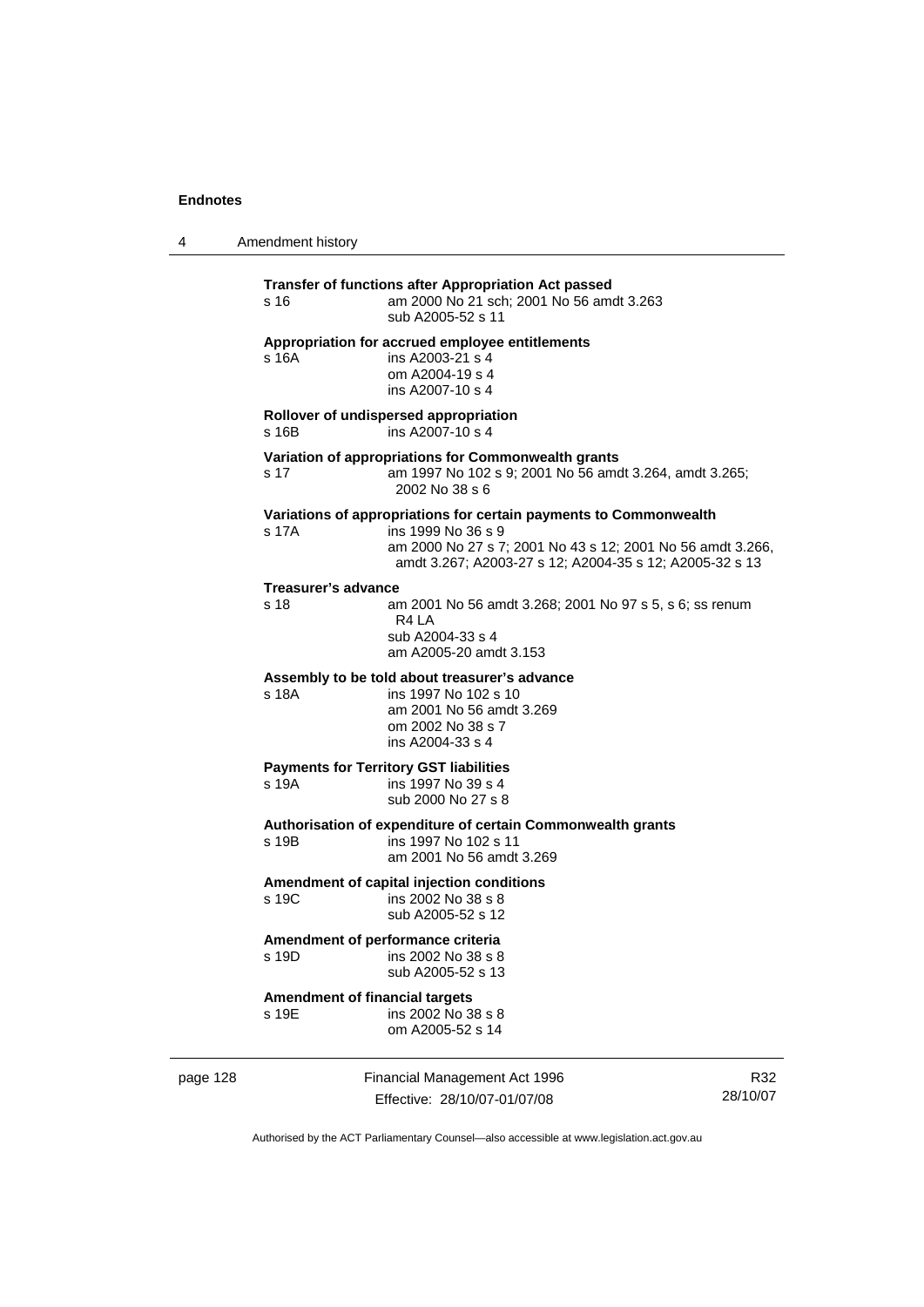#### **Amendment of budgets**

| s 19F | ins A2004-19 s 5 |
|-------|------------------|
|       | am A2004-33 s 5  |
|       | om A2005-52 s 15 |

#### **Budgets for Legislative Assembly secretariat**  s 20 am A2003-21 s 5

**Budget reviews and pre-election updates**  div 2.2 hdg ins A2003-46 s 6

## **Budget review**

s 20A ins A2003-46 s 6

#### **Purpose and contents of budget review**   $ins$  A2003-46 s 6

**Pre-election budget update**  s 20C ins A2003-46 s 6

#### **Purpose and contents of pre-election budget update**

s 20D ins A2003-46 s 6 am A2005-52 s 16

**Financial reports of the Territory**  div 3.1 hdg  $($ prev pt 3 div 1 hdg) renum R3 LA (see 2001 No 95 amdt 1.11)

#### **Meaning of** *the Territory* **in div 3.1**  s 21 hdg am R3 LA

#### **Annual financial statements of the Territory**  s 22 am 2001 No 95 s 9; A2005-52 s 17

**Responsibility for annual financial statements** 

s 23 am A2005-52 s 18

**Audit of annual financial statements** 

#### s 24 am 2002 No 38 s 9, amdt 1.1; A2003-46 s 7; A2005-52 ss 19-21

**Presentation of annual financial statements to Legislative Assembly**  s 25 hdg sub 2002 No 38 amdt 1.2<br>s 25 september 2001 No 56 amdt 3.2

am 2001 No 56 amdt 3.270; A2003-46 s 8, s 9

#### **Quarterly departmental performance reports**  s 25A reloc to s 30A

# **Periodic financial statements**<br>s 26 am 1997 No

| s 26. | am 1997 No 124 s 10; 2001 No 42 s 4  |
|-------|--------------------------------------|
|       | (6), (7) exp 30 June 2001 (s 26 (7)) |
|       | sub 2001 No 42 s 5; 2001 No 95 s 11  |

R32 28/10/07 Financial Management Act 1996 Effective: 28/10/07-01/07/08

page 129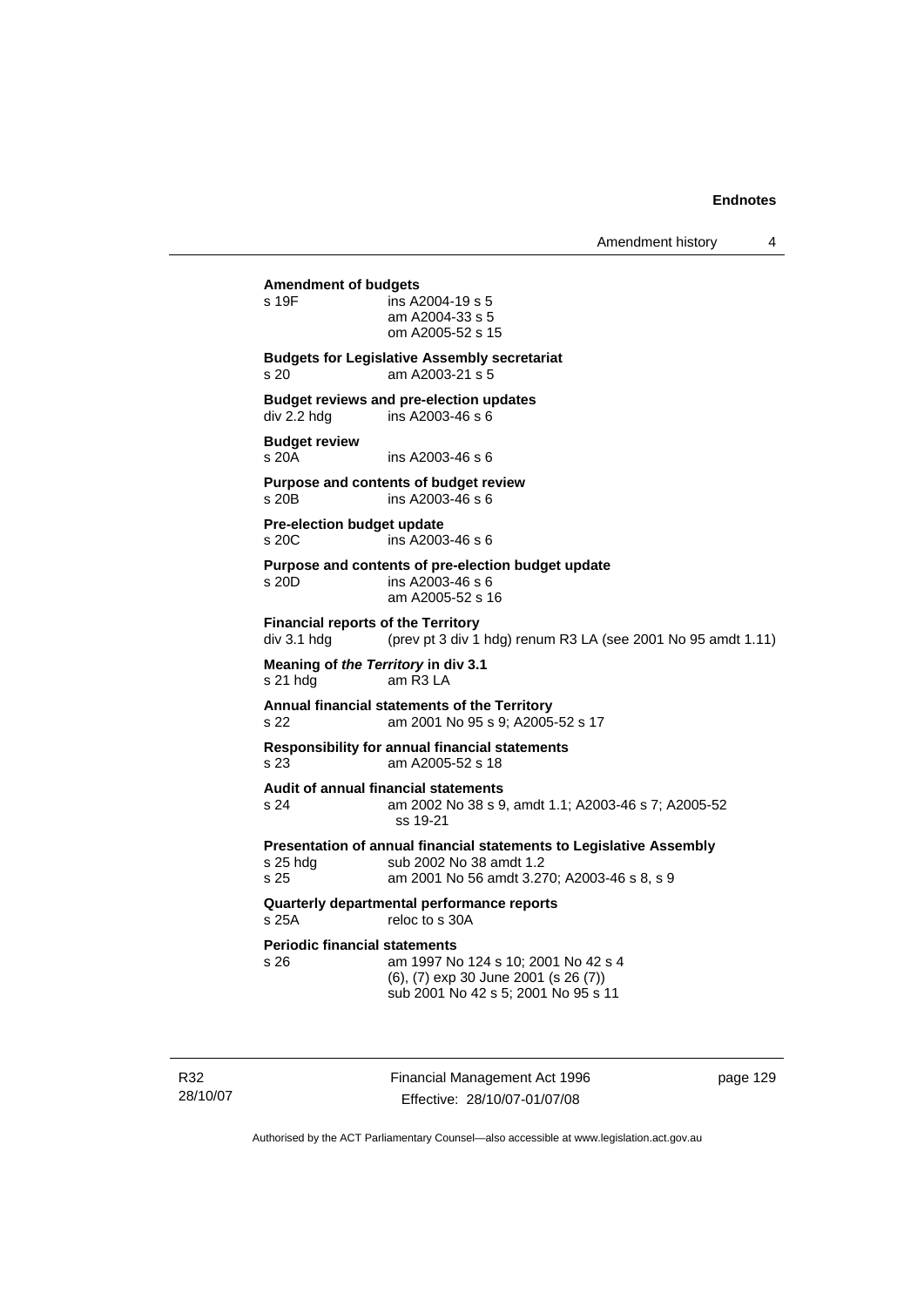4 Amendment history

| div 3.2 hdg      | Financial reports and performance statements of departments<br>(prev pt 3 div 2 hdg) renum R3 LA (see 2001 No 95 amdt 1.11)<br>sub A2005-52 s 22                                                                        |
|------------------|-------------------------------------------------------------------------------------------------------------------------------------------------------------------------------------------------------------------------|
| s 27             | Annual financial statements of departments<br>am 2001 No 56 amdt 3.272; 2001 No 95 s 12; 2002 No 38<br>ss 10-13; pars renum R10 LA (see 2002 No 38 amdt 1.5);<br>A2005-52 ss 23-26                                      |
| s 28 hda<br>s 28 | Responsibility for annual financial statements of departments<br>sub 2002 No 38 amdt 1.6<br>sub A2005-52 s 27                                                                                                           |
| s 29             | Audit of financial statements of departments<br>sub 2002 No 38 s 14<br>am A2005-52 s 28, s 29                                                                                                                           |
|                  | Audit of financial statements for departments for 2000-2001                                                                                                                                                             |
| s 29A            | ins 2001 No 42 s 6<br>exp 31 December 2001 (s 29A (2))                                                                                                                                                                  |
| etc              | Departmental annual financial statements to be included in annual reports                                                                                                                                               |
| s 30 hdg<br>s 30 | sub 2002 No 38 amdt 1.7<br>am 2001 No 56 amdt 3.273<br>sub A2005-52 s 30                                                                                                                                                |
| s 30A            | <b>Statements of performance of departments</b><br>(prev s 25A) ins 1997 No 124 s 9<br>am 2001 No 56 amdt 3.271; 2001 No 95 s 10; 2002 No 38<br>amdt $1.3$<br>reloc from s 25A 2002 No 38 amdt 1.4<br>sub A2005-52 s 31 |
| s 30B            | Responsibility for departmental statements of performance<br>ins A2005-52 s 31                                                                                                                                          |
| s, 30C           | Scrutiny of departmental statements of performance<br>ins A2005-52 s 31                                                                                                                                                 |
| s 30D            | Departmental statements of performance to be included in annual reports etc<br>ins A2005-52 s 31                                                                                                                        |
| s 30E            | Half-yearly departmental performance reports<br>ins A2005-52 s 31                                                                                                                                                       |
| s 31             | Responsibilities of chief executives of departments<br>am 2002 No 38 s 15; A2005-20 amdt 3.154<br>sub A2005-52 s 32                                                                                                     |
| s 32             | Agreement for the conduct of banking for Territory<br>am 1997 No 102 sch; 1999 No 33 sch                                                                                                                                |
|                  |                                                                                                                                                                                                                         |

page 130 Financial Management Act 1996 Effective: 28/10/07-01/07/08

R32 28/10/07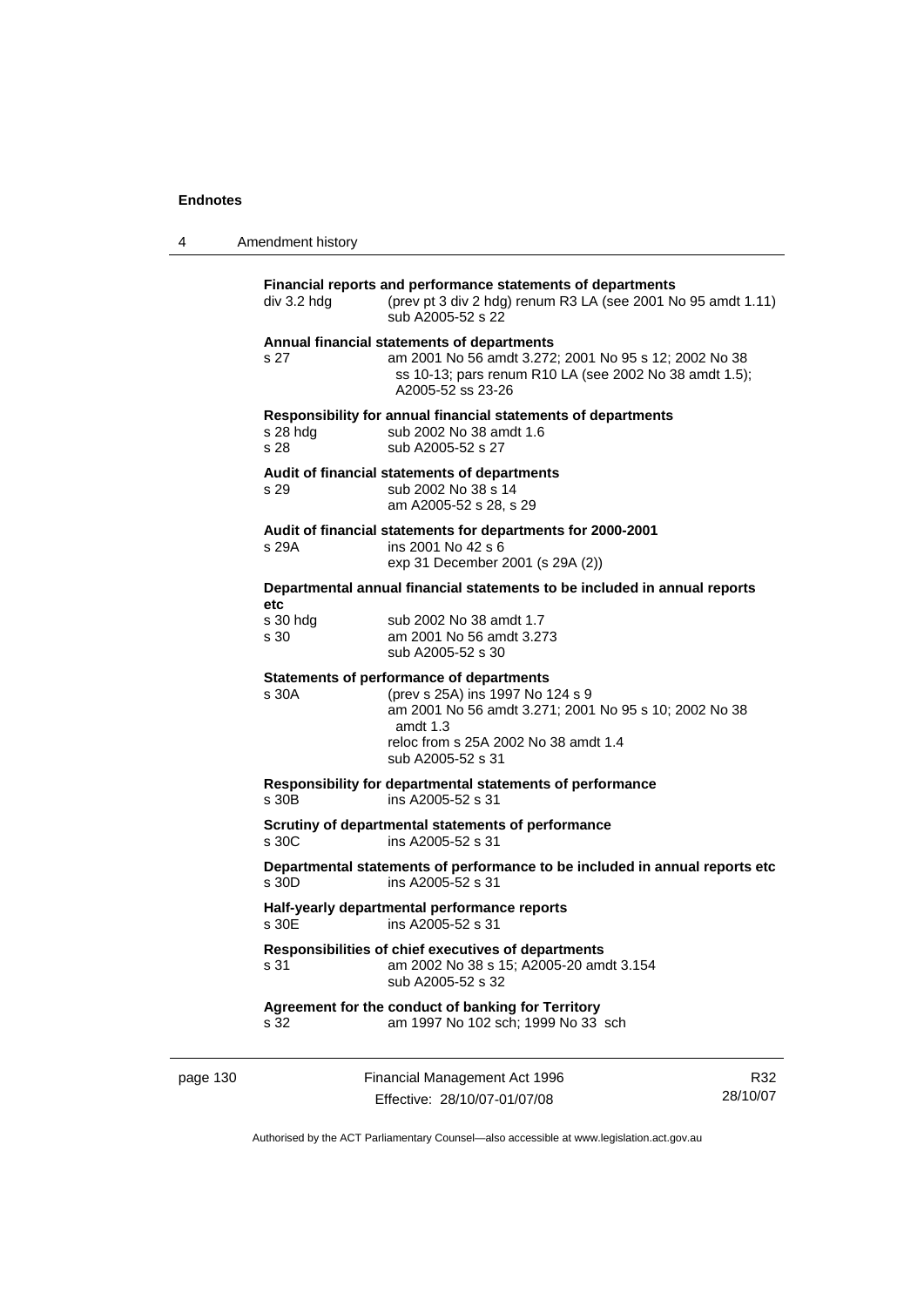| s 33                                        | am 1997 No 102 sch                                                                                                                                                                                           |
|---------------------------------------------|--------------------------------------------------------------------------------------------------------------------------------------------------------------------------------------------------------------|
| s 34                                        | <b>Departmental banking accounts</b><br>am 1997 No 102 sch; 1999 No 33 sch; 2001 No 95 s 13; 2001<br>No 95 s 7; ss renum R6 LA (see 2001 No 95 amdt 1.8); 2002<br>No 38 s 16                                 |
| s 34A                                       | Transfer of departmental banking account<br>prev s 34A renum as s 34B<br>ins 2001 No 95 s 14                                                                                                                 |
| s 34B                                       | End of year balances of departmental banking accounts<br>(prev s 34A) ins 1997 No 102 s 12<br>renum 2001 No 95 s 15                                                                                          |
| s 35                                        | <b>Payments into banking accounts</b><br>am 1997 No 102 sch; 1999 No 33 sch                                                                                                                                  |
| s.36                                        | Transfer following change in departmental responsibilities<br>am 1997 No 102 sch                                                                                                                             |
| s 36A                                       | Transfers from departmental banking accounts to territory banking account<br>ins 2002 No 38 s 17                                                                                                             |
| s 37 hdg<br>s 37                            | Payments from territory banking account<br>sub 2002 No 38 s 18<br>am 1997 No 102 sch; 2000 No 21 sch; 2001 No 95 s 16; 2002<br>No 38 s 19; ss renum R10 LA (see 2002 No 38 amdt 1.8);<br>A2005-52 ss 33-35   |
| s 38 hdg<br>s 38                            | Investment of certain public money<br>sub 2000 No 21 sch<br>am 1997 No 102 sch; 1999 No 33 sch; 2000 No 21 sch; 2001<br>No 45 s 5; 2001 No 95 s 17; A2003-21 s 6, s 7; ss renum<br>R12 LA (see A2003-21 s 8) |
| <b>Borrowing and guarantees</b><br>pt 6 hdg | sub 2001 No 45 s 6                                                                                                                                                                                           |
| s <sub>42</sub>                             | Borrowings by territory authorities to be approved<br>am 2001 No 95 s 18, amdt 1.9; A2007-10 s 5                                                                                                             |
| s 43                                        | Territory authorities may give security<br>am A2007-10 s 6                                                                                                                                                   |
| s 44                                        | Power to approve borrowings not delegable<br>am A2007-10 s 7                                                                                                                                                 |
|                                             |                                                                                                                                                                                                              |

R32 28/10/07 Financial Management Act 1996 Effective: 28/10/07-01/07/08

page 131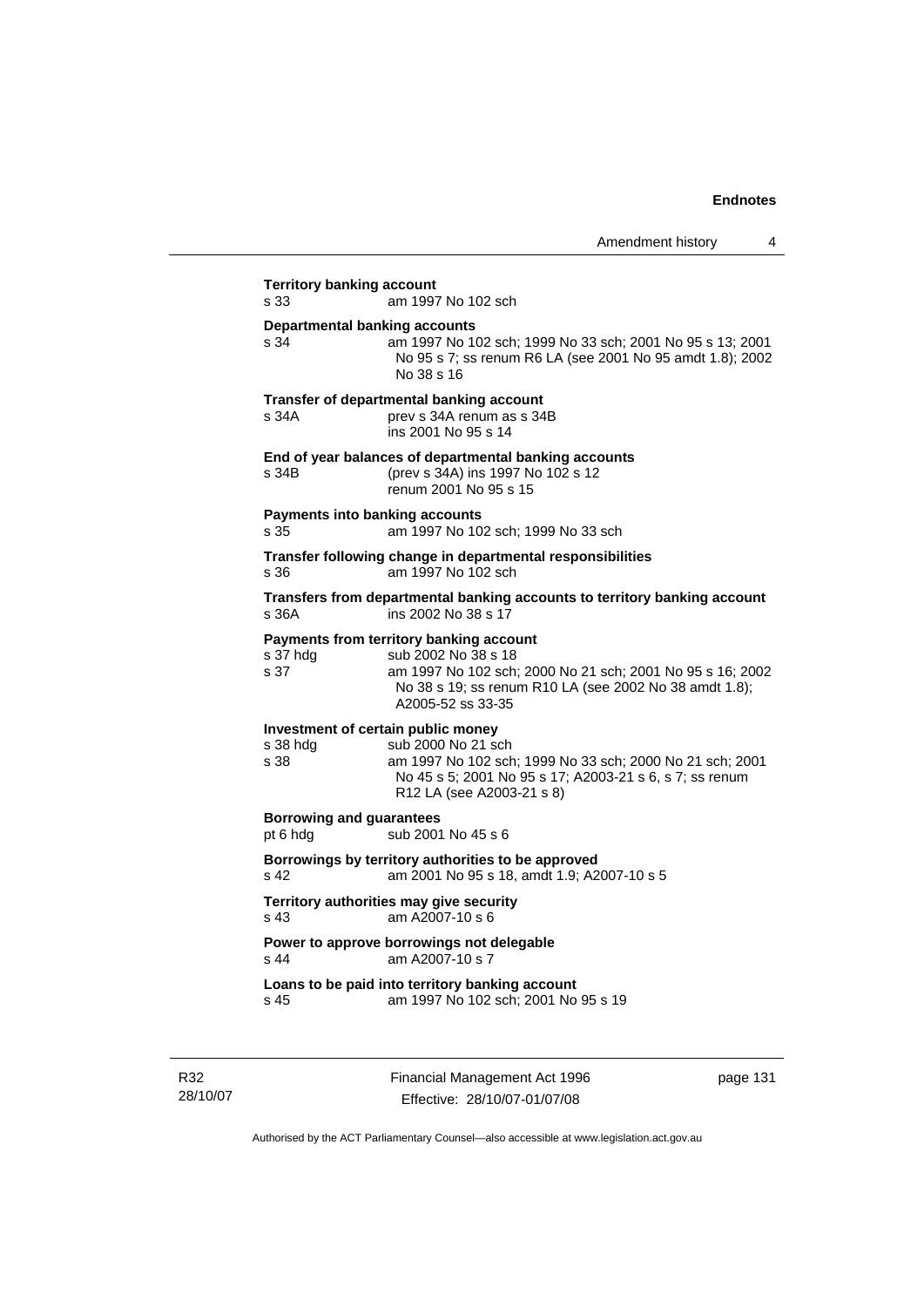4 Amendment history

```
page 132 Financial Management Act 1996 
                          Effective: 28/10/07-01/07/08 
                                                                             R32
                                                                         28/10/07 
           Payments by Treasurer 
           s 46 sub 2002 No 38 s 20
           Guarantees by Territory 
           s 47 am 2001 No 56 amdt 3.274 
           Financial derivatives<br>s 48 on
                            om 2001 No 45 s 7
           Departmental trust banking accounts
           s 51 am 1997 No 102 sch; 1999 No 33 sch; 2002 No 38 s 21 
           Transfer of departmental trust banking accounts 
           s 51A ins A2005-52 s 36 
           Transfers between trust banking accounts—changes in departmental 
           responsibilities 
                            ins A2005-52 s 36
           Transfers between trust banking accounts—investment 
           s 51C ins A2005-52 s 36 
           Transfers between trust banking account and territory banking account 
           s 52 am 1997 No 102 sch 
                             sub 2001 No 95 s 20; A2005-52 s 37 
           Investment of trust money 
           s 53 am 1999 No 28 sch 
           Unclaimed trust money 
           s 53A ins 1997 No 102 s 13 
                             am 1999 No 33 sch; 2001 No 44 amdts 1.1633-1.1635; 
                             ss renum R3 LA (see 2001 No 44 amdt 1.1636); 2001 No 95 
                             s 21; ss renum R6 LA; 2002 No 30 amdt 3.367 
           Review of decisions 
           s 53B ins 1997 No 102 s 13 
                             am 2002 No 30 amdt 3.368 
           Notification of decisions 
           s 53C ins 1997 No 102 s 13 
           Financial provisions for territory authorities 
           pt 8 hdg sub A2005-52 s 38
           Application—pt 8 
           s 54 am A2005-20 amdt 3.155 
                             sub A2005-52 s 38 
                             am A2006-30 amdts 1.37-1.40 
           Responsibilities of chief executive officers of territory authorities 
           s 55 am 1997 No 102 sch; 1999 No 33 sch; 2002 No 38 s 22 
                             sub A2005-52 s 38
```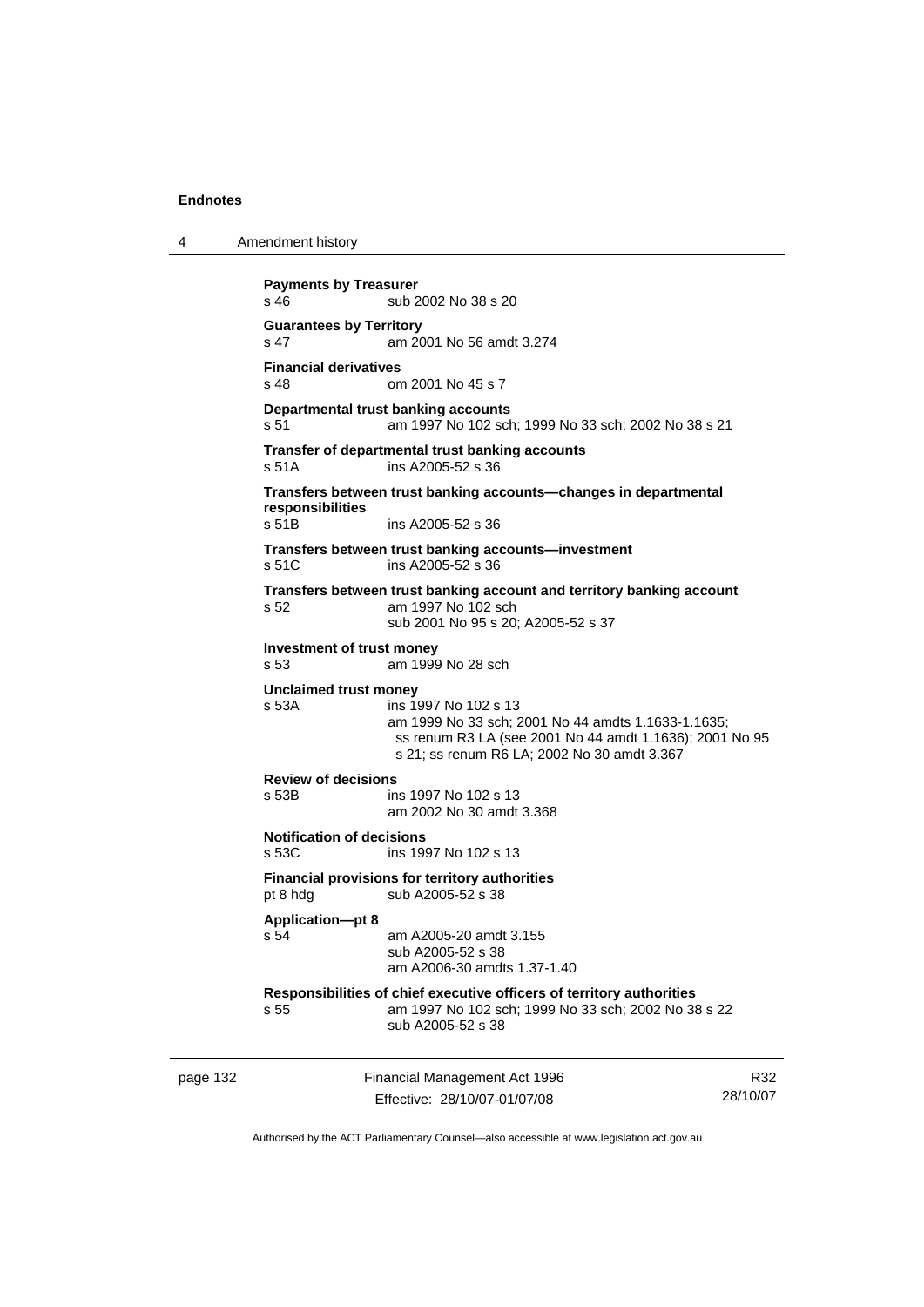Amendment history 4

# **Responsibilities of governing boards of territory authorities**

am 1997 No 102 sch; 1999 No 33 sch; 2001 No 45 s 8; 2001 No 95 s 22; 2002 No 38 s 23, s 24; A2003-21 ss 9-12; ss renum R12 LA (see A2003-21 s 13) sub A2005-52 s 38

#### **Banking accounts of territory authorities**

s 57 am 2001 No 95 s 23 sub A2005-52 s 38

**Investment by territory authorities**  s 58 am 2001 No 95 s 24

sub A2005-52 s 38

#### **Borrowing by territory authorities**

s 59 am 2001 No 95 s 25 om A2005-52 s 38 (see s 2 (1)) ins A2005-52 s 38 (see s 2 (2))

#### **Guarantees by territory authorities**

| s 60 | om A2005-52 s 38 (see s 2 (1))    |
|------|-----------------------------------|
|      | ins A2005-52 s 38 (see s $2(2)$ ) |

# **Territory authority statements of intent**

sub 2002 No 38 s 25 om A2005-52 s 38 (see s 2 (1)) ins A2005-52 s 38 (see s 2 (2))

## **Audit of annual financial statements for 2000-2001**  s 61A ins 2001 No 42 s 7

exp 31 December 2001 (s 61A (2))

#### **Presentation of statements of intent of territory authorities**

s 62 am 2001 No 56 amdt 3.275; R8 LA (see also 2002 No 38 amdt 1.9) om A2005-52 s 38 (see s 2 (1))

ins A2005-52 s 38 (see s 2 (2))

#### **Annual financial statements of territory authorities**  s 63 sub A2005-52 s 38

#### **Responsibility for annual financial statements of territory authorities**  s 64 **orig s 64**

 renum as s 104 and then s 130 **pres s 64**  ins A2005-52 s 38

R32 28/10/07 Financial Management Act 1996 Effective: 28/10/07-01/07/08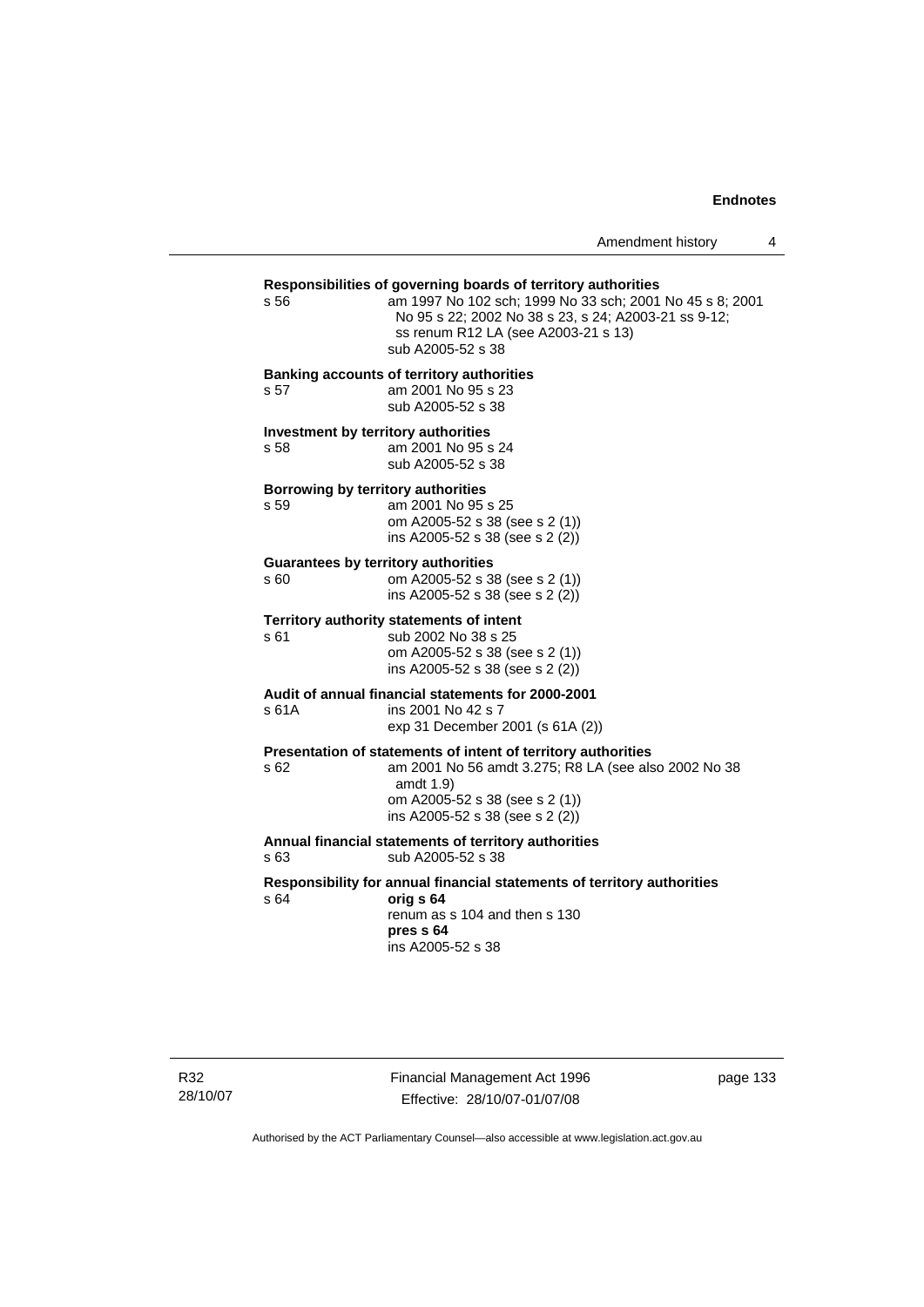4 Amendment history **Audit of annual financial statements of territory authorities**  s 65 **orig s 65**  renum as s 105 and then s 131 **pres s 65**  ins A2005-52 s 38 **Annual financial statements of territory authorities to be included in annual reports etc**  s 66 **orig s 66**  renum as s 106 and then s 132 **pres s 66**  ins A2005-52 s 38 **Guideline-making power**  s 66A ins 2000 No 27 s 9 om 2001 No 44 amdt 1.1637 **Treasurer may require interim financial statements etc for territory authorities** s 67 **orig s 67**  renum as s 107 and then s 133 **pres s 67**  ins A2005-52 s 38 **Statements of performance of territory authorities**  s 68 **orig s 68**  renum as s 108 and then s 134 **pres s 68**  ins A2005-52 s 38 **Responsibility for territory authority statements of performance**  s 69 ins A2005-52 s 38 **Scrutiny of territory authority statements of performance**  s 70 ins A2005-52 s 38 **Territory authority statements of performance to be included in annual reports etc**  s 71 ins A2005-52 s 38 **Governance of territory authorities**  pt 9 hdg **orig pt 9 hdg**  renum as pt 10 hdg **pres pt 9 hdg**  ins A2005-52 s 41 **Definitions and important concepts**  div 9.1 hdg ins A2005-52 s 41

page 134 Financial Management Act 1996 Effective: 28/10/07-01/07/08

R32 28/10/07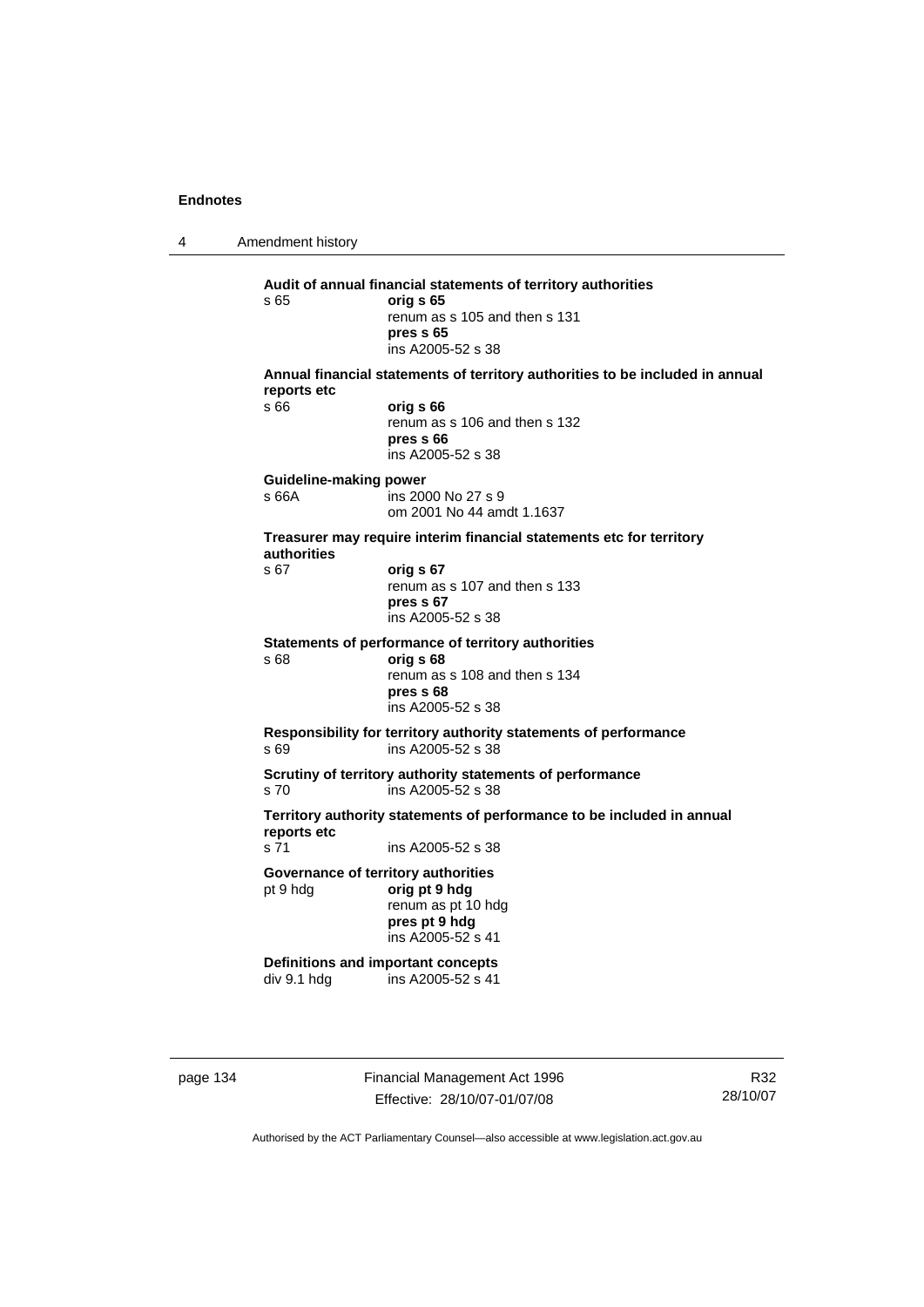```
Definitions—pt 9 
                ins A2005-52 s 41
                 def applicable governmental policies ins A2005-52 s 41 
                 def establishing Act ins A2005-52 s 41 
                 def financial year ins A2005-52 s 41 
                 def governing board member ins A2005-52 s 41 
                 def material interest ins A2005-52 s 41 
                 def relevant territory authority ins A2005-52 s 41 
Nature of relevant territory authorities 
s 73 ins A2005-52 s 41 
Powers of territory authorities generally 
s 74 ins A2005-52 s 41
Execution of documents and assumptions people dealing with relevant 
territory authority may make 
s 75 ins A2005-52 s 41 
Governing board of territory authority 
s 76 ins A2005-52 s 41 
                 am A2006-30 amdts 1.41-1.44 
Role of governing board 
s 77 ins A2005-52 s 41
Governing board member appointments 
div 9.2 hdg ins A2005-52 s 41
Appointment of governing board members generally 
s 78 ins A2005-52 s 41 
Appointment of chair and deputy chair 
s 79 ins A2005-52 s 41 
Appointment of CEO of authority with governing board 
s 80 ins A2005-52 s 41 
Ending board member appointments 
s 81 ins A2005-52 s 41
Functions of governing board members 
div 9.3 hdg ins A2005-52 s 41 
Chair's functions 
s 82 ins A2005-52 s 41 
Deputy chair's functions 
s 83 ins A2005-52 s 41 
CEO's functions 
s 84 ins A2005-52 s 41
```
R32 28/10/07 Financial Management Act 1996 Effective: 28/10/07-01/07/08

page 135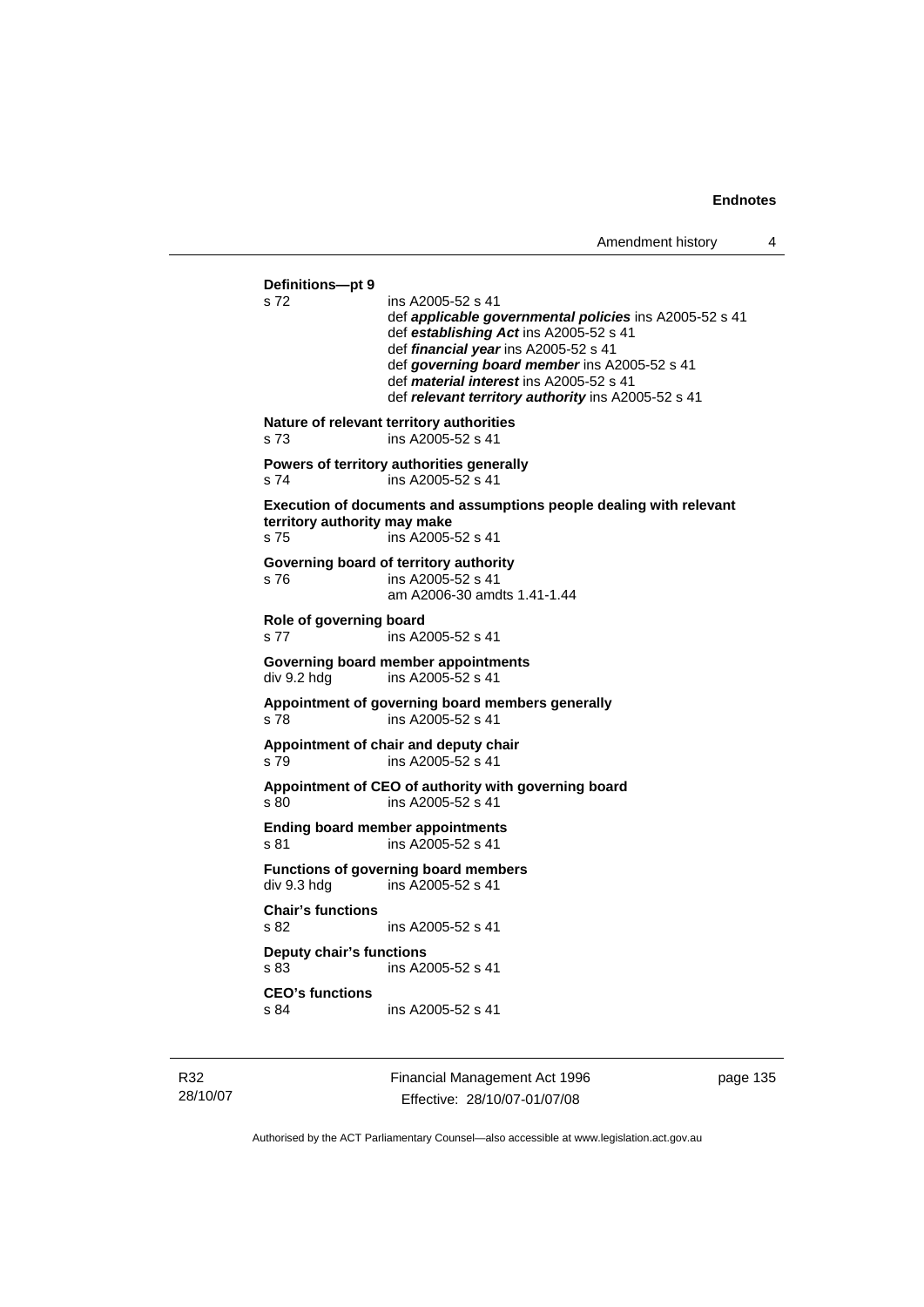4 Amendment history

| s 85                                           | ins A2005-52 s 41                                                                            |
|------------------------------------------------|----------------------------------------------------------------------------------------------|
| s 86                                           | Conflicts of interest by governing board members<br>ins A2005-52 s 41                        |
| s 87                                           | Agenda to require disclosure of interest item<br>ins A2005-52 s 41                           |
| s 88                                           | Disclosure of interests by governing board members<br>ins A2005-52 s 41                      |
| s 89                                           | Reporting of disclosed governing board interests to Minister<br>ins A2005-52 s 41            |
| s 90                                           | Protection of governing board members from liability<br>ins A2005-52 s 41                    |
| s.91                                           | Indemnification and exemption of governing board members<br>ins A2005-52 s 41                |
| s 92                                           | <b>Compensation for exercise of functions etc</b><br>ins A2005-52 s 41                       |
| <b>Governing board meetings</b><br>div 9.4 hdg | ins A2005-52 s 41                                                                            |
| s 93                                           | Time and place of governing board meetings<br>ins A2005-52 s 41                              |
| s 94                                           | Presiding member at governing board meetings<br>ins A2005-52 s 41                            |
| s 95                                           | Quorum at governing board meetings<br>ins A2005-52 s 41                                      |
| S.96                                           | Voting at governing board meetings<br>ins A2005-52 s 41                                      |
| s 97                                           | Conduct of governing board meetings etc<br>ins A2005-52 s 41                                 |
| div 9.5 hda                                    | Requirements and obligations for territory authorities<br>ins A2005-52 s 41                  |
| s 98                                           | Limitations on authorities forming corporations etc<br>ins A2005-52 s 41                     |
| s 99                                           | Limitations on authorities taking part in joint ventures and trusts<br>ins A2005-52 s 41     |
| s, 100                                         | Corporations, joint ventures and trusts in which authority has interest<br>ins A2005-52 s 41 |

page 136 Financial Management Act 1996 Effective: 28/10/07-01/07/08

R32 28/10/07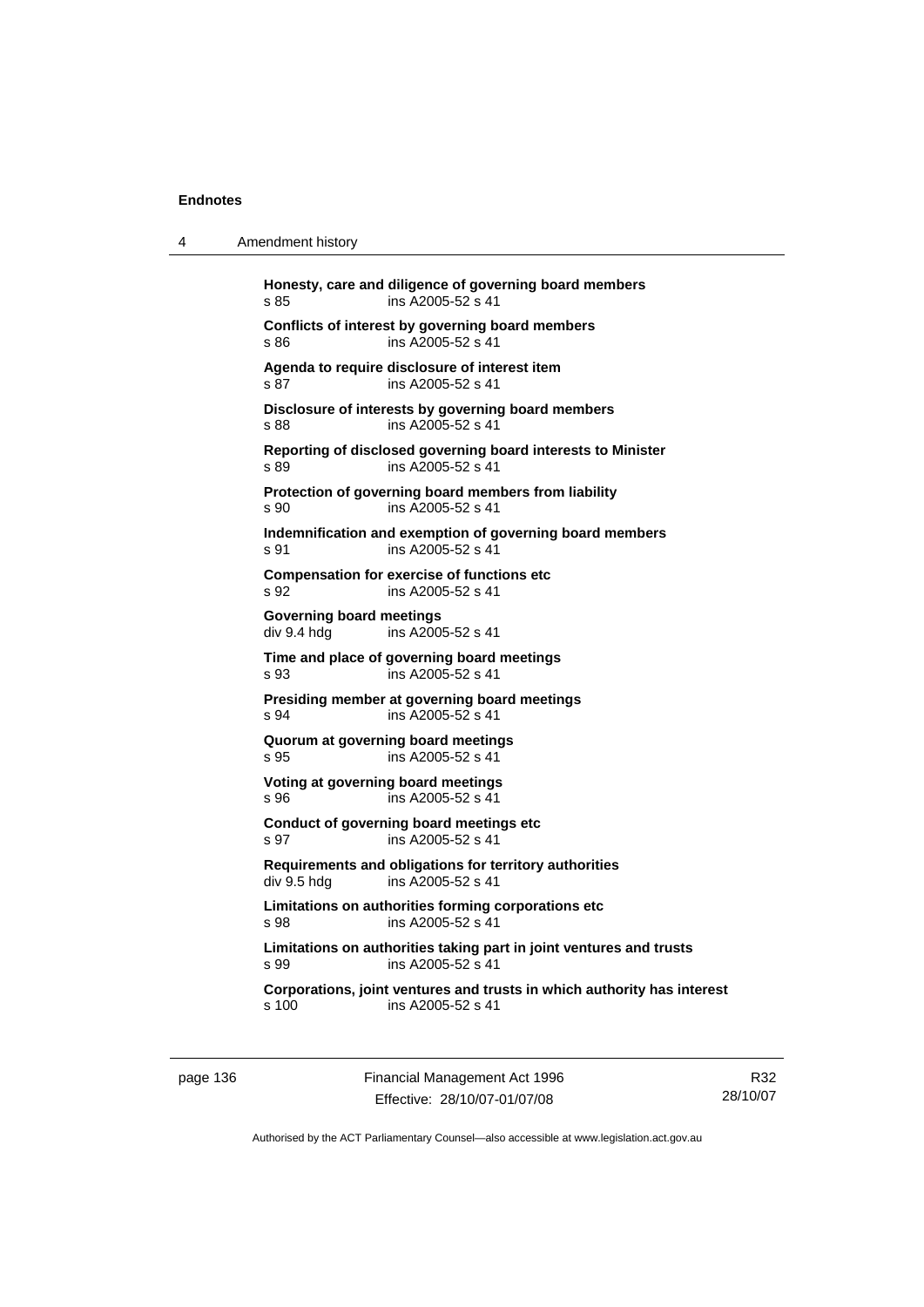| Amendment history |  |
|-------------------|--|
|-------------------|--|

**Obligation of authorities to tell Minister about significant events**  s 101 ins A2005-52 s 41 **Ministerial directions to authorities about financial etc statements**  ins A2005-52 s 41 **Application of government policies to authorities**  s 103 ins A2005-52 s 41 **Restructuring of territory authorities**  div 9.6 hdg ins A2006-30 amdt 1.45 **Purpose of div 9.6**  s 104 **orig s 104** renum as s 130 **pres s 104**  ins A2006-30 amdt 1.45 **What territory authorities does div 9.6 apply to?**  s 105 **orig s 105** renum as s 131 **pres s 105**  ins A2006-30 amdt 1.45 **Responsible Minister may direct div 9.6 authority to sell or transfer assets**  s 106 **orig s 106** renum as s 132 **pres s 106**  ins A2006-30 amdt 1.45 **Transfer of assets by declaration—div 9.6 authorities**  s 107 **orig s 107** renum as s 133 **pres s 107**  ins A2006-30 amdt 1.45 **Transfer of contractual rights and liabilities by declaration—div 9.6 authorities**  s 108 **orig s 108** renum as s 134 **pres s 108**  ins A2006-30 amdt 1.45 **Transfer of liabilities by declaration—div 9.6 authorities**  s 109 **orig s 109** renum as s 150 **pres s 109**  ins A2006-30 amdt 1.45

R32 28/10/07 Financial Management Act 1996 Effective: 28/10/07-01/07/08

page 137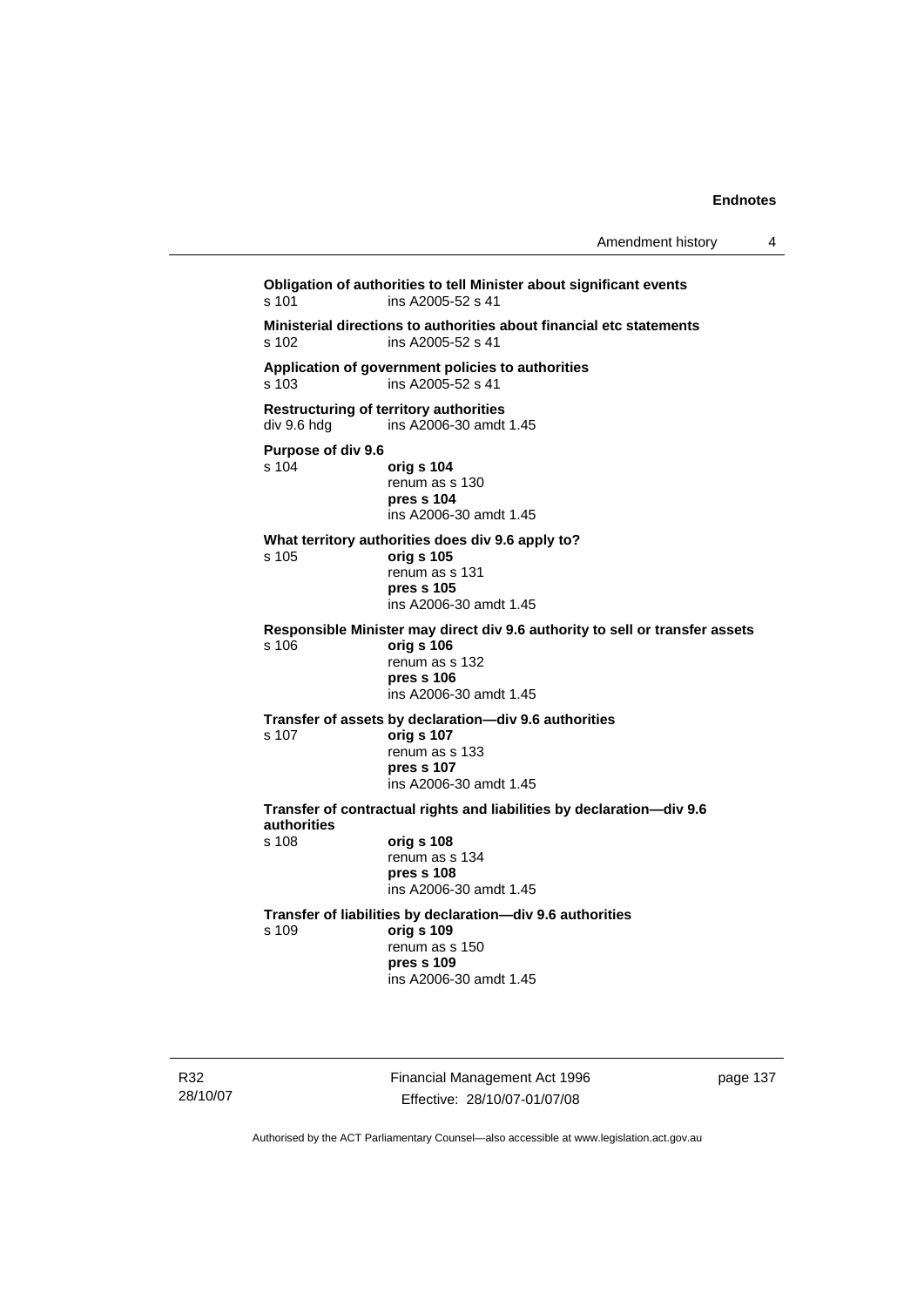4 Amendment history

**Assistance given by authorities for div 9.6**  s 110 **orig s 110** renum as s 151 **pres s 110**  ins A2006-30 amdt 1.45 **Application of Legislation Act, s 94 to certain appointments, elections and approvals**  s 110A sub as s 152 **Application of Act to Health Promotion Act**  s 110B ins as mod SL2005-42 sch 1 mod 1.1 (om A2006-30 amdt 1.62) **Assistance given by governing board members for div 9.6**  s 111 **orig s 111** renum as s 155 **pres s 111**  ins A2006-30 amdt 1.45 **Use of information by Territory and div 9.6 authorities**  s 112 ins A2006-30 amdt 1.45 **Contracts relating to the protection of information—responsible Minister for div 9.6 authority**  s 113 ins A2006-30 amdt 1.45 **Contracts relating to the protection of information—div 9.6 authority**  s 114 ins A2006-30 amdt 1.45 **Transfer of pending proceedings—div 9.6 authorities**  s 115 ins A2006-30 amdt 1.45 **Proceedings and evidence—div 9.6 authorities**  s 116 ins A2006-30 amdt 1.45 **Operation of div 9.6 not breach of contract etc**  s 117 ins A2006-30 amdt 1.45 **Transfer of assets etc not otherwise disposed of—div 9.6 authorities**  s 118 ins A2006-30 amdt 1.45 **Annual reports etc for div 9.6 authorities**  s 119 ins A2006-30 amdt 1.45 Additional provisions for restructuring of certain territory authorities<br>div 9.7 hdg ins A2006-30 amdt 1.45 ins A2006-30 amdt  $1.45$ **What territory authorities does div 9.7 apply to?**  s 120 ins A2006-30 amdt 1.45

page 138 Financial Management Act 1996 Effective: 28/10/07-01/07/08

R32 28/10/07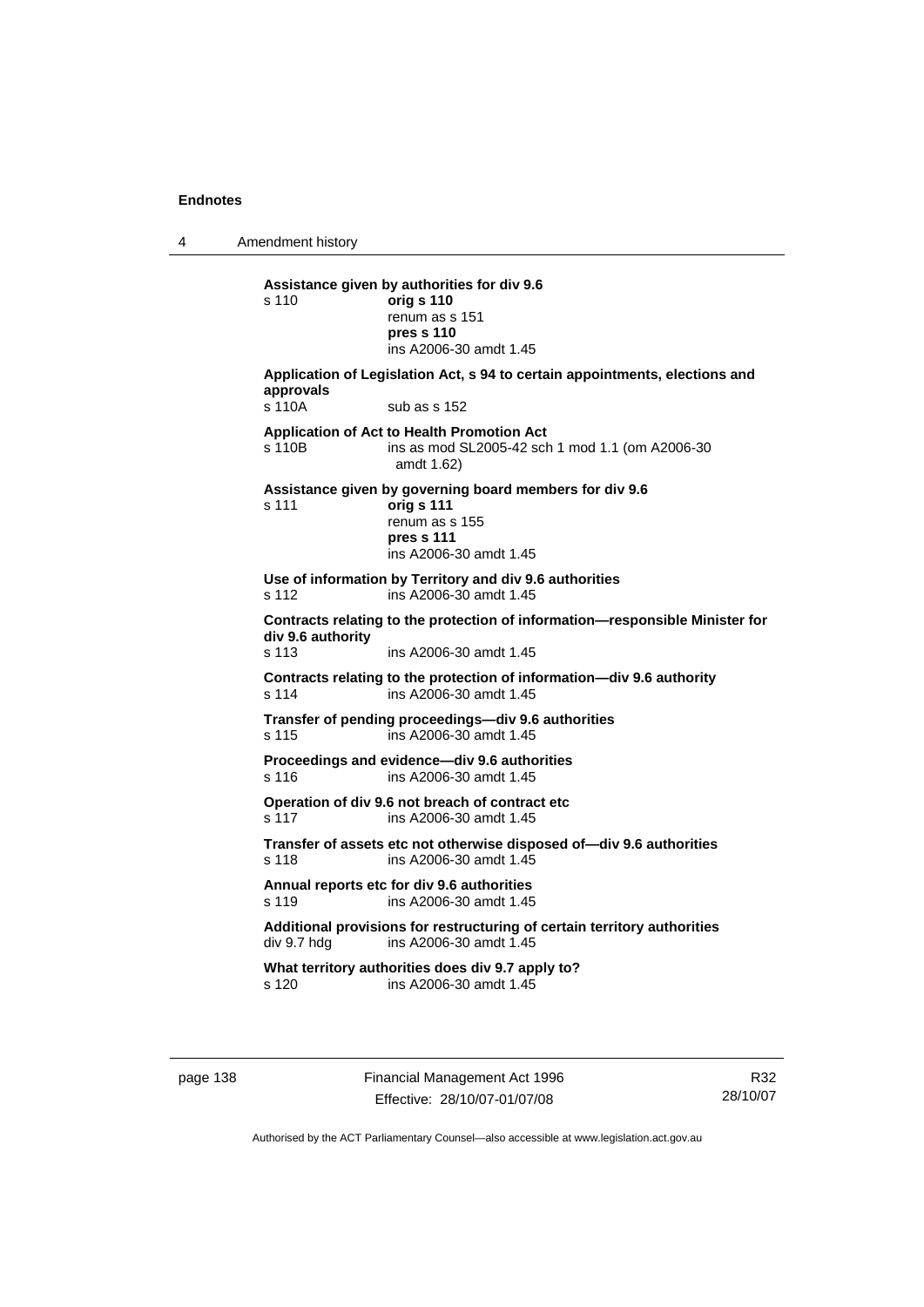|                                                                                                       | Amendment history                                                                                                                                                                                  | 4 |
|-------------------------------------------------------------------------------------------------------|----------------------------------------------------------------------------------------------------------------------------------------------------------------------------------------------------|---|
| Definitions-div 9.7<br>s 121                                                                          | ins A2006-30 amdt 1.45<br>def <i>handover day</i> ins A2006-30 amdt 1.45<br>def territory authority ins A2006-30 amdt 1.45                                                                         |   |
| s 122                                                                                                 | Vesting of assets, rights and liabilities-div 9.7 authorities<br>ins A2006-30 amdt 1.45                                                                                                            |   |
| s 123                                                                                                 | Proceedings and evidence-div 9.7 authorities<br>ins A2006-30 amdt 1.45                                                                                                                             |   |
| s 124                                                                                                 | Annual reports and financial statements for div 9.7 authorities<br>ins A2006-30 amdt 1.45                                                                                                          |   |
| References to div 9.7 authority<br>s 125                                                              | ins A2006-30 amdt 1.45                                                                                                                                                                             |   |
| Miscellaneous<br>pt 10 hdg                                                                            | (prev pt 9 hdg) renum A2005-52 s 39                                                                                                                                                                |   |
| s 130                                                                                                 | Responsibility for annual financial statements of territory authorities<br>(prev s 64) am 2001 No 95 amdt 1.10<br>renum as s 104 A2005-52 s 40<br>renum as s 130 A2006-30 amdt 1.46                |   |
| s 131                                                                                                 | Audit of annual financial statements of territory authorities<br>(prev s 65) renum as s 105 A2005-52 s 40<br>renum as s 131 A2006-30 amdt 1.46                                                     |   |
|                                                                                                       | Annual financial statements of territory authorities to be included in annual                                                                                                                      |   |
| reports etc<br>s 132                                                                                  | (prev s 66) renum as s 106 A2005-52 s 40<br>renum as s 132 A2006-30 amdt 1.46                                                                                                                      |   |
|                                                                                                       | Treasurer may require interim financial statements etc for territory                                                                                                                               |   |
| authorities<br>s 133 hdg<br>s 133                                                                     | (prev s 67 hdg) sub 2000 No 27 s 10<br>(prev s 67) am 2000 No 27 s 10<br>sub 2001 No 44 amdt 1.1637<br>am A2003-56 amdt 3.139<br>renum as s 107 A2005-52 s 40<br>renum as s 133 A2006-30 amdt 1.46 |   |
| Statements of performance of territory authorities<br>(prev s 68) ins 2001 No 44 amdt 1.1637<br>s 134 |                                                                                                                                                                                                    |   |
|                                                                                                       | renum as s 108 A2005-52 s 40<br>renum as s 134 A2006-30 amdt 1.46                                                                                                                                  |   |
| <b>Transitional</b><br>pt 11 hdg                                                                      | sub as pt 19 hdg                                                                                                                                                                                   |   |

R32 28/10/07 Financial Management Act 1996 Effective: 28/10/07-01/07/08

page 139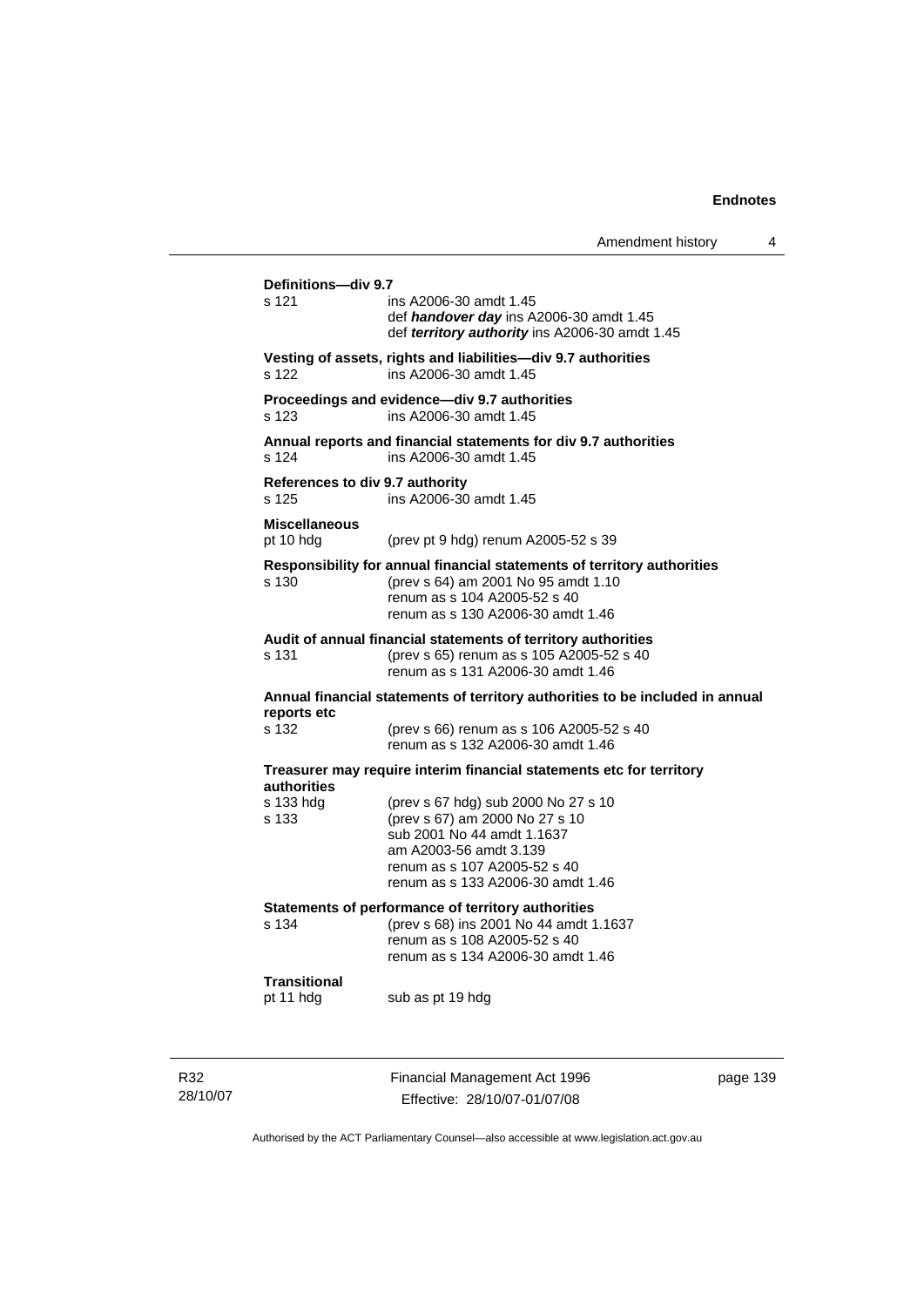4 Amendment history **Transitional—Financial Management Legislation Amendment Act 2005**  pt 19 hdg (prev pt 11 hdg) ins A2005-52 s 42 sub as pt 19 hdg A2006-30 amdt 1.47 om R32 LA **Financial Management Legislation Amendment Act 2005—provisions with 1 July 2005 application**  s 150 (prev s 109) ins A2005-52 s 42 renum as s 150 A2006-30 amdt 1.48 exp 27 October 2006 (s 150 (4)) **Financial Management Legislation Amendment Act 2005—provisions with 1 July 2006 application**  s 151 (prev s 110) ins A2005-52 s 42 am A2006-30 amdt 1.49 renum as s 151 A2006-30 amdt 1.50 exp 27 October 2006 (s 151 (4)) **Application of Legislation Act, s 94 to certain appointments, elections and approvals**  s 152 (prev s 110A) ins as mod SL2005-42 sch 1 mod 1.1 (sub as s 152 A2006-30 amdt 1.61) exp 27 October 2007 (s 152 (4)) **Transitional regulations**  s 155 (prev s 111) ins A2005-52 s 42 renum as s 155 A2006-30 amdt 1.51 exp 27 October 2007 (s 155 (4)) **Transitional—Administrative (Miscellaneous Amendments) Act 2006**  pt 20 hdg ins A2006-30 amdt 1.52 exp 1 July 2008 (s 223) **Transitional—definition of** *territory authority*  s 220 ins A2006-30 amdt 1.52 exp 19 July 2006 (s 220 (2) (LA s 88 declaration applies)) **Transitional—Legislation Act, s 84 inapplicable**  s 221 ins A2006-30 amdt 1.52 exp 1 August 2006 (s 221 (2) (LA s 88 declaration applies)) **Transitional regulations—Administrative (Miscellaneous Amendments) Act 2006**  s 222 ins A2006-30 amdt 1.52 exp 1 July 2008 (s 223) **Expiry—pt 20**  s 223 ins A2006-30 amdt 1.52 exp 1 July 2008 (s 223)

page 140 Financial Management Act 1996 Effective: 28/10/07-01/07/08

R32 28/10/07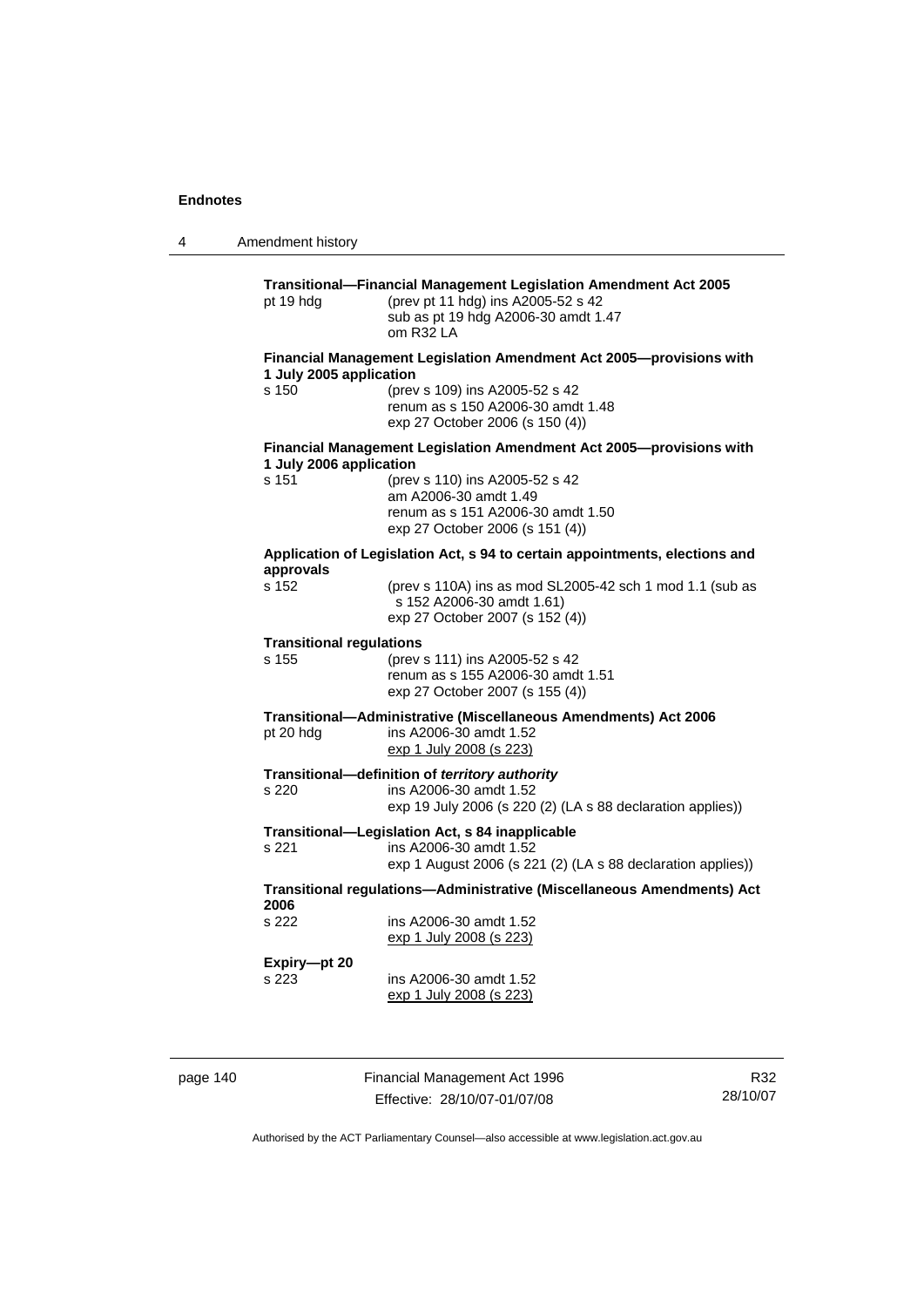| <b>Dictionary</b> |                                                              |
|-------------------|--------------------------------------------------------------|
| dict              | am A2005-52 s 43                                             |
|                   | def applicable governmental policies ins A2005-52 s 44       |
|                   | def appropriation reloc from s 3 2001 No 95 amdt 1.4         |
|                   |                                                              |
|                   | def Appropriation Act reloc from s 3 2001 No 95 amdt 1.4     |
|                   | def appropriation unit reloc from s 3 2001 No 95 amdt 1.4    |
|                   | def banking account ins 1997 No 102 s 4                      |
|                   | am 1999 No 33 sch                                            |
|                   | reloc from s 3 2001 No 95 amdt 1.4                           |
|                   | def borrowing reloc from s 3 2001 No 95 amdt 1.4             |
|                   | def budget papers am 2001 No 56 amdt 3.256                   |
|                   | reloc from s 3 2001 No 95 amdt 1.4                           |
|                   | def capital injection reloc from s 3 2001 No 95 amdt 1.4     |
|                   | sub A2005-52 s 45                                            |
|                   | def CEO ins A2005-52 s 46                                    |
|                   | def <i>chief executive officer</i> reloc from s 3 2001 No 95 |
|                   | amdt $1.4$                                                   |
|                   | sub A2005-52 s 47                                            |
|                   | def class of outputs reloc from s 3 2001 No 95 amdt 1.4      |
|                   | def contract ins A2006-30 amdt 1.53                          |
|                   | def <i>department</i> reloc from s 3 2001 No 95 amdt 1.4     |
|                   | def departmental banking account am 1997 No 102 sch          |
|                   | reloc from s 3 2001 No 95 amdt 1.4                           |
|                   | def division 9.6 authority ins A2006-30 amdt 1.54            |
|                   | def division 9.7 authority ins A2006-30 amdt 1.54            |
|                   | def establishing Act ins A2005-52 s 48                       |
|                   | def expenses reloc from s 3 2001 No 95 amdt 1.4              |
|                   | def financial management guidelines sub 2001 No 11           |
|                   | amdt 3.125                                                   |
|                   | reloc from s 3 2001 No 95 amdt 1.4                           |
|                   | def financial year ins A2005-52 s 48                         |
|                   | def general government sector ins 1997 No 124 s 4            |
|                   | reloc from s 3 2001 No 95 amdt 1.4                           |
|                   | def generally accepted accounting practice reloc from s 3    |
|                   | 2001 No 95 amdt 1.4                                          |
|                   | sub A2005-52 s 49                                            |
|                   | def governing board ins A2005-52 s 50                        |
|                   | def governing board member ins A2005-52 s 50                 |
|                   | def GST ins 2000 No 27 s 4                                   |
|                   | reloc from s 3 2001 No 95 amdt 1.4                           |
|                   | om A2005-52 s 51                                             |
|                   | def handover day ins A2006-30 amdt 1.55                      |
|                   | def <i>input tax credit</i> ins 2000 No 27 s 4               |
|                   | reloc from s 3 2001 No 95 amdt 1.4                           |
|                   |                                                              |
|                   |                                                              |

R32 28/10/07 Financial Management Act 1996 Effective: 28/10/07-01/07/08

page 141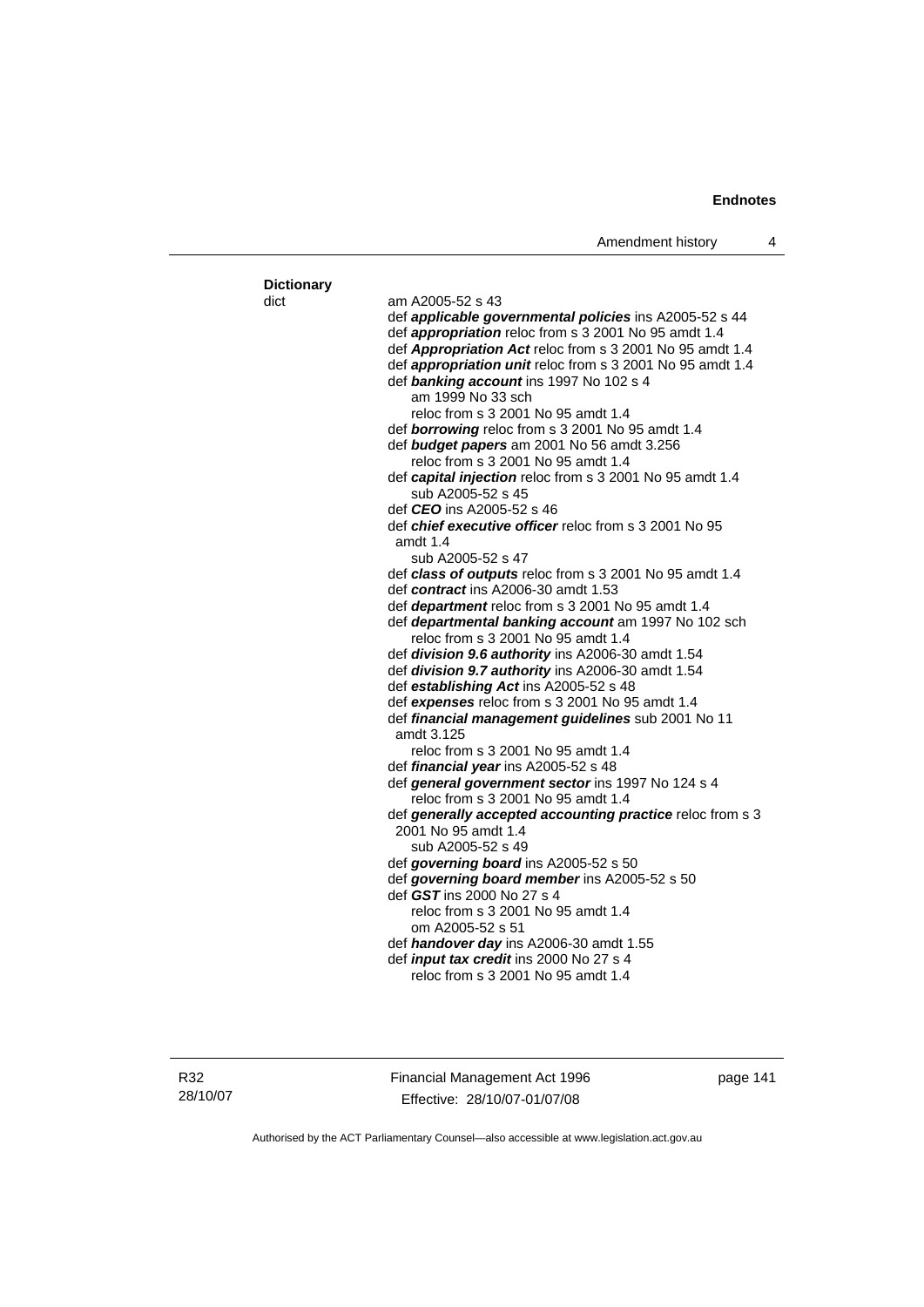| 4 | Amendment history |
|---|-------------------|
|---|-------------------|

 def *interest* ins 2001 No 45 s 4 (as am 2002 No 30 amdt 3.370) def *invest* ins 2001 No 45 s 4 (as am 2002 No 30 amdt 3.370) def *Legislative Assembly secretariat* sub 2001 No 95 amdt 1.1 reloc from s 3 2001 No 95 amdt 1.4 sub A2005-42 amdt 1.1; A2007-3 amdt 3.243 def *material interest* ins A2005-52 s 52 def *outcomes* reloc from s 3 2001 No 95 amdt 1.4 def *outputs* reloc from s 3 2001 No 95 amdt 1.4 def *prescribed* reloc from s 3 2001 No 95 amdt 1.4 def *public money* am 2001 No 95 s 4 reloc from s 3 2001 No 95 amdt 1.4 am A2004-53 amdt 1.1; pars renum R19 LA (see A2004-53 amdt 1.2) def *public trading enterprise* ins 1997 No 124 s 4 reloc from s 3 2001 No 95 amdt 1.4 am A2003-21 s 14 om A2005-52 s 53 def *public trading enterprise sector* ins 1997 No 124 s 4 reloc from s 3 2001 No 95 amdt 1.4 def *relevant territory authority* ins A2005-52 s 54 def *responsible chief executive* reloc from s 3 2001 No 95 amdt 1.4 def *responsible Minister* reloc from s 3 2001 No 95 amdt 1.4 am A2005-52 s 55 def *securities* reloc from s 3 dict 2001 No 95 amdt 1.4 def *statement of intent* reloc from s 3 2001 No 95 amdt 1.4 sub A2005-52 s 56 def *subsidiary* ins A2004-53 amdt 1.3 def *superannuation appropriation* ins 2000 No 21 sch reloc from s 3 2001 No 95 amdt 1.4 def *superannuation banking account* ins 2000 No 21 sch reloc from s 3 2001 No 95 amdt 1.4 def *taxable supply* ins 2000 No 27 s 4 reloc from s 3 2001 No 95 amdt 1.4 def *territory authority* am 2000 No 21 sch; 2001 No 95 amdt 1.3 reloc from s 3 2001 No 95 amdt 1.4 sub A2006-30 amdt 1.56 def *territory banking account* am 1997 No 102 sch reloc from s 3 2001 No 95 amdt 1.4 def *trust money* reloc from s 3 2001 No 95 amdt 1.4 def *warrant* am 1997 No 102 sch reloc from s 3 2001 No 95 amdt 1.4 om 2002 No 38 amdt 1.10

page 142 Financial Management Act 1996 Effective: 28/10/07-01/07/08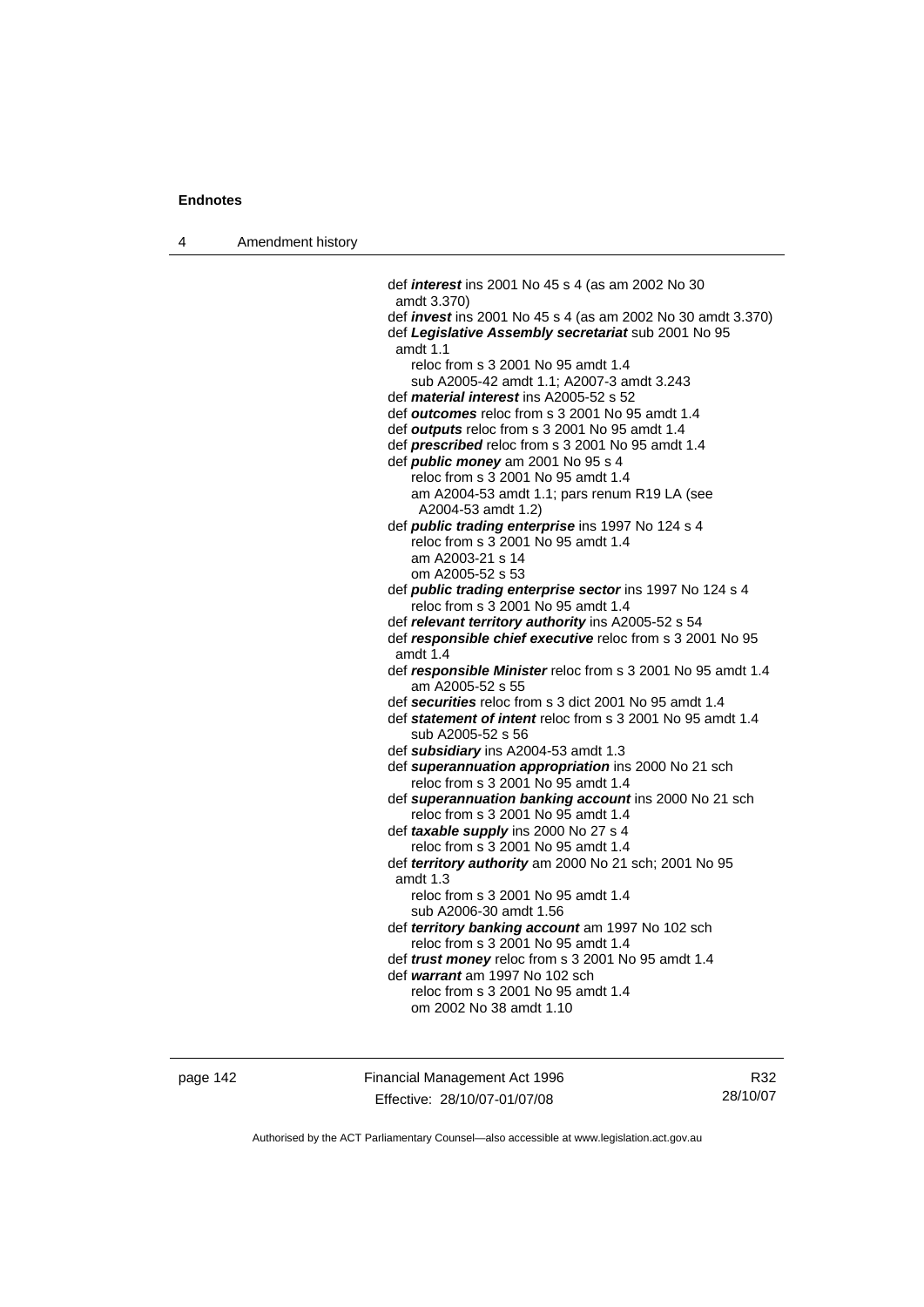# **5 Earlier republications**

Some earlier republications were not numbered. The number in column 1 refers to the publication order.

Since 12 September 2001 every authorised republication has been published in electronic pdf format on the ACT legislation register. A selection of authorised republications have also been published in printed format. These republications are marked with an asterisk (\*) in column 1. Electronic and printed versions of an authorised republication are identical.

| <b>Republication No</b> | <b>Amendments to</b> | <b>Republication date</b> |
|-------------------------|----------------------|---------------------------|
| 1                       | Act 1997 No 124      | 31 January 1998           |
| $\overline{c}$          | Act 1999 No 58       | 10 November 1999          |
| 3                       | Act 2001 No 56       | 12 September 2001         |
| $\overline{4}$          | Act 2001 No 97       | 20 December 2001          |
| 5                       | Act 2001 No 97       | 31 December 2001          |
| 5(RI)                   | Act 2001 No 97 ‡     | 19 September 2002         |
| 6                       | Act 2001 No 97       | 4 January 2002            |
| 6(RI)                   | Act 2001 No 97 ‡     | 19 September 2002         |
| $7^*$                   | Act 2001 No 97       | 14 January 2002           |
| 7(RI)                   | Act 2001 No 97 ‡     | 19 September 2002         |
| 7A                      | Act 2001 No 97 ‡     | 19 September 2002         |
| 8                       | Act 2001 No 97       | 1 July 2002               |
| 8 (RI)                  | Act 2001 No 97 ‡     | 19 September 2002         |
| $9^*$                   | Act 2002 No 30       | 19 September 2002         |
| 10                      | Act 2002 No 38       | 1 November 2002           |
| 11                      | A2003-9              | 8 March 2003              |
| 12                      | A2003-21             | 20 May 2003               |
| 13                      | A2003-27             | 30 June 2003              |
| 14                      | A2003-46             | 1 November 2003           |
| 15                      | A2003-56             | 19 December 2003          |
| 16                      | A2004-19             | 7 April 2004              |

R32 28/10/07 Financial Management Act 1996 Effective: 28/10/07-01/07/08

page 143